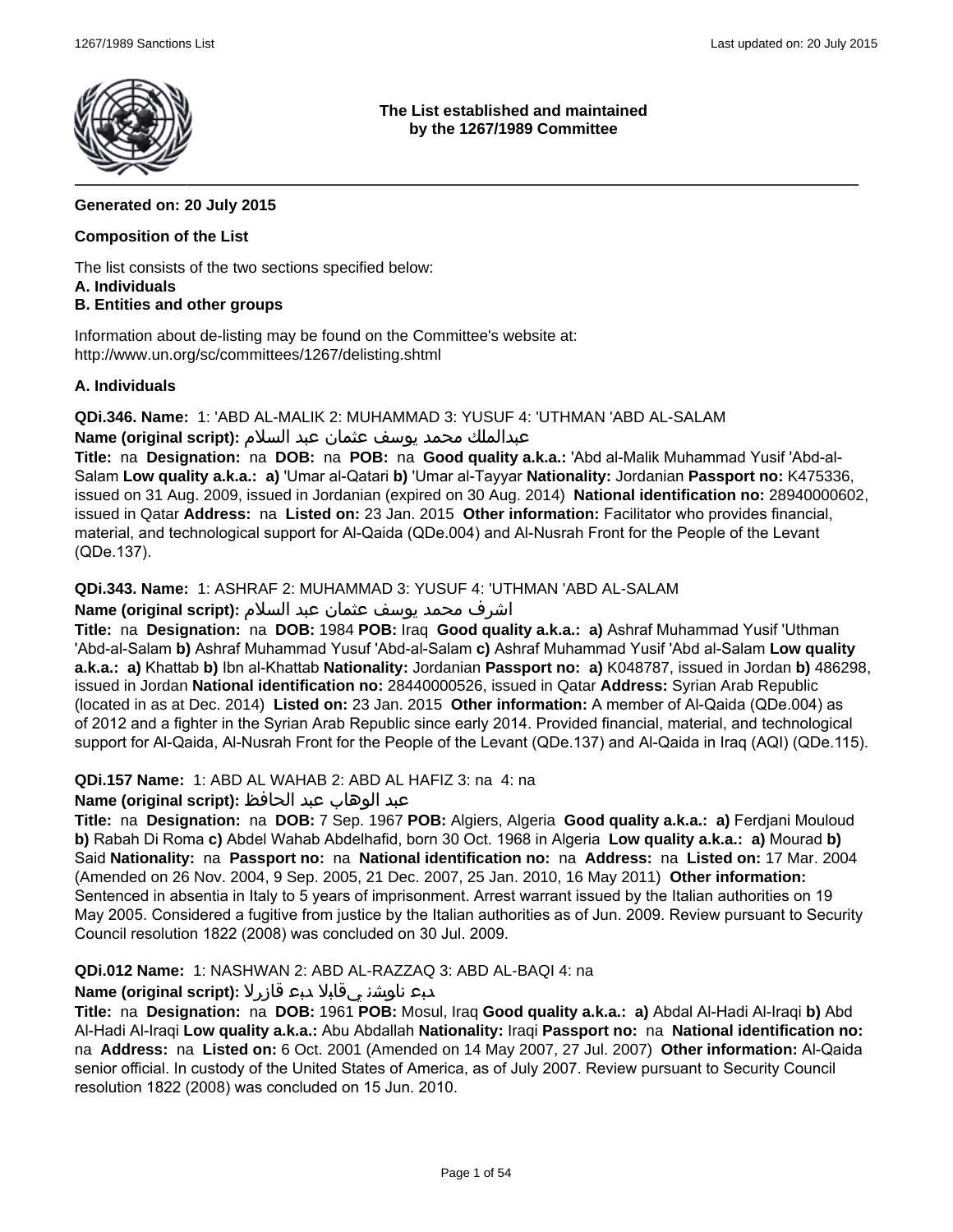### **QDi.255 Name:** 1: ADIL 2: MUHAMMAD 3: MAHMUD 4: ABD AL-KHALIQ

### عادل محمد محمود عبد الخالق **:(script original (Name**

**Title:** na **Designation:** na **DOB:** 2 Mar. 1984 **POB:** Bahrain **Good quality a.k.a.: a)** Adel Mohamed Mahmoud Abdul Khaliq **b)** Adel Mohamed Mahmood Abdul Khaled **Low quality a.k.a.:** na **Nationality:** Bahraini **Passport no:** Bahraini number 1632207 **National identification no:** na **Address:** na **Listed on:** 10 Oct. 2008 (Amended on 24 Jul. 2013, 26 Jun. 2015) **Other information:** Has acted on behalf of and provided financial, material and logistical support to Al-Qaida (QDe.004) and the Libyan Islamic Fighting Group (LIFG) (QDe.011). Arrested in the United Arab Emirates (UAE) in Jan. 2007 on charges of being a member of Al-Qaida and the LIFG. Following his conviction in the UAE in late 2007, he was transferred to Bahrain in early 2008 to serve out the remainder of his sentence. Following his release in 2008, he resumed fundraising activities for Al-Qaida, at least through 2012. He also collected money for the Taliban.

### **QDi.192 Name:** 1: ABD ALLAH 2: MOHAMED 3: RAGAB 4: ABDEL RAHMAN

#### عبد الله محمد رجب عبد الرحمن **:(script original (Name**

**Title:** na **Designation:** na **DOB:** 3 Nov. 1957 **POB:** Kafr Al-Shaykh, Egypt **Good quality a.k.a.: a)** Abu Al-Khayr **b)** Ahmad Hasan **c)** Abu Jihad **Low quality a.k.a.:** na **Nationality:** Egyptian **Passport no:** na **National identification no:** na **Address:** (Believed to be in Pakistan or Afghanistan) **Listed on:** 29 Sep. 2005 (Amended on 13 Dec. 2011) **Other information:** Member of Egyptian Islamic Jihad (QDe.003). Review pursuant to Security Council resolution 1822 (2008) was concluded on 1 Jun. 2010.

### **QDi.054 Name:** 1: MAJEED 2: ABDUL CHAUDHRY 3: na 4: na

**Title:** na **Designation:** na **DOB: a)** 15 Apr. 1939 **b)** 1938 **POB:** na **Good quality a.k.a.: a)** Majeed, Abdul **b)** Majeed Chaudhry Abdul **c)** Majid, Abdul **Low quality a.k.a.:** na **Nationality:** Pakistani **Passport no:** na **National identification no:** na **Address:** na **Listed on:** 24 Dec. 2001 **Other information:** Review pursuant to Security Council resolution 1822 (2008) was concluded on 1 Jun. 2010.

### **QDi.109 Name:** 1: ZULKIFLI 2: ABDUL HIR 3: na 4: na

**Title:** na **Designation:** na **DOB: a)** 5 Jan. 1966 **b)** 5 Oct. 1966 **POB:** Muar Johor, Malaysia **Good quality a.k.a.: a)** Musa Abdul Hir **b)** Muslimin Abdulmotalib **c)** Salim Alombra **d)** Armand Escalante **e)** Normina Hashim **f)** Henri Lawi **g)** Hendri Lawi **h)** Norhana Mohamad **i)** Omar Salem **j)** Ahmad Shobirin **k)** Bin Abdul Hir Zulkifli **Low quality a.k.a.: a)** Abdulhir Bin Hir **b)** Hassan **c)** Hogalu **d)** Hugalu **e)** Lagu **f)** Marwan **Nationality:** Malaysian **Passport no:** A 11263265 **National identification no: a)** 660105-01-5297 **b)** driver license D2161572, issued in California, USA **Address:** Seksyen 17, Shah Alam, Selangor, Malaysia **Listed on:** 9 Sep. 2003 (Amended on 25 Jan. 2010) **Other information:** The Court for the Northern District of California, USA, issued a warrant of arrest for him on 1 Aug. 2007. At large in the Southern Philippines. Mother's name is Minah Binto Aogist Abd Aziz. Review pursuant to Security Council resolution 1822 (2008) was concluded on 19 Jun. 2009.

### **QDi.018 Name:** 1: ABDUL MANAN AGHA 2: na 3: na 4: na

## عبد المنان آغا **:(script original (Name**

**Title:** Haji **Designation:** na **DOB:** na **POB:** na **Good quality a.k.a.:** Abdul Manan **Low quality a.k.a.: a)** Abdul Man'am Saiyid **b)** Saiyid Abd al-Man (formerly listed as) **Nationality:** na **Passport no:** na **National identification no:** na **Address:** na **Listed on:** 17 Oct. 2001 (Amended on 26 Jun. 2013) **Other information:** Pakistan. Review pursuant to Security Council resolution 1822 (2008) was concluded on 15 Jun. 2010.

#### **QDi.295 Name:** 1: MUHAMMAD 2: JIBRIL 3: ABDUL RAHMAN 4: na

**Title:** na **Designation:** na **DOB: a)** 28 May 1984 **b)** 3 Dec. 1979 **c)** 3 Mar. 1979 (from false passport) **POB:** East Lombok, West Nusa Tenggara, Indonesia **Good quality a.k.a.: a)** Mohammad Jibril Abdurrahman **b)** Muhammad Jibriel Abdul Rahman **c)** Mohammad Jibriel Abdurrahman **d)** Muhamad Ricky Ardhan, born 8 Aug. 1980 (appears in false Indonesian passport number S335026) **e)** Muhammad Ricky Ardhan bin Muhammad Iqbal **f)** Muhammad Ricky Ardhan bin Abu Jibril **Low quality a.k.a.: a)** Muhammad Yunus **b)** Heris Syah **Nationality:** Indonesian **Passport no:** na **National identification no: a)** Indonesian national identity card number 3219222002.2181558 **b)** Identification number 2181558 **Address: a)** Jalan M. Saidi RT 010 RW 001 Pesanggrahan, South Petukangan, South Jakarta, Indonesia **b)** Jalan Nakula of Witana Harja Complex Block C, Pamulang, Banten, Indonesia **Listed on:** 12 Aug. 2011 **Other information:** Senior member of Jemaah Islamiyah (QDe.092) directly involved in obtaining funding for terrorist attacks. Sentenced in Indonesia to five years in prison on 29 Jun. 2010. Father's name is Mohamad Iqbal Abdurrahman (QDi.086).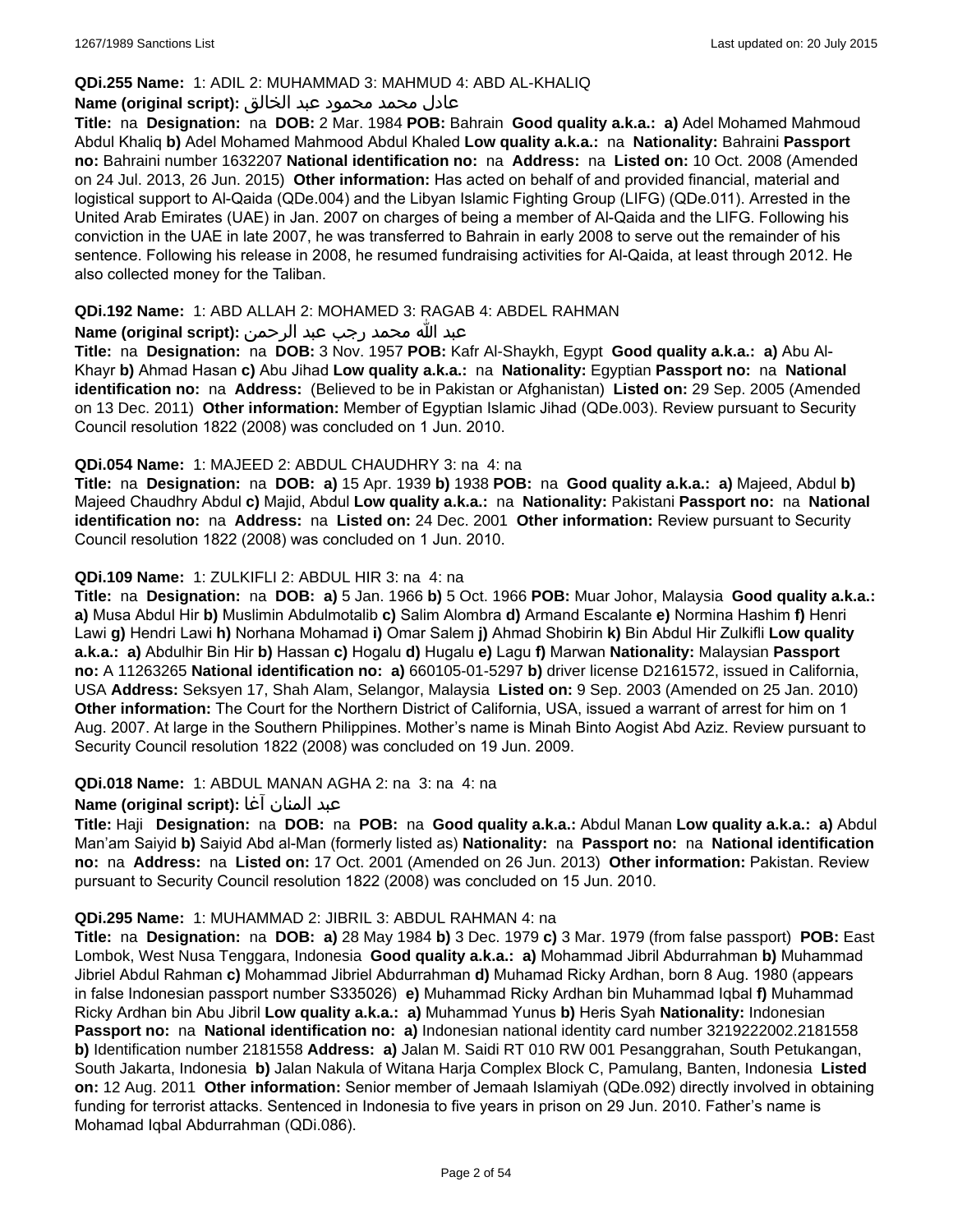### **QDi.229 Name:** 1: ALY 2: SOLIMAN 3: MASSOUD 4: ABDUL SAYED

**Title:** na **Designation:** na **DOB:** 1969 **POB:** Tripoli, Libyan Arab Jamahiriya **Good quality a.k.a.: a)** Ibn El Qaim **b)** Mohamed Osman **Low quality a.k.a.:** Adam **Nationality:** Libyan **Passport no:** Libyan Passport No. 96/184442 **National identification no:** na **Address:** Ghout El Shamal, Tripoli, Libyan Arab Jamahiriya **Listed on:** 8 Jun. 2007 (Amended on 13 Dec. 2011) **Other information:** Member of Libyan Islamic Fighting Group (QDe.011). Review pursuant to Security Council resolution 1822 (2008) was concluded on 24 Nov. 2009.

#### **QDi.200 Name:** 1: DIEMAN 2: ABDULKADIR IZZAT 3: na 4: na

### ديمان عبد القادر عزت **:(script original (Name**

**Title:** na **Designation:** na **DOB:** 4 Jul. 1965 **POB:** Kirkuk, Iraq **Good quality a.k.a.:** Deiman Alhasenben Ali Aljabbari, born 4 Jul. 1965 **Low quality a.k.a.:** na **Nationality:** Iraqi **Passport no:** (German travel document ("Reiseausweis") A 0141062 (revoked as at Sep. 2012)) **National identification no:** na **Address:** Bavaria, Germany **Listed on:** 6 Dec. 2005 (Amended on 25 Jan. 2010, 13 Dec. 2011, 15 Nov. 2012) **Other information:** Review pursuant to Security Council resolution 1822 (2008) was concluded on 30 Jul. 2009.

### **QDi.309 Name:** 1: ABDUR REHMAN 2: na 3: na 4: na

### **Name (original script):** الرحمن عبد

**Title:** na **Designation:** na **DOB:** 3 Oct. 1965 **POB:** Mirpur Khas, Pakistan **Good quality a.k.a.: a)** Abdul Rehman; Abd Ur-Rehman; Abdur Rahman **b)** السيندي الرحمن عبد) Abdul Rehman Sindhi; Abdul Rehman al-Sindhi; Abdur Rahman al-Sindhi; Abdur Rehman Sindhi; Abdurahman Sindhi) **c)** السندي عبدالله) Abdullah Sindhi) **Low quality a.k.a.:** Abdur Rehman Muhammad Yamin **Nationality:** Pakistani **Passport no:** (Pakistani passport number CV9157521, issued on 8 Sep. 2008, expires on 7 Sep. 2013) **National identification no:** (Pakistani national identity card number 44103-5251752-5) na **Address:** Karachi, Pakistan **Listed on:** 14 Mar. 2012 **Other information:** Has provided facilitation and financial services to Al-Qaida (QDe.004). Associated with Harakatul Jihad Islami (QDe.130), Jaish-I-Mohammed (QDe.019), and Al-Akhtar Trust International (QDe.121).

### **QDi.086 Name:** 1: MOHAMAD 2: IQBAL 3: ABDURRAHMAN 4: na

**Title:** na **Designation:** na **DOB: a)** 17 Aug. 1957 **b)** 17 Aug. 1958 **POB: a)** Korleko-Lombok Timur, Indonesia **b)** Tirpas-Selong Village, East Lombok, Indonesia **Good quality a.k.a.: a)** Rahman, Mohamad Iqbal **b)** A Rahman, Mohamad Iqbal **c)** Abu Jibril Abdurrahman **d)** Fikiruddin Muqti **e)** Fihiruddin Muqti **f)** Abdul Rahman, Mohamad Iqbal **Low quality a.k.a.:** na **Nationality:** Indonesian **Passport no:** na **National identification no:** 3603251708570001 **Address:** Jalan Nakula, Komplek Witana Harja III Blok C 106-107, Tangerang, Indonesia **Listed on:** 28 Jan. 2003 (Amended on 26 Nov. 2004, 16 May 2011, 10 Jun. 2011) **Other information:** Review pursuant to Security Council resolution 1822 (2008) was concluded on 8 Jun. 2010.

#### **QDi.130 Name:** 1: MOHAMED 2: GHASSAN 3: ALI 4: ABU DHESS

### محمد غسان علي أبو دهيس :**Name (original script**)

**Title:** na **Designation:** na **DOB:** 22 Jun. 1966 **POB:** Irbid, Jordan **Good quality a.k.a.: a)** Yaser Hassan, born 1 Feb. 1966 in Hasmija **b)** Abu Ali Abu Mohamed Dhees, born 1 Feb. 1966 in Hasmija **c)** Mohamed Abu Dhess, born 1 Feb. 1966 in Hashmija, Iraq **Low quality a.k.a.:** na **Nationality:** Jordanian **Passport no: a)** German International Travel Document 0695982 (expired) **b)** German International Travel Document 0785146 (valid until 8 Apr. 2004) **National identification no:** na **Address:** Germany **Listed on:** 23 Sep. 2003 (Amended on 23 Dec. 2008, 11 Mar. 2010, 10 Jun. 2011) **Other information:** Father's name is Mouhemad Saleh Hassan. Mother's name is Mariam Hassan, neé Chalabia. Associated with Ismail Abdallah Sbaitan Shalabi (QDi.128), Djamel Moustfa (QDi.129) and Aschraf Al-Dagma (QDi.132). Review pursuant to Security Council resolution 1822 (2008) was concluded on 19 Jan. 2010.

#### **QDi.201 Name:** 1: YASSER 2: MOHAMED 3: ISMAIL 4: ABU SHAWEESH

#### ياسر محمد اسماعيل أبوشاويش **:(script original (Name**

**Title:** na **Designation:** na **DOB:** 20 Nov. 1973 **POB:** Benghazi, Libyan Arab Jamahiriya **Good quality a.k.a.:** Yasser Mohamed Abou Shaweesh **Low quality a.k.a.:** na **Nationality:** Stateless Palestinian **Passport no: a)**  (Passport substitute C00071659 issued by the Federal Republic of Germany) **b)** (Egyptian passport 0003213) **c)** (Egyptian travel document 939254) **d)** (Egyptian passport 981358) **National identification no:** na **Address:** Germany (In prison) **Listed on:** 6 Dec. 2005 (Amended on 7 Sep. 2007, 11 Mar. 2010, 28 Sep. 2010, 13 Dec. 2011, 15 Jun. 2015) **Other information:** Sentenced to 5 years and 6 months imprisonment in Germany on 6 Dec. 2007. Review pursuant to Security Council resolution 1822 (2008) was concluded on 24 Nov. 2009.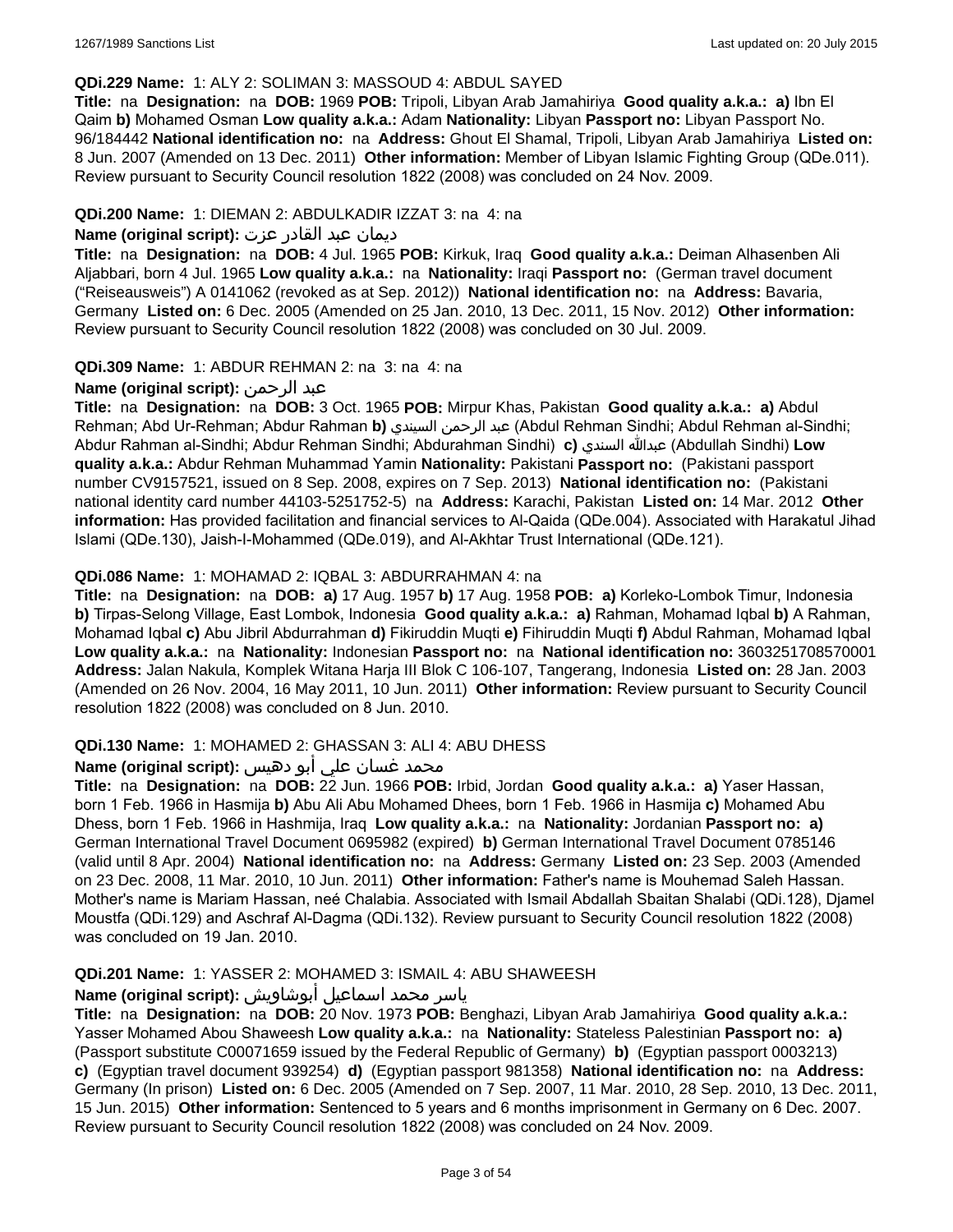### **QDi.285 Name:** 1: MUHAMMAD 2: ABDALLAH 3: HASAN 4: ABU-AL-KHAYR

#### محمد عبدالله حسن أبو الخير **:Name (original script**)

**Title:** na **Designation:** na **DOB: a)** 19 Jun. 1975 **b)** 18 Jun. 1975 **POB:** Al-Madinah al-Munawwarah, Saudi Arabia **Good quality a.k.a.: a)** Mohammed Abdullah Hassan Abul-Khair **b)** Muhammad Abdallah Hasan Abu-al-Khayr **c)** Muhammad Bin- 'Abdullah Bin-Hamd Abu-al-Khayr **d)** Abdallah al-Halabi **e)** 'Abdallah al-Halabi al-Madani **f)** Abdallah al-Makki **g)** Abdallah el-Halabi **h)** Abdullah al-Halabi **i)** Abu 'Abdallah al-Halabi **Low quality a.k.a.: a)** Abu Abdallah al-Madani **b)** Muhannad al-Jaddawi **Nationality:** Saudi Arabian **Passport no:** Saudi Arabian number A741097, issued on 14 Nov. 1995 (and expired on 19 Sep. 2000.) **National identification no:** Saudi Arabian 1006010555 **Address:** na **Listed on:** 24 Aug. 2010 **Other information:** Appears on a 2009 list of 85 persons wanted by the government of Saudi Arabia.

### **QDi.304 Name:** 1: MOCHAMMAD 2: ACHWAN 3: na 4: na

**Title:** na **Designation:** na **DOB: a)** 4 May 1948 **b)** 4 May 1946 **POB:** Tulungagung, Indonesia **Good quality a.k.a.: a)** Muhammad Achwan **b)** Muhammad Akhwan **c)** Mochtar Achwan **d)** Mochtar Akhwan **e)** Mochtar Akwan **Low quality a.k.a.:** na **Nationality:** Indonesian **Passport no:** na **National identification no:** (Indonesian National Identity Card Number 3573010405480001 under name Mochammad Achwan) na **Address:** Jalan Ir. H. Juanda 8/10, RT/RW 002/001, Jodipan, Blimbing, Malang, Indonesia **Listed on:** 12 Mar. 2012 **Other information:** Acting emir of Jemmah Anshorut Tauhid (JAT) (QDe.133). Associated with Abu Bakar Ba'asyir (QDi.217), Abdul Rahim Ba'aysir (QDi.293) and Jemaah Islamiyah (QDe.092).

### **QDi.316 Name:** 1: IYAD 2: AG GHALI 3: na 4: na

### اياد اغ غالي **:(script original (Name**

**Title:** na **Designation:** na **DOB:** 1958 **POB:** Abeibara, Kidal Region, Mali **Good quality a.k.a.:** Sidi Mohamed Arhali, born 1 Jan. 1958 in Bouressa, Bourem Region, Mali **Low quality a.k.a.:** na **Nationality:** Malian **Passport no:** Malian passport number A1037434 (issued on 10 Aug. 2001, expires on 31 Dec. 2014) **National identification no:** Malian birth certificate number 012546 **Address:** Mali **Listed on:** 25 Feb. 2013 (Amended on 23 Sep. 2014) **Other information:** Founder and leader of Ansar Eddine (QDe.135). Member of the Tuareg Ifogas tribe. Linked to the Organization of Al-Qaida in the Islamic Maghreb (QDe.014) and Mouvement pour l'Unification et le Jihad en Afrique de l'Ouest (MUJAO) (QDe.134). Name of father is Ag Bobacer Arhali, name of mother is Rhiachatou Wallet Sidi.

### **QDi.203 Name:** 1: FARHAD 2: KANABI 3: AHMAD 4: na

### فرهاد كنابي أحمد **:(script original (Name**

**Title:** na **Designation:** na **DOB:** 1 Jul. 1971 **POB:** Arbil, Iraq **Good quality a.k.a.: a)** Kaua Omar Achmed **b)** Kawa Hamawandi (previously listed as) **Low quality a.k.a.:** na **Nationality:** Iraqi **Passport no:** (German travel document ("Reiseausweis") A 0139243 (revoked as at Sep. 2012)) **National identification no:** na **Address:** Iraq **Listed on:** 6 Dec. 2005 (Amended on 31 Jul. 2006, 25 Jan. 2010, 13 Dec. 2011, 15 Nov. 2012) **Other information:** Released from custody in Germany on 10 Dec. 2010 and relocated to Iraq on 6 Dec. 2011. Review pursuant to Security Council resolution 1822 (2008) was concluded on 5 Oct. 2009.

### **QDi.226 Name:** 1: NAJMUDDIN 2: FARAJ 3: AHMAD 4: na

**Title:** na **Designation:** na **DOB: a)** 7 Jul. 1956 **b)** 17 Jun. 1963 **POB:** Olaqloo Sharbajer, Al-Sulaymaniyah Governorate, Iraq **Good quality a.k.a.: a)** Mullah Krekar **b)** Fateh Najm Eddine Farraj **c)** Faraj Ahmad Najmuddin **Low quality a.k.a.:** na **Nationality:** Iraqi **Passport no:** na **National identification no:** na **Address:** Heimdalsgate 36-V, Oslo, 0578, Norway **Listed on:** 7 Dec. 2006 **Other information:** Review pursuant to Security Council resolution 1822 (2008) was concluded on 20 May 2010.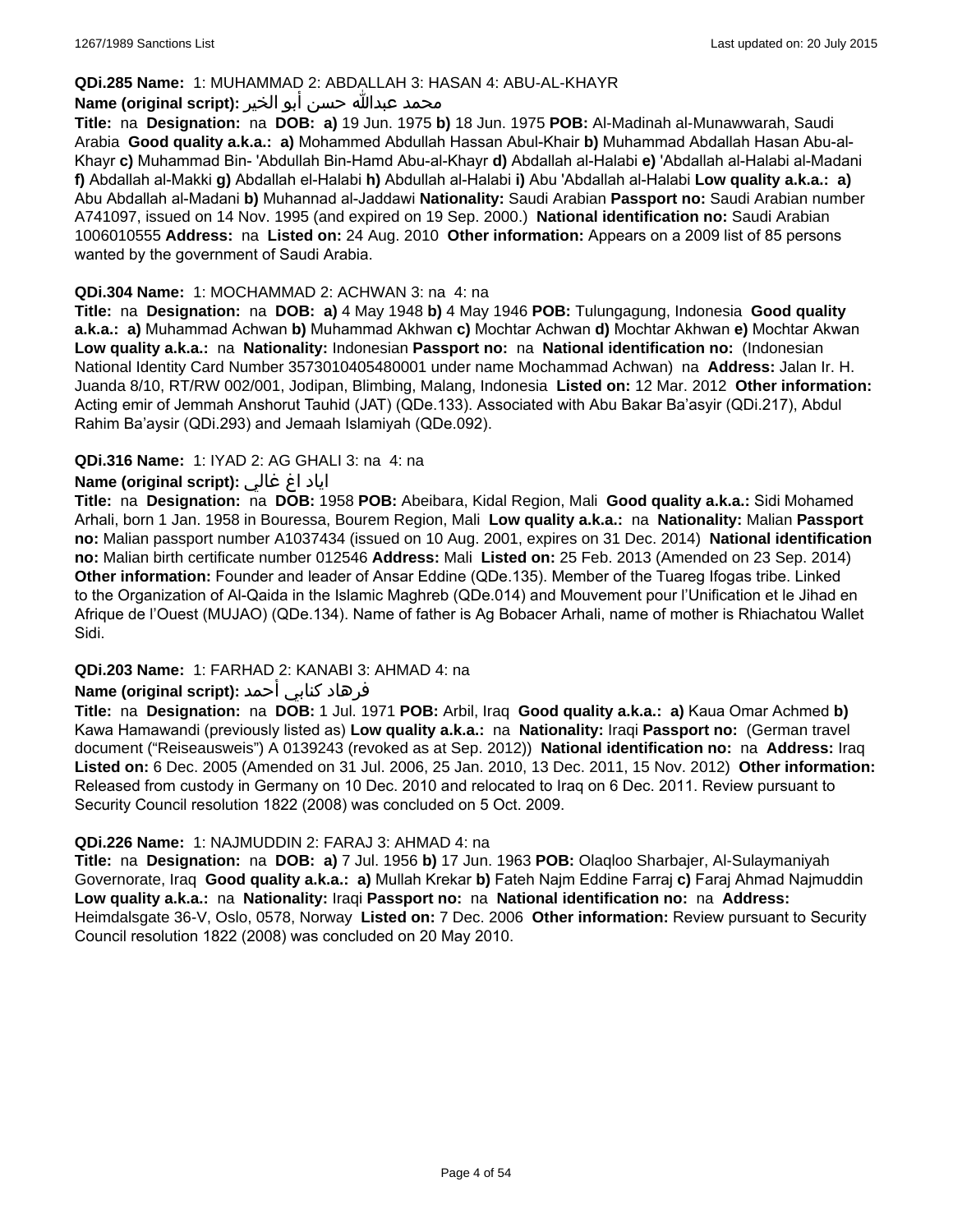### **QDi.237 Name:** 1: JABER 2: ABDALLAH 3: JABER 4: AHMAD AL-JALAHMAH

## جابر عبد الله جابر أحمد الجلاهمة **:(script original (Name**

**Title:** na **Designation:** na **DOB:** 24 Sep. 1959 **POB:** Al-Khitan area, Kuwait **Good quality a.k.a.: a)** Jaber Al-Jalamah **b)** Abu Muhammad Al-Jalahmah **c)** Jabir Abdallah Jabir Ahmad Jalahmah **d)** Jabir 'Abdallah Jabir Ahmad Al-Jalamah **e)** Jabir Al-Jalhami **Low quality a.k.a.: a)** Abdul-Ghani **b)** Abu Muhammad **Nationality:** Kuwaiti **Passport no: a)** 101423404 **b)** Kuwaiti number 2541451 (valid until 16 Feb. 2017) **c)** Kuwaiti number 002327881 **National identification no:** Kuwaiti 259092401188 **Address:** Kuwait (residence as at March 2009 and at December 2013) **Listed on:** 3 Jan. 2014 **Other information:** Previously listed between 16 Jan. 2008 and 3 Jan. 2014 (amended on 1 Jul. 2008, 23 Jul. 2008, 25 Jan. 2010). Review pursuant to Security Council resolution 1822 (2008) was concluded on 14 Sep. 2009.

### **QDi.014 Name:** 1: TARIQ 2: ANWAR 3: EL SAYED 4: AHMED

# طاريق أنور السيد احمد **:Name (original script)**

**Title:** na **Designation:** na **DOB:** 15 Mar. 1963 **POB:** Alexandria, Egypt **Good quality a.k.a.: a)** Hamdi Ahmad Farag **b)** Amr Al-Fatih Fathi **c)** Tarek Anwar El Sayed Ahmad **Low quality a.k.a.:** na **Nationality:** Egyptian **Passport no:** na **National identification no:** na **Address:** na **Listed on:** 6 Oct. 2001 (Amended on 26 Nov. 2004, 18 Jul. 2007, 16 May 2011) **Other information:** Reportedly deceased in October 2001. Review pursuant to Security Council resolution 1822 (2008) was concluded on 29 Jul. 2010.

### **QDi.193 Name:** 1: ZAKI 2: EZAT 3: ZAKI 4: AHMED

### زكي عزت زكي احمد **:(script original (Name**

**Title:** na **Designation:** na **DOB:** 21 Apr. 1960 **POB: a)** Sharqiyah, Egypt **b)** Zaqaziq, Egypt **Good quality a.k.a.: a)** Rif'at Salim **b)** Abu Usama **Low quality a.k.a.:** na **Nationality:** Egyptian **Passport no:** na **National identification no:** na **Address:** (May be on the Pakistani-Afghan border) **Listed on:** 29 Sep. 2005 (Amended on 13 Dec. 2011) **Other information:** Father's name is Ahmed Ezat Zaki. Member of Egyptian Islamic Jihad (QDe.003). Review pursuant to Security Council resolution 1822 (2008) was concluded on 1 Jun. 2010.

### **QDi.161 Name:** 1: FARID 2: AIDER 3: na 4: na

#### **Name (original script):** عيدر فريد

**Title:** na **Designation:** na **DOB:** 12 Oct. 1964 **POB:** Algiers, Algeria **Good quality a.k.a.: a)** Achour Ali **b)** Terfi Farid **Low quality a.k.a.:** Abdallah **Nationality:** Algerian **Passport no:** na **National identification no:**  na **Address:** na **Listed on:** 17 Mar. 2004 (Amended on 26 Nov. 2004, 25 Jan. 2010, 16 May 2011) **Other information:** Italian Fiscal Code DRAFRD64R12Z301C. Sentenced in Italy in Mar. 2002 to 8 years of imprisonment. Arrest warrant issued by the Italian authorities on 16 Nov. 2007. Considered a fugitive from justice by the Italian authorities as of 14 Dec. 2007. Review pursuant to Security Council resolution 1822 (2008) was concluded on 30 Jul. 2009.

#### **QDi.313 Name:** 1: DJAMEL 2: AKKACHA 3: na 4: na

#### **Name (original script):** جمال عكاشة

**Title:** na **Designation:** na **DOB:** 9 May 1978 **POB:** Rouiba, Algiers, Algeria **Good quality a.k.a.: a)** Yahia Abou el Hoummam **b)** Yahia Abou el Hammam **Low quality a.k.a.:** na **Nationality:** Algerian **Passport no:** na **National identification no:** na **Address:** Mali **Listed on:** 5 Feb. 2013 **Other information:** Father's name is Slimane. Mother's name is Akrouf Khadidja. Coordinator of groups associated with The Organisation of Al-Qaida in the Islamic Maghreb (QDe.014) in northern Mali.

#### **QDi.091 Name:** 1: MOHAMED 2: AMINE 3: AKLI 4: na

### محمد أمين اكلي **:Name (original script)**

**Title:** na **Designation:** na **DOB:** 30 Mar. 1972 **POB:** Bordj el Kiffane, Algeria **Good quality a.k.a.: a)** Akli Amine Mohamed **b)** Killech Shamir **c)** Kali Sami **Low quality a.k.a.:** Elias **Nationality:** Algerian **Passport no:**  na **National identification no:** na **Address:** Algeria **Listed on:** 25 Jun. 2003 (Amended on 12 Apr. 2006, 17 Oct. 2007, 16 May 2011) **Other information:** Father's name is Lounes. Mother's name is Kadidja. Inadmissible to the Schengen area. Deported from Spain to Algeria in Aug. 2009. Review pursuant to Security Council resolution 1822 (2008) was concluded on 15 Jun. 2010.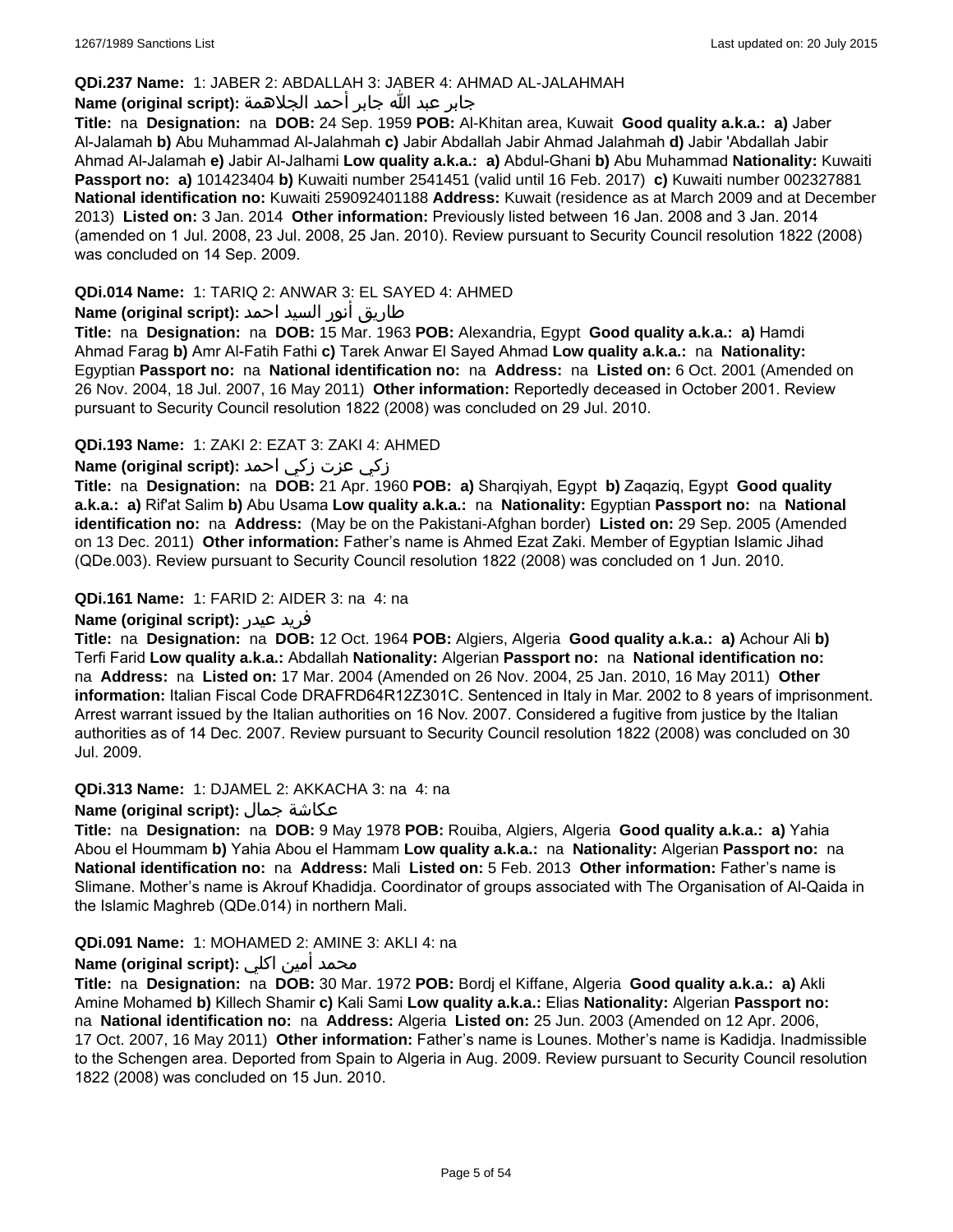### **QDi.325 Name:** 1: ABOU 2: MOHAMED 3: AL ADNANI 4: na

**Title:** na **Designation:** na **DOB:** Approximately 1977 **POB:** Binnish, Syrian Arab Republic **Good quality a.k.a.: a)** Yaser Khalaf Nazzal Alrawi **b)** Jaber Taha Falah **c)** Abou Khattab **d)** Abou Sadeq Alrawi **e)** Tah al Binchi **f)** Abu Mohammed al-Adnani **g)** Taha Sobhi Falaha **h)** Yasser Khalaf Hussein Nazal al-Rawi **i)** Abu Baker al-Khatab **j)** Abu Sadek al-Rawi **k)** Taha al-Banshi **l)** Abu Mohamed al-Adnani **m)** Abu-Mohammad al-Adnani al-Shami **n)** Hajj Ibrahim **Low quality a.k.a.:** na **Nationality:** Iraqi **Passport no:** na **National identification no:** na **Address:** na **Listed on:** 15 Aug. 2014 **Other information:** Official spokesman of Islamic State in Iraq and the Levant (ISIL), listed as Al-Qaida in Iraq (QDe.115), and emir of ISIL in Syria, closely associated with Abu Mohammed al-Jawlani (QDi.317) and Abu Bakr al-Baghdadi, listed as Ibrahim Awwad Ibrahim Ali al-Badri al-Samarrai (QDi.299).

### **QDi.328 Name:** 1: HAJJAJ 2: BIN 3: FAHD 4: AL AJMI

**Title:** na **Designation:** na **DOB:** na **POB:** Kuwait **Good quality a.k.a.: a)** Hijaj Fahid Hijaj Muhammad Sahib al-Ajmi **b)** Hicac Fehid Hicac Muhammed Sebib al-Acmi **c)** Hajjaj bin-Fahad al-Ajmi **d)** Sheikh Hajaj al-Ajami **e)** Hajaj al-Ajami **f)** Ajaj Ajami **Low quality a.k.a.:** na **Nationality:** Kuwaiti **Passport no:** na **National identification no:** na **Address:** na **Listed on:** 15 Aug. 2014 **Other information:** A Kuwait-based facilitator in charge of the 'committee of zakat' and financier for Al-Nusrah Front for the People of the Levant (QDe.137).

### **QDi.324 Name:** 1: ABDUL MOHSEN 2: ABDALLAH 3: IBRAHIM 4: AL CHAREKH

**Title:** na **Designation:** na **DOB:** na **POB:** Saqra, Saudi Arabia **Good quality a.k.a.: a)** Abdul Mohsen Abdullah Ibrahim Al-Sharikh **b)** Sanafi al Nasr **Low quality a.k.a.:** na **Nationality:** Saudi Arabian **Passport no:** na **National identification no:** na **Address:** na **Listed on:** 15 Aug. 2014 **Other information:** A long time facilitator and financier for Al-Qaida (QDe.004), appointed as a regional leader of Jabhat al-Nusrah, listed as Al-Nusrah Front for the People of the Levant (QDe.137).

### **QDi.228 Name:** 1: MOHAMMED 2: AL GHABRA 3: na 4: na

**Title:** na **Designation:** na **DOB:** 1 Jun. 1980 **POB:** Damascus, Syrian Arab Republic **Good quality a.k.a.: a)** Mohammed El' Ghabra **b)** Danial Adam **Low quality a.k.a.:** na **Nationality:** British **Passport no:** British number 094629366 **National identification no:** na **Address:** East London, United Kingdom **Listed on:** 12 Dec. 2006 (Amended on 13 Dec. 2011, 20 Jul. 2015) **Other information:** Father's name is Mohamed Ayman Ghabra. Mother's name is Dalal. Review pursuant to Security Council resolution 1822 (2008) was concluded on 5 Oct. 2009.

#### **QDi.194 Name:** 1: MOHAMMED 2: AHMED 3: SHAWKI 4: AL ISLAMBOLLY

#### محمد احمد شوقي الاسلامبولي **:Name (original script)**

**Title:** na **Designation:** na **DOB:** 21 Jan. 1957 **POB:** El-Minya, Qena, Egypt **Good quality a.k.a.: a)** Abu Khalid **b)** Abu Ja'far **c)** Mohamed El Islambouli **Low quality a.k.a.:** na **Nationality:** Egyptian **Passport no:** na **National identification no:** na **Address:** (Believed to be in Pakistan or Afghanistan) **Listed on:** 29 Sep. 2005 (Amended on 13 Dec. 2011) **Other information:** Father's name is Shawki al-Islambolly. Member of Egyptian Islamic Jihad (QDe.003). Review pursuant to Security Council resolution 1822 (2008) was concluded on 1 Jun. 2010.

#### **QDi.327 Name:** 1: ABDELRAHMAN 2: MOUHAMAD ZAFIR 3: AL DABIDI 4: AL JAHANI

**Title:** na **Designation:** na **DOB: a)** 4 Dec. 1971 **b)** 1977 **POB:** Kharj, Saudi Arabia **Good quality a.k.a.: a)** Abd Al-Rahman Muhammad Zafir Al-Dubaysi Al-Juhni **b)** Abd Al-Rahman Muhammad Zafir al-Dubaysi al-Jahni **c)** Abd Al-Rahman Muhammad Zafir al-Dubaysi al-Jahani **d)** Abd Al-Rahman Muhammad Zafir al-Dubaysi al-Juhani **e)** Abdulrhman Mohammed D. Aljahani **f)** Abu al-Wafa' **g)** Abu Anas **h)** Abd al-Rahman Muhammad Zafir al-Dabisi al-Jahani **i)** Abu Wafa al-Saudi **j)** Abu al-Wafa **k)** Abd al-Rahman Muhammad Thafir al-Jahni **l)** Abd al-Rahman Muhammad al-Juhani **m)** ) Abdelrahman Mouhamad Zafir al Dabissi Juhan **n)** Abdelrahman Mouhamad Zafir al Dabissi Juhani **Low quality a.k.a.:** Abou Wafa al Saoudi **Nationality:** Saudi Arabian **Passport no:** F508591 **National identification no:** Saudi Arabian national identification number 1027508157 **Address:** na **Listed on:** 15 Aug. 2014 **Other information:** A member and regional commander of Jabhat al-Nusrah, listed as Al-Nusrah Front for the People of the Levant (QDe.137)and a facilitator of foreign recruits for that group.

#### **QDi.338 Name:** 1: SHAFI 2: SULTAN 3: MOHAMMED 4: AL-AJMI

**Title:** Doctor **Designation:** na **DOB:** na **POB:** Warah, Kuwait **Good quality a.k.a.: a)** Shafi al-Ajmi **b)** Sheikh Shafi al-Ajmi **Low quality a.k.a.:** Shaykh Abu-Sultan **Nationality:** Kuwaiti **Passport no:** 0216155930 **National identification no:** na **Address:** Area 3, Street 327, Building 41, Al-Uqaylah, Kuwait **Listed on:** 23 Sep. 2014 **Other information:** Fundraiser for Al-Nusrah Front for the People of the Levant (QDe.137).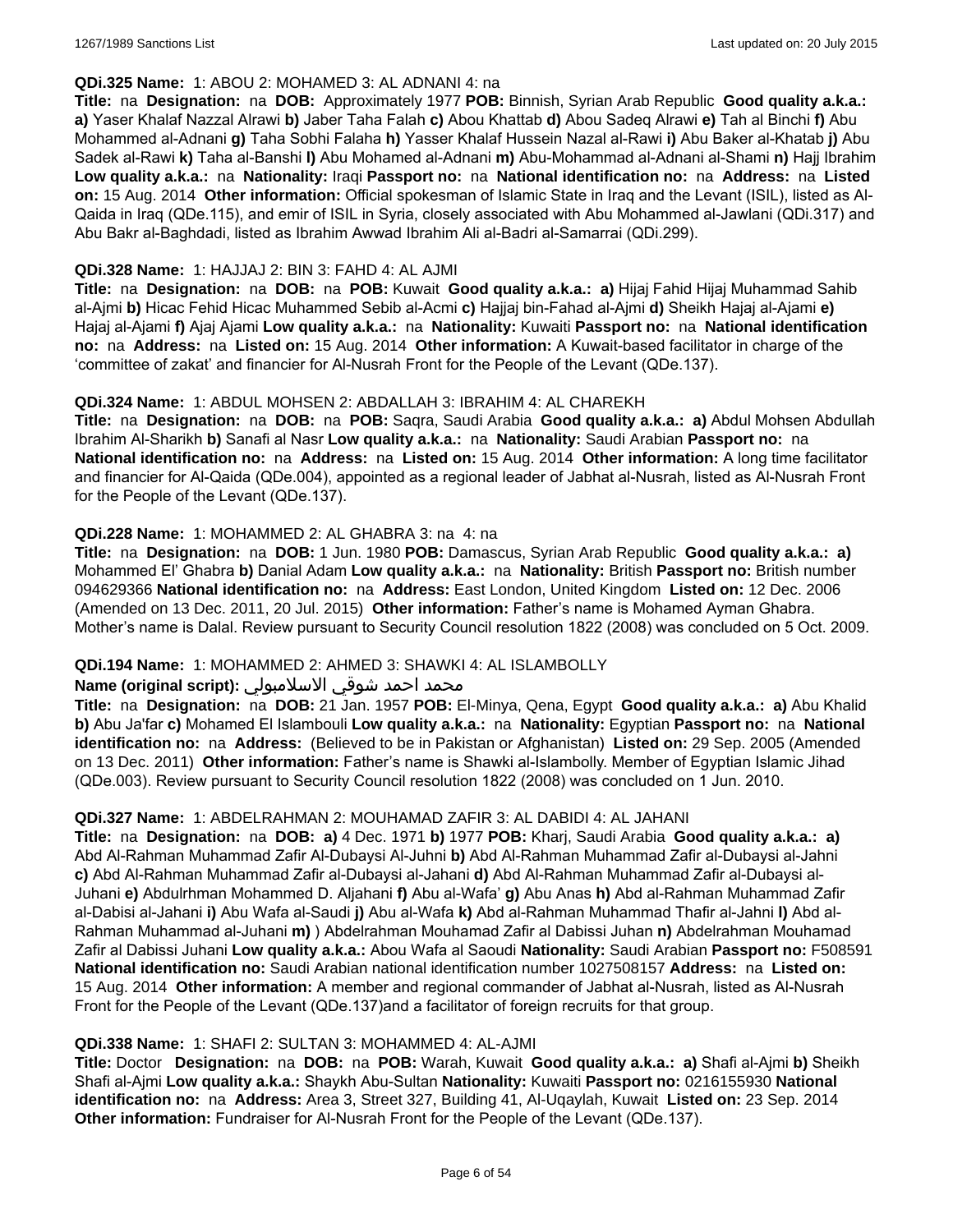### **QDi.236 Name:** 1: HAMID 2: ABDALLAH 3: AHMAD 4: AL-ALI

### حامد عبد الله أحمد العلي **:(script original (Name**

**Title:** na **Designation:** na **DOB:** 20 Jan. 1960 **POB:** Kuwait **Good quality a.k.a.: a)** Dr. Hamed Abdullah Al-Ali **b)** Hamed Al-'Ali **c)** Hamed bin 'Abdallah Al-'Ali **d)** Hamid 'Abdallah Al-'Ali **e)** Hamid 'Abdallah Ahmad Al-'Ali **f)** Hamid bin Abdallah Ahmed Al-Ali **g)** Hamid Abdallah Ahmed Al-Ali **Low quality a.k.a.:** Abu Salim **Nationality:** Kuwaiti **Passport no:** Kuwaiti passport number 1739010, issued on 26 May 2003, issued in Kuwait (and expired on 25 May 2008) **National identification no:** na **Address:** Kuwait (residence as at Mar. 2009) **Listed on:** 16 Jan. 2008 (Amended on 1 Jul. 2008, 23 Jul. 2008, 25 Jan. 2010) **Other information:** Review pursuant to Security Council resolution 1822 (2008) was concluded on 14 Sep. 2009.

### **QDi.092 Name:** 1: MEHREZ 2: BEN MAHMOUD 3: BEN SASSI 4: AL-AMDOUNI

### محرز بن محمود بن ساسي العمدوني **:Name (original script**)

**Title:** na **Designation:** na **DOB:** 18 Dec. 1969 **POB:** Asima-Tunis, Tunisia **Good quality a.k.a.: a)** Fabio Fusco, born 25 May 1968 in Naples, Italy **b)** Fabio Fusco, born 18 Dec. 1968 in Tunisia **c)** Fabio Fusco, born 25 May 1968 in Algeria **d)** Mohamed Hassan **e)** Meherez Hamdouni **f)** Amdouni Mehrez ben Tah, born 14 Jul. 1969 in Tunisia **g)** Meherez ben Ahdoud ben Amdouni **h)** Abu Thale **Low quality a.k.a.:** na **Nationality:** Tunisian **Passport no:** Tunisian number G737411, issued on 24 Oct. 1990 (expired on 20 Sep. 1997) **National identification no:** na **Address:** Italy **Listed on:** 25 Jun. 2003 (Amended on 26 Nov. 2004, 20 Dec. 2005, 17 Oct. 2007, 16 Sep. 2008, 24 Mar. 2009, 12 Jul. 2010, 16 May 2011) **Other information:** Father's name is Mahmoud ben Sasi. Mother's name is Maryam bint al-Tijani. Inadmissible to the Schengen area. Review pursuant to Security Council resolution 1822 (2008) was concluded on 22 Apr. 2010.

### **QDi.060 Name:** 1: MOHAMED 2: BEN BELGACEM 3: BEN ABDALLAH 4: AL-AOUADI

## محمد بن بلقاسم بن عبد الله العوادي **:Name (original script**)

**Title:** na **Designation:** na **DOB:** 11 Dec. 1974 **POB:** Tunis, Tunisia **Good quality a.k.a.: a)** Mohamed Ben Belkacem Aouadi **b)** Fathi Hannachi **Low quality a.k.a.:** na **Nationality:** Tunisian **Passport no:** (Tunisian passport number L 191609 issued on 28 Feb. 1996, expired on 27 Feb. 2001) **National identification no: a)** (04643632 issued on 18 Jun. 1999) **b)** (Italian Fiscal Code: DAOMMD74T11Z352Z) na **Address:** 50th Street, Number 23, Zehrouni, Tunis, Tunisia **Listed on:** 24 Apr. 2002 (Amended on 10 Apr. 2003, 26 Nov. 2004, 9 Sep. 2005, 20 Dec. 2005, 31 Jul. 2006, 7 Jun. 2007, 23 Dec. 2010, 24 Nov. 2014) **Other information:** Head of security wing of Ansar al-Shari'a in Tunisia (AAS-T) (QDe.143). Mother's name is Ourida Bint Mohamed. Deported from Italy to Tunisia on 1 Dec. 2004. Arrested in Tunisia in Aug. 2013. Review pursuant to Security Council resolution 1822 (2008) was concluded on 22 Apr. 2010.

### **QDi.291 Name:** 1: IBRAHIM 2: HASSAN 3: TALI 4: AL-ASIRI

#### إبراهيم حسن طالع العسيري **:(script original (Name**

**Title:** na **Designation:** na **DOB: a)** 19 Apr. 1982 **b)** 18 Apr. 1982 **c)** (24/06/1402 (Hijri Calendar)) **POB:** Riyadh, Saudi Arabia **Good quality a.k.a.: a)** Ibrahim Hassan Tali Asiri (عسيري طالع حسن إبراهيم(**b)** Ibrahim Hasan Talea Aseeri **c)** Ibrahim Hassan al-Asiri **d)** Ibrahim Hasan Tali Asiri **e)** Ibrahim Hassan Tali Assiri **f)** Ibrahim Hasan Tali'A 'Asiri **g)** Ibrahim Hasan Tali al-'Asiri **h)** Ibrahim al-'Asiri **i)** Ibrahim Hassan Al Asiri **Low quality a.k.a.: a)** Abu Saleh **b)** Abosslah **c)** Abu-Salaah **Nationality:** Saudi Arabian **Passport no:** Saudi Arabian number F654645, issued on 30 Apr. 2005 (expired on 7 Mar. 2010. Issue date in Hijri Calendar 24/06/1426. Expiry date in Hijri Calendar 21/03/1431.) **National identification no:** (Saudi Arabian civil identification number 1028745097) na **Address:** Yemen **Listed on:** 24 Mar. 2011 (Amended on 15 Apr. 2014, 15 Jun. 2015) **Other information:** Operative and principal bomb maker of Al-Qaida in the Arabian Peninsula (AQAP) (QDe.129). Believed to be hiding in Yemen as at Mar. 2011. Wanted by Saudi Arabia. Also associated with Nasir 'abd-al-Karim 'Abdullah Al-Wahishi (QDi.274), Qasim Yahya Mahdi al-Rimi (QDi.282), and Anwar Nasser Abdulla Al-Aulaqi (QDi.283).

### **QDi.283 Name:** 1: ANWAR 2: NASSER 3: ABDULLA 4: AL-AULAQI

### انور ناصر عبدالله العولقي **:(script original (Name**

**Title:** na **Designation:** na **DOB: a)** 21 Apr. 1971 **b)** 22 Apr. 1971 **POB:** Las Cruces, New Mexico, United States of America **Good quality a.k.a.: a)** Anwar al-Aulaqi **b)** Anwar al-Awlaki **c)** Anwar al-Awlaqi **d)** Anwar Nasser Aulaqi **e)** Anwar Nasser Abdullah Aulaqi **f)** Anwar Nasser Abdulla Aulaqi **Low quality a.k.a.:** na **Nationality: a)** United States of America **b)** Yemeni **Passport no:** na **National identification no:** na **Address:** na **Listed on:** 20 Jul. 2010 (Amended on 30 Nov. 2011) **Other information:** Confirmed to have died on 30 Sep. 2011 in Yemen.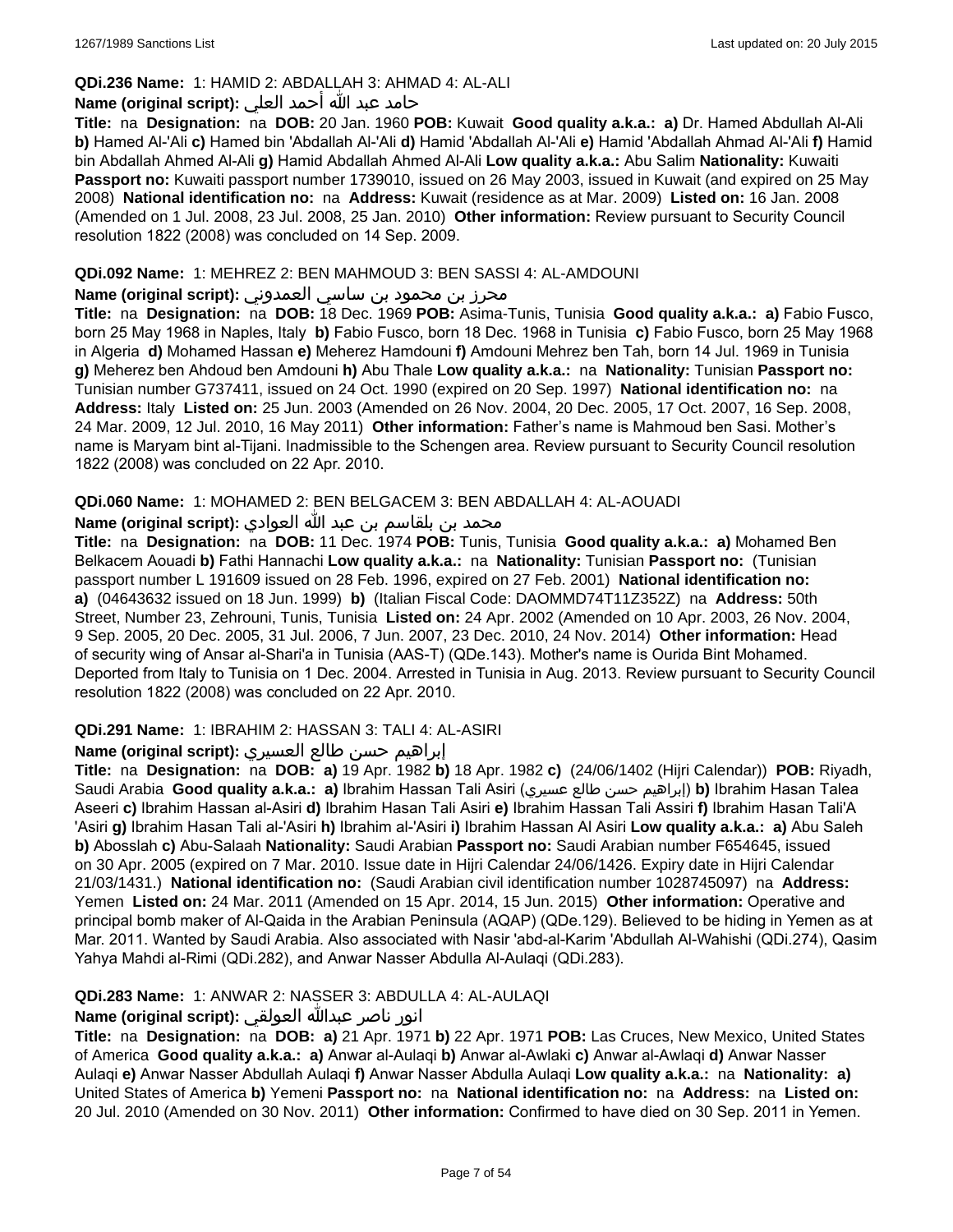### **QDi.093 Name:** 1: CHIHEB 2: BEN MOHAMED 3: BEN MOKHTAR 4: AL-AYARI

## شهاب بن محمد بن مختار العياري **:(script original (Name**

**Title:** na **Designation:** na **DOB:** 19 Dec. 1965 **POB:** Tunis, Tunisia **Good quality a.k.a.: a)** Hichem Abu Hchem **b)** Ayari Chihbe **c)** Ayari Chied **d)** Adam Hussainy, born 19 Dec. 1965 in Greece **Low quality a.k.a.: a)** Hichem **b)** Abu Hichem **c)** Moktar **Nationality:** Tunisian **Passport no:** (Tunisian passport number L246084, issued on 10 June 1996, expired on 9 June 2001) **National identification no:** na **Address:** Bardo, Tunis, Tunisia **Listed on:** 25 Jun. 2003 (Amended on 20 Dec. 2005, 17 Oct. 2007, 10 Aug. 2009, 16 May 2011) **Other information:** Extradited from Italy to Tunisia on 13 Apr. 2006. Mother's name is Fatima al-Tumi. Inadmissible to the Schengen area. Review pursuant to Security Council resolution 1822 (2008) was concluded on 22 Apr. 2010.

### **QDi.344. Name:** 1: IBRAHIM 2: 'ISA HAJJI 3: MUHAMMAD 4: AL-BAKR

## ابراهیم عیسی حاجي محمد البکر **:(script original (Name**

**Title:** na **Designation:** na **DOB:** na **POB:** Qatar **Good quality a.k.a.: a)** Ibrahim 'Issa Haji Muhammad al-Bakar **b)** Ibrahim 'Isa Haji al-Bakr **c)** Ibrahim Issa Hijji Mohd Albaker **d)** Ibrahim Issa Hijji Muhammad al-Baker **e)** Ibrahim 'Issa al-Bakar **f)** Ibrahim al-Bakr **Low quality a.k.a.:** Abu-Khalil **Nationality:** Qatari **Passport no:** 01016646, issued in Qatar **National identification no:** na **Address:** na **Listed on:** 23 Jan. 2015 **Other information:** Facilitator who provides financial support for and financial services to and in support of Al-Qaida (QDe.004).

#### **QDi.138 Name:** 1: SAID 2: BEN ABDELHAKIM 3: BEN OMAR 4: AL-CHERIF

## سعيد بن عبد الحكيم بن عمر الشريف **:(script original (Name**

**Title:** na **Designation:** na **DOB:** 25 Jan. 1970 **POB:** Manzil Tmim, Tunisia **Good quality a.k.a.: a)** Cherif Said, born 25 Jan. 1970 in Tunisia **b)** Binhamoda Hokri, born 25 Jan. 1970 in Sosa, Tunisia **c)** Hcrif Ataf, born 25 Jan. 1971 in Solisse, Tunisia **d)** Bin Homoda Chokri, born 25 Jan. 1970 in Tunis, Tunisia **e)** Atef Cherif, born 12 Dec. 1973 in Algeria **f)** Sherif Ataf, born 12 Dec. 1973 in Aras, Algeria **g)** Ataf Cherif Said, born 12 Dec. 1973 in Tunis, Tunisia **h)** Cherif Said, born 25 Jan. 1970 in Tunis, Tunisia **i)** Cherif Said, born 12 Dec. 1973 in Algeria **Low quality a.k.a.: a)** Djallal **b)** Youcef **c)** Abou Salman **d)** Said Tmimi **Nationality:** Tunisian **Passport no:** Tunisian number M307968, issued on 8 Sep. 2001 (expired on 7 Sep. 2006) **National identification no:** na **Address:** Corso Lodi 59, Milan, Italy **Listed on:** 12 Nov. 2003 (Amended on 20 Dec. 2005, 21 Dec. 2007, 30 Jan. 2009, 16 May 2011) **Other information:** Mother's name is Radhiyah Makki. Sentenced to eight years and ten months of imprisonment for membership of a terrorist association by the Appeal Court of Milan, Italy, on 7 Feb. 2008. Sentence confirmed by the Italian Supreme Court on 15 Jan. 2009, which became definitive as of Feb. 2008. Subject to expulsion from Italy to Tunisia after serving the sentence. Review pursuant to Security Council resolution 1822 (2008) was concluded on 6 May 2010.

### **QDi.231 Name:** 1: SALEM 2: NOR ELDIN 3: AMOHAMED 4: AL-DABSKI

## سالم نور الدين امحمد الدبيسكي **:(script original (Name**

**Title:** na **Designation:** na **DOB:** 1963 **POB:** Tripoli, Libyan Arab Jamahiriya **Good quality a.k.a.: a)** Abu Al-Ward **b)** Abdullah Ragab **Low quality a.k.a.: a)** Abu Naim **b)** Abdallah al- Masri **Nationality:** Libyan **Passport no: a)** Libyan passport number 1990/345751 **b)** Libyan passport number 345751 **National identification no:** Libyan national identification number 220334 **Address:** Bab Ben Ghasheer, Tripoli, Libyan Arab Jamahiriya **Listed on:** 8 Jun. 2007 (Amended on 13 Dec. 2011) **Other information:** Mother's name is Kalthoum Abdul Salam al-Shaftari. Senior member of Libyan Islamic Fighting Group (QDe.011) and member of Al-Qaida (QDe.004). Review pursuant to Security Council resolution 1822 (2008) was concluded on 24 Nov. 2009.

### **QDi.132 Name:** 1: ASCHRAF 2: AL-DAGMA 3: na 4: na

### **Name (original script):** الدغمة اشرف

**Title:** na **Designation:** na **DOB:** 28 Apr. 1969 **POB:** Abasan, Gaza Strip, Palestinian Territories **Good quality a.k.a.:** Aschraf Al-Dagma, born 28 Apr. 1969 in Kannyouiz, Palestinian Territories **Low quality a.k.a.:** na **Nationality:** Unresolved/Palestinian origin **Passport no:** Refugee travel document , issued on 30 Apr. 2000, issued in Landratsamt Altenburger Land (Altenburg County Administration Office), Germany **National identification no:**  na **Address:** Germany **Listed on:** 23 Sep. 2003 (Amended on 23 Dec. 2008, 11 Mar. 2010, 10 Jun. 2011) **Other information:** Associated with Ismail Abdallah Sbaitan Shalabi (QDi.128), Djamel Moustfa (QDi.129) and Mohamed Ghassan Ali Abu Dhess (QDi.130). Review pursuant to Security Council resolution 1822 (2008) was concluded on 19 Jan. 2010.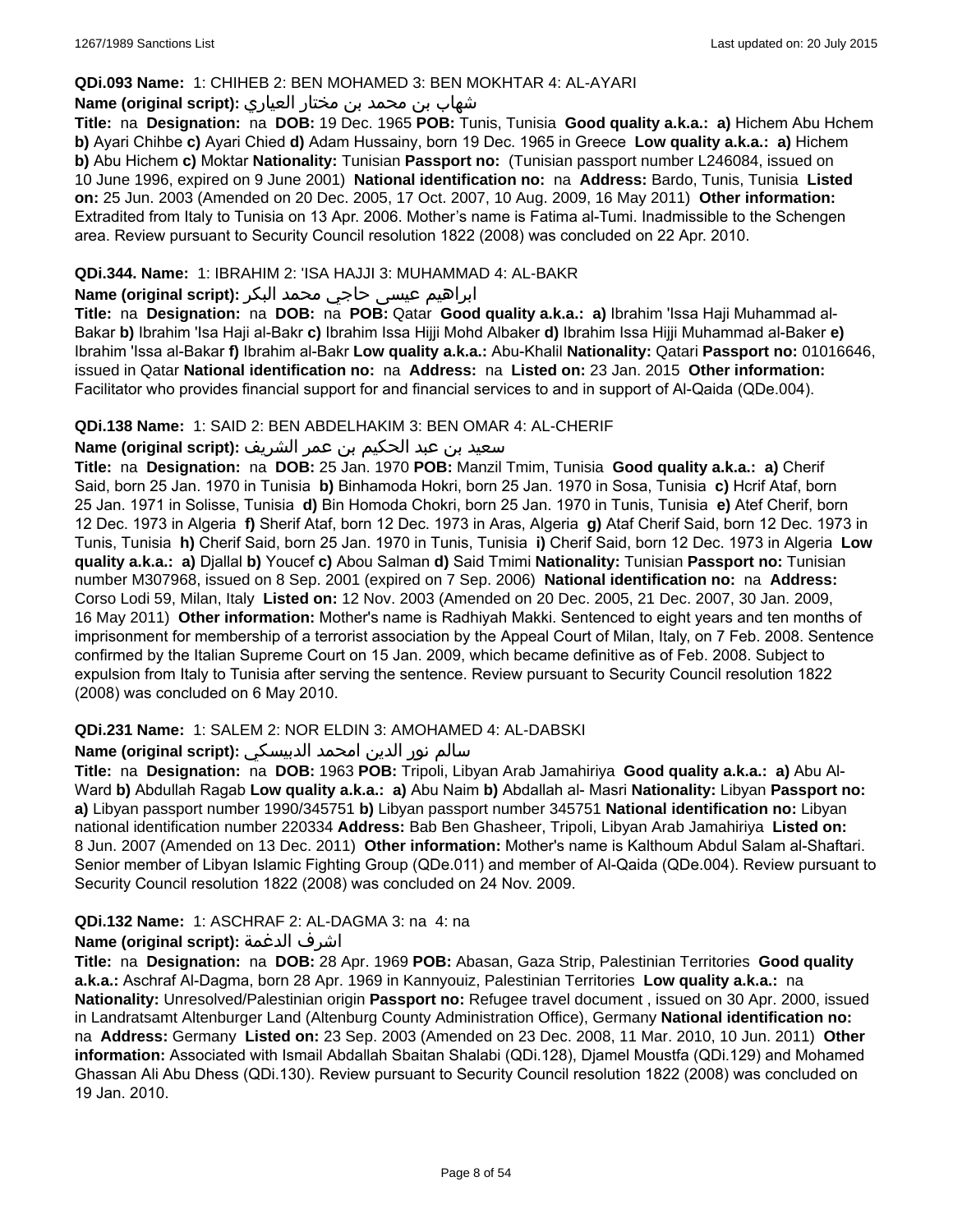## **QDi.278 Name:** 1: MUTHANNA 2: HARITH 3: AL-DARI 4: na

### مثنى حارث الضاري **:(script original (Name**

**Title:** Doctor **Designation:** na **DOB:** 16 Jun. 1969 **POB:** Iraq **Good quality a.k.a.: a)** Dr. Muthanna Al Dari **b)** Muthana Harith Al Dari **c)** Muthanna Harith Sulayman Al-Dari **d)** Muthanna Harith Sulayman Al-Dhari **e)** Muthanna Hareth Al-Dhari **f)** Muthana Haris Al-Dhari **g)** Doctor Muthanna Harith Sulayman Al Dari Al-Zawba' **h)** Muthanna Harith Sulayman Al-Dari Al-Zobai **i)** Muthanna Harith Sulayman Al-Dari al-Zawba'i **j)** Muthanna Hareth al-Dari **k)** Muthana Haris al-Dari **l)** Doctor Muthanna al-Dari **m)** Dr. Muthanna Harith al-Dari al-Zowbai **Low quality a.k.a.:** na **Nationality:** Iraqi **Passport no:** na **National identification no:** na **Address: a)** Amman, Jordan **b)** (Khan Dari, Iraq (previous)) **c)** (Asas Village, Abu Ghurayb, Iraq (previous)) **d)** (Egypt (previous)) **Listed on:** 25 Mar. 2010 **Other information:** Provided operational guidance financial support and other services to or in support of Al-Qaida in Iraq (QDe.115).

### **QDi.149 Name:** 1: NOUREDDINE 2: BEN ALI 3: BEN BELKASSEM 4: AL-DRISSI

## نور الدين بن علي بن بلقاسم الدريسي **:(script original (Name**

**Title:** na **Designation:** na **DOB:** 30 Apr. 1964 **POB:** Tunis, Tunisia **Good quality a.k.a.:** Drissi Noureddine **Low quality a.k.a.: a)** Abou Ali **b)** Faycal **Nationality:** Tunisian **Passport no:** Tunisian number L851940, issued on 9 Sep. 1998 (expired on 8 Sep. 2003) **National identification no:** na **Address:** Via Plebiscito 3, Cermona, Italy **Listed on:** 12 Nov. 2003 (Amended on 20 Dec. 2005, 31 Jul. 2006, 21 Dec. 2007, 16 May 2011) **Other information:** Under administrative control measure in Italy until 5 May 2010. Inadmissible to the Schengen area. Mother's name is Khadijah al-Drissi. Review pursuant to Security Council resolution 1822 (2008) was concluded on 22 Apr. 2010.

### **QDi.059 Name:** 1: KHALID 2: ABD AL-RAHMAN 3: HAMD 4: AL-FAWAZ

### خالد عبد الرحمن حمد الفواز **:(script original (Name**

**Title:** na **Designation:** na **DOB:** 24 Aug. 1962 **POB:** Kuwait **Good quality a.k.a.: a)** Khaled Al-Fauwaz **b)** Khaled A. Al-Fauwaz **c)** Khalid Al-Fawwaz **d)** Khalik Al Fawwaz **e)** Khaled Al-Fawwaz **f)** Khaled Al Fawwaz **g)** Khalid Abdulrahman H. Al Fawaz **Low quality a.k.a.:** na **Nationality:** Saudi Arabian **Passport no:** Passport number 456682, issued on 6 Nov. 1990 (expired on 13 Sep. 1995) **National identification no:** na **Address:** United States of America **Listed on:** 24 Apr. 2002 (Amended on 26 Nov. 2004, 23 Apr. 2007, 21 Oct. 2010, 4 Aug. 2014) **Other information:** Extradited from the United Kingdom to the United States of America on 5 Oct. 2012. Review pursuant to Security Council resolution 1822 (2008) was concluded on 22 Apr. 2010.

### **QDi.292 Name:** 1: OTHMAN 2: AHMED 3: OTHMAN 4: AL-GHAMDI

### عثمان أحمد عثمان الغامدي **:(script original (Name**

**Title:** na **Designation:** na **DOB:** 27 May 1979 **POB:** Saudi Arabia **Good quality a.k.a.: a)** Othman al-Ghamdi, born 27 May 1979 in Saudi Arabia **b)** Uthman al-Ghamdi, born 27 May 1979 in Saudi Arabia **c)** Uthman al-Ghamidi, born 27 May 1979 in Saudi Arabia **d)** Othman bin Ahmed bin Othman Alghamdi **e)** Othman Ahmed Othman Al Omairah (born in 1973 in Shabwa, Yemen, nationality: Yemeni) **f)** Uthman Ahmad Uthman al-Ghamdi **g)** Othman Ahmed Othman al-Omirah **Low quality a.k.a.: a)** Al Umairah al-Ghamdi **b)** Othman Bin Ahmed Bin Othman **Nationality:** Saudi Arabian **Passport no:** na **National identification no:** Saudi Arabian national identity card number 1089516791 **Address:** Yemen **Listed on:** 16 Jun. 2011 (Amended on 15 Apr. 2014) **Other information:** Operational commander of Al-Qaida in the Arabian Peninsula (AQAP) (QDe.129). Has been involved in raising funds and stockpiling arms for AQAP operations and activities in Yemen. Known associate of Qasim Yahya Mahdi al-Rimi (QDi.282) and Fahd Mohammed Ahmed al-Quso (deceased). Father's name is Ahmed Othman Al Omirah.

#### **QDi.332 Name:** 1: IBRAHIM 2: SULEIMAN 3: HAMAD 4: AL-HABLAIN

**Title:** na **Designation:** na **DOB:** 17 Dec. 1984 **POB:** Buraidah, Saudi Arabia **Good quality a.k.a.:** Barahim Suliman H. al Hblian **Low quality a.k.a.: a)** Abu Jabal **b)** Abu-Jabal **Nationality:** Saudi Arabian **Passport no:** Saudi Arabian passport number F800691 **National identification no:** na **Address:** na **Listed on:** 23 Sep. 2014 **Other information:** Explosives expert and operative for the Abdallah Azzam Brigades (AAB) (QDe.144). Wanted by the Saudi Arabian Government for terrorism. Physical description: eye colour: dark; hair colour: dark; complexion: olive. Speaks Arabic. Photo available for inclusion in the INTERPOL-UN Security Council Special Notice.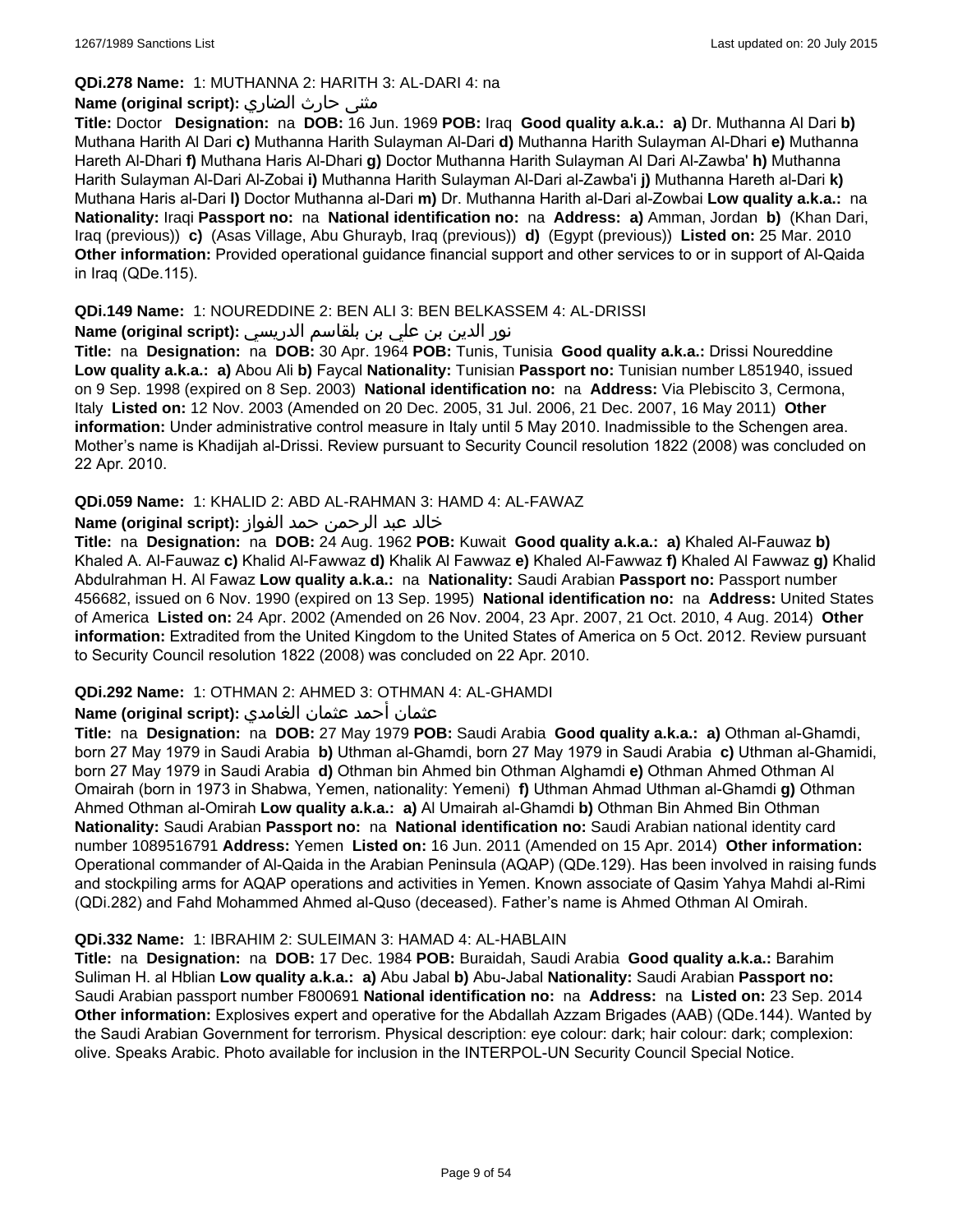### **QDi.160 Name:** 1: FETHI 2: BEN HASSEN 3: BEN SALEM 4: AL-HADDAD

### فتحي بن حسن بن سالم الحداد **:(script original (Name**

**Title:** na **Designation:** na **DOB: a)** 28 Jun. 1963 **b)** 28 Mar. 1963 **POB:** Tataouene, Tunisia **Good quality a.k.a.: a)** Fethi ben Assen Haddad **b)** Fathy Hassan al Haddad **Low quality a.k.a.:** na **Nationality:** Tunisian **Passport no:** Tunisian number L183017, issued on 14 Feb. 1996 (expired on 13 Feb. 2001) **National identification no:** na **Address: a)** Number 184 Via Fulvio Testi – Cinisello Balsamo (MI), Italy **b)** Number 1 Via Porte Giove – Mortara (PV), Italy (Domicile) **Listed on:** 17 Mar. 2004 (Amended on 26 Nov. 2004, 20 Dec. 2005, 21 Dec. 2007, 25 Jan. 2010, 16 May 2011) **Other information:** Italian Fiscal Code: HDDFTH63H28Z352V. Review pursuant to Security Council resolution 1822 (2008) was concluded on 30 Jul. 2009.

### **QDi.140 Name:** 1: KAMAL 2: BEN MAOELDI 3: BEN HASSAN 4: AL-HAMRAOUI

### كمال بن المولدي بن حسن الحمراوي **:Name (original script**)

**Title:** na **Designation:** na **DOB:** 21 Oct. 1977 **POB:** Beja, Tunisia **Good quality a.k.a.: a)** Hamroui Kamel ben Mouldi **b)** Hamraoui Kamel, born 21 Nov. 1977 in Morocco **c)** Hamraoui Kamel, born 21 Nov. 1977 in Tunisia **d)** Hamraoui Kamel, born 20 Oct. 1977 in Tunisia **Low quality a.k.a.: a)** Kamel **b)** Kimo **Nationality:** Tunisian **Passport no:** Tunisian number P229856, issued on 1 Nov. 2002 (expires on 31 Oct. 2007) **National identification no:** na **Address: a)** Via Bertesi Number 27, Cremona, Italy **b)** Via Plebiscito Number 3, Cremona, Italy **Listed on:** 12 Nov. 2003 (Amended on 20 Dec. 2005, 31 Jul. 2006, 21 Dec. 2007, 16 May 2011) **Other information:** Mother's name is Khamisah al-Kathiri. Subject to a decree of expulsion, suspended on 17 Apr. 2007 by the European Court of Human Rights. Re-arrested in Italy on 20 May 2008. Inadmissible to the Schengen area. Review pursuant to Security Council resolution 1822 (2008) was concluded on 6 May 2010.

### **QDi.176 Name:** 1: IMAD 2: BEN BECHIR 3: BEN HAMDA 4: AL-JAMMALI

## عماد بن البشير بن حمدا الجمالي **:(script original (Name**

**Title:** na **Designation:** na **DOB:** 25 Jan. 1968 **POB:** Manzal Tmim, Nabul, Tunisia **Good quality a.k.a.:** na **Low quality a.k.a.:** na **Nationality:** Tunisian **Passport no:** Tunisian number K693812, issued on 23 Apr. 1999 (expired on 22 Apr. 2004) **National identification no:** na **Address:** 4 Qistantiniyah Street, Manzal Tmim, Nabul, Tunisia (home address) **Listed on:** 23 Jun. 2004 (Amended on 20 Dec. 2005, 31 Jul. 2006, 17 Oct. 2007, 13 Dec. 2011) **Other information:** Italian Fiscal Code: JMM MDI 68A25 Z352D. In detention in Tunis (Tunisia) as at Dec. 2009. Mother's name is Jamilah. Italian Judicial Authorities have issued a warrant of arrest against him, which had not been executed as of Sep. 2007. Review pursuant to Security Council resolution 1822 (2008) was concluded on 9 Apr. 2010.

#### **QDi.317 Name:** 1: ABU MOHAMMED 2: AL-JAWLANI 3: na 4: na

## أبو محمد الجولاني **:(script original (Name**

**Title:** na **Designation:** na **DOB:** Between 1975 and 1979 **POB:** Syria **Good quality a.k.a.:** Abu Mohamed al-Jawlani (Abu Muhammad al-Jawlani, Abu Mohammed al-Julani, Abu Mohammed al-Golani, Abu Muhammad al-Golani, Abu Muhammad Aljawlani, Muhammad al-Jawlani (transliterations of original script name)) **Low quality a.k.a.:** الفاتح ، الفاتح شيخ)) transliterations: Shaykh al-Fatih; Al Fatih ) (Translation: The Conqueror) (Nom de guerre)) **Nationality:** Syrian **Passport no:** na **National identification no:** na **Address:** (Active in Syria as at Jun. 2013) **Listed on:** 24 Jul. 2013 (Amended on 2 Jun. 2014) **Other information:** Since Jan. 2012, he is the Leader of Al-Nusrah Front for the People of the Levant (QDe.137), a Syria-based group listed in May 2014, and previously listed as an alias of Al-Qaida in Iraq (AQI) (QDe.115) between 30 May 2013 and 13 May 2014. Associated with Ibrahim Awwad Ibrahim Ali Al-Badri Al-Samarrai (QDi.299) and Aiman Muhammed Rabi al-Zawahiri (QDi.006).

### **QDi.058 Name:** 1: ABU BAKR 2: AL-JAZIRI 3: na 4: na

## **Name (original script):** الجزائري أبوبكر

**Title:** na **Designation:** na **DOB:** na **POB:** na **Good quality a.k.a.:** Yasir Al-Jazari **Low quality a.k.a.:** na **Nationality: a)** Algerian **b)** Palestinian **Passport no:** na **National identification no:** na **Address:** na **Listed on:** 11 Jan. 2002 (Amended on 18 Jul. 2007, 1 Feb. 2008, 16 May 2011) **Other information:** Finance chief of the Afghan Support Committee (ASC) (QDe.069). Al-Qaida (QDe.004) facilitator and communication expert. Believed to be in Algeria as at Apr. 2010. Review pursuant to Security Council resolution 1822 (2008) was concluded on 21 Jun. 2010.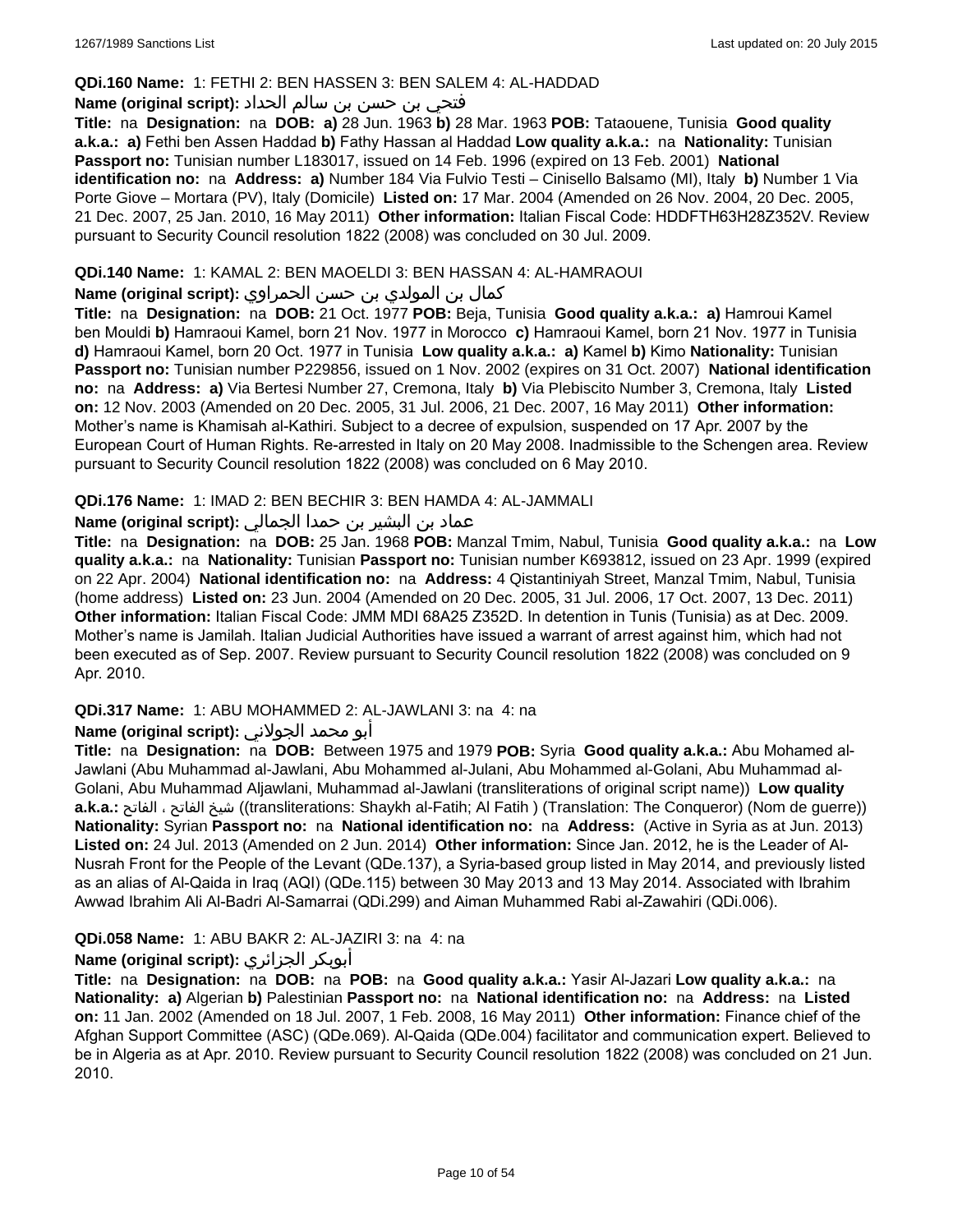### **QDi.337 Name:** 1: MAYSAR ALI 2: MUSA 3: ABDALLAH 4: AL-JUBURI

**Title:** Amir **Designation:** na **DOB:** na **POB: a)** Harara, Ninawa Province, Iraq **b)** Al-Shura, Mosul, Iraq **Good quality a.k.a.: a)** Muyassir al-Jiburi **b)** Muyassir Harara **c)** Muyassir al-Shammari **d)** Muhammad Khalid Hassan **Low quality a.k.a.: a)** Al-Shammari **b)** Mus'ab al-Qahtani **c)** Abu Maria al-Qatani **Nationality:** Iraqi **Passport no:**  na **National identification no:** na **Address:** na **Listed on:** 23 Sep. 2014 **Other information:** Sharia amir of Al-Nusrah Front for the People of the Levant (QDe.137) as of early 2014.

### **QDi.318 Name:** 1: MUHAMMAD 2: JAMAL 3: ABD-AL RAHIM AHMAD 4: AL-KASHIF

### محمد جمال عبدالرحيم أحمد الكاشف **:Name (original script)**

**Title:** na **Designation:** na **DOB: a)** 1 Jan. 1964 **b)** 1 Feb. 1964 **POB:** Cairo, Egypt **Good quality a.k.a.: a)** Muhammad Jamal Abdo Al-Kashif **b)** Muhammad Jamal Abdo Al Kashef **c)** Muhammad Jamal Abd-Al Rahim Ahmad Al-Kashif **d)** Muhammad Jamal Abd-Al Rahim Al-Kashif **e)** Muhammad Jamal Abdu **f)** Muhammad Jamal **Low quality a.k.a.: a)** Muhammad Jamal Abu Ahmad (nom de guerre) **b)** Abu Ahmad (nom de guerre) **c)** Abu Jamal (nom de guerre) **d)** Muhammad Gamal Abu Ahmed **e)** Mohammad Jamal Abdo Ahmed (nom de guerre) **f)** Muhammad Jamal Abduh (nom de guerre) **g)** Muhammad Jamal Ahmad Abdu (nom de guerre) **h)** Riyadh (nom de guerre) **Nationality:** Egyptian **Passport no: a)** (Egyptian passport number 6487, issued 30 Jan. 1986, under name Muhammad Jamal Abdu) **b)** (Egyptian passport issued in 1993, under name Muhammad Jamal Abd-Al Rahim Ahmad Al-Kashif) **c)** (Yemeni passport number 388181, under name Muhammad Jamal Abd-Al Rahim Al-Kashif) **National identification no:** na **Address:** Egypt **Listed on:** 21 Oct. 2013 **Other information:** Trained in Afghanistan in the late 1980s with Al-Qaida (QDe.004) to make bombs. Former top military commander of the Egyptian Islamic Jihad (QDe.003). Since 2011, established Muhammad Jamal Network (MJN) (QDe.136) and terrorist training camps in Egypt and Libya. Conducted MJN's terrorist activities with support from Al-Qaida in the Arabian Peninsula (AQAP) (QDe.129). Reported to be involved in the attack on the United States Mission in Benghazi, Libya, on 11 Sep. 2012. Headed Nasr City terrorist cell in Egypt in 2012. Linked to Aiman al-Zawahiri (QDi.006) and the leadership of AQAP and the Organization of Al-Qaida in the Islamic Maghreb (AQIM) (QDe.014). Arrested and imprisoned multiple times by Egyptian authorities since ca. 2000. Released in 2011 but re-arrested by Egyptian authorities in Nov. 2012. Imprisoned in Egypt pending trial as of Sep. 2013. Wife's name is Samah 'Ali Al-Dahabani (Yemeni national).

### **QDi.233 Name:** 1: FAHD 2: MUHAMMAD 3: 'ABD AL-'AZIZ 4: AL-KHASHIBAN

### فهد محمد عبد العزيز الخشيبان **:(script original (Name**

**Title:** na **Designation:** na **DOB:** 16 Oct. 1966 **POB:** Oneiza, Saudi Arabia **Good quality a.k.a.: a)** Fahad H. A. Khashayban **b)** Fahad H. A. Kheshaiban **c)** Fahad Mohammad Abdulaziz Alkhoshiban **d)** Fahad H. A. al-Khashiban **e)** Fahad H. A. Kheshayban **f)** Fahad H. A. al-Khosiban **g)** Fahad H. A. Khasiban **h)** Fahd Muhammad 'Abd Al-'Aziz al-Khashayban **i)** Fahd Muhammad'Abd al-'Aziz al-Khushayban **j)** Fahad al-Khashiban **k)** Fahd Khushaiban **l)** Fahad Muhammad A. al-Khoshiban **m)** Fahad Mohammad A. al-Khoshiban **Low quality a.k.a.: a)** Shaykh Abu Thabit **b)** Abu Thabit **c)** Shaykh Thabet **d)** Abdur Abu Rahman **e)** Abu Abdur Rahman **Nationality:** Saudi Arabian **Passport no:** Saudi Arabian passport number G477835, issued on 26 Jun. 2006 (expired on 3 May 2011) **National identification no:** na **Address:** Saudi Arabia **Listed on:** 9 Oct. 2007 (Amended on 20 Feb. 2008, 13 Dec. 2011) **Other information:** Involved in the financing of and otherwise provided assistance to the Abu Sayyaf Group (QDe.001). Review pursuant to Security Council resolution 1822 (2008) was concluded on 14 Sep. 2009.

### **QDi.177 Name:** 1: HABIB 2: BEN 3: AHMED 4: AL-LOUBIRI

#### حبيب بن احمد اللوبيري **:(script original (Name**

**Title:** na **Designation:** na **DOB:** 17 Nov. 1961 **POB:** Manzal Tmim, Nabul, Tunisia **Good quality a.k.a.:** Al-Habib ben Ahmad ben al-Tayib al-Lubiri **Low quality a.k.a.:** na **Nationality:** Tunisian **Passport no:** Tunisian number M788439, issued on 20 Oct. 2001 (expires on 19 Oct. 2006) **National identification no:** na **Address:** Al-Damus, Manzal Tmim, Nabul, Tunisia (habitual residence) **Listed on:** 23 Jun. 2004 (Amended on 20 Dec. 2005, 17 Oct. 2007, 10 Aug. 2009, 13 Dec. 2011) **Other information:** Italian Fiscal Code: LBR HBB 61S17 Z352F. In detention in Tunisia as at Dec. 2009. Mother's name is Fatima bint al-Mukhtar. Review pursuant to Security Council resolution 1822 (2008) was concluded on 9 Apr. 2010.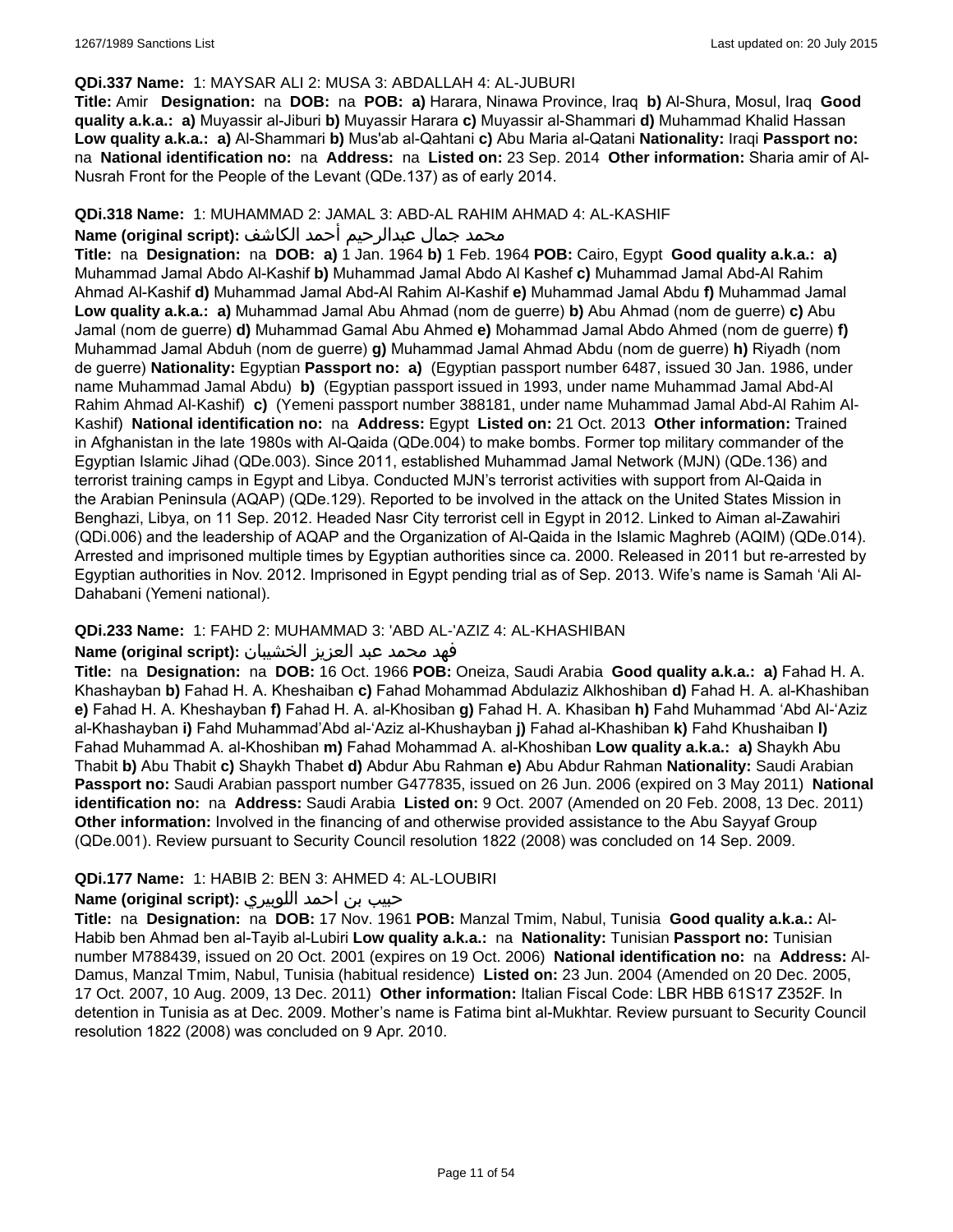### **QDi.074 Name:** 1: TAREK 2: BEN HABIB 3: BEN AL-TOUMI 4: AL-MAAROUFI

## طارق بن الحبيب بن التومي المعروفي **:(script original (Name**

**Title:** na **Designation:** na **DOB:** 23 Nov. 1965 **POB:** Ghardimaou, Tunisia **Good quality a.k.a.: a)** Abu Ismail **b)** Abou Ismail el Jendoubi **c)** Abou Ismail Al Djoundoubi **Low quality a.k.a.:** na **Nationality:** Tunisian **Passport no:** Tunisian number E590976, issued on 19 Jun. 1987 (expired on 18 Jun. 1992) **National identification no:** na **Address:** Rue Léon Théodore Number 107/1, 1090 Jette, Brussels, Belgium **Listed on:** 3 Sep. 2002 (Amended on 26 Nov. 2004, 20 Dec. 2005, 31 Jul. 2006, 3 Jul. 2007, 10 Aug. 2009, 25 Jan. 2010, 23 Dec. 2010) **Other information:** Belgian nationality withdrawn on 26 Jan. 2009. In detention in Nivelles, Belgium, as of Oct. 2010. Review pursuant to Security Council resolution 1822 (2008) was concluded on 8 Jun. 2010.

### **QDi.320 Name:** 1: ABD-AL-HAMID 2: AL-MASLI 3: na 4: na

### **Name (original script):** المصلي عبدالحميد

**Title:** na **Designation:** na **DOB:** 1976 **POB: a)** Darnah, Libya **b)** Danar, Libya **Good quality a.k.a.: a)** Abdal-Hamid Muhammad Abd-al-Hamid Al-Masli **b)** Abd-al-Hamid Musalli **c)** Hamid Masli **Low quality a.k.a.: a)** Hamza al-Darnawi **b)** Hamzah al-Darnawi **c)** Hamza Darnawi **d)** Hamzah Darnawi **e)** Hamzah Dirnawi **f)** Hamza Darnavi **g)** Hamza al-Darnavi **h)** Abdullah Darnawi **i)** Abu-Hamzah al-Darnawi **Nationality:** Libyan **Passport no:**  na **National identification no:** na **Address:** (Reportedly located in Waziristan, Federally Administered Tribal Areas, Pakistan) **Listed on:** 26 Nov. 2013 **Other information:** Leader and trainer of an Al-Qaida electronics and explosives workshop producing improvised explosive device components.

### **QDi.330 Name:** 1: AZZAM 2: ABDULLAH 3: ZUREIK 4: AL-MAULID AL-SUBHI

**Title:** na **Designation:** na **DOB:** 12 Apr. 1976 **POB:** Al Baraka, Saudi Arabia **Good quality a.k.a.: a)** Mansur al-Harbi **b)** Azzam al-Subhi **c)** Azam Abdallah Razeeq al Mouled Alsbhua **d)** Abu Muslem al-Maky **e)** Abu Suliman al-Harbi **f)** Abu Abdalla al-Harbi **g)** Azam A.R. Alsbhua **Low quality a.k.a.:** na **Nationality:** Saudi Arabian **Passport no:** na **National identification no:** na **Address:** na **Listed on:** 23 Sep. 2014 **Other information:** Has ties to numerous senior Al-Qaida (QDe.004) leaders. Wanted by the Saudi Arabian Government for terrorism. Father's name is Abdullah Razeeq al Mouled al Sbhua. Physical description: eye colour: dark; hair colour: dark; complexion: dark. Speaks Arabic. Photo available for inclusion in the INTERPOL-UN Security Council Special Notice.

### **QDi.276 Name:** 1: AKRAM 2: TURKI 3: HISHAN 4: AL-MAZIDIH

# أكرم تركي هاشم المزيده **:(script original (Name**

**Title:** na **Designation:** na **DOB: a)** 1974 **b)** 1975 **POB:** na **Good quality a.k.a.:** Akram Turki Al-Hishan **Low quality a.k.a.: a)** Abu Jarrah **b)** Abu Akram **Nationality:** na **Passport no:** na **National identification no:** na **Address:** Zabadani, Syrian Arab Republic **Listed on:** 11 Mar. 2010 **Other information:** Other possible date of birth: 1979. He is a cousin of Ghazy Fezza Hishan Al Mazidih (QDi.277).

#### **QDi.277 Name:** 1: GHAZY 2: FEZZA 3: HISHAN 4: AL-MAZIDIH

غازي فيزا هاشم المزيده **:(script original (Name**

**Title:** na **Designation:** na **DOB: a)** 1974 **b)** 1975 **POB:** na **Good quality a.k.a.: a)** Ghazy Fezzaa Hishan **b)** Mushari Abd Aziz Saleh Shlash **Low quality a.k.a.: a)** Abu Faysal **b)** Abu Ghazzy **Nationality:** na **Passport no:**  na **National identification no:** na **Address:** Zabadani, Syrian Arab Republic **Listed on:** 11 Mar. 2010 **Other information:** He is a cousin of Akram Turki Hishan Al Mazidih (QDi.276).

#### **QDi.334 Name:** 1: 'ABD AL-RAHMAN 2: BIN 'UMAYR 3: AL-NU'AYMI 4: na

**Title:** na **Designation:** na **DOB:** 1954 **POB:** na **Good quality a.k.a.: a)** Abd al-Rahman bin 'Amir al-Na'imi **b)** 'Abd al-Rahman al-Nu'aimi **c)** 'Abd al-Rahman bin 'Amir al-Nu'imi **d)** 'Abd al-Rahman bin 'Amir al-Nu'aymi **e)** 'Abdallah Muhammad al-Nu'aymi **f)** 'Abd al-Rahman al-Nua'ymi **g)** A. Rahman al-Naimi **h)** Abdelrahman Imer al Jaber al Naimeh **i)** A. Rahman Omair J Alnaimi **j)** Abdulrahman Omair al Neaimi **Low quality a.k.a.:**  na **Nationality:** na **Passport no:** Qatari passport number 00868774 (expired on 27 Apr. 2014) **National identification no:** Qatari identification number 25463401784 (expires on 6 Dec. 2019) **Address:** na **Listed on:** 23 Sep. 2014 **Other information:** Financier and facilitator for Al-Qaida (QDe.004) and Al-Qaida in Iraq (QDe.115).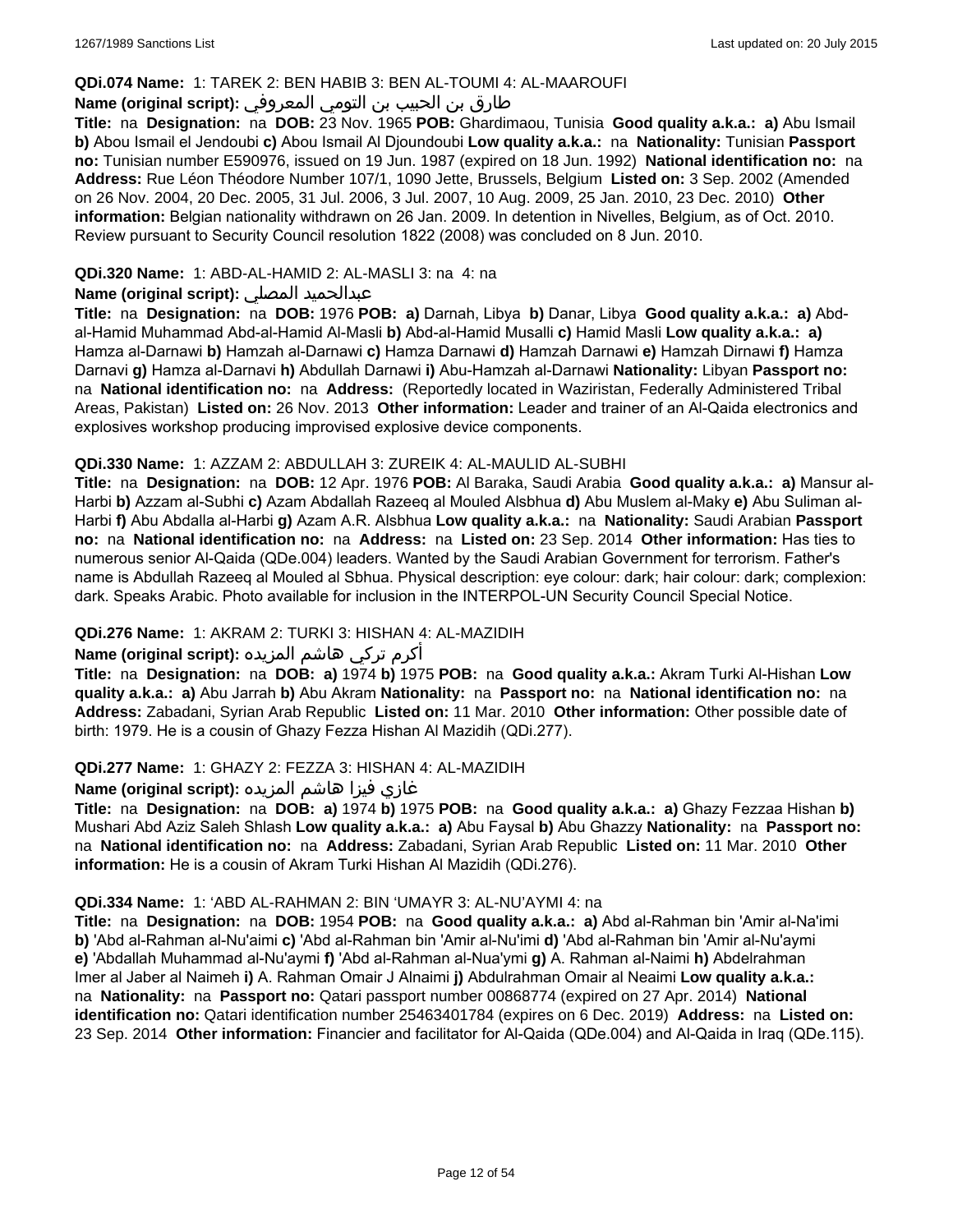#### **QDi.273 Name:** 1: FAZEEL-A-TUL 2: SHAYKH ABU MOHAMMED 3: AMEEN 4: AL-PESHAWARI

**Title:** na **Designation:** na **DOB: a)** Approximately 1967 **b)** Approximately 1961 **c)** Approximately 1973 **POB:** Shunkrai village, Sarkani District, Konar Province, Afghanistan **Good quality a.k.a.: a)** Shaykh Aminullah **b)** Sheik Aminullah **c)** Abu Mohammad Aminullah Peshawari **d)** Abu Mohammad Amin Bishawri **e)** Abu Mohammad Shaykh Aminullah Al-Bishauri **f)** Shaykh Abu Mohammed Ameen al-Peshawari **g)** Shaykh Aminullah Al-Peshawari **Low quality a.k.a.:** na **Nationality:** Afghan **Passport no:** na **National identification no:** na **Address:** Ganj District, Peshawar, Pakistan **Listed on:** 29 Jun. 2009 (Amended on 24 Jul. 2013) **Other information:** Associated with Al-Qaida (QDe.004). Head of Ganj madrasa, a.k.a. Madrasa Jamia Taleemul Quran wal Hadith, a.k.a. Madrasa Taleemul Quran wal Sunnah, located at the Ganj Gate, Phandu Road, Peshawar, Pakistan.

#### **QDi.339 Name:** 1: 'ABD AL-RAHMAN 2: MUHAMMAD 3: MUSTAFA 4: AL-QADULI

**Title:** na **Designation:** na **DOB: a)** 1959 **b)** 1957 **POB:** Mosul, Ninawa Province, Iraq **Good quality a.k.a.: a)** 'Abd al-Rahman Muhammad Mustafa Shaykhlari **b)** Umar Muhammad Khalil Mustafa **c)** Abdul Rahman Muhammad al-Bayati **d)** Tahir Muhammad Khalil Mustafa al-Bayati **e)** Aliazra Ra'ad Ahmad **Low quality a.k.a.: a)** Abu-Shuayb **b)** Hajji Iman **c)** Abu Iman **d)** Abu Ala **e)** Abu Hasan **f)** Abu Muhammad **g)** Abu Zayna **Nationality:** Iraqi **Passport no:** na **National identification no:** na **Address:** na **Listed on:** 23 Sep. 2014 **Other information:** Senior Islamic State in Iraq and the Levant (ISIL), listed as Al-Qaida in Iraq (AQI) (QDe.115), official. Previously served as a representative of AQI to Al-Qaida (QDe.004) senior leadership in Pakistan.

### **QDi.282 Name:** 1: QASIM 2: YAHYA 3: MAHDI 4: AL-RIMI

### قاسم يحيى مهدي الريمي **:(script original (Name**

**Title:** na **Designation:** na **DOB:** 5 Jun. 1978 **POB:** Sanaa, Yemen **Good quality a.k.a.: a)** Qasim Al-Rimi **b)** Qasim al-Raymi **c)** Qassim al-Raymi **d)** Qasim al-Rami **Low quality a.k.a.: a)** Qasim Yahya Mahdi 'Abd al-Rimi **b)** Abu Hurayah al-Sana'ai **c)** Abu 'Ammar **Nationality:** Yemeni **Passport no:** Yemeni number 00344994, issued on 3 Jul. 1999 **National identification no:** na **Address:** Yemen **Listed on:** 11 May 2010 (Amended on 15 Apr. 2014) **Other information:**

### **QDi.023 Name:** 1: NAZIH 2: ABDUL HAMED 3: NABIH 4: AL-RUQAI'I

#### نزيه عبد الحميد نبيه الراجعي **:(script original (Name**

**Title:** na **Designation:** na **DOB: a)** 30 Mar. 1964 **b)** 14 May 1964 **POB:** Tripoli, Libyan Arab Jamahiriya **Good quality a.k.a.: a)** Anas Al-Liby **b)** Anas Al-Sibai **c)** Nazih Abdul Hamed Al-Raghie **Low quality a.k.a.:** na **Nationality:** Libyan **Passport no:** 621570 **National identification no:** 200310/I **Address:** Al Nawafaliyyin, Jarraba Street, Taqsim Al Zuruq, Tripoli, Libyan Arab Jamahiriya **Listed on:** 17 Oct. 2001 (Amended on 31 Jul. 2006, 16 Dec. 2010) **Other information:** Review pursuant to Security Council resolution 1822 (2008) was concluded on 21 Jun. 2010.

#### **QDi.253 Name:** 1: KHALIFA 2: MUHAMMAD 3: TURKI 4: AL-SUBAIY

# خليفة محمد تركي السبيعي **:(script original (Name**

**Title:** na **Designation:** na **DOB:** 1 Jan. 1965 **POB:** Doha, Qatar **Good quality a.k.a.: a)** Khalifa Mohd Turki Alsubaie **b)** Khalifa Mohd Turki al-Subaie **c)** Khalifa Al-Subayi **d)** Khalifa Turki bin Muhammad bin al-Suaiy **Low quality a.k.a.: a)** Abu Mohammed al-Qatari **b)** Katrina **Nationality:** Qatari **Passport no:** (Qatari passport number 00685868 issued in Doha on 5 Feb. 2006 and expiring on 4 Feb. 2011) **National identification no:** (Qatari identity card number 26563400140) na **Address:** Doha, Qatar **Listed on:** 10 Oct. 2008 (Amended on 25 Jan. 2010, 15 Nov. 2012, 19 Feb. 2015) **Other information:** Qatar-based terrorist financier and facilitator who has provided financial support to, and acted on behalf of, the senior leadership of Al-Qaida (QDe.004), including moving recruits to Al-Qaida training camps in South Asia. In Jan. 2008, convicted in absentia by the Bahraini High Criminal Court for financing terrorism, undergoing terrorist training, facilitating the travel of others to receive terrorist training abroad, and for membership in a terrorist organization. Arrested in Qatar in Mar. 2008. Served his sentence in Qatar and has been released from detention. Mother's name is Hamdah Ahmad Haidoos.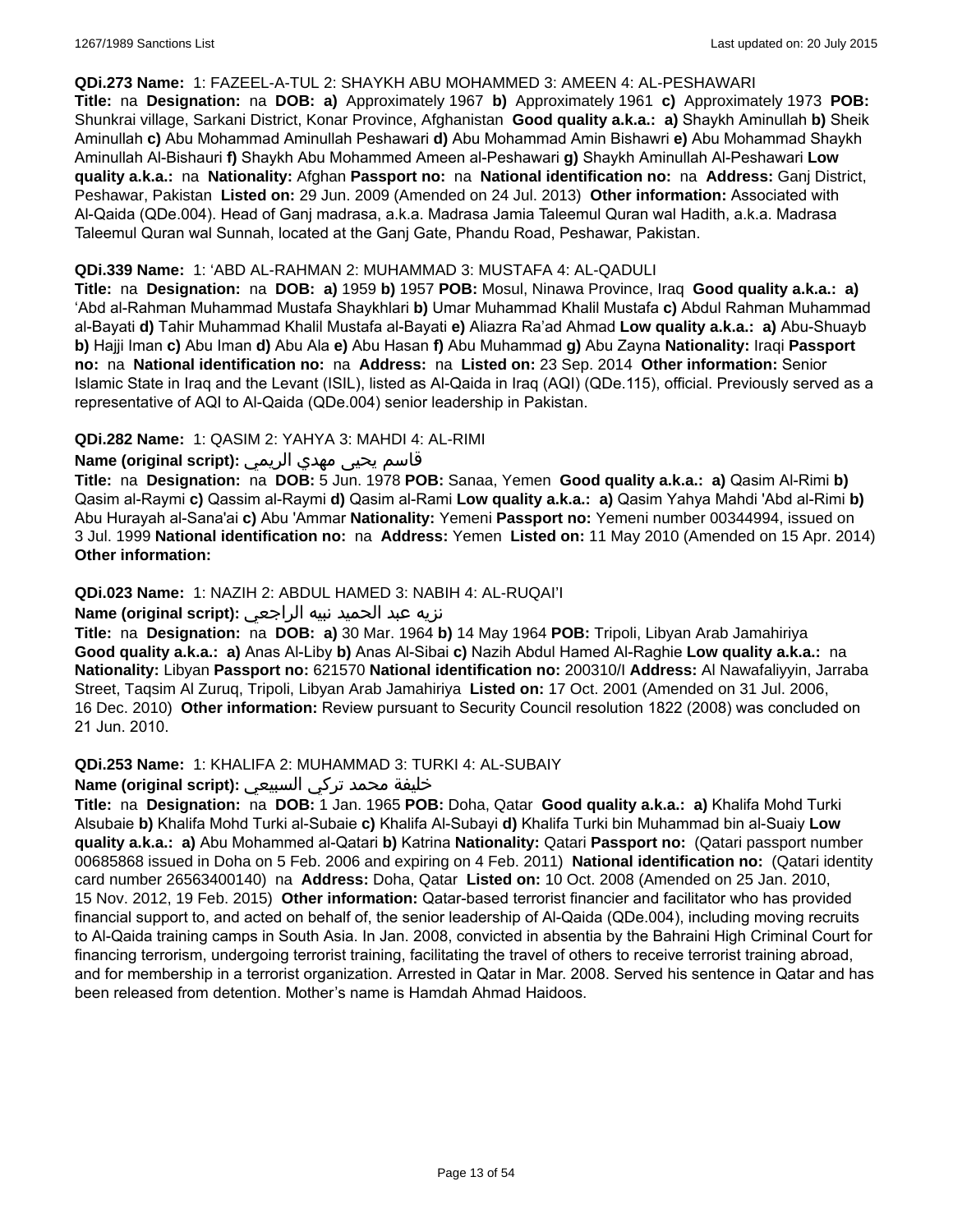#### **QDi.151 Name:** 1: MOURAD 2: BEN ALI 3: BEN AL-BASHEER 4: AL-TRABELSI

## مراد بن علي بن البشير الطرابلسي **:(Name (original script**

**Title:** na **Designation:** na **DOB:** 20 May 1969 **POB:** Manzil Tmim, Tunisia **Good quality a.k.a.: a)** Aboue Chiba Brahim, born 2 Sep. 1966 in Libya **b)** Arouri Taoufik, born 2 Sep. 1964 in Tunisia **c)** Ben Salah Adnan, born 2 Apr. 1966 in Tunisia **d)** Sassi Adel, born 2 Sep. 1966 in Tunisia **e)** Salam Kamel, born 2 Feb. 1963 in Tunisia **f)** Salah Adnan, born 4 Feb. 1965 in Algeria **g)** Arouri Faisel, born 2 Mar. 1965 in Tunisia **h)** Bentaib Amour, born 9 Feb. 1965 in Morocco **i)** Adnan Salah, born 1 Apr. 1966 in Tunisia **j)** Hasnaoui Mellit (born in 1972 in Morocco) **k)** Arouri Taoufik ben Taieb, born 9 Feb. 1964 in Tunisia **l)** Abouechiba Brahim, born 2 Sep. 1966 in Lebanon **m)** Farid Arouri, born 2 Jun. 1964 in Tunisia **n)** Ben Magid, born 2 Jun. 1966 in Lebanon **o)** Maci Ssassi, born 2 Jun. 1972 in Libya **p)** Salah ben Anan, born 2 Apr. 1966 in Tunisia **q)** Hasnaui Mellit (born in 1972 in Morocco) **r)** Abou Djarrah **Low quality a.k.a.:** na **Nationality:** Tunisian **Passport no:** Tunisian number G827238, issued on 1 Jun. 1996 (expired on 31 May 2001) **National identification no:** na **Address:** Libya Street Number 9, Manzil Tmim, Nabeul, Tunisia **Listed on:** 12 Nov. 2003 (Amended on 20 Dec. 2005, 10 Aug. 2009, 16 May 2011) **Other information:** Extradited from Italy to Tunisia on 13 Dec. 2008. Inadmissible to the Schengen area. Mother's name is Mabrukah al-Yazidi. Review pursuant to Security Council resolution 1822 (2008) was concluded on 22 Apr. 2010.

### **QDi.172 Name:** 1: HASSAN 2: ABDULLAH 3: HERSI 4: AL-TURKI

# حسن عبد الله حرسي التركي **:(script original (Name**

**Title: a)** Sheikh **b)** Colonel **Designation:** na **DOB:** Approximately 1944 **POB:** Region V, Ethiopia **Good quality a.k.a.: a)** Hassan Turki **b)** Hassen Abdelle Fihiye **c)** Sheikh Hassan Abdullah Fahaih **d)** Hassan Al-Turki **e)** Hassan Abdillahi Hersi Turki **f)** Sheikh Hassan Turki **g)** Xasan Cabdilaahi Xirsi **h)** Xasan Cabdulle Xirsi **Low quality a.k.a.:** na **Nationality:** Somali **Passport no:** na **National identification no:** na **Address:** (Reported to be active in Southern Somalia, lower Juba near Kismayo, mainly in Jilibe and Burgabo as of Nov. 2012) **Listed on:** 6 Jul. 2004 (Amended on 25 Jul. 2006, 21 Dec. 2007, 12 Apr. 2010, 11 May 2010, 13 Dec. 2011, 18 Mar. 2013) **Other information:** Family Background: From the Ogaden clan, Reer - Abdille subclan. Part of the Al-Itihaad Al-Islamiya (AIAI) (QDe.002) leadership. Believed to have been involved in the attacks on the United States embassies in Nairobi and Dar es Salaam in August 1998. Also subject to the sanctions measures set out in Security Council resolution 1844 (2008) concerning Somalia and Eritrea (see www.un.org/sc/committees/751/index.shtml). Review pursuant to Security Council resolution 1822 (2008) was concluded on 13 May 2010.

#### **QDi.274 Name:** 1: NASIR 2: 'ABD-AL-KARIM 3: 'ABDULLAH 4: AL-WAHISHI

### ناصر عبدالكريم عبدالله الوحيشي **:(script original (Name**

**Title:** na **Designation:** na **DOB: a)** 1 Oct. 1976 **b)** (08/10/1396 Hijri Calendar) **POB:** Yemen **Good quality a.k.a.: a)** Nasir al-Wahishi **b)** Abu Basir Nasir al-Wahishi **c)** Naser Abdel Karim al-Wahishi **d)** Nasir Abd al-Karim al-Wuhayshi **e)** Abu Basir Nasir Al-Wuhayshi **f)** Nasser Abdul-karim Abdullah al-Wouhichi **g)** Abu Baseer al-Wehaishi **h)** Abu Basir Nasser al-Wuhishi **i)** Abdul Kareem Abdullah Al-Woohaishi **j)** Nasser Abdelkarim Saleh Al Wahichi **Low quality a.k.a.: a)** Abu Basir **b)** Abu Bashir **Nationality:** Yemeni **Passport no:** Yemeni number 40483, issued on 5 Jan. 1997 **National identification no:** na **Address:** na **Listed on:** 19 Jan. 2010 (Amended on 15 Apr. 2014, 15 Jun. 2015) **Other information:** Since 2007, leader of Al-Qaida in Yemen (AQY). Since Jan. 2009, leader of Al-Qaida in the Arabian Peninsula (QDe.129) operating in Yemen and Saudi Arabia. Associated with senior Al-Qaida (QDe.004) leadership, claims he was secretary to Usama Bin Laden (deceased) prior to 2003. Arrested in Iran and extradited to Yemen in 2003, where he escaped from prison in 2006 and remains fugitive as at Jan. 2010.

### **QDi.015 Name:** 1: MAHFOUZ 2: OULD 3: AL-WALID 4: na

#### محفوظ ولد الوليد **:(script original (Name**

**Title:** na **Designation:** na **DOB:** 1 Jan. 1975 **POB:** Mauritania **Good quality a.k.a.: a)** Abu Hafs the Mauritanian **b)** Khalid Al-Shanqiti **c)** Mafouz Walad Al-Walid **Low quality a.k.a.:** na **Nationality:** Mauritanian **Passport no:** na **National identification no:** na **Address:** na **Listed on:** 6 Oct. 2001 (Amended on 1 Jun. 2007, 10 Jun. 2011) **Other information:** Review pursuant to Security Council resolution 1822 (2008) was concluded on 15 Jun. 2010.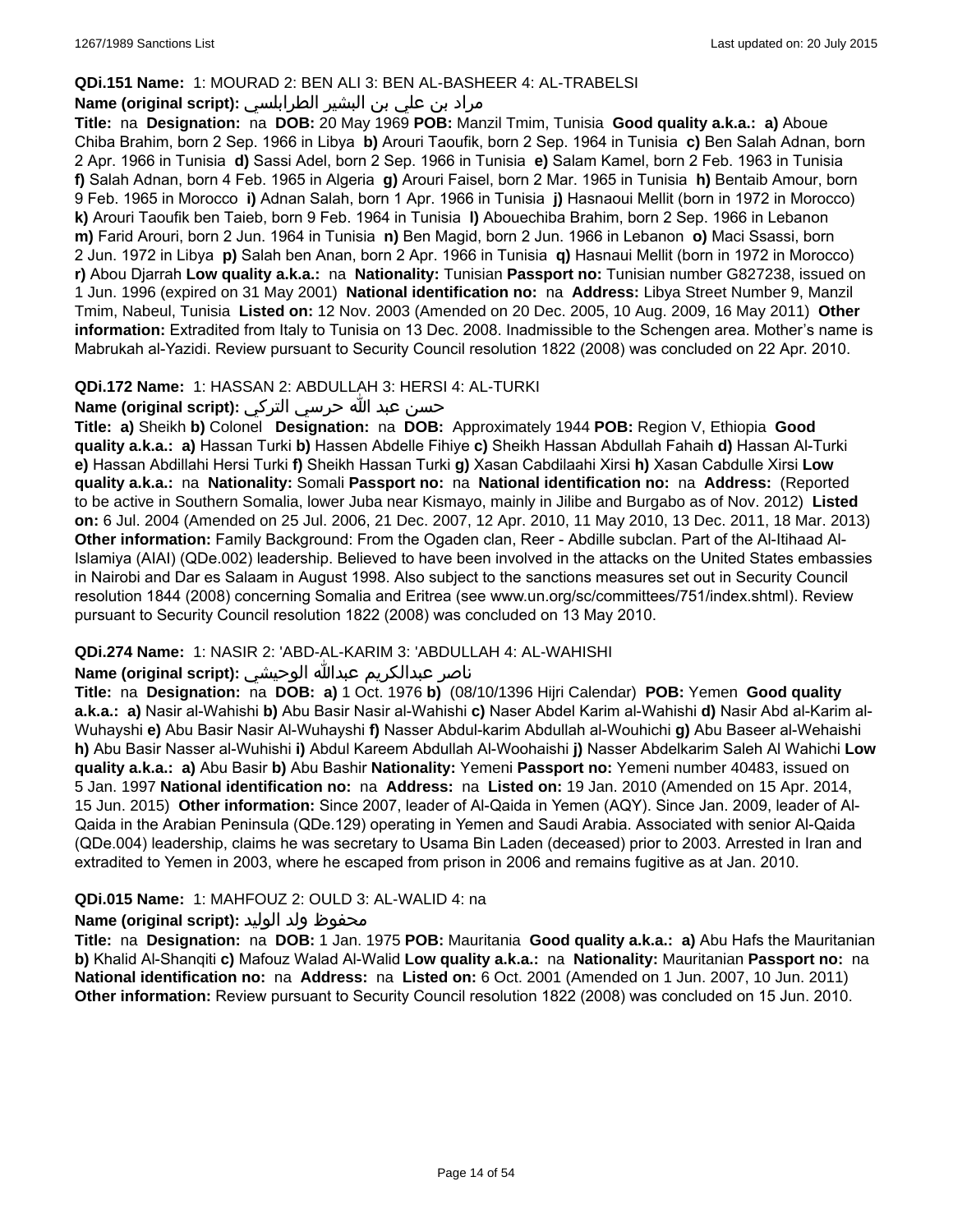#### **QDi.329 Name:** 1: AHMED 2: ABDULLAH 3: SALEH AL-KHAZMARI 4: AL-ZAHRANI

**Title:** na **Designation:** na **DOB:** 15 Sep. 1978 **POB:** Dammam, Saudi Arabia **Good quality a.k.a.: a)** Abu Maryam al-Zahrani **b)** Abu Maryam al-Saudi **c)** Ahmed Abdullah S al-Zahrani **d)** Ahmad Abdullah Salih al-Zahrani **e)** Abu Maryam al-Azadi **f)** Ahmed bin Abdullah Saleh bin al-Zahrani **g)** Ahmed Abdullah Saleh al-Zahrani al-Khozmri **Low quality a.k.a.:** na **Nationality:** Saudi Arabian **Passport no:** Saudi Arabia number E126785, issued on 27 May 2002 (expired on 3 Apr. 2007) **National identification no:** na **Address:** (Located in Syria) **Listed on:** 23 Sep. 2014 **Other information:** Senior member of Al-Qaida (QDe.004). Wanted by the Saudi Arabian Government for terrorism. Father's name is Abdullah Saleh al Zahrani. Physical description: eye colour: dark; hair colour: dark; complexion: olive. Speaks Arabic. Photo available for inclusion in the INTERPOL-UN Security Council Special Notice.

### **QDi.006 Name:** 1: AIMAN 2: MUHAMMED 3: RABI 4: AL-ZAWAHIRI

### أيمن محمد ربيع الظواهري **:(script original (Name**

**Title: a)** Doctor **b)** Dr. **Designation:** na **DOB:** 19 Jun. 1951 **POB:** Giza, Egypt **Good quality a.k.a.: a)** Ayman Al-Zawahari **b)** Ahmed Fuad Salim **c)** Al Zawahry Aiman Mohamed Rabi Abdel Muaz **d)** Al Zawahiri Ayman **e)** Abdul Qader Abdul Aziz Abdul Moez Al Doctor **f)** Al Zawahry Aiman Mohamed Rabi **g)** Al Zawahry Aiman Mohamed Rabie **h)** Al Zawahry Aiman Mohamed Robi **i)** Dhawahri Ayman **j)** Eddaouahiri Ayman **k)** Nur Al Deen Abu Mohammed **l)** Ayman Al Zawahari **m)** Ahmad Fuad Salim **Low quality a.k.a.: a)** Abu Fatma **b)** Abu Mohammed **Nationality:** Egyptian **Passport no: a)** Egyptian Passport number 1084010 **b)** Passport number 19820215 **National identification no:** na **Address:** na **Listed on:** 25 Jan. 2001 (Amended on 2 Jul. 2007, 18 Jul. 2007, 13 Aug. 2007, 16 Dec. 2010, 22 May 2015) **Other information:** Leader of Al-Qaida (QDe.004). Former operational and military leader of Egyptian Islamic Jihad (QDe.003), was a close associate of Usama Bin Laden (deceased). Believed to be in the Afghanistan/Pakistan border area. Review pursuant to Security Council resolution 1822 (2008) was concluded on 21 Jun. 2010.

### **QDi.156 Name:** 1: ABD-AL-MAJID 2: AZIZ 3: AL-ZINDANI 4: na

### عبد المجيد عزيز الزنداني **:(script original (Name**

**Title:** Sheikh **Designation:** na **DOB:** 1950 **POB:** Yemen **Good quality a.k.a.: a)** Abdelmajid Al-Zindani **b)** Shaykh 'Abd Al-Majid Al-Zindani **c)** Sheikh Abd Al-Meguid Al-Zandani **Low quality a.k.a.:** na **Nationality:** Yemeni **Passport no:** Yemeni number A005487, issued on 13 Aug. 1995 **National identification no:** na **Address:** P.O. Box 8096, Sana'a, Yemen **Listed on:** 27 Feb. 2004 (Amended on 25 Jul. 2006, 10 Jun. 2011) **Other information:** Review pursuant to Security Council resolution 1822 (2008) was concluded on 2 Jun. 2010.

#### **QDi.326 Name:** 1: HAMID 2: HAMAD 3: HAMID 4: AL-'ALI

**Title:** na **Designation:** na **DOB:** na **POB: a)** Kuwait **b)** Qatar **Good quality a.k.a.:** na **Low quality a.k.a.:** na **Nationality:** Kuwaiti **Passport no: a)** Kuwaiti passport number 001714467 **b)** Kuwaiti passport number 101505554 **National identification no:** na **Address:** na **Listed on:** 15 Aug. 2014 **Other information:** A Kuwait-based financier, recruiter and facilitator for Islamic State in Iraq and the Levant, listed as Al-Qaida in Iraq (QDe.115), and Jabhat al-Nusrah, listed as Al-Nusrah Front for the People of the Levant (QDe.137). Associated with Ibrahim Awwad Ibrahim Ali al-Badri al-Samarrai (QDi.299) and Abu Mohammed al-Jawlani (QDi.317).

#### **QDi.335 Name:** 1: 'ABD AL-RAHMAN 2: KHALAF 3: 'UBAYD JUDAY' 4: AL-'ANIZI

**Title:** na **Designation:** na **DOB:** Approximately 1973 **POB:** na **Good quality a.k.a.: a)** 'Abd al-Rahman Khalaf al-Anizi **b)** 'Abd al-Rahman Khalaf al-'Anzi **Low quality a.k.a.: a)** Abu Usamah al-Rahman **b)** Abu Shaima' Kuwaiti **c)** Abu Usamah al-Kuwaiti **d)** Abu Usama **e)** Yusuf **Nationality:** Kuwaiti **Passport no:** na **National identification no:** na **Address:** Syrian Arab Republic (located in since 2013) **Listed on:** 23 Sep. 2014 **Other information:** Provides support to Al-Qaida (QDe.004) and Islamic State in Iraq and the Levant, listed as Al-Qaida in Iraq (AQI) (QDe.115), in Syria and Iraq.

### **QDi.154 Name:** 1: SULAIMAN 2: JASSEM 3: SULAIMAN 4: ALI ABO GHAITH

# سليمان جاسم سليمان علي أبوغيث **:(script original (Name**

**Title:** na **Designation:** na **DOB:** 14 Dec. 1965 **POB:** Kuwait **Good quality a.k.a.:** na **Low quality a.k.a.:** Abo Ghaith **Nationality:** Kuwaiti citizenship withdrawn in 2002 **Passport no:** Kuwaiti number 849594, issued on 27 Nov. 1998, issued in Kuwait (and expired on 24 Jun. 2003) **National identification no:** na **Address:** na **Listed on:** 16 Jan. 2004 (Amended on 23 Jul. 2008, 10 Jun. 2011) **Other information:** Left Kuwait for Pakistan in June 2001. Review pursuant to Security Council resolution 1822 (2008) was concluded on 21 Jun. 2010.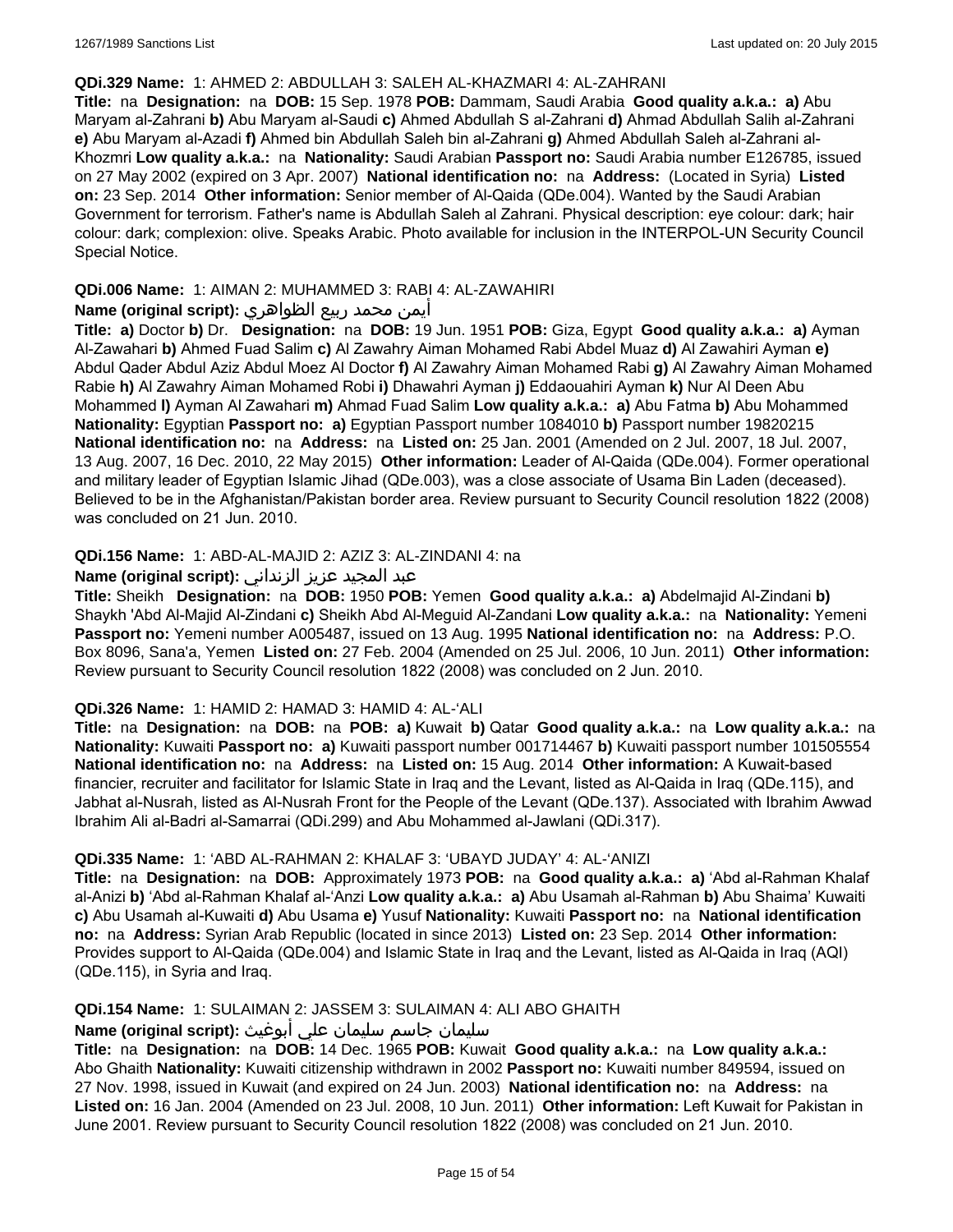### **QDi.299 Name:** 1: IBRAHIM 2: AWWAD 3: IBRAHIM 4: ALI AL-BADRI AL-SAMARRAI

## إبراهيم عواد إبراهيم علي البدري السامرائي **:(script original (Name**

**Title:** Dr. **Designation:** na **DOB:** 1971 **POB:** Iraq **Good quality a.k.a.:** Dr. Ibrahim 'Awwad Ibrahim 'Ali al-Badri al-Samarrai' (born in 1971 in Samarra, Iraq (Ibrahim 'Awad Ibrahim al-Badri al-Samarrai; Ibrahim 'Awad Ibrahim al-Samarra'i; Dr. Ibrahim Awwad Ibrahim al-Samarra'i)) **Low quality a.k.a.: a)** دعاء أبو) Abu Du'a; Abu Duaa') (prominently known by this nom de guerre) **b)** Dr. Ibrahim **c)** القريشي الحسيني البغدادي بكر أبو) Abu Bakr al-Baghdadi al-Husayni al-Quraishi; Abu Bakr al-Baghdadi **Nationality:** Iraqi **Passport no:** na **National identification no:** na **Address:** Iraq **Listed on:** 5 Oct. 2011 (Amended on 20 Jul. 2012) **Other information:** Leader of Al-Qaida in Iraq (QDe.115) (AQI). Currently based in Iraq. Responsible for managing and directing AQI large scale operations.

### **QDi.296 Name:** 1: MATI UR-REHMAN 2: ALI MUHAMMAD 3: na 4: na

### مطیع الرحمن علی محمد **:Name (original script)**

**Title:** na **Designation:** na **DOB:** Approximately 1977 **POB:** Chak number 36/DNB, Rajkan, Madina Colony, Bahawalpur District, Punjab Province, Pakistan **Good quality a.k.a.: a)** Mati-ur Rehman **b)** Mati ur Rehman **c)** Matiur Rahman **d)** Matiur Rehman **e)** Matti al-Rehman **f)** Abdul Samad **g)** Samad Sial **h)** Abdul Samad Sial **i)** Ustad Talha **j)** Qari Mushtaq **Low quality a.k.a.: a)** Tariq **b)** Hussain **Nationality:** Pakistani **Passport no:** na **National identification no:** na **Address:** na **Listed on:** 22 Aug. 2011 (Amended on 10 May 2012, 17 Oct. 2013) **Other information:** Physical description: 5 feet 2 inches; 157,4 cm. Name of father: Ali Muhammad. Mati ur-Rehman is the chief operational commander of Lashkar i Jhangvi (LJ) (QDe.096). Associated with Harakat-ul Jihad Islami (QDe.130).

### **QDi.170 Name:** 1: HACENE 2: ALLANE 3: na 4: na

## **Name (original script):** علاني حسن

**Title:** na **Designation:** na **DOB:** 17 Jan. 1941 **POB:** Médéa, Algeria **Good quality a.k.a.: a)** Hassan the Old **b)** Al Sheikh Abdelhay **c)** Boulahia **d)** Abu al-Foutouh **e)** Cheib Ahcéne **Low quality a.k.a.:** na **Nationality:** Algerian **Passport no:** na **National identification no:** na **Address:** na **Listed on:** 3 May 2004 (Amended on 12 Apr. 2006, 7 Apr. 2008, 13 Dec. 2011) **Other information:** Confirmed to have died on 16 Apr. 2004 in northern Niger. Review pursuant to Security Council resolution 1822 (2008) was concluded on 27 Jul. 2010.

#### **QDi.076 Name:** 1: ISAM 2: ALI 3: MOHAMED 4: ALOUCHE

### عصام علي محمد علوش **:(script original (Name**

**Title:** na **Designation:** na **DOB: a)** 1972 **b)** 21 Mar. 1974 **POB:** Baghdad, Iraq **Good quality a.k.a.:** Mansour Thaer, born 21 Mar. 1974 in Baghdad, Iraq **Low quality a.k.a.:** na **Nationality:** Jordanian **Passport no:** na **National identification no:** na **Address:** na **Listed on:** 3 Sep. 2002 (Amended on 18 Aug. 2006, 30 Jan. 2009) **Other information:** Was deported from Germany to Jordan in Feb. 2005. Review pursuant to Security Council resolution 1822 (2008) was concluded on 21 Jun. 2010.

#### **QDi.152 Name:** 1: SAIFI 2: AMMARI 3: na 4: na

#### **Name (original script):** عماري سيفي

**Title:** na **Designation:** na **DOB: a)** 1 Jan. 1968 **b)** 24 Apr. 1968 **POB: a)** Kef Rih, Algeria **b)** Guelma, Algeria **Good quality a.k.a.: a)** Abdalarak **b)** El Para (combat name) **c)** Abderrezak Le Para **d)** Abou Haidara **e)** El Ourassi **f)** Abderrezak Zaimeche **g)** Abdul Rasak ammane Abu Haidra **Low quality a.k.a.:** na **Nationality:** Algerian **Passport no:** na **National identification no:** na **Address:** Algeria **Listed on:** 4 Dec. 2003 (Amended on 7 Apr. 2008, 16 May 2011) **Other information:** In detention in Algeria since Oct. 2004. Former member of the GSPC listed as The Organization of Al-Qaida in the Islamic Maghreb (QDe.014). Review pursuant to Security Council resolution 1822 (2008) was concluded on 27 Jul. 2010.

#### **QDi.216 Name:** 1: ABDULLAH 2: ANSHORI 3: na 4: na

**Title:** na **Designation:** na **DOB:** 1958 **POB:** Pacitan, East Java, Indonesia **Good quality a.k.a.: a)** Abu Fatih **b)** Thoyib, Ibnu **c)** Toyib, Ibnu **d)** Abu Fathi **Low quality a.k.a.:** na **Nationality:** Indonesian **Passport no:** na **National identification no:** na **Address:** na **Listed on:** 21 Apr. 2006 **Other information:** Review pursuant to Security Council resolution 1822 (2008) was concluded on 8 Jun. 2010.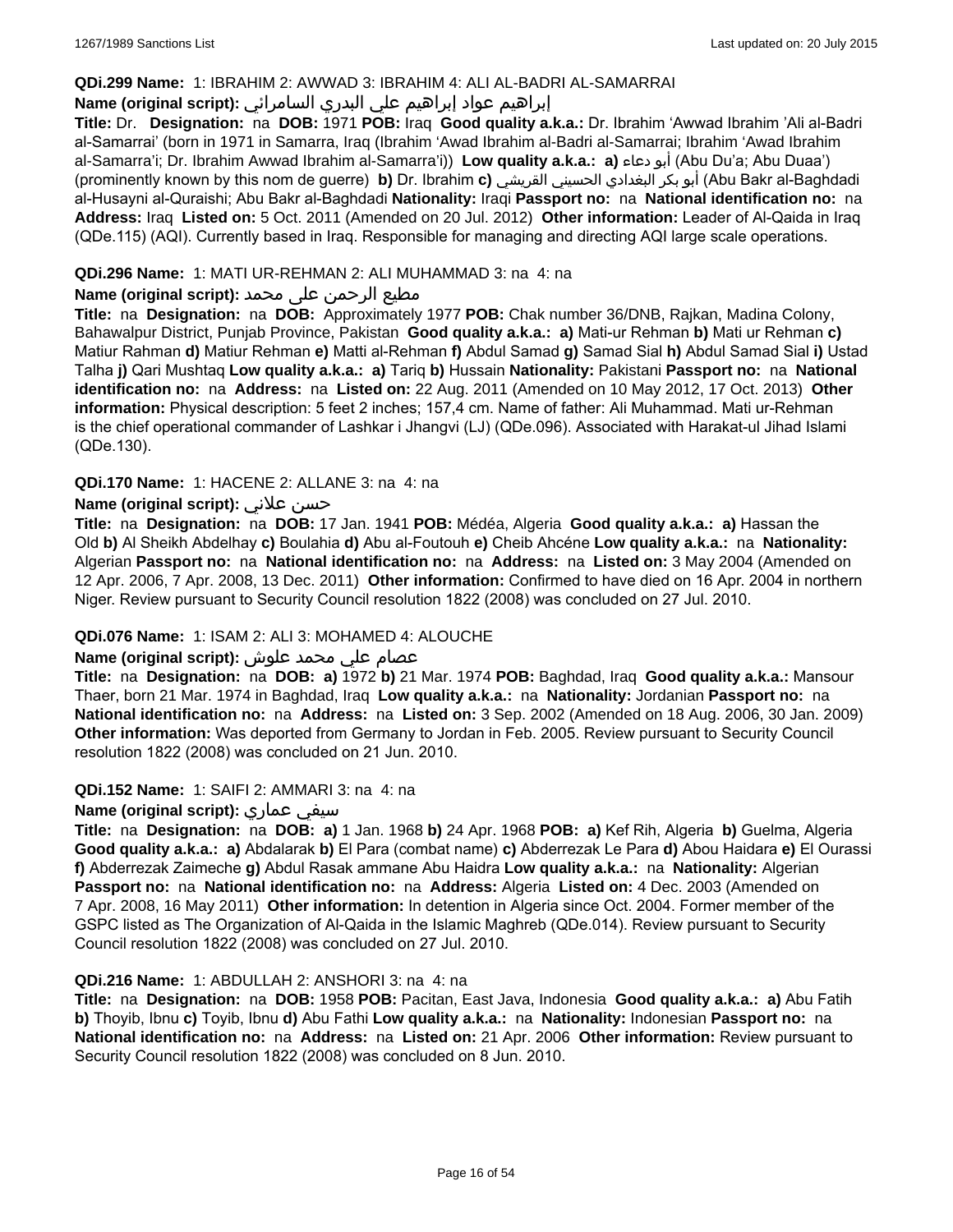### **QDi.323 Name:** 1: SAID 2: ARIF 3: na 4: na

**Title:** na **Designation:** na **DOB: a)** 25 Jun. 1964 **b)** 5 Dec. 1965 **POB:** Oran, Algeria **Good quality a.k.a.: a)** Said Mohamed Arif **b)** Omar Gharib **c)** Abderahmane **d)** Abdallah al-Jazairi **e)** Slimane Chabani **f)** Souleiman **Low quality a.k.a.:** na **Nationality:** Algerian **Passport no:** na **National identification no:** na **Address:** na **Listed on:** 15 Aug. 2014 **Other information:** A veteran member of the 'Chechen Network' (not listed) and other terrorist groups. He was convicted of his role and membership in the 'Chechen Network' in France in 2006. Joined Jabhat al-Nusrah, listed as Al-Nusrah Front for the People of the Levant (QDe.137) in October 2013.

### **QDi.184 Name:** 1: MUHSIN 2: FADHIL 3: AYED 4: ASHOUR AL-FADHLI

## محسن فاضل عايد عاشور الفضلي **:Name (original script**)

**Title:** na **Designation:** na **DOB:** 24 Apr. 1981 **POB:** Kuwait **Good quality a.k.a.: a)** Muhsin Fadhil 'Ayyid al Fadhli **b)** Muhsin Fadil Ayid Ashur al Fadhli **c)** Abu Majid Samiyah **d)** Abu Samia **Low quality a.k.a.:** na **Nationality:** Kuwaiti **Passport no: a)** Kuwaiti number 106261543 **b)** Kuwaiti number 1420529, issued in Kuwait (and expired on 31 Mar. 2006) **National identification no:** na **Address:** Block Four, Street 13, House #179 Kuwait City, Al-Riqqa area, Kuwait **Listed on:** 17 Feb. 2005 (Amended on 23 Jul. 2008) **Other information:** Wanted by the Kuwaiti Security Authorities. Fugitive as of Jul. 2008. Review pursuant to Security Council resolution 1822 (2008) was concluded on 1 Jun. 2010.

### **QDi.265 Name:** 1: HAJI 2: MUHAMMAD 3: ASHRAF 4: na

**Title:** na **Designation:** na **DOB: a)** 1 Mar. 1965 **b)** 1955 **POB:** Faisalabad, Pakistan **Good quality a.k.a.: a)** Haji M. Ashraf **b)** Muhammad Ashraf Manshah **c)** Muhammad Ashraf Munsha **Low quality a.k.a.:** na **Nationality:** Pakistani **Passport no: a)** Pakistani number AT0712501, issued on 12 Mar. 2008 (expired 11 Mar 2013) **b)** Pakistani number A-374184 **National identification no: a)** Pakistani 6110125312507 **b)** Pakistani 24492025390 **Address:** na **Listed on:** 10 Dec. 2008 (Amended on 17 Jul. 2009, 24 Jul. 2013) **Other information:** Chief of finance of Lashkar-e-Tayyiba (QDe.118). His father's name is Noor Muhammad.

### **QDi.042 Name:** 1: HASSAN 2: DAHIR 3: AWEYS 4: na

### **Name (original script):** ظاهرعويس حسن

**Title: a)** Sheikh **b)** Colonel **Designation:** na **DOB:** 1935 **POB:** Somalia **Good quality a.k.a.: a)** Ali, Sheikh Hassan Dahir Aweys **b)** Awes, Shaykh Hassan Dahir **c)** Hassen Dahir Aweyes **d)** Ahmed Dahir Aweys **e)** Mohammed Hassan Ibrahim **f)** Aweys Hassan Dahir **g)** Hassan Tahir Oais **h)** Hassan Tahir Uways **i)** Hassan Dahir Awes **Low quality a.k.a.: a)** Sheikh Aweys **b)** Sheikh Hassan **c)** Sheikh Hassan Dahir Aweys **Nationality:** Somali **Passport no:** na **National identification no:** na **Address: a)** (Active in Southern Somalia as of Nov. 2012.) **b)**  (Also reported to be in Eritrea as of Nov. 2007.) **Listed on:** 9 Nov. 2001 (Amended on 21 Dec. 2007, 11 May 2010, 16 May 2011, 18 Mar. 2013) **Other information:** Family background: from the Hawiye's Habergidir, Ayr clan. Senior leader of Al-Itihaad Al-Islamiya (AIAI) (QDe.002) and Hizbul Islam in Somalia. Since 12 April 2010, also subject to the sanctions measures set out in Security Council resolution 1844 (2008) concerning Somalia and Eritrea (see www.un.org/sc/committees/751/index.shtml). Review pursuant to Security Council resolution 1822 (2008) was concluded on 22 Jun. 2010.

#### **QDi.248 Name:** 1: RICARDO 2: PEREZ 3: AYERAS 4: na

**Title:** na **Designation:** na **DOB:** 15 Sep. 1973 **POB:** 24 Paraiso Street, Barangay Poblacion, Mandaluyong City, Philippines **Good quality a.k.a.: a)** Abdul Kareem Ayeras **b)** Abdul Karim Ayeras **Low quality a.k.a.: a)** Ricky Ayeras **b)** Jimboy **c)** Isaac Jay Galang Perez **d)** Abdul Mujib **Nationality:** Filipino **Passport no:** na **National identification no:** na **Address: a)** Barangay Mangayao, Tagkawayan, Quezon, Philippines **b)** Barangay Tigib, Ayungon, Negros Oriental, Philippines **Listed on:** 4 Jun. 2008 (Amended on 13 Dec. 2011) **Other information:** Member of the Rajah Solaiman Movement (QDe.128). Arrested by the Philippines authorities on 14 Mar. 2011. Review pursuant to Security Council resolution 1822 (2008) was concluded on 13 May 2010.

#### **QDi.217 Name:** 1: ABU BAKAR 2: BA'ASYIR 3: na 4: na

**Title:** na **Designation:** na **DOB:** 17 Aug. 1938 **POB:** Jombang, East Java, Indonesia **Good quality a.k.a.: a)** Baasyir, Abu Bakar **b)** Bashir, Abu Bakar **c)** Abdus Samad **d)** Abdus Somad **Low quality a.k.a.:** na **Nationality:** Indonesian **Passport no:** na **National identification no:** na **Address:** na **Listed on:** 21 Apr. 2006 **Other information:** Review pursuant to Security Council resolution 1822 (2008) was concluded on 8 Jun. 2010.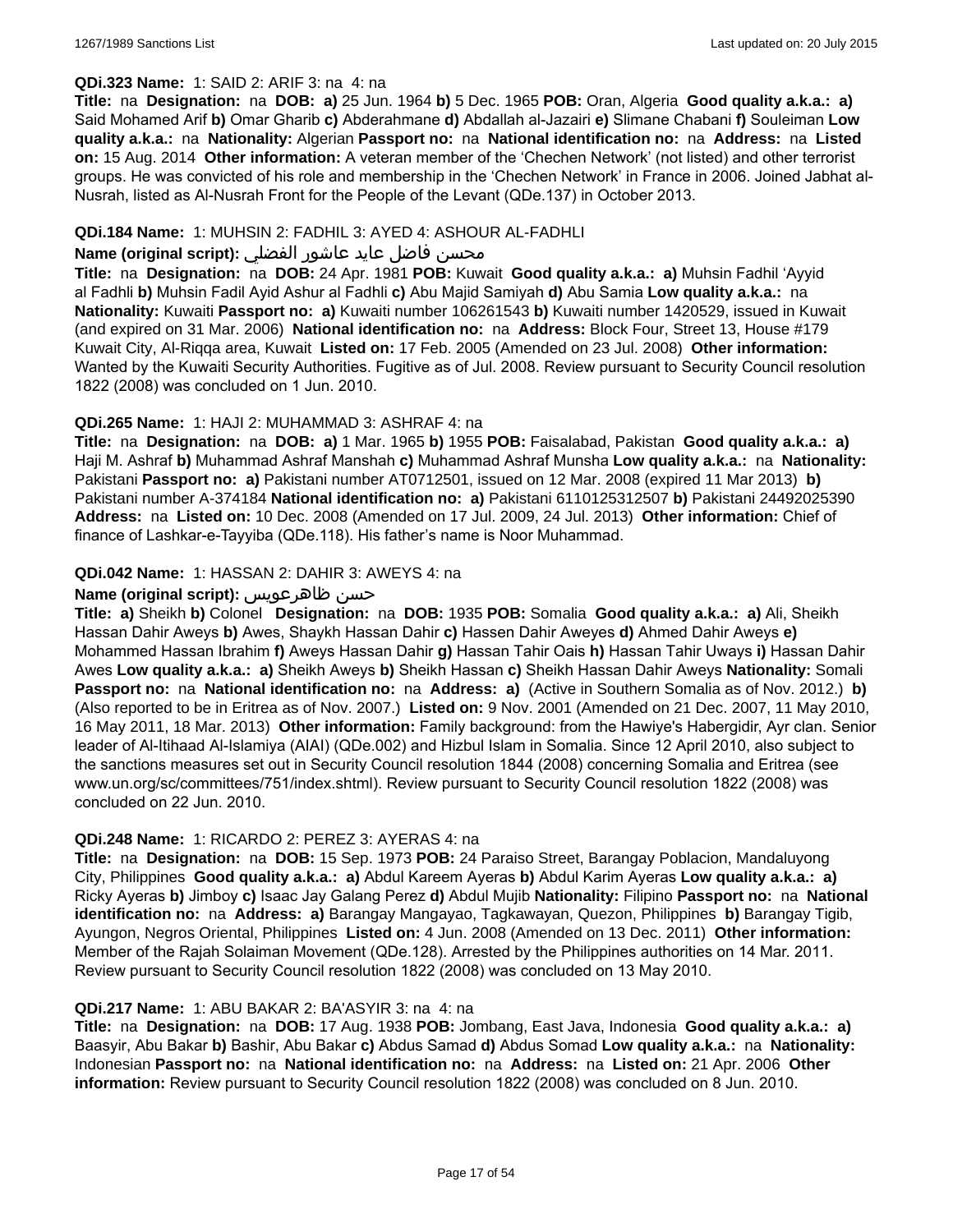#### **QDi.293 Name:** 1: ABDUL RAHIM 2: BA'AYSIR 3: na 4: na

**Title:** na **Designation:** na **DOB: a)** 16 Nov. 1977 **b)** 16 Nov. 1974 **POB: a)** Solo, Indonesia **b)** Sukoharjo, Central Java, Indonesia **Good quality a.k.a.: a)** Abdul Rahim Bashir **b)** 'Abd Al-Rahim Ba'asyir **c)** 'Abd Al-Rahim Bashir **d)** Abdurrahim Ba'asyir **e)** Abdurrahim Bashir **f)** Abdul Rachim Ba'asyir **g)** Abdul Rachim Bashir **h)** Abdul Rochim Ba'asyir **i)** Abdul Rochim Bashir **j)** Abdurochim Ba'asyir **k)** Abdurochim Bashir **l)** Abdurrochim Ba'asyir **m)** Abdurrochim Bashir **n)** Abdurrahman Ba'asyir **o)** Abdurrahman Bashir **Low quality a.k.a.:** na **Nationality:** Indonesian **Passport no:** na **National identification no:** na **Address:** Indonesia **Listed on:** 19 Jul. 2011 **Other information:** Senior Jemaah Islamiyah (QDe.092.) leader. Father's name is Abu Bakar Ba'asyir (QDi.217).

### **QDi.080 Name:** 1: SAID 2: BAHAJI 3: na 4: na

### **Name (original script):** باهاجى سعيد

**Title:** na **Designation:** na **DOB:** 15 Jul. 1975 **POB:** Haselünne, Lower Saxony, Germany **Good quality a.k.a.:** Zouheir Al Maghribi **Low quality a.k.a.: a)** Mohamed Abbattay **b)** Abderrahmane Al Maghribi **Nationality: a)** German **b)** Moroccan **Passport no: a)** (Provisional German passport No.: 28642163 (issued by the city of Hamburg)) **b)** (Moroccan passport number 954242 issued on 28 June 1995 in Meknas, Morocco (expired)) **National identification no:** (German identity document ("Bundespersonalausweis") No. 1336597587) na **Address:** Bunatwiete 23, Hamburg, 21073, Germany (formerly resident at) **Listed on:** 30 Sep. 2002 (Amended on 26 Nov. 2004, 9 Sep. 2005, 2 Jul. 2007, 23 Dec. 2010, 9 Sep. 2014) **Other information:** Deputy head of the media committee of Al-Qaida (QE.A.4.01) as at Apr. 2010. German authorities issued an arrest warrant for him on 21 Sep. 2001. Review pursuant to Security Council resolution 1822 (2008) was concluded on 20 May 2010. Reportedly deceased in September 2013 in the Afghanistan/Pakistan border area.

#### **QDi.266 Name:** 1: MAHMOUD 2: MOHAMMAD 3: AHMED 4: BAHAZIQ

**Title:** na **Designation:** na **DOB: a)** 17 Aug. 1943 **b)** 1943 **c)** 1944 **POB:** India **Good quality a.k.a.: a)** Bahaziq Mahmoud **b)** Abu Abd al-'Aziz **c)** Abu Abdul Aziz **d)** Shaykh Sahib **Low quality a.k.a.:** na **Nationality:** Saudi Arabian **Passport no:** na **National identification no:** Saudi Arabian 4-6032-0048-1 **Address:** na **Listed on:** 10 Dec. 2008 **Other information:** Financier of Lashkar-e-Tayyiba (listed under permanent reference number QDe.118). Has served as the leader of Lashkar-e-Tayyiba in Saudi Arabia.

#### **QDi.311 Name:** 1: AYYUB 2: BASHIR 3: na 4: na

#### **Name (original script):** بشیر ایوب

**Title: a)** Qari **b)** Alhaj **Designation:** na **DOB: a)** 1966 **b)** 1964 **c)** 1969 **d)** 1971 **POB:** na **Good quality a.k.a.: a)** Alhaj Qari Ayub Bashar **b)** Qari Muhammad Ayub **Low quality a.k.a.:** na **Nationality: a)** Uzbek **b)** Afghan **Passport no:** na **National identification no:** na **Address:** Mir Ali, North Waziristan Agency, Federal Administered Tribal Area, Pakistan **Listed on:** 18 Oct. 2012 **Other information:** Member of leadership council as of early 2010 and head of finance for the Islamic Movement of Uzbekistan (QDe.010). Coordinated financial and logistical support for the Islamic Movement of Uzbekistan in Afghanistan and Pakistan between 2009-2012. Transferred and delivered funds to Fazal Rahim (QDi.303).

#### **QDi.055 Name:** 1: MAHMOOD 2: SULTAN 3: BASHIR-UD-DIN 4: na

**Title:** na **Designation:** na **DOB: a)** 1937 **b)** 1938 **c)** 1939 **d)** 1940 **e)** 1941 **f)** 1942 **g)** 1943 **h)** 1944 **i)** 1945 **POB:**  na **Good quality a.k.a.: a)** Mahmood, Sultan Bashiruddin **b)** Mehmood, Dr. Bashir Uddin **c)** Mekmud, Sultan Baishiruddin **Low quality a.k.a.:** na **Nationality:** Pakistani **Passport no:** na **National identification no:** na **Address:** Street 13, Wazir Akbar Khan, Kabul, Afghanistan **Listed on:** 24 Dec. 2001 **Other information:** Review pursuant to Security Council resolution 1822 (2008) was concluded on 1 Jun. 2010.

#### **QDi.345. Name:** 1: TARKHAN 2: TAYUMURAZOVICH 3: BATIRASHVILI 4: na

**Title:** na **Designation:** na **DOB: a)** 11 Jan. 1986 **b)** 1982 **POB:** Akhmeta, Village Birkiani, Georgia **Good quality a.k.a.: a)** Tarkhan Tayumurazovich Batyrashvili **b)** Tarkhan Batirashvili **Low quality a.k.a.: a)** Omar Shishani **b)** Umar Shishani **c)** Abu Umar al-Shishani **d)** Omar al-Shishani **e)** Chechen Omar **f)** Omar the Chechen **g)** Omer the Chechen **h)** Umar the Chechen **i)** Abu Umar **j)** Abu Hudhayfah **Nationality:** Georgian **Passport no:** 09AL14455, issued in Georgia (expires on 26 Jun. 2019) **National identification no:** 08001007864, issued in Georgia **Address:** Syrian Arab Republic (located in as at Dec. 2014) **Listed on:** 23 Jan. 2015 **Other information:** As of mid-2014, Syria-based senior military commander and shura council member of Islamic State in Iraq and the Levant, listed as Al-Qaida in Iraq (AQI) (QDe.115). Led approximately 1,000 foreign fighters for ISIL and committed a number of attacks in northern Syria.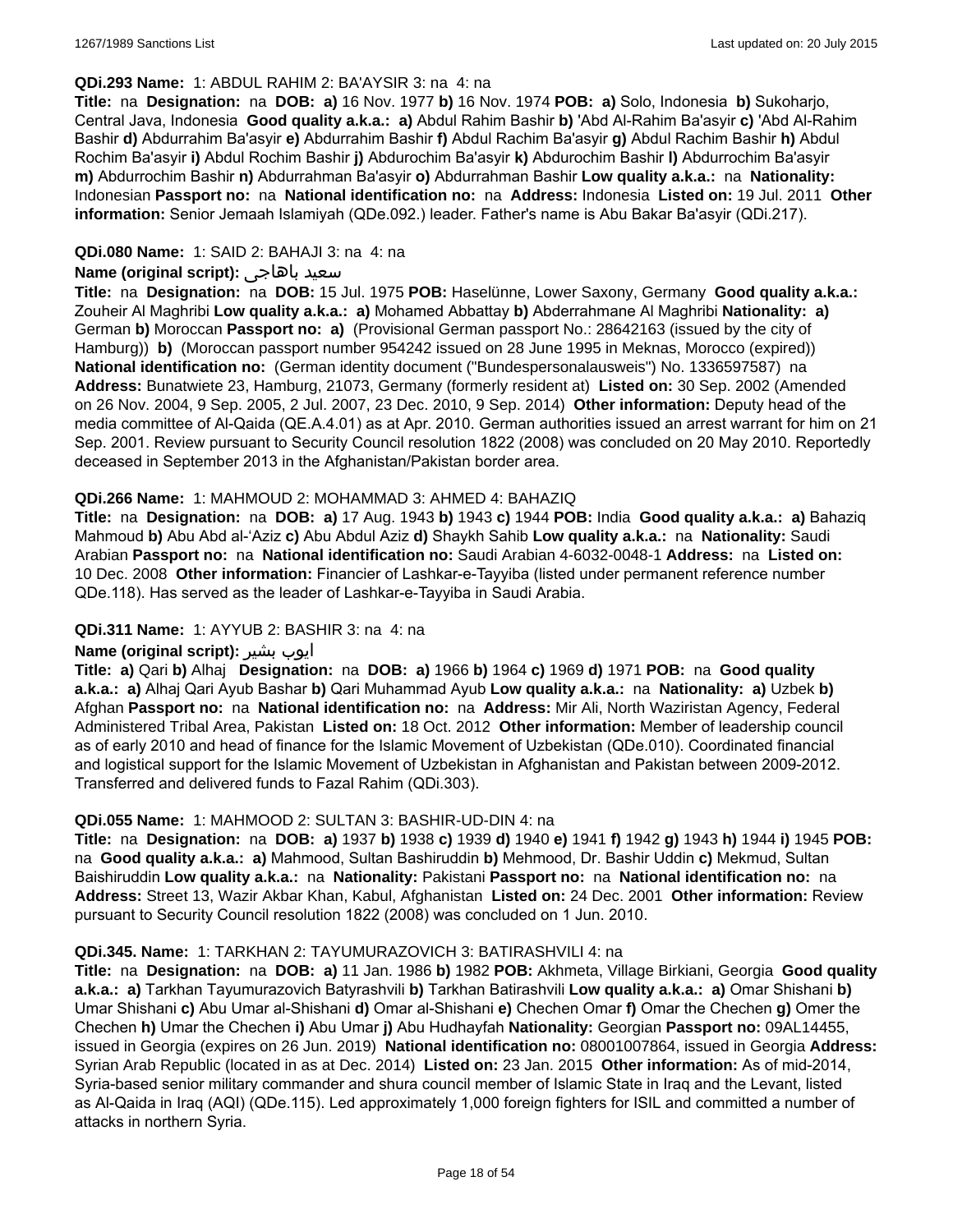### **QDi.305 Name:** 1: ABDUL 2: ROSYID 3: RIDHO 4: BA'ASYIR

**Title:** na **Designation:** na **DOB:** 31 Jan. 1974 **POB:** Sukoharjo, Indonesia **Good quality a.k.a.: a)** Abdul Rosyid Ridho Bashir **b)** Rashid Rida Ba'aysir **c)** Rashid Rida Bashir **Low quality a.k.a.:** na **Nationality:** Indonesian **Passport no:** na **National identification no:** (Indonesian National Identity Card number 1127083101740003 under name Abdul Rosyid Ridho Ba'asyir) na **Address:** Podok Pesantren AL Wayain Ngrandu, Sumber Agung Magetan, East Java, Indonesia **Listed on:** 12 Mar. 2012 **Other information:** Father's name is Abu Bakar Ba'asyir (QDi.217). Brother of Abdul Rahim Ba'aysir (QDi.293). Belongs to the leadership of and is involved in recruitment and fundraising for Jemmah Anshorut Tauhid (JAT) (QDe.133) Associated with Jemaah Islamiyah (QDe.092).

### **QDi.279 Name:** 1: MOHAMED 2: BELKALEM 3: na 4: na

#### **Name (original script):** بلكلام محمد

**Title:** na **Designation:** na **DOB:** 19 Dec. 1969 **POB:** Hussein Dey, Algiers, Algeria **Good quality a.k.a.:** na **Low quality a.k.a.: a)** Abdelali Abou Dher (ذر ابو العالي عبد(**b)** El Harrachi (الحراشي(**Nationality:** Algerian **Passport no:** na **National identification no:** na **Address:** Mali **Listed on:** 22 Apr. 2010 (Amended on 15 Apr. 2014) **Other information:** Convicted in absentia by Algerian tribunal on 28 Mar. 1996. Algerian international arrest warrant number 03/09 of 6 Jun. 2009 issued by the Tribunal of Sidi Mhamed, Algiers, Algeria. Algerian extradition request number 2307/09 of 3 Sep. 2009, presented to Malian authorities. Father's name is Ali Belkalem. Mother's name is Fatma Saadoudi. Member of The Organization of Al-Qaida in the Islamic Maghreb (QDe.014)

### **QDi.136 Name:** 1: MOKHTAR 2: BELMOKHTAR 3: na 4: na

### **Name (original script):** بلمختار مختار

**Title:** na **Designation:** na **DOB:** 1 Jun. 1972 **POB:** Ghardaia, Algeria **Good quality a.k.a.: a)** Abou Abbes Khaled **b)** Belaouar Khaled Abou El Abass **c)** Belaouer Khaled Abou El Abass **d)** Belmokhtar Khaled Abou El Abes **e)** Khaled Abou El Abass **f)** Khaled Abou El Abbes **g)** Khaled Abou El Abes **h)** Khaled Abulabbas Na Oor **i)** Mukhtar Belmukhtar **Low quality a.k.a.: a)** Belaoua **b)** Belaour **Nationality:** Algerian **Passport no:** na **National identification no:** na **Address:** na **Listed on:** 11 Nov. 2003 (Amended on 12 Apr. 2006, 2 Jul. 2007, 7 Apr. 2008, 25 Jan. 2010, 16 May 2011, 9 Sep. 2014) **Other information:** Father's name is Mohamed. Mother's name is Zohra Chemkha. Member of the Council of the Organization of Al-Qaida in the Islamic Maghreb (QDe.014) (AQIM). Head of Al Mouakaoune Biddam (QDe.139), Al Moulathamoun (QDe.140) and Al Mourabitoun (QDe.141). Review pursuant to Security Council resolution 1822 (2008) was concluded on 30 Jul. 2009.

### **QDi.333 Name:** 1: SEIFALLAH 2: BEN HASSINE 3: na 4: na

**Title:** na **Designation:** na **DOB:** na **POB:** na **Good quality a.k.a.: a)** Seif Allah ben Hocine **b)** Saifallah ben Hassine **c)** Sayf Allah 'Umar bin Hassayn **d)** Sayf Allah bin Hussayn **Low quality a.k.a.: a)** Abou Aayadh **b)** Abou Iyadh **c)** Abu Ayyad al-Tunisi **d)** Abu Iyyadh al-Tunisi **e)** Abou Iyadh el-Tounsi **Nationality:** Tunisian **Passport no:**  na **National identification no:** na **Address:** na **Listed on:** 23 Sep. 2014 **Other information:** Founder of the Tunisian Combatant Group (QDe.090) and leader of Ansar al-Shari'a in Tunisia (QDe.143). Arrest warrant issued by Tunisian Court of First Instance on 23 Aug. 2013.

### **QDi.307 Name:** 1: HAFIZ 2: ABDUL SALAM 3: BHUTTAVI 4: na

**Title: a)** Maulavi **b)** Mullah **Designation:** na **DOB:** 1940 **POB:** Gujranwala, Punjab Province, Pakistan **Good quality a.k.a.: a)** Hafiz Abdul Salam Bhattvi **b)** Hafiz Abdusalam Budvi **c)** Hafiz Abdussalaam Bhutvi **d)** Abdul Salam Budvi **e)** Abdul Salam Bhattwi **f)** Abdul Salam Bhutvi **g)** Mullah Abdul Salaam Bhattvi **h)** Molvi Abdursalam Bhattvi **Low quality a.k.a.:** na **Nationality:** Pakistani **Passport no:** na **National identification no:** na **Address:** na **Listed on:** 14 Mar. 2012 **Other information:** Founding member of Lashkar-e-Tayyiba (QDe.118) and deputy to Lashkar-e-Tayyiba leader Hafiz Muhammad Saeed (QDi.263).

#### **QDi.009 Name:** 1: BILAL 2: BIN MARWAN 3: na 4: na

# بلال بن مروان **:(script original (Name**

**Title:** na **Designation:** na **DOB:** 1947 **POB:** na **Good quality a.k.a.:** na **Low quality a.k.a.:** na **Nationality:**  na **Passport no:** na **National identification no:** na **Address:** na **Listed on:** 25 Jan. 2001 **Other information:** Senior lieutenant of UBL. Review pursuant to Security Council resolution 1822 (2008) was concluded on 21 Jun. 2010.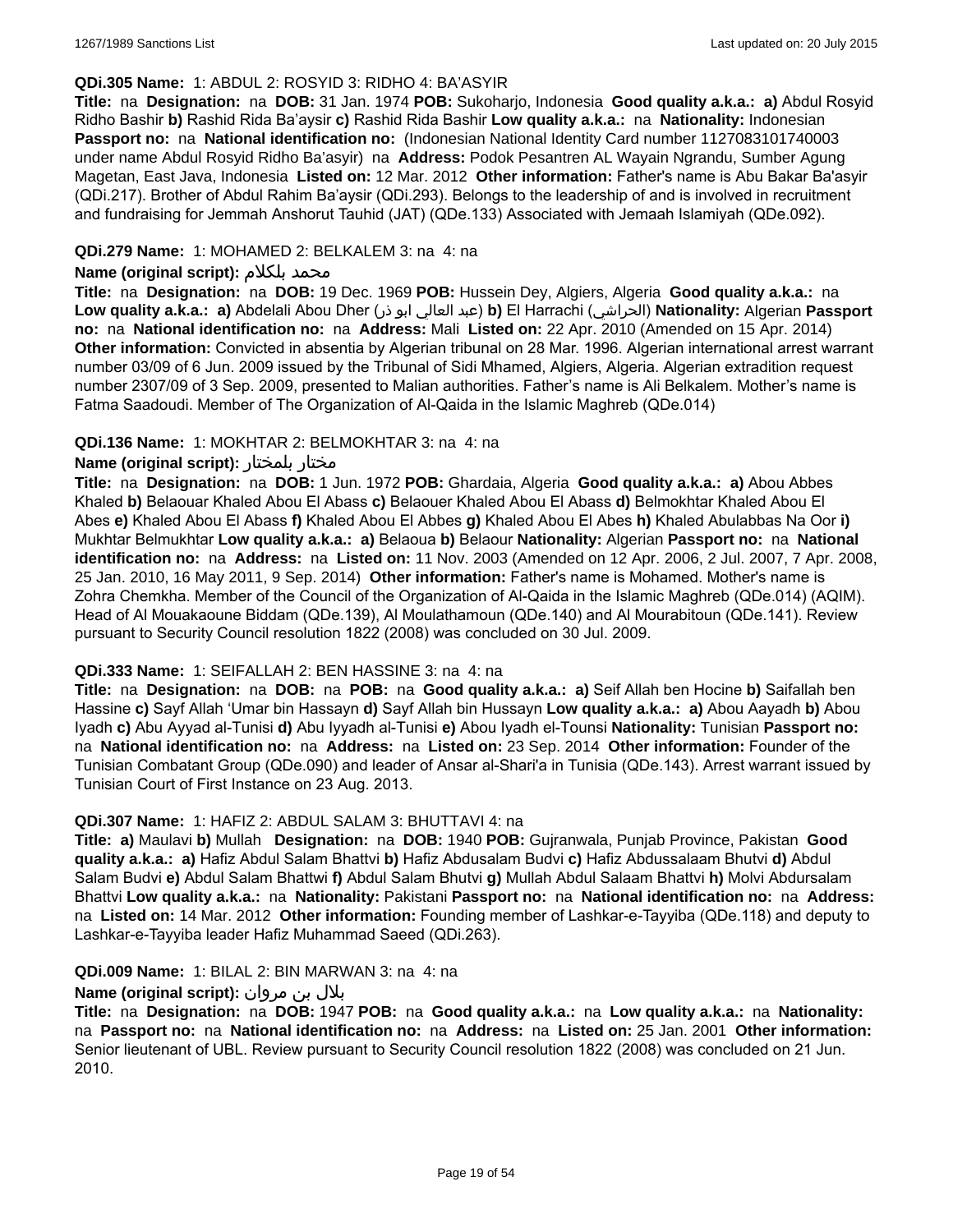### **QDi.081 Name:** 1: RAMZI 2: MOHAMED 3: ABDULLAH 4: BINALSHIBH

### رمزي محمد عبد الله بن الشيبة **:(script original (Name**

**Title:** na **Designation:** na **DOB: a)** 1 May 1972 **b)** 16 Sep. 1973 **POB: a)** Gheil Bawazir, Hadramawt, Yemen **b)** Khartoum, Sudan **Good quality a.k.a.: a)** Binalsheidah, Ramzi Mohamed Abdullah **b)** Bin Al Shibh, Ramzi **c)** Omar, Ramzi Mohamed Abdellah **d)** Mohamed Ali Abdullah Bawazir **e)** Binalshibh Ramzi Mohammed Abdullah **f)** Ramzi Binalshib **g)** Ramzi Mohamed Abdellah Omar Hassan Alassiri **h)** Binalshibh Ramsi Mohamed Abdullah **i)** Abu Ubaydah **j)** 'Umar Muhammad 'Abdallah Ba' Amar **Low quality a.k.a.:** Ramzi Omar **Nationality:** Yemeni **Passport no:** 00085243, issued on 17 Nov. 1997, issued in Sanaa, Yemen **National identification no:** na **Address:** na **Listed on:** 30 Sep. 2002 (Amended on 26 Nov. 2004, 25 Jul. 2006, 2 Jul. 2007, 27 Jul. 2007, 23 Dec. 2010) **Other information:** Arrested in Karachi, Pakistan, 30 Sep. 2002. In custody of the United States of America, as of May 2010. Review pursuant to Security Council resolution 1822 (2008) was concluded on 25 May 2010.

### **QDi.063 Name:** 1: AL-MOKHTAR 2: BEN MOHAMED 3: BEN AL-MOKHTAR 4: BOUCHOUCHA

المختار بن محمد بن المختار بوشوشة **:(script original (Name**

**Title:** na **Designation:** na **DOB:** 13 Oct. 1969 **POB:** Tunis, Tunisia **Good quality a.k.a.:** Bushusha, Mokhtar **Low quality a.k.a.:** na **Nationality:** Tunisian **Passport no:** Tunisian number K754050, issued on 26 May 1999 (expired on 25 May 2004) **National identification no:** 04756904, issued on 14 Sep. 1984 **Address:** Via Milano Number 38, Spinadesco, (CR), Italy **Listed on:** 24 Apr. 2002 (Amended on 10 Apr. 2003, 26 Nov. 2004, 20 Dec. 2005, 7 Jun. 2007, 23 Dec. 2010) **Other information:** Italian Fiscal Code: BCHMHT69R13Z352T. Mother's name is Hedia Bannour. Review pursuant to Security Council resolution 1822 (2008) was concluded on 22 Apr. 2010.

**QDi.188 Name:** 1: FAYCAL 2: BOUGHANEMI 3: na 4: na

### **Name (original script):** بوغانمي فيصل

**Title:** na **Designation:** na **DOB:** 28 Oct. 1966 **POB:** Tunis, Tunisia **Good quality a.k.a.: a)** Faical Boughanmi **b)** Faysal al-Bughanimi **Low quality a.k.a.:** na **Nationality:** Tunisian **Passport no:** na **National identification no:**  na **Address:** Number 5/B viale Cambonino, Cremona, Italy **Listed on:** 29 Jul. 2005 (Amended on 7 Jun. 2007, 10 Aug. 2009, 1 Sep. 2009, 13 Dec. 2011) **Other information:** Italian Fiscal code: BGHFCL66R28Z352G. Sentenced to 7 years imprisonment in Italy on 29 Jun. 2007 by the Brescia Second Appeals Court. In detention in Italy as at Jun. 2009. Review pursuant to Security Council resolution 1822 (2008) was concluded on 20 Jul. 2009.

#### **QDi.143 Name:** 1: HAMADI 2: BEN ABDUL AZIZ 3: BEN ALI 4: BOUYEHIA

## حمادي بن عبد العزيز بن علي بويحي **:(script original (Name**

**Title:** na **Designation:** na **DOB:** 29 May 1966 **POB:** Tunis, Tunisia **Good quality a.k.a.: a)** Gamel Mohamed, born 25 May 1966 in Morocco **b)** Abd el Wanis Abd Gawwad Abd el Latif Bahaa, born 9 May 1986 in Egypt **c)** Mahmoud Hamid **Low quality a.k.a.:** na **Nationality:** Tunisian **Passport no:** (Tunisian passport number L723315, issued on 5 May 1998, expired on 4 May 2003) **National identification no:** na **Address:** Corso XXII Marzo Number 39, Milan, Italy **Listed on:** 12 Nov. 2003 (Amended on 20 Dec. 2005, 31 Jul. 2006, 30 Jan. 2009, 16 May 2011) **Other information:** In prison in Italy until 28 Jul. 2011. Review pursuant to Security Council resolution 1822 (2008) was concluded on 21 Jun. 2010.

#### **QDi.312 Name:** 1: AAMIR 2: ALI 3: CHAUDHRY 4: na

#### عامر علی چوہدری **:(script original (Name**

**Title:** na **Designation:** na **DOB:** 3 Aug. 1986 **POB:** na **Good quality a.k.a.: a)** Aamir Ali Chaudary **b)** Aamir Ali Choudry **c)** Amir Ali Chaudry **Low quality a.k.a.:** Huzaifa **Nationality:** Pakistani **Passport no:** Pakistani number BN 4196361, issued on 28 Oct. 2008 (expiring 27 Oct. 2013) **National identification no:** Pakistani 33202-7126636-9 **Address:** na **Listed on:** 18 Oct. 2012 **Other information:** Electronics and explosives expert for Tehrik-e Taliban Pakistan (TTP) (QDe.132). Involved in attack planning for TTP. Provided financial and logistical support for TTP and participated in TTP-sponsored militant training.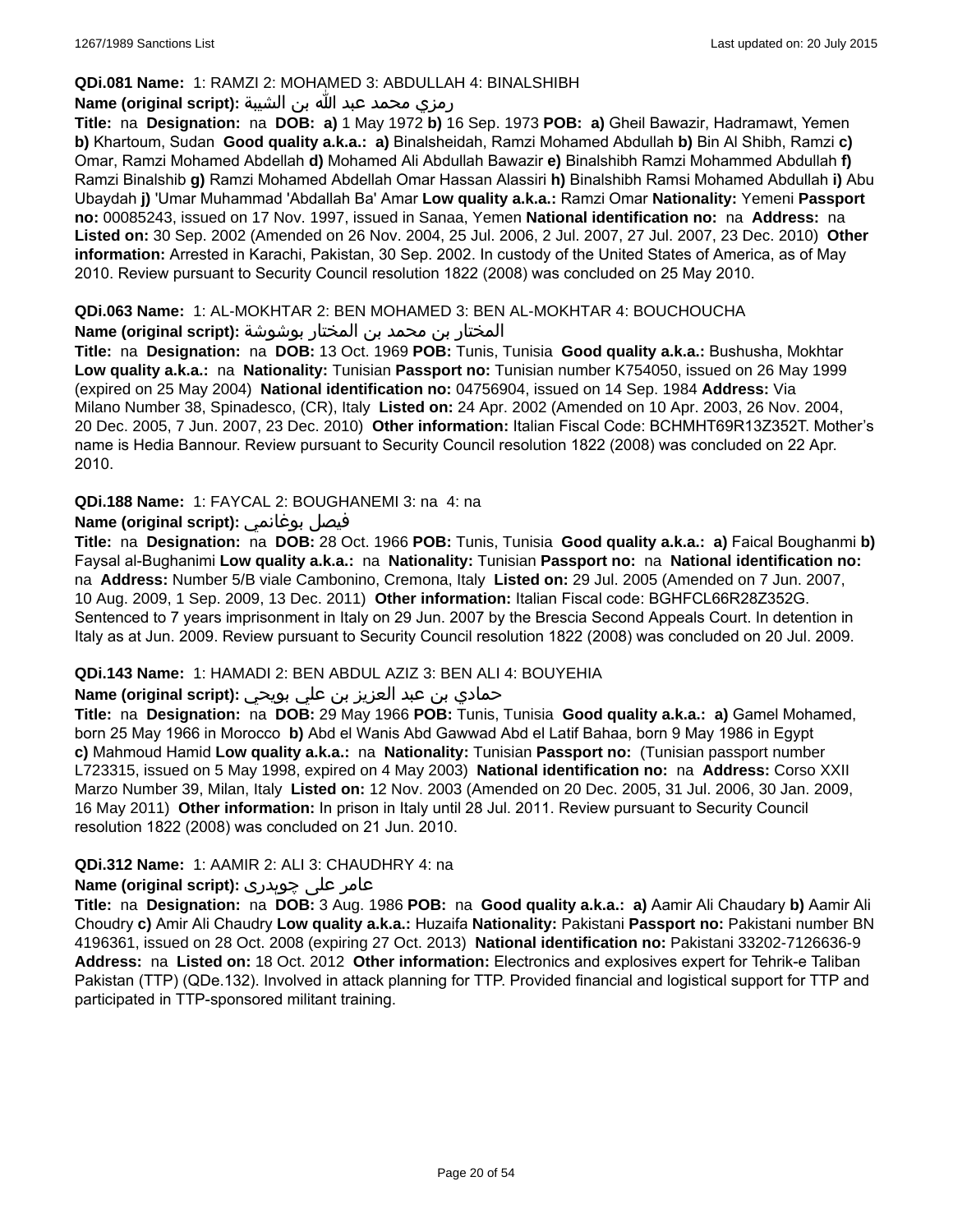## **QDi.070 Name:** 1: YASSINE 2: CHEKKOURI 3: na 4: na

### **Name (original script):** شكوري ياسين

**Title:** na **Designation:** na **DOB:** 6 Oct. 1966 **POB:** Safi, Morocco **Good quality a.k.a.:** na **Low quality a.k.a.:**  na **Nationality:** Moroccan **Passport no:** Moroccan number F46947 **National identification no:** (Moroccan national identity card H-135467) na **Address:** 7th Street, Number 7, Hay Anas Safi, Morocco **Listed on:** 3 Sep. 2002 (Amended on 7 Jun. 2007, 23 Dec. 2010) **Other information:** Mother's name is Feue Hlima Bent Barka and father's name is Abderrahmane Mohammed Ben Azzouz. Deported from Italy to Morocco on 26 Feb. 2004. Review pursuant to Security Council resolution 1822 (2008) was concluded on 21 Jun. 2010.

### **QDi.300 Name:** 1: MONIR 2: CHOUKA 3: na 4: na

**Title:** na **Designation:** na **DOB:** 30 Jul. 1981 **POB:** Bonn, Germany **Good quality a.k.a.:** na **Low quality a.k.a.:** Abu Adam **Nationality: a)** German **b)** Moroccan **Passport no:** German passport number 5208323009, issued on 2 Feb. 2007, issued in Stadt Bonn, Germany (expires on 1 Feb. 2012) **National identification no:** German national identity card number 5209530116, issued on 21 Jun. 2006, issued in Stadt Bonn, Germany (expired on 20 Jun. 2011) **Address:** Ungartenstraße 6, Bonn, 53229, Germany (previous) **Listed on:** 25 Jan. 2012 **Other information:** Associated with Islamic Movement of Uzbekistan (QDe.010). Brother of Yassin Chouka (QDi.301) Arrest warrant issued by the investigating judge of the German Federal Court of Justice on 5 Oct. 2010.

### **QDi.301 Name:** 1: YASSIN 2: CHOUKA 3: na 4: na

**Title:** na **Designation:** na **DOB:** 11 Dec. 1984 **POB:** Bonn, Germany **Good quality a.k.a.:** na **Low quality a.k.a.:** Abu Ibraheem **Nationality: a)** German **b)** Moroccan **Passport no:** German passport number 5204893014, issued on 5 Oct. 2000, issued in Stadt Bonn, Germany (expired on 5 Oct. 2005) **National identification no:** German national identity card number 5209445304, issued on 5 Sep. 2005, issued in Stadt Bonn, Germany (expired on 4 Sep. 2010) **Address:** Karl-Barth-Straße 14, Bonn, 53129, Germany (previous) **Listed on:** 25 Jan. 2012 **Other information:** Associated with Islamic Movement of Uzbekistan (QDe.010). Brother of Monir Chouka (QDi.300). Arrest warrant issued by the investigating judge of the German Federal Court of Justice on 5 Oct. 2010.

### **QDi.141 Name:** 1: MAXAMED 2: CABDULLAAH 3: CIISE 4: na

**Title:** na **Designation:** na **DOB:** 8 Oct. 1974 **POB:** Kismaayo, Somalia **Good quality a.k.a.: a)** Maxamed Cabdullaahi Ciise **b)** Maxammed Cabdullaahi **c)** Cabdullah Mayamed Ciise **Low quality a.k.a.:** na **Nationality:** Somali **Passport no:** na **National identification no:** (United Kingdom identification number PX910063D) na **Address:** Somalia **Listed on:** 12 Nov. 2003 (Amended on 9 Sep. 2005, 30 Jan. 2009, 20 Apr. 2009, 21 Oct. 2010) **Other information:** Present in Somalia as of Apr. 2009 following transfer from United Kingdom. Review pursuant to Security Council resolution 1822 (2008) was concluded on 21 Jun. 2010.

#### **QDi.347 Name:** 1: DENIS 2: MAMADOU 3: GERHARD 4: CUSPERT

**Title:** na **Designation:** na **DOB:** 18 Oct. 1975 **POB:** Berlin, Germany **Good quality a.k.a.:** na **Low quality a.k.a.:** Abu Talha al-Almani **Nationality:** German **Passport no:** na **National identification no:** 2550439611, issued in District Friedrichshain-Kreuzberg of Berlin, Germany (issued on 22 Apr. 2010, expires on 21 Apr. 2020) **Address: a)** (Syria/Turkey border area (as at Jan. 2015)) **b)** Karl-Marx-Str. 210, Berlin, 12055, Germany (primary address) **Listed on:** 11 Feb. 2015 **Other information:** Physical description: eye colour: brown; hair colour: black; height: 178cm; Tattoos: BROKEN DREAMS in letters (on back) and landscape of Africa (on right upper arm). Father's name: Richard Luc-Giffard; Mother's name: Sigrid Cuspert. European arrest warrant issued by investigating judge at the Federal Court of Justice of Germany, dated 14 May 2014 and 5 Dec. 2014.

#### **QDi.331 Name:** 1: ANDERS 2: CAMEROON 3: OSTENSVIG 4: DALE

**Title:** na **Designation:** na **DOB:** na **POB:** Oslo, Norway **Good quality a.k.a.:** na **Low quality a.k.a.:** Muslim Abu Abdurrahman **Nationality:** na **Passport no:** na **National identification no:** na **Address:** na **Listed on:** 23 Sep. 2014 **Other information:**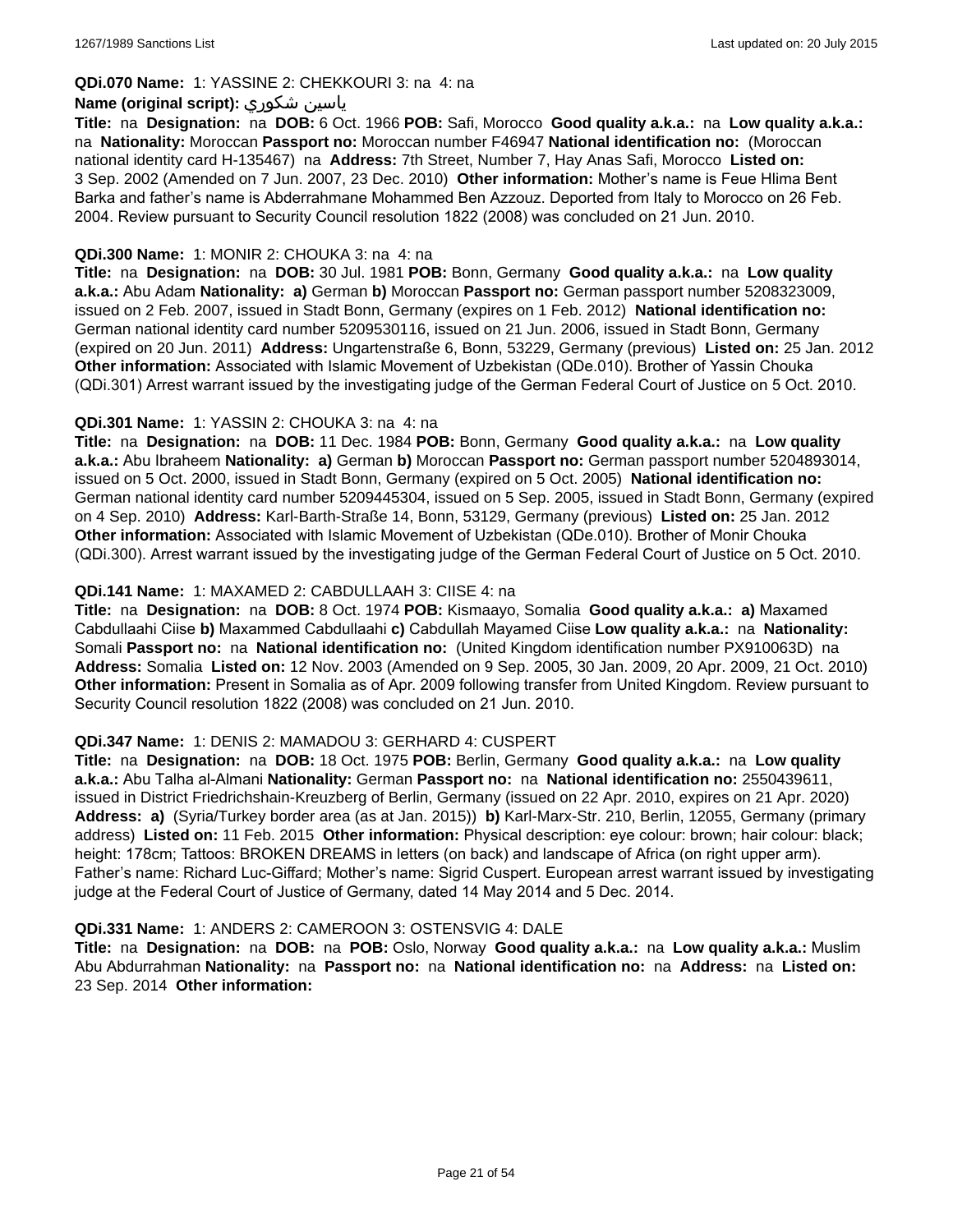#### **QDi.245 Name:** 1: PIO 2: ABOGNE 3: DE VERA 4: na

**Title:** na **Designation:** na **DOB:** 19 Dec. 1969 **POB:** Bagac, Bagamanok, Catanduanes, Philippines **Good quality a.k.a.:** Ismael De Vera **Low quality a.k.a.: a)** Khalid **b)** Ismael **c)** Ismail **d)** Manex **e)** Tito Art **f)** Dave **g)** Leo **Nationality:** Filipino **Passport no:** na **National identification no:** na **Address:** Concepcion, Zaragosa, Nueva Ecija, Philippines **Listed on:** 4 Jun. 2008 (Amended on 3 Jun. 2009, 13 Dec. 2011) **Other information:** Member of the Rajah Solaiman Movement (QDe.128), Abu Sayyaf Group (Qde.001) and Jemaah Islamiyah (Qde.092). Father's name is Honorio Devera. Mother's name is Fausta Abogne. In detention in the Philippines as of May 2011. Review pursuant to Security Council resolution 1822 (2008) was concluded on 13 May 2010.

### **QDi.252 Name:** 1: AHMED 2: DEGHDEGH 3: na 4: na

#### **Name (original script):** دغداغ أحمد

**Title:** na **Designation:** na **DOB:** 17 Jan. 1967 **POB:** Anser, Wilaya (province) of Jijel, Algeria **Good quality a.k.a.: a)** Abd El Illah **b)** Abdellillah dit Abdellah Ahmed dit Said **Low quality a.k.a.:** na **Nationality:** Algerian **Passport no:** na **National identification no:** na **Address:** Algeria **Listed on:** 3 Jul. 2008 (Amended on 24 Mar. 2009, 15 Nov. 2012) **Other information:** Belongs to the leadership and is the finance chief of the Organization of Al-Qaida in the Islamic Maghreb (Qde.014). Mother's name is Zakia Chebira. Father's name is Lakhdar.

### **QDi.246 Name:** 1: REDENDO 2: CAIN 3: DELLOSA 4: na

**Title:** na **Designation:** na **DOB:** 15 May 1972 **POB:** Punta, Santa Ana, Manila, Philippines **Good quality a.k.a.: a)** Abu Ilonggo **b)** Brandon Berusa **c)** Abu Muadz **d)** Arnulfo Alvarado **e)** Habil Ahmad Dellosa **Low quality a.k.a.: a)** Dodong **b)** Troy **c)** Uthman **Nationality:** Filipino **Passport no:** na **National identification no:** na **Address:** 3111, Ma. Bautista, Punta, Santa Ana, Manila, Philippines **Listed on:** 4 Jun. 2008 (Amended on 3 Jun. 2009, 13 Dec. 2011) **Other information:** Member of the Rajah Solaiman Movement (QDe.128) and linked to the Abu Sayyaf Group (QDe.001). Father's name is Fernando Rafael Dellosa. Mother's name is Editha Parado Cain. In detention in the Philippines as of Jan. 2010. Review pursuant to Security Council resolution 1822 (2008) was concluded on 13 May 2010.

### **QDi.243 Name:** 1: FELICIANO 2: SEMBORIO 3: DELOS REYES JR. 4: na

**Title:** Ustadz **Designation:** na **DOB:** 4 Nov. 1963 **POB:** Arco, Lamitan, Basilan, Philippines **Good quality a.k.a.: a)** Abubakar Abdillah **b)** Abdul Abdillah **Low quality a.k.a.:** na **Nationality:** Filipino **Passport no:** na **National identification no:** na **Address:** Philippines **Listed on:** 4 Jun. 2008 (Amended on 3 Jun. 2009, 13 Dec. 2011) **Other information:** Member of the Rajah Solaiman Movement (Qde.128). Father's name is Feliciano Delos Reyes Sr. Mother's name is Aurea Semborio. In detention in the Philippines as of May 2011. Review pursuant to Security Council resolution 1822 (2008) was concluded on 13 May 2010.

#### **QDi.164 Name:** 1: OTHMAN 2: DERAMCHI 3: na 4: na

#### **Name (original script):** درمشي عثمان

**Title:** na **Designation:** na **DOB:** 7 Jun. 1954 **POB:** Tighennif, Algeria **Good quality a.k.a.:** na **Low quality a.k.a.:** Abou Youssef **Nationality:** Algerian **Passport no:** na **National identification no:** na **Address:** Algeria **Listed on:** 17 Mar. 2004 (Amended on 26 Nov. 2004, 21 Dec. 2007, 2 Dec. 2008, 3 Jun. 2009, 25 Jan. 2010, 16 May 2011) **Other information:** Italian Fiscal Code DRMTMN54H07Z301T. Deported from Italy to Algeria on 22 Aug. 2008. Father in law of Djamel Lounici (QDi.155). Review pursuant to Security Council resolution 1822 (2008) was concluded on 28 Sep. 2009.

#### **QDi.342 Name:** 1: OUMAR 2: DIABY 3: na 4: na

**Title:** na **Designation:** na **DOB:** na **POB:** Dakar, Senegal **Good quality a.k.a.:** na **Low quality a.k.a.: a)** Omsen **b)** Oumar Omsen **Nationality:** Senegalese **Passport no:** na **National identification no:** na **Address:** Syrian Arab Republic (located in) **Listed on:** 23 Sep. 2014 **Other information:** A leader of an armed group linked to Al-Nusrah Front for the People of the Levant (QDe.137) and a key facilitator for a Syrian foreign terrorist fighter network. Active in terrorist propaganda through the Internet.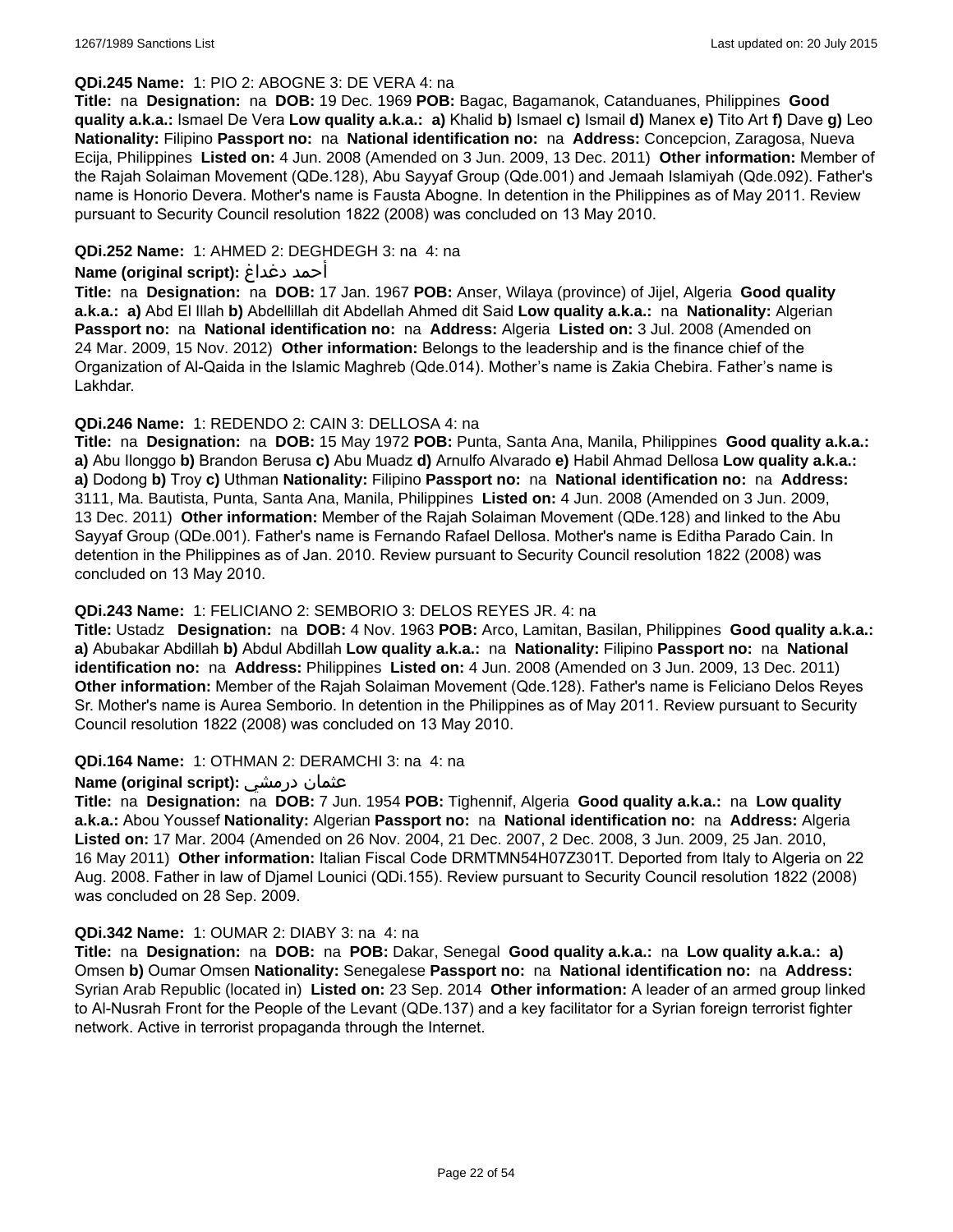**QDi.167 Name:** 1: KAMEL 2: DJERMANE 3: na 4: na

### **Name (original script):** جرمان كمال

**Title:** na **Designation:** na **DOB:** 12 Oct. 1965 **POB:** Oum el Bouaghi, Algeria **Good quality a.k.a.: a)** Bilal **b)** Adel **c)** Fodhil **d)** Abou Abdeljalil **Low quality a.k.a.:** na **Nationality:** Algerian **Passport no:** na **National identification no:** na **Address:** Algeria **Listed on:** 3 May 2004 (Amended on 7 Apr. 2008, 13 Dec. 2011) **Other information:** In detention in Algeria as at April 2010. Arrest warrant issued by the German authorities on 9 Oct. 2003 for involvement in kidnapping. Former member of the Katibat Tarek Ibn Ziad of The Organization of Al-Qaida in the Islamic Maghreb (QDe.014). Review pursuant to Security Council resolution 1822 (2008) was concluded on 27 Jul. 2010.

### **QDi.249 Name:** 1: YAHIA 2: DJOUADI 3: na 4: na

### **Name (original script):** جوادي يحي

**Title:** na **Designation:** na **DOB:** 1 Jan. 1967 **POB:** M'Hamid, Wilaya (province) of Sidi Bel Abbes, Algeria **Good quality a.k.a.: a)** Yahia Abou Ammar **b)** Abou Ala **Low quality a.k.a.:** na **Nationality:** Algerian **Passport no:** na **National identification no:** na **Address:** na **Listed on:** 3 Jul. 2008 (Amended on 15 Nov. 2012) **Other information:** Belongs to the leadership of the Organization of Al-Qaida in the Islamic Maghreb (listed under permanent reference number QDe.014). Located in Northern Mali as of Jun. 2008. Mother's name is Zohra Fares. Father's name is Mohamed.

### **QDi.232 Name:** 1: ABDELMALEK 2: DROUKDEL 3: na 4: na

### عبد المالك دروكدال **:(script original (Name**

**Title:** na **Designation:** na **DOB:** 20 Apr. 1970 **POB:** Meftah, Wilaya of Blida, Algeria **Good quality a.k.a.:** Abou Mossaab Abdelouadoud **Low quality a.k.a.:** na **Nationality:** Algerian **Passport no:** na **National identification no:** na **Address:** Algeria **Listed on:** 27 Aug. 2007 (Amended on 7 Apr. 2008, 13 Dec. 2011) **Other information:** Head of The Organization of Al-Qaida in the Islamic Maghreb (QDe.014). Sentenced in absentia to life imprisonment in Algeria on 21 March 2007. Father's name is Rabah Droukdel. Mother's name is Z'hour Zdigha. Review pursuant to Security Council resolution 1822 (2008) was concluded on 4 May 2009.

#### **QDi.095 Name:** 1: LIONEL 2: DUMONT 3: na 4: na

**Title:** na **Designation:** na **DOB:** 21 Jan. 1971 **POB:** Roubaix, France **Good quality a.k.a.: a)** Jacques Brougere **b)** Abu Hamza **c)** Di Karlo Antonio **d)** Merlin Oliver Christian Rene **e)** Arfauni Imad Ben Yousset Hamza **f)** Imam Ben Yussuf Arfaj **g)** Abou Hamza **h)** Arfauni Imad **Low quality a.k.a.: a)** Bilal **b)** Hamza **c)** Koumkal **d)** Kumkal **e)** Merlin **f)** Tinet **g)** Brugere **h)** Dimon **Nationality:** French **Passport no:** na **National identification no:** na **Address:** France **Listed on:** 25 Jun. 2003 (Amended on 22 Nov. 2004, 26 Nov. 2004, 2 Jul. 2007, 17 Oct. 2007, 24 Mar. 2009, 6 Aug. 2010) **Other information:** In custody in France as of May 2004. Sentenced to 25 years imprisonment in France in 2007. Review pursuant to Security Council resolution 1822 (2008) was concluded on 15 Jun. 2010.

#### **QDi.111 Name:** 1: AGUS 2: DWIKARNA 3: na 4: na

**Title:** na **Designation:** na **DOB:** 11 Aug. 1964 **POB:** Makassar, South Sulawesi, Indonesia **Good quality a.k.a.:**  na **Low quality a.k.a.:** na **Nationality:** Indonesian **Passport no:** Indonesian Travel document number XD253038 **National identification no:** na **Address:** Indonesia **Listed on:** 9 Sep. 2003 (Amended on 26 Nov. 2004, 14 May 2014) **Other information:** Arrested 13 Mar. 2002, sentenced 12 July 2002 in the Philippines. Released from custody in the Philippines on 1 Jan. 2014 and subsequently deported to Indonesia. Physical description: height 165 cm. Photo available for inclusion in the INTERPOL-UN Security Council Special Notice. Review pursuant to Security Council resolution 1822 (2008) was concluded on 25 May 2010.

#### **QDi.019 Name:** 1: ABDULLAH 2: AHMED 3: ABDULLAH 4: EL ALFI

### عبد الله احمد عبدالله الالفي **:(script original (Name**

**Title:** na **Designation:** na **DOB:** 6 Jun. 1963 **POB:** Gharbia, Egypt **Good quality a.k.a.:** na **Low quality a.k.a.: a)** Abu Mariam **b)** Al-Masri, Abu Mohamed **c)** Saleh **Nationality:** Egyptian **Passport no:** na **National identification no:** na **Address:** na **Listed on:** 17 Oct. 2001 (Amended on 26 Nov. 2004) **Other information:** Afghanistan. Review pursuant to Security Council resolution 1822 (2008) was concluded on 21 Jun. 2010.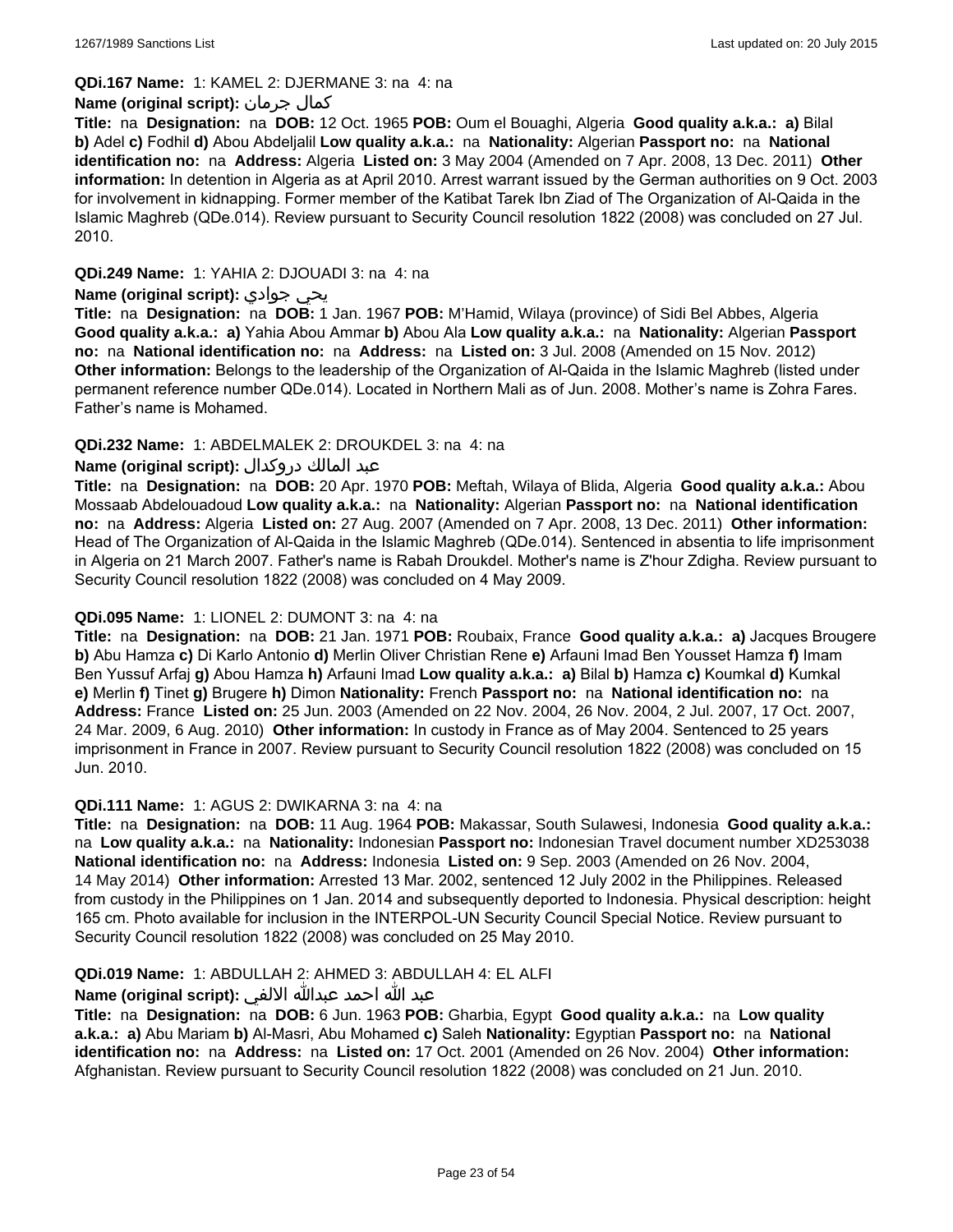#### **QDi.142 Name:** 1: RADI 2: ABD EL SAMIE 3: ABOU EL YAZID 4: EL AYASHI

# راضي عبد السميع أبواليزيد العياشي **:(script original (Name**

**Title:** na **Designation:** na **DOB:** 2 Jan. 1972 **POB:** El Gharbia, Egypt **Good quality a.k.a.:** na **Low quality a.k.a.:** Mera'i **Nationality:** na **Passport no:** na **National identification no:** na **Address:** Via Cilea 40, Milan, Italy (Domicile) **Listed on:** 12 Nov. 2003 (Amended on 9 Sep. 2005, 21 Dec. 2007, 16 May 2011) **Other information:** Sentenced to ten years of imprisonment by the Court of first instance of Milan on 21 Sep. 2006. In custody in Italy. Due for release on 6 Jan. 2012. Subject to expulsion from Italy after serving the sentence. Review pursuant to Security Council resolution 1822 (2008) was concluded on 21 Jun. 2010.

#### **QDi.262 Name:** 1: REDOUANE 2: EL HABHAB 3: na 4: na

**Title:** na **Designation:** na **DOB:** 20 Dec. 1969 **POB:** Casablanca, Morocco **Good quality a.k.a.:** Abdelrahman **Low quality a.k.a.:** na **Nationality: a)** German **b)** Moroccan **Passport no:** German number 1005552350, issued on 27 Mar. 2001 (by Municipality of Kiel, Germany, expired on 26 Mar. 2011) **National identification no:** German federal identity card number 1007850441, issued on 27 Mar. 2001 (by Municipality of Kiel, Germany, expired on 26 Mar. 2011) **Address:** lltisstrasse 58, 24143 Kiel, Germany (previous address) **Listed on:** 12 Nov. 2008 (Amended on 30 Jan. 2009, 24 Mar. 2009, 15 Nov. 2012) **Other information:** Released from custody in Germany in Apr. 2012.

### **QDi.082 Name:** 1: MOUNIR 2: EL MOTASSADEQ 3: na 4: na

### **Name (original script):** المتصدق منير

**Title:** na **Designation:** na **DOB:** 3 Apr. 1974 **POB:** Marrakesh, Morocco **Good quality a.k.a.:** Mounir el Moutassadeq **Low quality a.k.a.:** na **Nationality:** Moroccan **Passport no:** Moroccan Passport H 236483 **National identification no:** Moroccan national identity card E-491591 **Address:** (In prison in Germany) **Listed on:** 30 Sep. 2002 (Amended on 26 Nov. 2004, 7 Sep. 2007, 23 Dec. 2010) **Other information:** Arrested on 28 Nov. 2001 and found guilty in Germany of being an accessory to murder and of membership in a terrorist organization and sentenced to 15 years of imprisonment on 8 Jan. 2007. Father's name is Brahim Brik. Mother's name is Habiba Abbes. Review pursuant to Security Council resolution 1822 (2008) was concluded on 20 May 2010.

#### **QDi.065 Name:** 1: ABD EL KADER 2: MAHMOUD 3: MOHAMED 4: EL SAYED

#### عبد القادر محمود محمد السيد **:(script original (Name**

**Title:** na **Designation:** na **DOB:** 26 Dec. 1962 **POB:** Egypt **Good quality a.k.a.: a)** Es Sayed, Kader **b)** Abdel Khader Mahmoud Mohamed el Sayed **Low quality a.k.a.:** na **Nationality:** Egyptian **Passport no:** na **National identification no:** na **Address:** na **Listed on:** 24 Apr. 2002 (Amended on 26 Nov. 2004, 7 Jun. 2007, 16 May 2011) **Other information:** Italian Fiscal Code: SSYBLK62T26Z336L. Sentenced to 8 years imprisonment in Italy on 2 February 2004. Considered a fugitive from justice by the Italian authorities. Review pursuant to Security Council resolution 1822 (2008) was concluded on 22 Apr. 2010.

#### **QDi.169 Name:** 1: DHOU 2: EL-AICH 3: na 4: na

#### **Name (original script):** العيش ذو

**Title:** na **Designation:** na **DOB:** 5 Aug. 1964 **POB:** Blida, Algeria **Good quality a.k.a.:** Abdel Hak **Low quality a.k.a.:** na **Nationality:** Algerian **Passport no:** na **National identification no:** na **Address:** na **Listed on:** 3 May 2004 (Amended on 12 Apr. 2006, 7 Apr. 2008, 13 Dec. 2011) **Other information:** Confirmed to have died in Chad on 8 Mar. 2004. Review pursuant to Security Council resolution 1822 (2008) was concluded on 27 Jul. 2010.

#### **QDi.064 Name:** 1: SAMI 2: BEN KHAMIS 3: BEN SALEH 4: ELSSEID

### سامي بن خميس بن صالح الصيد **:(script original (Name**

**Title:** na **Designation:** na **DOB:** 10 Feb. 1968 **POB:** Menzel Jemil, Bizerte, Tunisia **Good quality a.k.a.:** Omar El Mouhajer **Low quality a.k.a.:** Saber **Nationality:** Tunisian **Passport no:** (Tunisian passport number K929139, issued on 14 Feb. 1995, expired on 13 Feb. 2000) **National identification no: a)** (00319547 issued on 8 Dec. 1994) **b)** (Italian Fiscal Code: SSDSBN68B10Z352F) na **Address:** Ibn Al-Haythman Street, Number 6, Manubah, Tunis, Tunisia **Listed on:** 24 Apr. 2002 (Amended on 10 Apr. 2003, 26 Nov. 2004, 9 Sep. 2005, 20 Dec. 2005, 7 Jun. 2007, 21 Dec. 2007, 10 Aug. 2009, 23 Dec. 2010, 24 Nov. 2014) **Other information:** Mother's name is Beya Al-Saidani. Deported from Italy to Tunisia on 2 Jun. 2008. Imprisoned in Tunisia in Aug. 2014. Review pursuant to Security Council resolution 1822 (2008) was concluded on 22 Apr. 2010.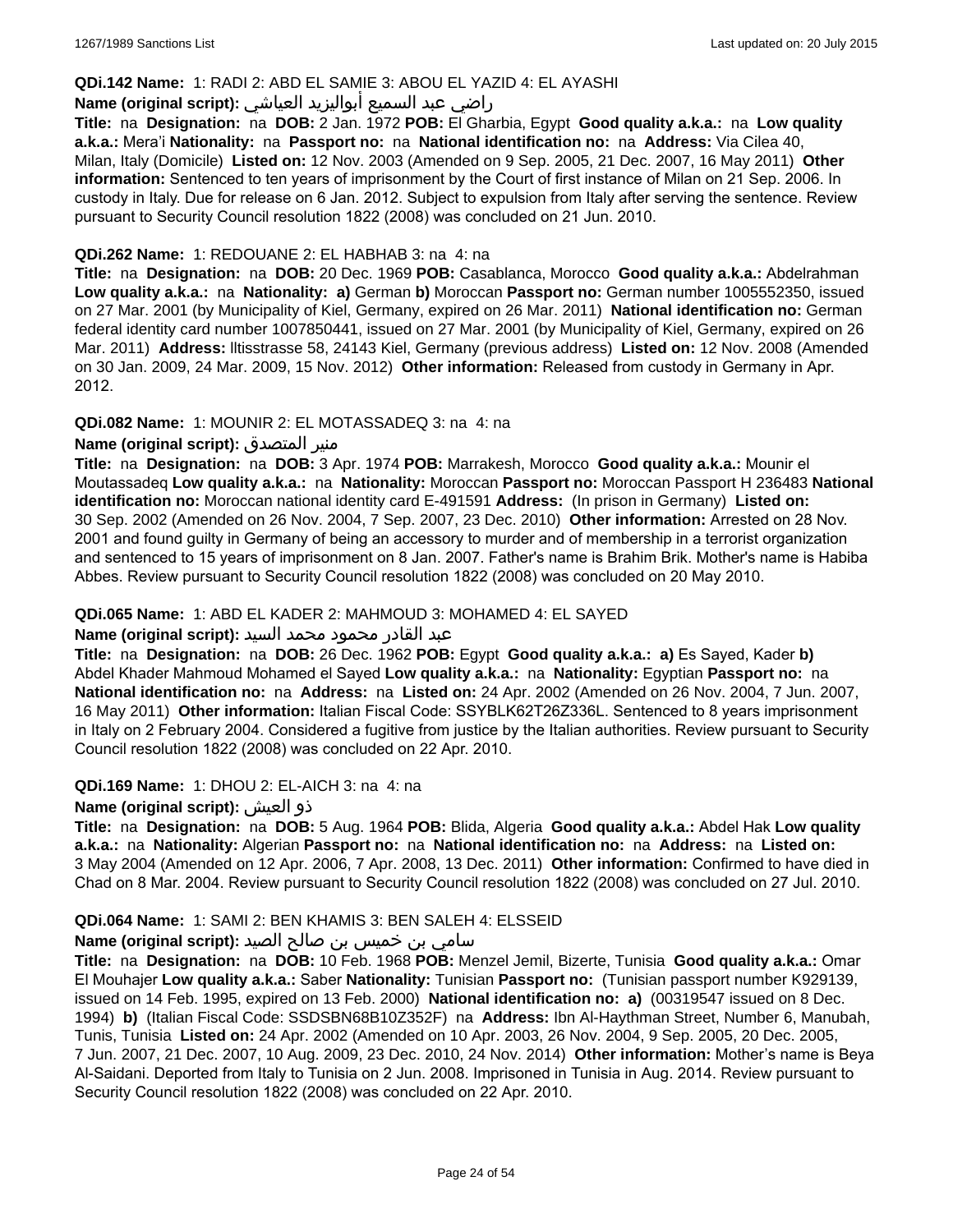### **QDi.096 Name:** 1: MOUSSA 2: BEN OMAR 3: BEN ALI 4: ESSAADI

## موسى بن عمر بن علي السعدي **:**Name (original script)

**Title:** na **Designation:** na **DOB:** 4 Dec. 1964 **POB:** Tabarka, Tunisia **Good quality a.k.a.:** na **Low quality a.k.a.: a)** Dah Dah **b)** Abdelrahmman **c)** Bechir **Nationality:** Tunisian **Passport no:** (Tunisian passport number L335915, issued in Milan, Italy on 8 Nov. 1996, expired on 7 Nov. 2001) **National identification no:** na **Address:** Tunisia **Listed on:** 25 Jun. 2003 (Amended on 20 Dec. 2005, 17 Oct. 2007, 10 Aug. 2009, 16 May 2011, 20 Jul. 2012) **Other information:** Considered a fugitive from justice by the Italian authorities (as of Nov. 2009). Left Sudan to Tunisia in 2011. Review pursuant to Security Council resolution 1822 (2008) was concluded on 15 Jun. 2010.

**QDi.083 Name:** 1: ZAKARYA 2: ESSABAR 3: na 4: na

### **Name (original script):** الصبار زكريا

**Title:** na **Designation:** na **DOB:** 3 Apr. 1977 **POB:** Essaouria, Morocco **Good quality a.k.a.:** Zakariya Essabar **Low quality a.k.a.:** na **Nationality:** Moroccan **Passport no: a)** Moroccan passport number M 271351 (issued on 24 Oct. 2000 by the Embassy of Morocco in Berlin) **b)** Moroccan passport number K-348486 **National identification no: a)** Moroccan National Identity number E-189935 **b)** Moroccan National Identity Card number G-0343089 **Address:** na **Listed on:** 30 Sep. 2002 (Amended on 26 Nov. 2004, 10 Jun. 2011) **Other information:** Father's name is Mohamed ben Ahmed. Mother's name is Sfia bent Toubali. Review pursuant to Security Council resolution 1822 (2008) was concluded on 20 May 2010.

### **QDi.352 Name:** 1: MAULANA 2: FAZLULLAH 3: na 4: na

**Title:** na **Designation:** na **DOB:** 1974 **POB:** Kuza Bandai village, Swat Valley, Khyber Pakhtunkhawa Province, Pakistan **Good quality a.k.a.: a)** Mullah Fazlullah **b)** Fazal Hayat **Low quality a.k.a.:** Mullah Radio **Nationality:**  na **Passport no:** na **National identification no:** na **Address:** (Afghanistan / Pakistan border region) **Listed on:** 7 Apr. 2015 **Other information:** Commander of Tehrik-e Taliban Pakistan (TTP) (QDe.132) since 7 Nov. 2013. Led the local TTP in Pakistan's northwest valley of Swat from 2007 to 2009.

### **QDi.251 Name:** 1: SALAH EDDINE 2: GASMI 3: na 4: na

### **Name (original script):** قاسمي صالح

**Title:** na **Designation:** na **DOB:** 13 Apr. 1971 **POB:** Zeribet El Oued, Wilaya (province) of Biskra, Algeria **Good quality a.k.a.:** Abou Mohamed Salah **Low quality a.k.a.:** Bounouadher **Nationality:** Algerian **Passport no:** na **National identification no:** na **Address:** Algeria **Listed on:** 3 Jul. 2008 (Amended on 24 Mar. 2009, 15 Nov. 2012, 14 Mar. 2013) **Other information:** Belongs to the leadership and is in charge of information committee of the Organization of Al-Qaida in the Islamic Maghreb (QDe.014). Mother's name is Yamina Soltane. Father's name is Abdelaziz. Associated with Abdelmalek Droukdel (QDi.232). Arrested in Algeria on 16 Dec. 2012.

#### **QDi.259 Name:** 1: FRITZ 2: MARTIN 3: GELOWICZ 4: na

**Title:** na **Designation:** na **DOB:** 1 Sep. 1979 **POB:** Munich, Germany **Good quality a.k.a.: a)** Robert Konars, born 10 Apr. 1979 in Liege, Belgium **b)** Markus Gebert **Low quality a.k.a.: a)** Malik **b)** Benzl **c)** Bentley **Nationality:** German **Passport no:** German number 7020069907, issued in Ulm, Germany (expired on 11 May 2010.) **National identification no:** German Federal Identity Card number 7020783883, issued in Ulm, Germany (expired on 10 Jun. 2008.) **Address: a)** (In prison in Germany (since Sep. 2007).) **b)** Böfinger Weg 20, Ulm, 89075, Germany (previous address) **Listed on:** 27 Oct. 2008 (Amended on 13 Dec. 2011) **Other information:** Associated with the Islamic Jihad Union (IJU), also known as the Islamic Jihad Group (QDe.119). Associated with Daniel Martin Schneider (QDi.260) and Adem Yilmaz (QDi.261). In detention in Germany as of Jun. 2010.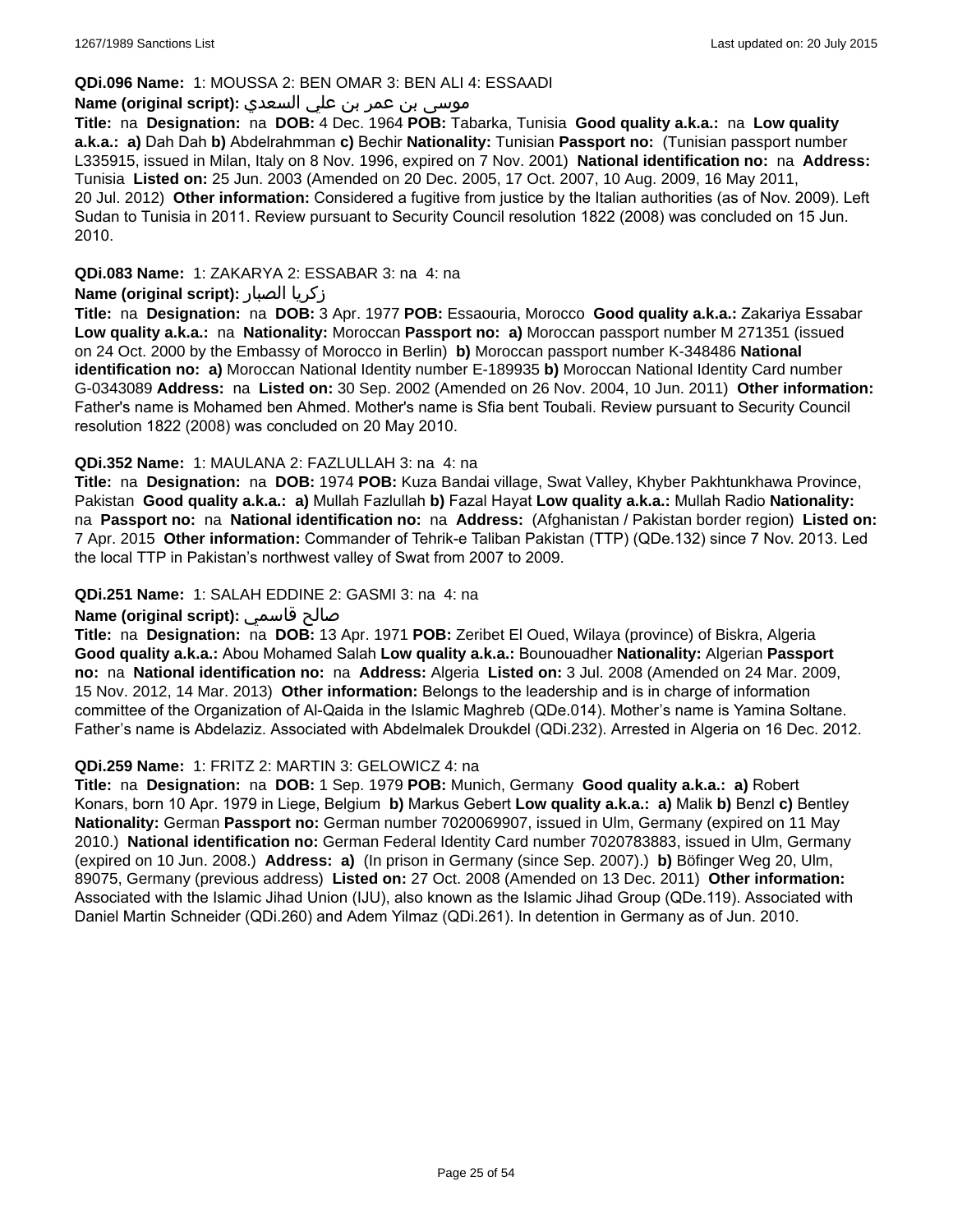#### **QDi.028 Name:** 1: AHMED 2: KHALFAN 3: GHAILANI 4: na

**Title:** na **Designation:** na **DOB: a)** 14 Mar. 1974 **b)** 13 Apr. 1974 **c)** 14 Apr. 1974 **d)** 1 Aug. 1970 **POB:** Zanzibar, Tanzania **Good quality a.k.a.: a)** Ahmad, Abu Bakr **b)** Ahmed, Abubakar **c)** Ahmed, Abubakar K. **d)** Ahmed, Abubakar Khalfan **e)** Ahmed, Abubakary K. **f)** Ahmed, Ahmed Khalfan **g)** Ali, Ahmed Khalfan **h)** Ghailani, Abubakary Khalfan Ahmed **i)** Ghailani, Ahmed **j)** Ghilani, Ahmad Khalafan **k)** Hussein, Mahafudh Abubakar Ahmed Abdallah **l)** Khalfan, Ahmed **m)** Mohammed, Shariff Omar **n)** Haythem al-Kini **Low quality a.k.a.: a)** Ahmed The Tanzanian **b)** Foopie **c)** Fupi **d)** Ahmed, A **e)** Al Tanzani, Ahmad **f)** Bakr, Abu **g)** Khabar, Abu **Nationality:** Tanzanian **Passport no:** na **National identification no:** na **Address:** United States of America **Listed on:** 17 Oct. 2001 (Amended on 27 Jul. 2007, 21 Oct. 2010) **Other information:** Apprehended in July 2004 and in custody for trial in the United States of America, as at October 2010. Review pursuant to Security Council resolution 1822 (2008) was concluded on 21 Jun. 2010.

### **QDi.250 Name:** 1: AMOR 2: MOHAMED 3: GHEDEIR 4: na

### عمر محمد قدير **:(script original (Name**

**Title:** na **Designation:** na **DOB:** Approximately 1958 **POB:** Deb-Deb, Amenas, Wilaya (province) of Illizi, Algeria **Good quality a.k.a.: a)** Abdelhamid Abou Zeid **b)** Youcef Adel **c)** Abou Abdellah **d)** Abid Hammadou, born 12 Dec. 1965 in Touggourt, Wilaya (province) of Ouargla, Algeria (previously listed as) **Low quality a.k.a.:** na **Nationality:** Algerian **Passport no:** na **National identification no:** na **Address:** na **Listed on:** 3 Jul. 2008 (Amended on 10 May 2012, 15 Nov. 2012) **Other information:** Associated with the Organization of Al-Qaida in the Islamic Maghreb (QDe.014). Located in Northern Mali as of Jun. 2008. Mother's name is Benarouba Bachira. Father's name is Mabrouk. He usurped the identity of Abid Hammadou, who allegedly died in Chad in 2004.

### **QDi.341 Name:** 1: KEVIN 2: GUIAVARCH 3: na 4: na

**Title:** na **Designation:** na **DOB:** na **POB:** Paris, France **Good quality a.k.a.:** na **Low quality a.k.a.:** na **Nationality:** na **Passport no:** na **National identification no:** na **Address:** Syrian Arab Republic (located in since 2012) **Listed on:** 23 Sep. 2014 **Other information:** French terrorist fighter who travelled to Syria and joined Al-Nusrah Front for the People of the Levant (QDe.137). Facilitator of foreign terrorist fighters from France to Syria. Activist in violent propaganda through the Internet.

#### **QDi.218 Name:** 1: GUN GUN 2: RUSMAN 3: GUNAWAN 4: na

**Title:** na **Designation:** na **DOB:** 6 Jul. 1977 **POB:** Cianjur, West Java, Indonesia **Good quality a.k.a.: a)** Gunawan, Rusman **b)** Abd Al-Hadi **c)** Abdul Hadi **d)** Abdul Karim **e)** Bukhori **f)** Bukhory **Low quality a.k.a.:** na **Nationality:** Indonesian **Passport no:** na **National identification no:** na **Address:** na **Listed on:** 21 Apr. 2006 (Amended on 13 Dec. 2011) **Other information:** Brother of Nurjaman Riduan Isamuddin (QDi.087). Review pursuant to Security Council resolution 1822 (2008) was concluded on 8 Jun. 2010.

#### **QDi.003 Name:** 1: SALIM 2: AHMAD 3: SALIM 4: HAMDAN

## سالم أحمد سالم حمدان **:(script original (Name**

**Title:** na **Designation:** na **DOB:** 1965 **POB: a)** Al-Mukalla, Yemen **b)** AI-Mukala, Yemen **Good quality a.k.a.: a)** Saqr Al-Jaddawi (الجداوي صقر الكنية(**b)** Saqar Al Jadawi **c)** Saqar Aljawadi **d)** Salem Ahmed Salem Hamdan **Low quality a.k.a.:** na **Nationality:** Yemeni **Passport no:** Yemeni number 00385937 **National identification no:** na **Address: a)** Shari Tunis, Sana'a, Yemen (previous address) **b)** (Located in Yemen since Nov. 2008) **Listed on:** 25 Jan. 2001 (Amended on 25 Jul. 2006, 23 Apr. 2007, 30 Jan. 2009, 17 Jul. 2009, 25 Jan. 2010) **Other information:** Driver and private bodyguard to Usama bin Laden (deceased) from 1996 until 2001. Transferred from United States custody to Yemen in Nov. 2008. Review pursuant to Security Council resolution 1822 (2008) was concluded on 8 Jul. 2010.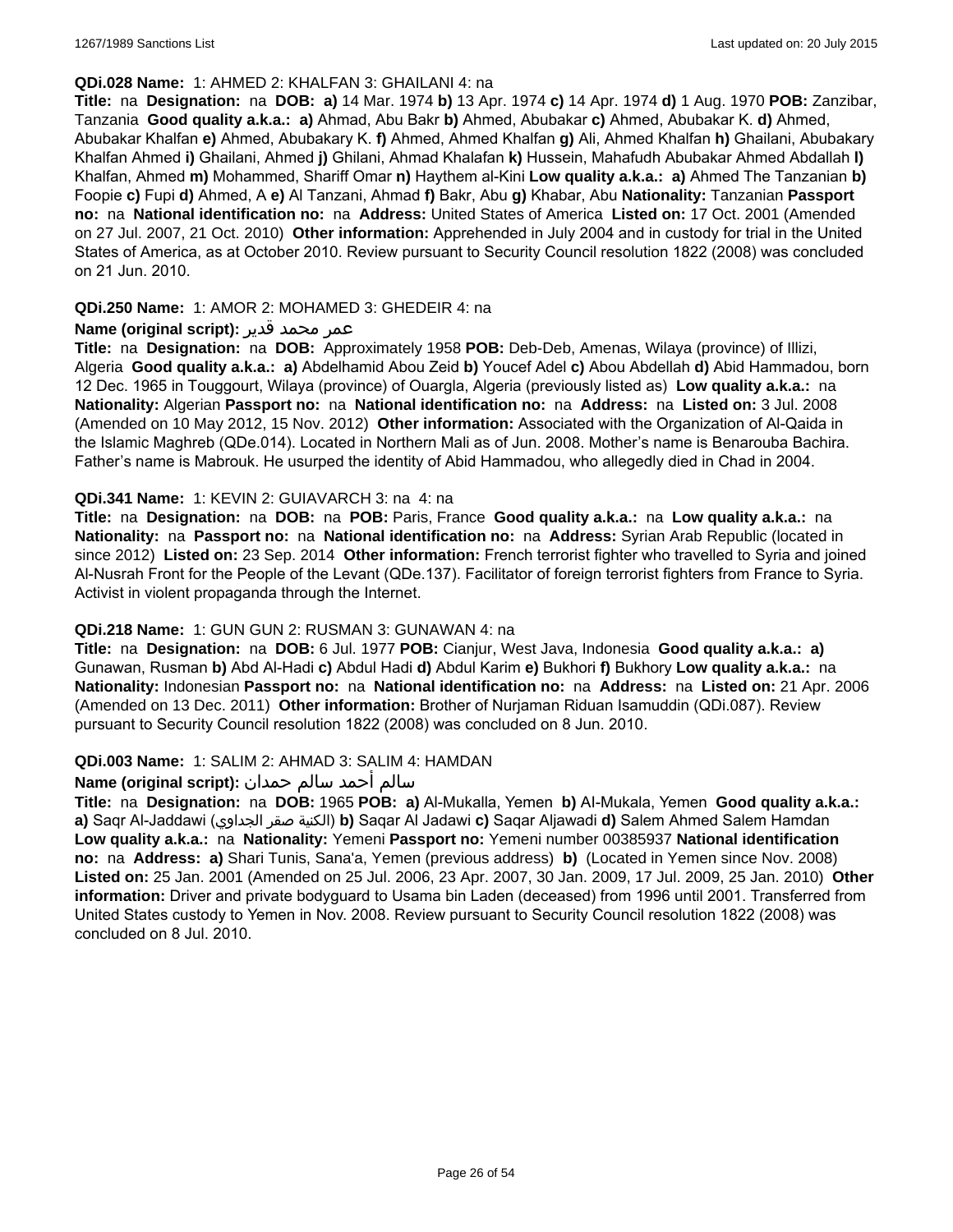### **QDi.068 Name:** 1: ADEL 2: BEN AL-AZHAR 3: BEN YOUSSEF 4: HAMDI

## عادل بن الأزهر بن يوسف حمدي **:(script original (Name**

**Title:** na **Designation:** na **DOB:** 14 Jul. 1970 **POB:** Tunis, Tunisia **Good quality a.k.a.:** Adel ben al- Azhar ben Youssef ben Soltane, born 14 Jul. 1970 in Tunis, Tunisia (formerly listed as) **Low quality a.k.a.:** Zakariya **Nationality:** Tunisian **Passport no:** (Tunisian passport number M408665, issued on 4 Oct. 2000, expired 3 Oct. 2005) **National identification no: a)** (Tunisian national identity number W334061 issued on 9 Mar. 2011) **b)** (Italian Fiscal Code: BNSDLA70L14Z352B) na **Address:** Tunisia **Listed on:** 3 Sep. 2002 (Amended on 20 Dec. 2005, 7 Jun. 2007, 23 Dec. 2010, 24 Nov. 2014) **Other information:** Deported from Italy to Tunisia on 28 February 2004. Serving a 12-year prison sentence in Tunisia for membership in a terrorist organization abroad as at Jan. 2010. Arrested in Tunisia in 2013. Legally changed family name from Ben Soltane to Hamdi in 2014. Review pursuant to Security Council resolution 1822 (2008) was concluded on 21 Jun. 2010.

### **QDi.144 Name:** 1: MOHAMMAD 2: TAHIR 3: HAMMID 4: na

### **محمد طاهر حامد :(Name (original script**

**Title:** Imam **Designation:** na **DOB:** 1 Nov. 1975 **POB:** Poshok, Iraq **Good quality a.k.a.:** Abdelhamid Al Kurdi **Low quality a.k.a.:** na **Nationality:** na **Passport no:** na **National identification no:** na **Address:** na **Listed on:** 12 Nov. 2003 (Amended on 9 Sep. 2005, 21 Dec. 2007, 16 May 2011) **Other information:** A deportation order was issued by the Italian authorities on 18 Oct. 2004. Considered a fugitive from justice by the Italian authorities as of Sep. 2007. Review pursuant to Security Council resolution 1822 (2008) was concluded on 8 Jun. 2010.

### **QDi.204 Name:** 1: ISNILON 2: TOTONI 3: HAPILON 4: na

**Title:** na **Designation:** na **DOB: a)** 18 Mar. 1966 **b)** 10 Mar. 1967 **POB:** Bulanza, Lantawan, Basilan, The Philippines **Good quality a.k.a.: a)** Isnilon Hapilun **b)** Isnilun Hapilun **c)** Abu Musab **d)** Salahudin **e)** Tuan Isnilon **Low quality a.k.a.:** na **Nationality:** Filipino **Passport no:** na **National identification no:** na **Address:** na **Listed on:** 6 Dec. 2005 **Other information:** Review pursuant to Security Council resolution 1822 (2008) was concluded on 8 Jun. 2010.

### **QDi.268 Name:** 1: ABDUL 2: HAQ 3: na 4: na

**Title:** na **Designation:** na **DOB:** 10 Oct. 1971 **POB:** Chele County, Khuttan Area, Xinjiang Uighur Autonomous Region, China **Good quality a.k.a.: a)** Maimaitiming Maimaiti **b)** Abdul Heq **c)** Abuduhake **d)** Abdulheq Jundullah **e)** 'Abd Al-Haq **f)** Memetiming Memeti **g)** Memetiming Aximu **h)** Memetiming Qekeman **i)** Maiumaitimin Maimaiti **j)** Abdul Saimaiti **k)** Muhammad Ahmed Khaliq **Low quality a.k.a.: a)** Maimaiti Iman **b)** Muhelisi **c)** Qerman **d)** Saifuding **Nationality:** Chinese **Passport no:** na **National identification no:** Chinese national identity card number 653225197110100533 **Address:** na **Listed on:** 15 Apr. 2009 (Amended on 13 Dec. 2011) **Other information:** Location (as at Apr. 2009): Pakistan. Overall leader and commander of the Eastern Turkistan Islamic Movement (QDe.088). Involved in fundraising and recruitment for this organization. Reportedly deceased in Pakistan in February 2010.

#### **QDi.088 Name:** 1: GULBUDDIN 2: HEKMATYAR 3: na 4: na

#### **Name (original script):** حکمتیار گلبدین

**Title:** na **Designation:** na **DOB:** 1 Aug. 1949 **POB:** Kunduz Province, Afghanistan **Good quality a.k.a.: a)** Gulabudin Hekmatyar **b)** Golboddin Hikmetyar **c)** Gulbuddin Khekmatiyar **d)** Gulbuddin Hekmatiar **e)** Gulbuddin Hekhmartyar **f)** Gulbudin Hekmetyar **Low quality a.k.a.:** na **Nationality:** Afghan **Passport no:** na **National identification no:** na **Address:** na **Listed on:** 20 Feb. 2003 (Amended on 16 May 2011) **Other information:** Belongs to the Kharoti tribe. Believed to be in the Afghanistan/Pakistan border area as at Jan. 2011. Father's name is Ghulam Qader. Review pursuant to Security Council resolution 1822 (2008) was concluded on 8 Jun. 2010.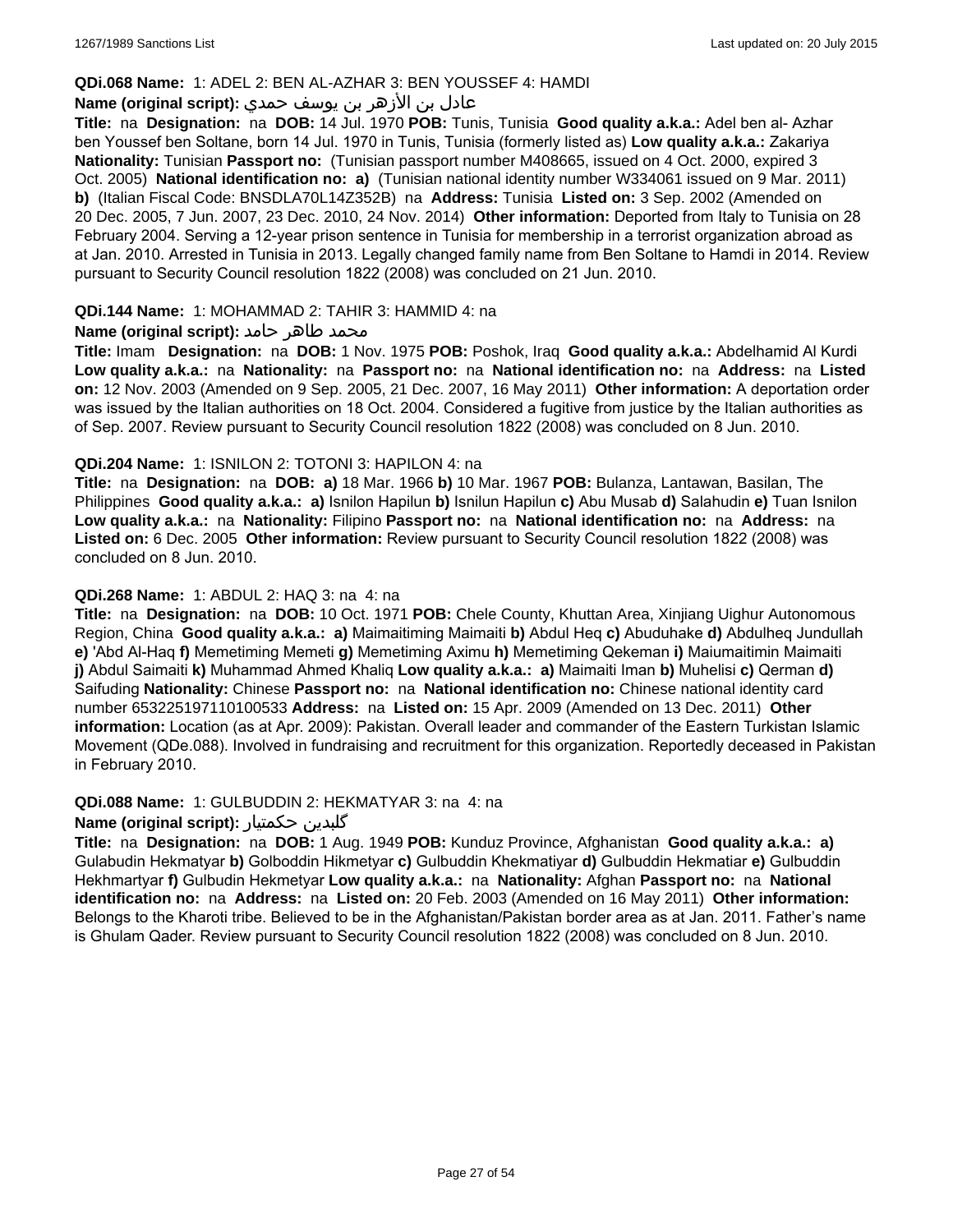#### **QDi.029 Name:** 1: RI'AD 2: MUHAMMAD HASAN 3: MUHAMMAD 4: HIJAZI

### رياض محمد حسن محمد الحجازي **:(script original (Name**

**Title:** na **Designation:** na **DOB:** 30 Dec. 1968 **POB:** California, United States of America **Good quality a.k.a.: a)** Hijazi, Raed M. **b)** Al-Hawen, Abu-Ahmad **c)** Al-Shahid, Abu-Ahmad **d)** Raed Muhammad Hasan Muhammad Hijazi **Low quality a.k.a.: a)** Al-Maghribi, Rashid (The Moroccan) **b)** Al-Amriki, Abu-Ahmad (The American) **Nationality:** Jordanian **Passport no:** na **National identification no:** (a) United States Social Security Number: 548-91-5411 b) National number 9681029476) na **Address:** na **Listed on:** 17 Oct. 2001 (Amended on 10 Apr. 2003, 16 May 2011) **Other information:** In custody in Jordan as at Mar. 2010. Father's name is Mohammad Hijazi. Mother's name is Sakina. Review pursuant to Security Council resolution 1822 (2008) was concluded on 21 Jun. 2010.

### **QDi.221 Name:** 1: JAMAL 2: HOUSNI 3: na 4: na

### **Name (original script):** حسني جمال

**Title:** na **Designation:** na **DOB:** 22 Feb. 1983 **POB:** Morocco **Good quality a.k.a.: a)** Djamel Il marocchino **b)** Jamal Al Maghrebi **c)** Hicham **Low quality a.k.a.:** na **Nationality:** na **Passport no:** na **National identification no:** na **Address: a)** Via Uccelli di Nemi n. 33, Milan, **b)** via F. De Lemene n. 50, Milan, **Listed on:** 2 Aug. 2006 (Amended on 1 Sep. 2009) **Other information:** He is subject to Tribunale de Milano Custody Order n. 5236/02 R.G.N.R of 25 Nov. 2003 1511/02 R.G.GIP. Convicted and sentenced on 21 Sep. 2006 to seven years of detention by the Milan Assizes Court, Italy, for belonging to a criminal association with terrorist aims and receiving stolen goods. The sentence was confirmed on 17 Jul. 2007 by the Milan Assizes Appeal Court. In custody as at 16 Jun. 2009. Review pursuant to Security Council resolution 1822 (2008) was concluded on 20 Jul. 2009.

### **QDi.010 Name:** 1: ZAYN 2: AL-ABIDIN 3: MUHAMMAD 4: HUSSEIN

### زين العابدين محمد حسين **:(script original (Name**

**Title:** na **Designation:** na **DOB:** 12 Mar. 1971 **POB:** Riyadh, Saudi Arabia **Good quality a.k.a.: a)** Abd Al-Hadi Al-Wahab **b)** Zain Al-Abidin Muhammad Husain **c)** Zayn Al-Abidin Muhammad Husayn **d)** Zeinulabideen Muhammed Husein Abu Zubeidah **Low quality a.k.a.: a)** Abu Zubaydah **b)** Abu Zubaida **c)** Tariq Hani **Nationality:** Palestinian **Passport no:** na **National identification no:** na **Address:** na **Listed on:** 25 Jan. 2001 (Amended on 10 Apr. 2003, 25 Jul. 2006, 23 Apr. 2007, 18 Jul. 2007, 27 Jul. 2007, 17 Jul. 2009, 16 Dec. 2010) **Other information:** Close associate of Usama bin Laden (deceased) and facilitator of terrorist travel. In custody of the United States of America as at Jul. 2007. Review pursuant to Security Council resolution 1822 (2008) was concluded on 21 Jun. 2010.

#### **QDi.195 Name:** 1: AL SAYYID 2: AHMED 3: FATHI 4: HUSSEIN ELIWAH

### السيد احمد فتحي حسين عليوة **:(script original (Name**

**Title:** na **Designation:** na **DOB: a)** 30 Jul. 1964 **b)** 30 Jan. 1964 **POB:** Suez, Egypt **Good quality a.k.a.: a)** Al Sayyid Ahmed Fathi Hussein Eliwa **b)** Al Sayyid Ahmed Fathi Hussein Alaiwah **c)** Al Sayyid Ahmed Fathi Hussein Elaiwa **d)** Al Sayyid Ahmed Fathi Hussein Ilewah **e)** Al Sayyid Ahmed Fathi Hussein Alaywah **f)** El Sayed Ahmad Fathi Hussein Elaiwa **g)** Hatim **h)** Hisham **i)** Abu Umar **j)** El-Sayed Ilawah born on 3 Jul.1954 **Low quality a.k.a.:**  na **Nationality:** Egyptian **Passport no:** (United Kingdom passport number RP0185179 issued on 11 Sep. 2001, expires on 11 Sep. 2011 (in the name of Al-Sayyid Ilewah)) **National identification no:** na **Address:** United Kingdom **Listed on:** 29 Sep. 2005 (Amended on 6 Oct. 2005, 18 Aug. 2006, 13 Dec. 2011) **Other information:** Sentenced to 15 years imprisonment in Egypt in 1999. Father's name is Fathi Hussein Elaiwa. Member of Egyptian Islamic Jihad (QDe.003). Review pursuant to Security Council resolution 1822 (2008) was concluded on 29 Jul. 2010.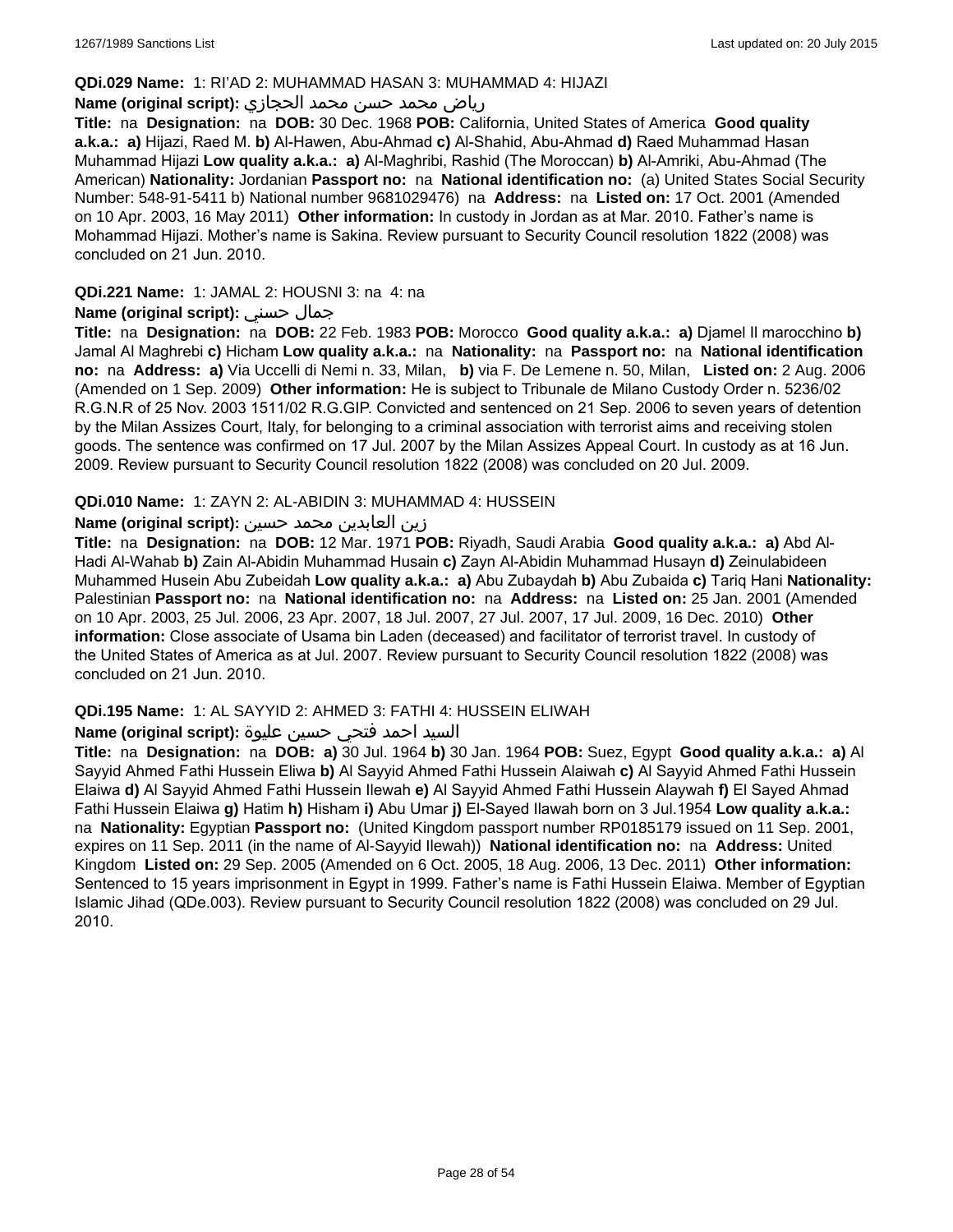### **QDi.067 Name:** 1: MOSTAFA 2: KAMEL 3: MOSTAFA 4: IBRAHIM

### مصطفى كمال مصطفى ابراهيم **:Name (original script**)

**Title:** na **Designation:** na **DOB:** 15 Apr. 1958 **POB:** Alexandria, Egypt **Good quality a.k.a.: a)** Mustafa Kamel Mustafa **b)** Adam Ramsey Eaman **c)** Kamel Mustapha Mustapha **d)** Mustapha Kamel Mustapha **e)** Abu Hamza **f)** Mostafa Kamel Mostafa **Low quality a.k.a.: a)** Abu Hamza Al-Masri **b)** Abu Hamza **c)** Abu Hamza Al-Misri **Nationality:** British **Passport no:** na **National identification no:** na **Address:** United States of America **Listed on:** 24 Apr. 2002 (Amended on 26 Nov. 2004, 25 Jul. 2006, 14 Mar. 2008, 21 Oct. 2010, 4 Aug. 2014) **Other information:** Extradited from the United Kingdom to the United States of America on 5 Oct. 2012. Convicted on terrorism charges by a court in the United States of America in May 2014. Review pursuant to Security Council resolution 1822 (2008) was concluded on 22 Apr. 2010.

#### **QDi.308 Name:** 1: ZAFAR 2: IQBAL 3: na 4: na

**Title:** na **Designation:** na **DOB:** 4 Oct. 1953 **POB:** na **Good quality a.k.a.: a)** Zaffer Iqbal **b)** Malik Zafar Iqbal Shehbaz **c)** Malik Zafar Iqbal Shahbaz **d)** Malik Zafar Iqbal **Low quality a.k.a.: a)** Zafar Iqbal Chaudhry **b)** Muhammad Zafar Iqbal **Nationality:** Pakistani **Passport no:** (Passport number DG5149481, issued on 22 Aug. 2006, expired on 21 Aug. 2011, passport booklet number A2815665) **National identification no:** (National identification number 35202- 4135948-7 b) Alternate national identification number 29553654234) na **Address:** Masjid al-Qadesia, 4 Lake Road, Lahore, Pakistan **Listed on:** 14 Mar. 2012 **Other information:** Senior leader and co-founder of Lashkar-e-Tayyiba (QDi.118) (LeT) who has held various senior leader positions in LeT and its front organization, Jamaat-ud-Dawa (JUD) (listed as an alias of LeT). As of 2010, in charge of LeT/JUD finance department, director of its education department and president of its medical wing. Other title: Professor.

### **QDi.087 Name:** 1: NURJAMAN 2: RIDUAN 3: ISAMUDDIN 4: na

**Title:** na **Designation:** na **DOB:** 4 Apr. 1964 **POB:** Cianjur, West Java, Indonesia **Good quality a.k.a.: a)** Hambali **b)** Nurjaman **c)** Isomuddin, Nurjaman Riduan **d)** Hambali Bin Ending **e)** Encep Nurjaman (birth name) **f)** Hambali Ending Hambali **g)** Isamuddin Riduan **h)** Isamudin Ridwan **Low quality a.k.a.:** na **Nationality:** Indonesian **Passport no:** na **National identification no:** na **Address:** na **Listed on:** 28 Jan. 2003 (Amended on 2 Jul. 2007, 27 Jul. 2007, 16 May 2011) **Other information:** Senior leader of Jemaah Islamiyah (QDe.092). Brother of Gun Gun Rusman Gunawan (QDi.218). In custody of the United States of America, as of July 2007. Review pursuant to Security Council resolution 1822 (2008) was concluded on 13 Apr. 2010.

### **QDi.321 Name:** 1: MALIK 2: MUHAMMAD 3: ISHAQ 4: na

### مالک محمد اسحاق : Name (original script)

**Title:** na **Designation:** na **DOB:** Approximately 1959 **POB:** Rahim Yar Khan, Punjab Province, Pakistan **Good quality a.k.a.:** Malik Ishaq **Low quality a.k.a.:** na **Nationality:** Pakistani **Passport no:** na **National identification no:** na **Address:** Pakistan **Listed on:** 14 Mar. 2014 **Other information:** One of the founders and a current leader of Lashkar i Jhangvi (LJ) (QDe.096). Physical description: heavy build with black eye colour, black hair colour and medium brown complexion with a heavy black beard. Photo available for inclusion in the INTERPOL-UN Security Council Special Notice.

#### **QDi.180 Name:** 1: KHADAFI 2: ABUBAKAR 3: JANJALANI 4: na

**Title:** na **Designation:** na **DOB:** 3 Mar. 1975 **POB:** Isabela, Basilan, Philippines **Good quality a.k.a.: a)** Khadafy Janjalani **b)** Khaddafy Abubakar Janjalani **c)** Abu Muktar **Low quality a.k.a.:** na **Nationality:** Filipino **Passport no:** na **National identification no:** na **Address:** na **Listed on:** 22 Dec. 2004 (Amended on 23 Feb. 2009) **Other information:** Reportedly deceased in 2006. Review pursuant to Security Council resolution 1822 (2008) was concluded on 29 Jul. 2010.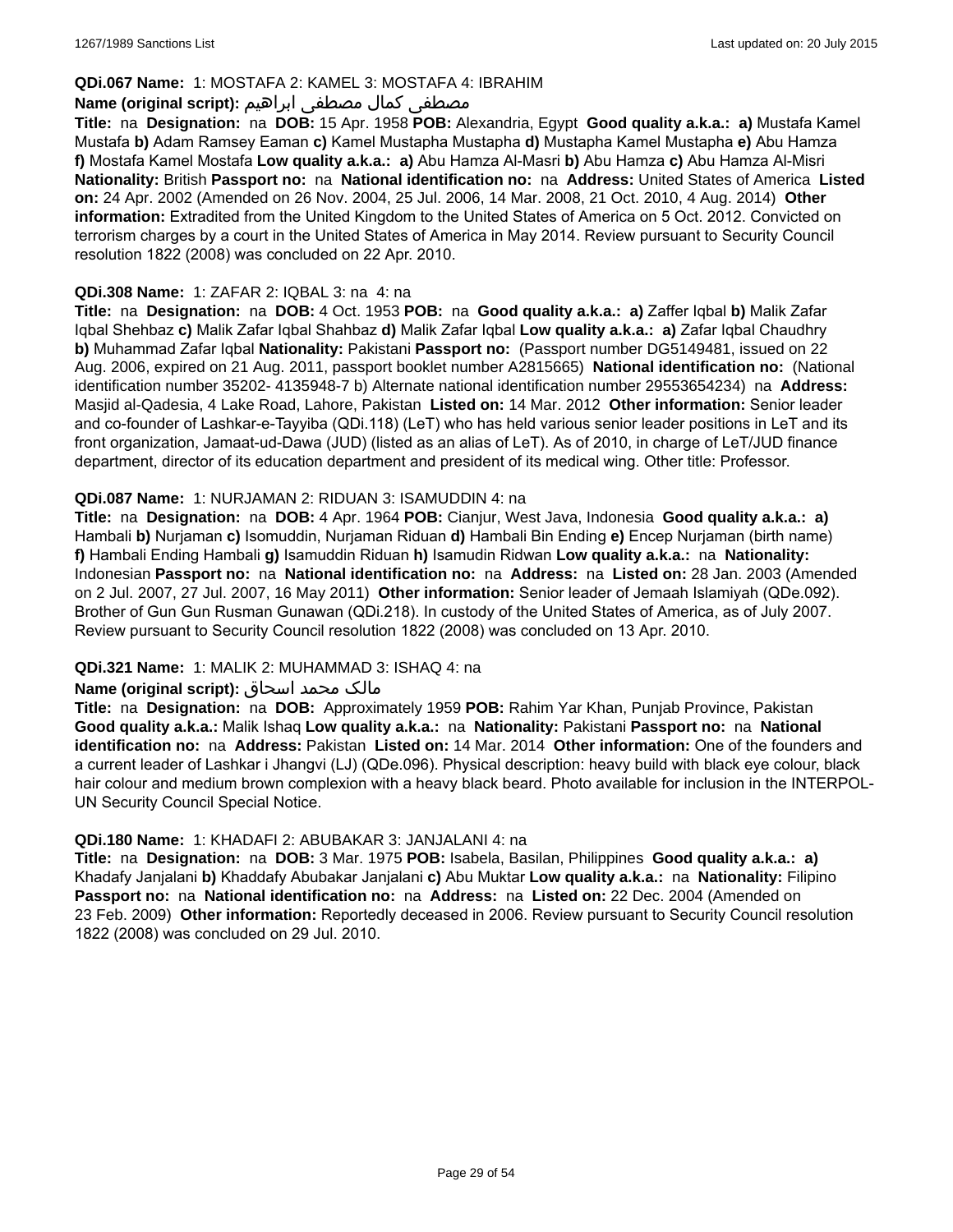#### **QDi.099 Name:** 1: KHALIL 2: BEN AHMED 3: BEN MOHAMED 4: JARRAYA

#### خليل بن احمد بن محمد جراية **:(script original (Name**

**Title:** na **Designation:** na **DOB:** 8 Feb. 1969 **POB:** Sfax, Tunisia **Good quality a.k.a.: a)** Khalil Yarraya **b)** Ben Narvan Abdel Aziz, born 15 Aug. 1970 in Sereka (former Yugoslavia) **c)** Abdel Aziz Ben Narvan, born 15 Aug. 1970 in Sereka (former Yugoslavia) **Low quality a.k.a.: a)** Amro **b)** Omar **c)** Amrou **d)** Amr **Nationality:** Tunisian **Passport no:** Tunisian number K989895, issued on 26 Jul. 1995 (in Genoa, Italy, expired on 25 Jul. 2000) **National identification no:** na **Address:** Nuoro, Italy **Listed on:** 25 Jun. 2003 (Amended on 26 Nov. 2004, 20 Dec. 2005, 17 Oct. 2007, 16 Sep. 2008, 24 Mar. 2009, 10 Aug. 2009, 6 Aug. 2010) **Other information:** Detained in Italy since 9 Aug. 2008 for his implication in a case related to terrorism. Review pursuant to Security Council resolution 1822 (2008) was concluded on 15 Jun. 2010.

#### **QDi.114 Name:** 1: SALIM Y SALAMUDDIN 2: JULKIPLI 3: na 4: na

**Title:** na **Designation:** na **DOB:** 20 Jun. 1967 **POB:** Tulay, Jolo Sulu, Philippines **Good quality a.k.a.: a)** Kipli Sali **b)** Julkipli Salim **Low quality a.k.a.:** na **Nationality:** Filipino **Passport no:** na **National identification no:** na **Address:** na **Listed on:** 9 Sep. 2003 (Amended on 23 Feb. 2009, 13 Dec. 2011) **Other information:** In detention in the Philippines as at May 2011. Review pursuant to Security Council resolution 1822 (2008) was concluded on 25 May 2010.

### **QDi.072 Name:** 1: MEHDI 2: BEN MOHAMED 3: BEN MOHAMED 4: KAMMOUN

### المهدي بن محمد بن محمد كمون **:(script original (Name**

**Title:** na **Designation:** na **DOB:** 3 Apr. 1968 **POB:** Tunis, Tunisia **Good quality a.k.a.:** na **Low quality a.k.a.:** Salmane **Nationality:** Tunisian **Passport no:** (Tunisian passport number M307707, issued on 12 Apr. 2000, expired on 11 Apr. 2005) **National identification no:** na **Address:** Via Masina Number 7, Milan, Italy **Listed on:** 3 Sep. 2002 (Amended on 20 Dec. 2005, 7 Jun. 2007, 23 Dec. 2010) **Other information:** Italian Fiscal Code: KMMMHD68D03Z352N. Deported from Italy to Tunisia on 22 July 2005. Serving an eight-year prison term in Tunisia for membership of a terrorist organization abroad as at Jan. 2010. Review pursuant to Security Council resolution 1822 (2008) was concluded on 21 Jun. 2010.

#### **QDi.302 Name:** 1: MEVLÜT 2: KAR 3: na 4: na

**Title:** na **Designation:** na **DOB:** 25 Dec. 1978 **POB:** Ludwigshafen, Germany **Good quality a.k.a.:** Mevluet Kar **Low quality a.k.a.: a)** Abu Obaidah **b)** Obeidah Al Turki **c)** Al-Turki **d)** Al Turki Kyosev **e)** Yanal Yusov **f)** Abu Udejf el-Turki **g)** Abu Obejd el-Turki **h)** Abdurrahman Almanci **Nationality:** Turkish **Passport no:** Turkish passport number TR-M842033, issued in Mainz, Germany (by the Turkish Consulate General, issued on 2 May 2002, expired on 24 Jul. 2007) **National identification no:** na **Address:** Güngören Merkez Mahallesi Toros Sokak 6/5, Istanbul, Turkey (previous as at Aug. 2009) **Listed on:** 25 Jan. 2012 **Other information:** Associated with Islamic Jihad Group (QDe.119). Arrest warrant issued by the investigating judge of the German Federal Court of Justice on 17 Aug. 2009.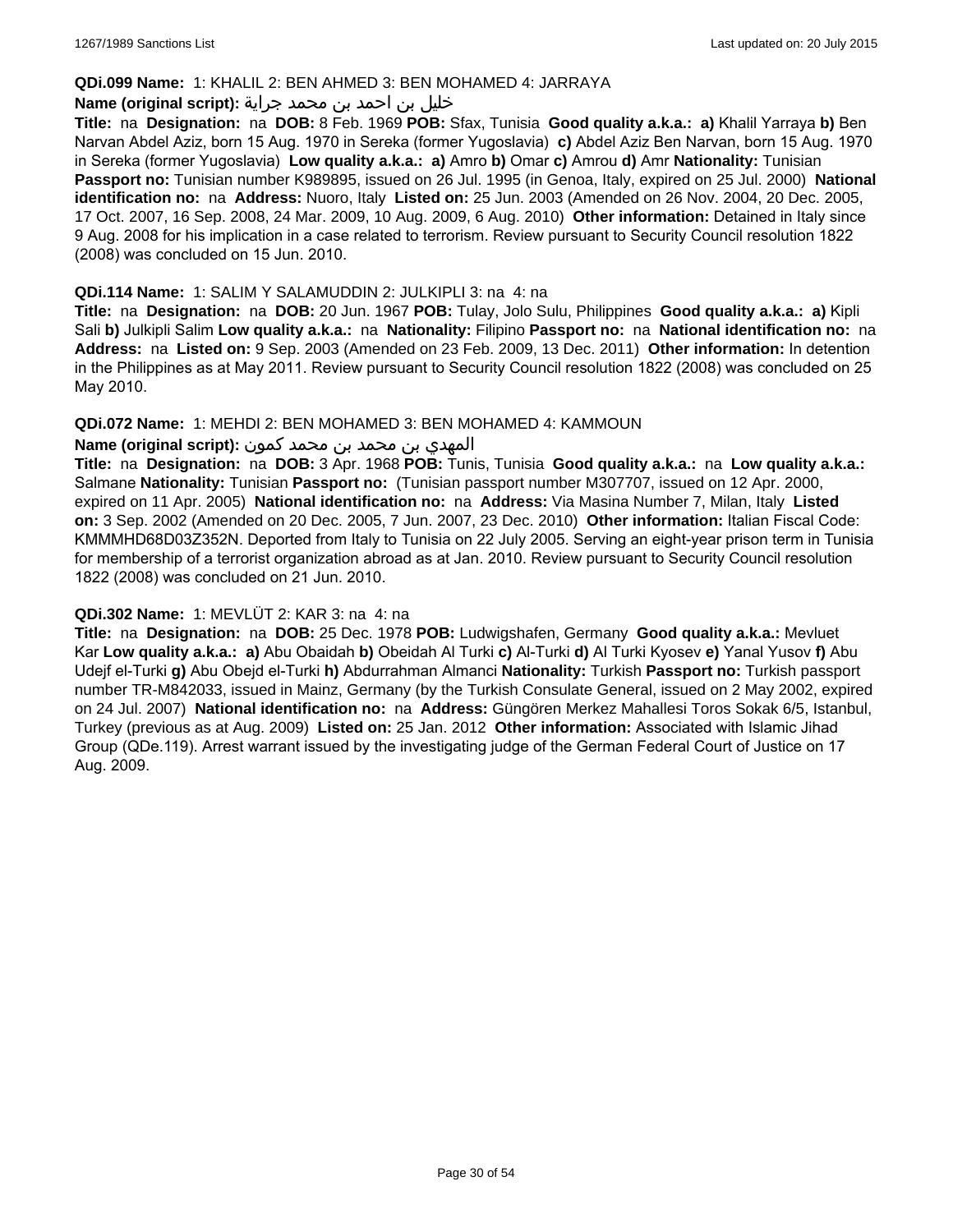#### **QDi.135 Name:** 1: DAWOOD 2: IBRAHIM 3: KASKAR 4: na

**Title:** Sheikh **Designation:** na **DOB:** 26 Dec. 1955 **POB: a)** Bombai **b)** Ratnagiri, India **Good quality a.k.a.: a)** Dawood Ebrahim **b)** Sheikh Dawood Hassan **c)** Abdul Hamid Abdul Aziz **d)** Anis Ibrahim **e)** Aziz Dilip **f)** Daud Hasan Shaikh Ibrahim Kaskar **g)** Daud Ibrahim Memon Kaskar **h)** Dawood Hasan Ibrahim Kaskar **i)** Dawood Ibrahim Memon **j)** Dawood Sabri **k)** Kaskar Dawood Hasan **l)** Shaikh Mohd Ismail Abdul Rehman **m)** Dowood Hassan Shaikh Ibrahim **Low quality a.k.a.: a)** Ibrahim Shaikh Mohd Anis **b)** Shaikh Ismail Abdul **c)** Hizrat **Nationality:** Indian **Passport no: a)** Indian number A-333602, issued on 4 Jun. 1985, issued in Bombay, India (passport subsequently revoked by the Government of India) **b)** Indian number M110522, issued on 13 Nov. 1978, issued in Bombay **c)** Indian number R841697, issued on 26 Nov. 1981, issued in Bombay **d)** Indian number F823692 (JEDDAH) issued by CGI in Jeddah, issued on 2 Sep. 1989 **e)** Indian number A501801 (BOMBAY), issued on 26 Jul. 1985 **f)** Indian number K560098 (BOMBAY), issued on 30 Jul. 1975 **g)** Passport number V57865 (BOMBAY), issued on 3 Oct. 1983 **h)** Passport number P537849 (BOMBAY), issued on 30 Jul. 1979 **i)** Passport number A717288 (MISUSE), issued on 18 Aug. 1985, issued in Dubai **j)** Pakistani number G866537 (MISUSE), issued on 12 Aug. 1991, issued in Rawalpindi **k)** Passport number C-267185 (issued in Karachi in Jul.1996) **l)** Passport number H-123259 (issued in Rawalpindi in Jul. 2001) **m)** Passport number G-869537 (issued in Rawalpindi) **n)** Passport number KC-285901 **National identification no:** na **Address: a)** Karachi, Pakistan (White House, Near Saudi Mosque, Clifton) **b)** (House Nu 37 - 30th Street - defence, Housing Authority Karachi Pakistan) **c)** (Palatial bungalow in the hilly area of Noorabad in Karachi) **d)** (Property at Margalla Raod F 6/2 Street no. 22, House number 29 in Karachi) **Listed on:** 3 Nov. 2003 (Amended on 21 Mar. 2006, 25 Jul. 2006, 2 Jul. 2007, 11 Mar. 2010) **Other information:** International arrest warrant issued by the Government of India. Review pursuant to Security Council resolution 1822 (2008) was concluded on 20 May 2010.

### **QDi.306 Name:** 1: MUSTAFA 2: HAJJI 3: MUHAMMAD 4: KHAN

### مصطفى حجي محمد خان **:Name (original script)**

**Title:** na **Designation:** na **DOB: a)** (Between Aug. and Sep. 1977) **b)** 1976 **POB: a)** Al-Madinah, Saudi Arabia **b)** Sangrar, Sindh Province, Pakistan **Good quality a.k.a.: a)** غول حسن) Hassan Ghul; Hassan Gul; Hasan Gul) **b)** Khalid Mahmud **Low quality a.k.a.: a)** Ahmad Shahji **b)** Mustafa Muhammad **c)** Abu Gharib al-Madani **d)** شيماء أبو (Abu-Shaima; Abu- Shayma) **Nationality: a)** Pakistani **b)** Saudi Arabian **Passport no:** na **National identification no:** na **Address:** na **Listed on:** 14 Mar. 2012 **Other information:** Al-Qaida (QDe.004) facilitator, courier and operative. As of 2010, facilitated activities for senior Pakistan-based Al-Qaida operatives.

#### **QDi.336 Name:** 1: ANAS 2: HASAN 3: KHATTAB 4: na

**Title:** na **Designation:** na **DOB:** na **POB:** Damascus, Syrian Arab Republic **Good quality a.k.a.:** Samir Ahmed al-Khayat **Low quality a.k.a.: a)** Hani **b)** Abu Hamzah **c)** Abu-Ahmad Hadud **Nationality:** na **Passport no:** na **National identification no:** na **Address:** na **Listed on:** 23 Sep. 2014 **Other information:** Administrative amir of Al-Nusrah Front for the People of the Levant (QDe.137).

#### **QDi.340 Name:** 1: EMILIE 2: KONIG 3: na 4: na

**Title:** na **Designation:** na **DOB:** na **POB:** Ploemeur, France **Good quality a.k.a.:** na **Low quality a.k.a.:** na **Nationality:** French **Passport no:** na **National identification no:** na **Address:** Syrian Arab Republic (located in since 2013) **Listed on:** 23 Sep. 2014 **Other information:** French terrorist fighter who travelled to Syria and joined Islamic State in Iraq and the Levant, listed as Al-Qaida in Iraq (AQI) (QDe.115). Active in radicalizing and propagating Al-Qaida's (QDe.004) ideology through the Internet. Incites violent activities against France.

#### **QDi.190 Name:** 1: ABDELKADER 2: LAAGOUB 3: na 4: na

### عبد القادر لاغوب **:(script original (Name**

**Title:** na **Designation:** na **DOB:** 23 Apr. 1966 **POB:** Casablanca, Morocco **Good quality a.k.a.:** na **Low quality a.k.a.:** Rachid **Nationality:** Moroccan **Passport no:** (Moroccan passport number D-379312) **National identification no:** (Moroccan national identity card DE- 473900) na **Address:** Number 4, Via Europa, Paderno Ponchielli, Cremona, Italy **Listed on:** 29 Jul. 2005 (Amended on 21 Dec. 2007, 13 Dec. 2011) **Other information:** Italian Fiscal code: LGBBLK66D23Z330U. Father's name is Mamoune Mohamed. Mother's name is Fatna Ahmed. Review pursuant to Security Council resolution 1822 (2008) was concluded on 8 Jun. 2010.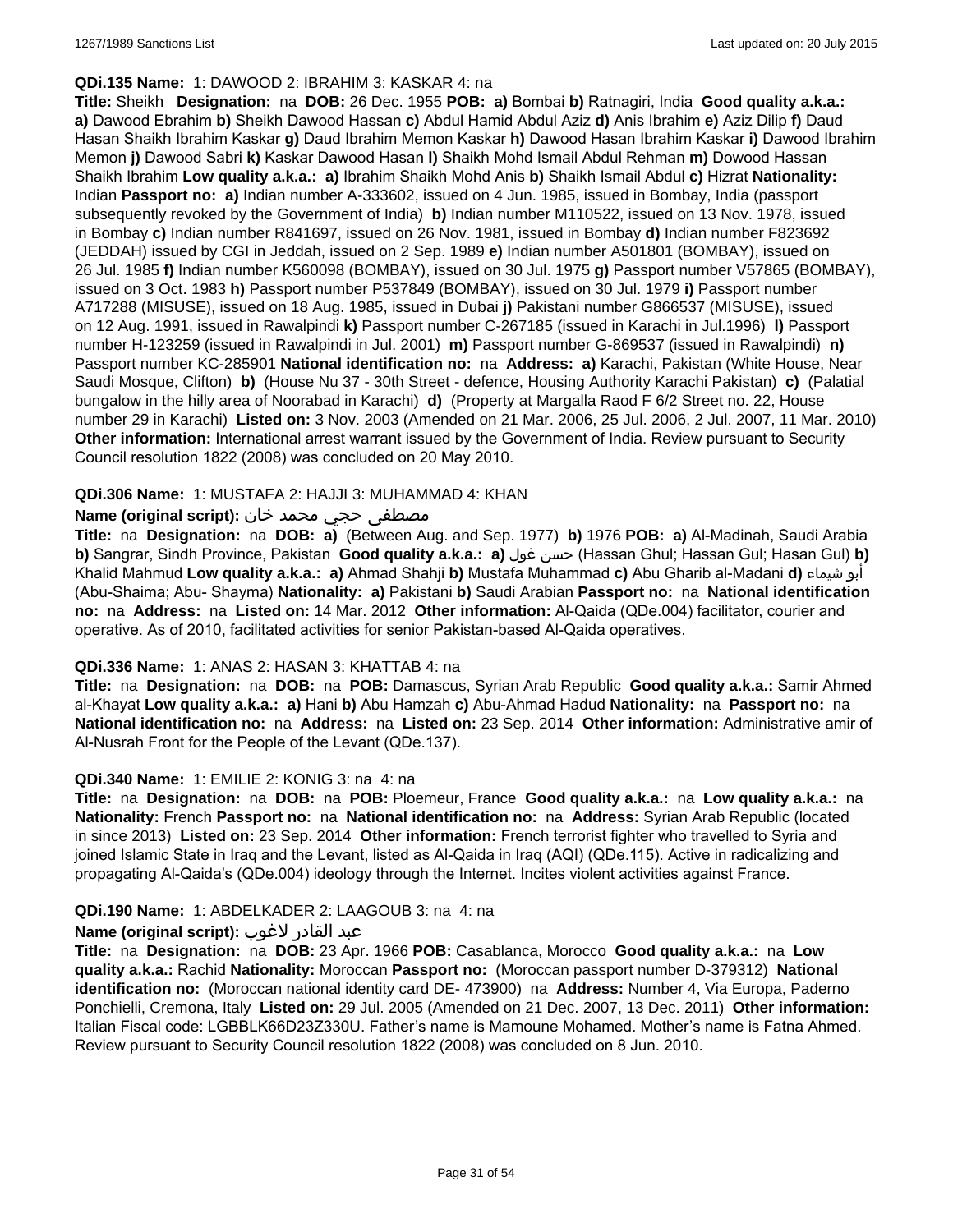#### **QDi.319 Name:** 1: MOHAMED 2: LAHBOUS 3: na 4: na

#### **Name (original script):** لحبوس محمد

**Title:** na **Designation:** na **DOB:** 1978 **POB:** Mali **Good quality a.k.a.: a)** Mohamed Ennouini **b)** Hassan **c)** Hocine **Low quality a.k.a.:** na **Nationality:** Malian **Passport no:** na **National identification no:** na **Address:** Mali **Listed on:** 24 Oct. 2013 **Other information:** Member of the Mouvement pour l'Unification et le Jihad en Afrique de l'Ouest (MUJAO) (QDe.134).

#### **QDi.062 Name:** 1: MOHAMED 2: LAKHAL 3: na 4: na

#### **Name (original script):** لكحل محمد

**Title:** na **Designation:** na **DOB:** 5 Feb. 1970 **POB:** Tunis, Tunisia **Good quality a.k.a.: a)** Lased Ben Heni, born 5 Feb. 1969 in Tripoli, Libyan Arab Jamahiriya **b)** Al-As'ad Ben Hani, born 5 Feb. 1969 in Tripoli, Libyan Arab Jamahiriya **c)** Mohamed Ben Belgacem Awani **d)** Mohamed Aouani, born 5 Feb. 1970 in Tunis, Tunisia (formerly listed as) **Low quality a.k.a.: a)** Mohamed Abu Abda **b)** Abu Obeida **Nationality:** Tunisian **Passport no:** na **National identification no:** (Tunisian national identity number W374031, issued on 11 Apr. 2011) na **Address:**  na **Listed on:** 24 Apr. 2002 (Amended on 26 Nov. 2004, 9 Sep. 2005, 31 Jul. 2006, 23 Dec. 2010, 24 Nov. 2014) **Other information:** Professor of Chemistry. Deported from Italy to Tunisia on 27 Aug. 2006. Legally changed family name from Aouani to Lakhal in 2014. Review pursuant to Security Council resolution 1822 (2008) was concluded on 22 Apr. 2010.

#### **QDi.264 Name:** 1: ZAKI-UR-REHMAN 2: LAKHVI 3: na 4: na

**Title:** na **Designation:** na **DOB:** 30 Dec. 1960 **POB:** Okara, Pakistan **Good quality a.k.a.: a)** Zakir Rehman Lakvi **b)** Zaki Ur-Rehman Lakvi **c)** Kaki Ur-Rehman **d)** Zakir Rehman **e)** Abu Waheed Irshad Ahmad Arshad **Low quality a.k.a.:** Chachajee **Nationality:** Pakistani **Passport no:** na **National identification no:** Pakistani 61101-9618232-1 **Address: a)** Barahkoh, P.O. DO, Tehsil and District Islamabad, Pakistan (location as at May 2008) **b)** Chak No. 18/IL, Rinala Khurd, Tehsil Rinala Khurd, District Okara, Pakistan (previous location) **Listed on:** 10 Dec. 2008 **Other information:** Chief of operations of Lashkar-e-Tayyiba (listed under permanent reference number QDe.118).

#### **QDi.247 Name:** 1: RUBEN 2: PESTANO 3: LAVILLA, JR 4: na

**Title:** Sheik **Designation:** na **DOB:** 4 Oct. 1972 **POB:** Sitio Banga Maiti, Barangay Tranghawan, Lambunao, Iloilo, Philippines **Good quality a.k.a.: a)** Reuben Lavilla **b)** Sheik Omar **c)** Mile D Lavilla **d)** Reymund Lavilla **e)** Ramo Lavilla **f)** Mike de Lavilla **g)** Abdullah Muddaris **h)** Ali Omar **i)** Omar Lavilla **j)** Omar Labella **Low quality a.k.a.: a)** So **b)** Eso **c)** Junjun **Nationality:** Filipino **Passport no: a)** Filipino number MM611523 (2004) **b)** Filipino number EE947317 (2000-2001) **c)** Filipino number P421967 (1995-1997) **National identification no:**  na **Address:** 10th Avenue, Caloocan City, Philippines **Listed on:** 4 Jun. 2008 (Amended on 16 Sep. 2008, 13 Dec. 2011) **Other information:** Spiritual leader of the Rajah Solaiman Movement (QDe.128). Associated with Khadafi Abubakar Janjalani (QDi.180). In detention in the Philippines as of May 2011. Review pursuant to Security Council resolution 1822 (2008) was concluded on 13 May 2010.

#### **QDi.155 Name:** 1: DJAMEL 2: LOUNICI 3: na 4: na

#### **Name (original script):** لونيسي جمال

**Title:** na **Designation:** na **DOB:** 1 Feb. 1962 **POB:** Algiers, Algeria **Good quality a.k.a.:** Jamal Lounici **Low quality a.k.a.:** na **Nationality:** Algerian **Passport no:** na **National identification no:** na **Address:** Algeria **Listed on:** 16 Jan. 2004 (Amended on 7 Apr. 2008, 2 Dec. 2008, 30 Jan. 2009, 16 May 2011) **Other information:** Father's name is Abdelkader. Mother's name is Johra Birouh. Returned from Italy to Algeria where he resides since Nov. 2008. Son in law of Othman Deramchi (QDi.164). Review pursuant to Security Council resolution 1822 (2008) was concluded on 27 Jul. 2010.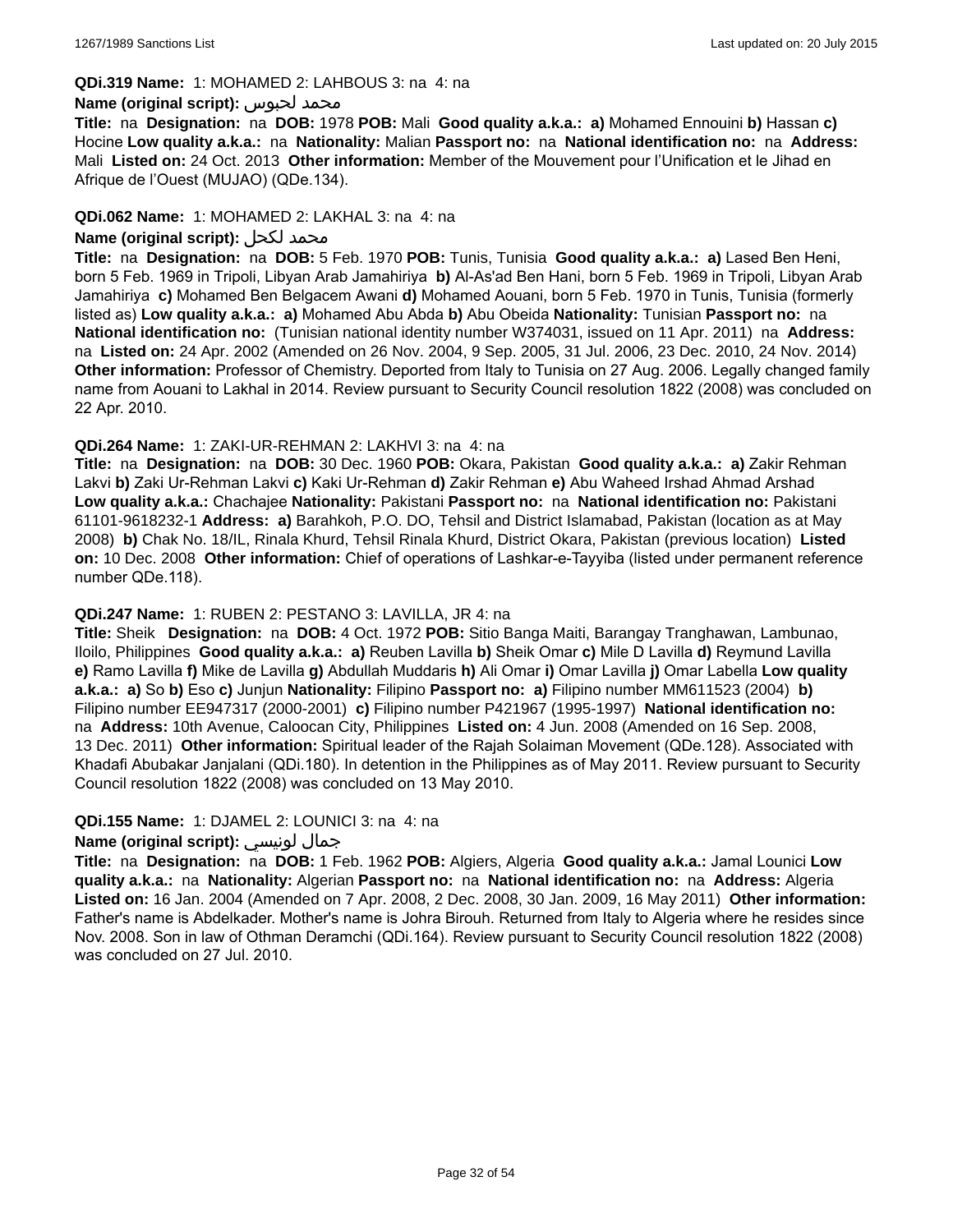### **QDi.206 Name:** 1: IBRAHIM 2: MOHAMED KHALIL 3: na 4: na

### ابراهيم محمد خليل **:(script original (Name**

**Title:** na **Designation:** na **DOB:** 2 Jul. 1975 **POB:** Day Az-Zawr, Syria **Good quality a.k.a.: a)** Khalil Ibrahim Jassem, born 2 May 1972 in Baghdad, Iraq **b)** Khalil Ibrahim Mohammad, born 3 Jul. 1975 in Mosul, Iraq **c)** Khalil Ibrahim Al Zafiri (born 1972) **d)** Khalil, born 2 May 1975 **Low quality a.k.a.:** na **Nationality:** Syrian **Passport no:** (Temporary suspension of deportation No. T04338017 issued by Alien's Office of the City of Mainz, expired on 8 May 2013) **National identification no:** na **Address:** Refugee shelter Alte Ziegelei, Mainz, 55128, Germany **Listed on:** 6 Dec. 2005 (Amended on 25 Jan. 2010, 13 Dec. 2011, 6 Aug. 2013) **Other information:** Sentenced to 7 years of imprisonment in Germany on 6 Dec. 2007. Released on 30 December 2012. Review pursuant to Security Council resolution 1822 (2008) was concluded on 5 Oct. 2009.

#### **QDi.202 Name:** 1: MAZEN 2: SALAH 3: MOHAMMED 4: na

### مازن صلاح محمد **:Name (original script)**

**Title:** na **Designation:** na **DOB:** 18 May 1981 **POB:** Arbil, Iraq **Good quality a.k.a.: a)** Mazen Ali Hussein, born 1 Jan. 1982 in Baghdad, Iraq **b)** Issa Salah Muhamad, born 1 Jan. 1980 **Low quality a.k.a.:** na **Nationality:** Iraqi **Passport no:** (German travel document ("Reiseausweis") A 0144378 (revoked as at Sep. 2012)) **National identification no:** na **Address:** 94051 Hauzenberg, Germany **Listed on:** 6 Dec. 2005 (Amended on 21 Oct. 2008, 13 Dec. 2011, 15 Nov. 2012) **Other information:** Member of Ansar Al-Islam (QDe.098). Released from custody in Germany on 18 May 2012. Review pursuant to Security Council resolution 1822 (2008) was concluded on 30 Jul. 2009.

### **QDi.126 Name:** 1: YUNOS 2: UMPARA 3: MOKLIS 4: na

**Title:** na **Designation:** na **DOB:** 7 Jul. 1966 **POB:** Lanao del Sur, the Philippines **Good quality a.k.a.: a)** Muklis Yunos **b)** Mukhlis Yunos (previously listed as) **c)** Saifullah Mukhlis Yunos **d)** Saifulla Moklis Yunos **Low quality a.k.a.:** Hadji Onos **Nationality:** Filipino **Passport no:** na **National identification no:** na **Address:** Philippines, **Listed on:** 9 Sep. 2003 (Amended on 9 Sep. 2005, 23 Feb. 2009, 3 Jun. 2009, 16 May 2011) **Other information:** Sentenced to life without parole in the Philippines on 23 Jan. 2009 for his involvement in the bombings of 30 Dec. 2000 in Manila, the Philippines. Review pursuant to Security Council resolution 1822 (2008) was concluded on 25 May 2010.

#### **QDi.147 Name:** 1: MOHAMED 2: AMIN 3: MOSTAFA 4: na

### محمد أمين مصطفى :**(Name (original script**

**Title:** na **Designation:** na **DOB:** 11 Oct. 1975 **POB:** Kirkuk, Iraq **Good quality a.k.a.:** na **Low quality a.k.a.:**  na **Nationality:** na **Passport no:** na **National identification no:** na **Address:** Via della Martinella 132, Parma, Italy (Domicile) **Listed on:** 12 Nov. 2003 (Amended on 9 Sep. 2005, 7 Jun. 2007, 16 May 2011) **Other information:** Under administrative control measure in Italy scheduled to expire on 15 Jan. 2012. Review pursuant to Security Council resolution 1822 (2008) was concluded on 21 Jun. 2010.

### **QDi.129 Name:** 1: DJAMEL 2: MOUSTFA 3: na 4: na

### **Name (original script):** مصطفى جمال

**Title:** na **Designation:** na **DOB:** 28 Sep. 1973 **POB:** Tiaret, Algeria **Good quality a.k.a.: a)** Kalad Belkasam, born 31 Dec. 1979 **b)** Mostafa Djamel, born 31 Dec. 1979 in Maskara, Algeria **c)** Mostefa Djamel, born 26 Sep. 1973 in Mahdia, Algeria **d)** Mustafa Djamel, born 31 Dec. 1979 in Mascara, Algeria **e)** Balkasam Kalad, born 26 Aug. 1973 in Algiers, Algeria **f)** Bekasam Kalad, born 26 Aug. 1973 in Algiers, Algeria **g)** Belkasam Kalad, born 26 Aug. 1973 in Algiers, Algeria **h)** Damel Mostafa, born 31 Dec. 1979 in Algiers, Algeria **i)** Djamal Mostafa, born 31 Dec. 1979 in Maskara, Algeria **j)** Djamal Mostafa, born 10 Jun. 1982 **k)** Djamel Mostafa, born 31 Dec. 1979 in Maskara, Algeria **l)** Djamel Mostafa, born 31 Dec. 1979 in Algiers, Algeria **m)** Fjamel Moustfa, born 28 Sep. 1973 in Tiaret, Algeria **n)** Djamel Mustafa, born 31 Dec. 1979 **o)** Ali Barkani, born 22 Aug. 1973 in Morocco **p)** Djamel Mustafa, born 31 Dec. 1979 in Mascara, Algeria **q)** Mustafa **Low quality a.k.a.:** na **Nationality:** Algerian **Passport no: a)** (Counterfeit Danish driving licence no. 20645897, made out to Ali Barkani, born on 22 Aug. 1973 in Morocco) **b)** (Algerian birth certificate, issued for Djamel Mostefa, born on 25 Sep. 1973 in Mehdia, Tiaret province, Algeria) **National identification no:** na **Address:** Algeria **Listed on:** 23 Sep. 2003 (Amended on 7 Sep. 2007, 7 Apr. 2008, 25 Jan. 2010, 16 May 2011) **Other information:** Father's name is Djelalli Moustfa. Mother's name is Kadeja Mansore. Associated with Ismail Abdallah Sbaitan Shalabi (QDi.128), Mohamed Ghassan Ali Abu Dhess (QDi.130) and Aschraf Al-Dagma (QDi.132). Deported from Germany to Algeria in Sep. 2007. Review pursuant to Security Council resolution 1822 (2008) was concluded on 19 Oct. 2009.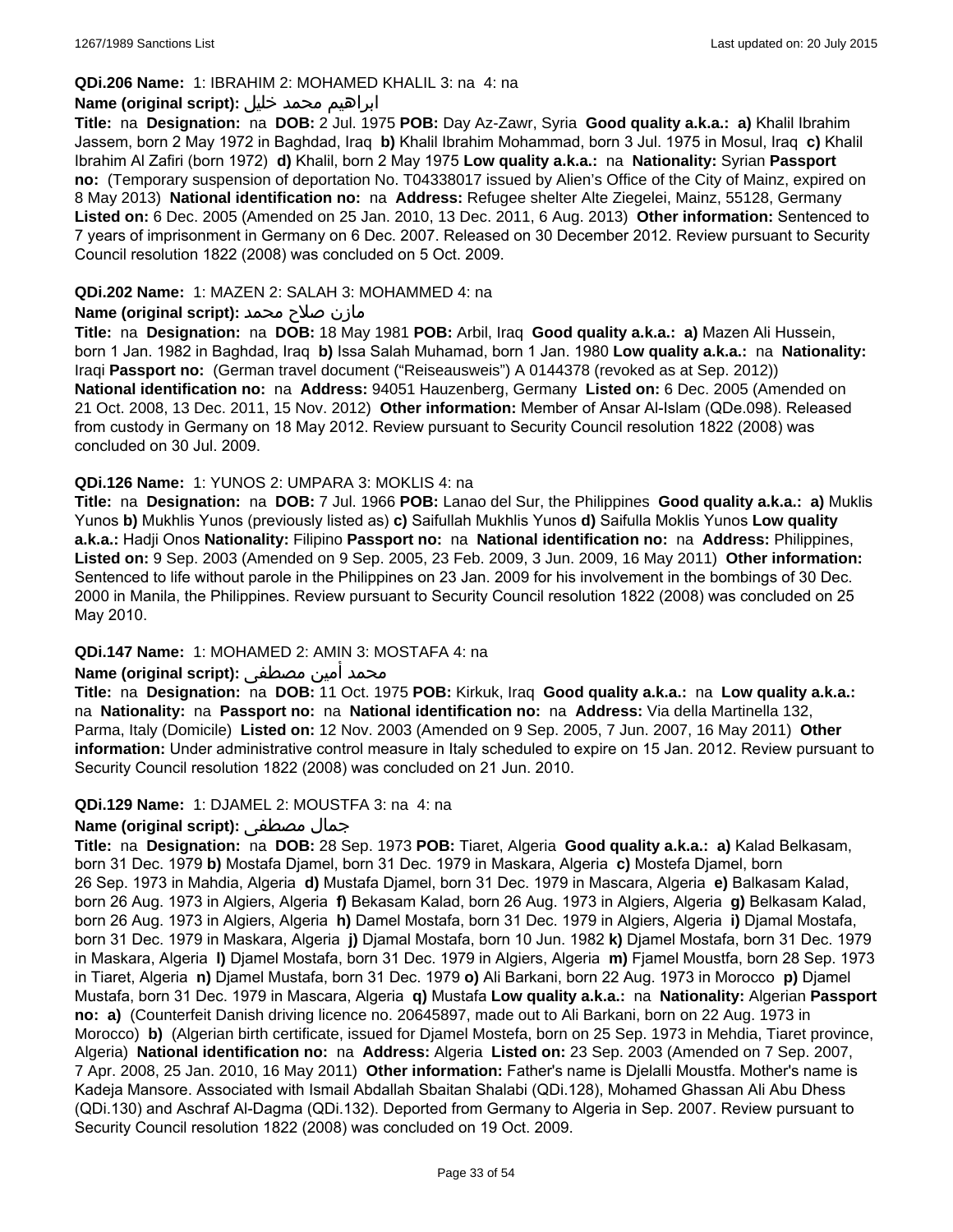### **QDi.238 Name:** 1: MUBARAK 2: MUSHAKHAS 3: SANAD 4: MUBARAK AL-BATHALI

## مبارك مشخص سند مبارك البذالي **:Name (original script)**

**Title:** na **Designation:** na **DOB:** 1 Oct. 1961 **POB:** Kuwait **Good quality a.k.a.: a)** Mubarak Mishkhis Sanad Al-Bathali **b)** Mubarak Mishkhis Sanad Al-Badhali **c)** Mubarak Al-Bathali **d)** Mubarak Mishkhas Sanad Al-Bathali **e)** Mubarak Mishkhas Sanad Al-Bazali **f)** Mobarak Meshkhas Sanad Al-Bthaly **Low quality a.k.a.:** Abu Abdulrahman **Nationality:** Kuwaiti **Passport no: a)** Kuwaiti number 101856740, issued on 12 May 2005 (and expired on 11 May 2007) **b)** Kuwaiti number 002955916 **National identification no:** Kuwaiti 261122400761 **Address:** Al-Salibekhat area, Kuwait (residence as at Mar. 2009) **Listed on:** 16 Jan. 2008 (Amended on 1 Jul. 2008, 23 Jul. 2008, 25 Jan. 2010) **Other information:** Review pursuant to Security Council resolution 1822 (2008) was concluded on 14 Sep. 2009.

### **QDi.272 Name:** 1: MOHAMMED 2: YAHYA 3: MUJAHID 4: na

**Title:** na **Designation:** na **DOB:** 12 Mar. 1961 **POB:** Lahore, Punjab Province, Pakistan **Good quality a.k.a.:** Mohammad Yahya Aziz **Low quality a.k.a.:** na **Nationality:** Pakistani **Passport no:** na **National identification no:** Pakistani 35404-1577309-9 **Address:** na **Listed on:** 29 Jun. 2009 **Other information:** Associated with Lashkar-e-Tayyiba (QDe.118). In detention as at June 2009.

### **QDi.119 Name:** 1: ARIS 2: MUNANDAR 3: na 4: na

**Title:** na **Designation:** na **DOB: a)** 1 Jan. 1971 **b)** Between 1962 and 1968 **POB:** Sambi, Boyolali, Java, Indonesia **Good quality a.k.a.:** na **Low quality a.k.a.:** na **Nationality:** na **Passport no:** na **National identification no:** na **Address:** na **Listed on:** 9 Sep. 2003 (Amended on 9 Sep. 2005, 4 Oct. 2006) **Other information:** Review pursuant to Security Council resolution 1822 (2008) was concluded on 25 May 2010.

### **QDi.120 Name:** 1: ABDUL HAKIM 2: MURAD 3: na 4: na

### عبد الحكيم مراد **:(script original (Name**

**Title:** na **Designation:** na **DOB:** 11 Apr. 1968 **POB:** Kuwait **Good quality a.k.a.: a)** Murad, Abdul Hakim Hasim **b)** Murad, Abdul Hakim Ali Hashim **c)** Murad, Abdul Hakim al Hashim **d)** Saeed Akman **e)** Saeed Ahmed **f)** Abdul Hakim Ali al-Hashem Murad **Low quality a.k.a.:** na **Nationality:** Pakistani **Passport no: a)** Pakistani passport number 665334 (issued in Kuwait) **b)** Pakistani passport number 917739 (issued in Pakistan on 8 Aug. 1991, expired on 7 Aug. 1996) **National identification no:** na **Address:** na **Listed on:** 9 Sep. 2003 (Amended on 16 May 2011) **Other information:** Mother's name is Aminah Ahmad Sher al-Baloushi. In custody of the United States. Review pursuant to Security Council resolution 1822 (2008) was concluded on 25 May 2010.

### **QDi.196 Name:** 1: ALI 2: SAYYID 3: MUHAMED 4: MUSTAFA BAKRI

### علي السيد محمد مصطفى بكري **:Name (original script)**

**Title:** na **Designation:** na **DOB:** 18 Apr. 1966 **POB:** Beni-Suef, Egypt **Good quality a.k.a.: a)** Ali Salim **b)** Abd Al-Aziz al-Masri **Low quality a.k.a.:** na **Nationality:** Egyptian **Passport no:** na **National identification no:** na **Address:** na **Listed on:** 29 Sep. 2005 (Amended on 13 Dec. 2011) **Other information:** Member of the Shura Council of Al-Qaida (QDe.004) and Egyptian Islamic Jihad (QDe.003). Review pursuant to Security Council resolution 1822 (2008) was concluded on 1 Jun. 2010.

#### **QDi.280 Name:** 1: TAYEB 2: NAIL 3: na 4: na

#### **Name (original script):** نايل الطيب

**Title:** na **Designation:** na **DOB:** Approximately 1972 **POB:** Faidh El Batma, Djelfa, Algeria **Good quality a.k.a.: a)** Djaafar Abou Mohamed (محمد ابو جعفر(**b)** Abou Mouhadjir (مهاجر ابو(**c)** Mohamed Ould Ahmed Ould Ali (born in 1976) **Low quality a.k.a.:** na **Nationality:** Algerian **Passport no:** na **National identification no:** na **Address:** Mali **Listed on:** 22 Apr. 2010 (Amended on 15 Apr. 2014) **Other information:** Convicted in absentia by Algerian tribunal on 28 Mar. 1996. Algerian international arrest warrant number 04/09 of 6 Jun. 2009 issued by the Tribunal of Sidi Mhamed, Algiers, Algeria. Algerian extradition request number 2307/09 of 3 Sep. 2009, presented to Malian authorities. Father's name was Benazouz Nail. Mother's name is Belkheiri Oum El Kheir. Member of The Organization of Al-Qaida in the Islamic Maghreb (QDe.014)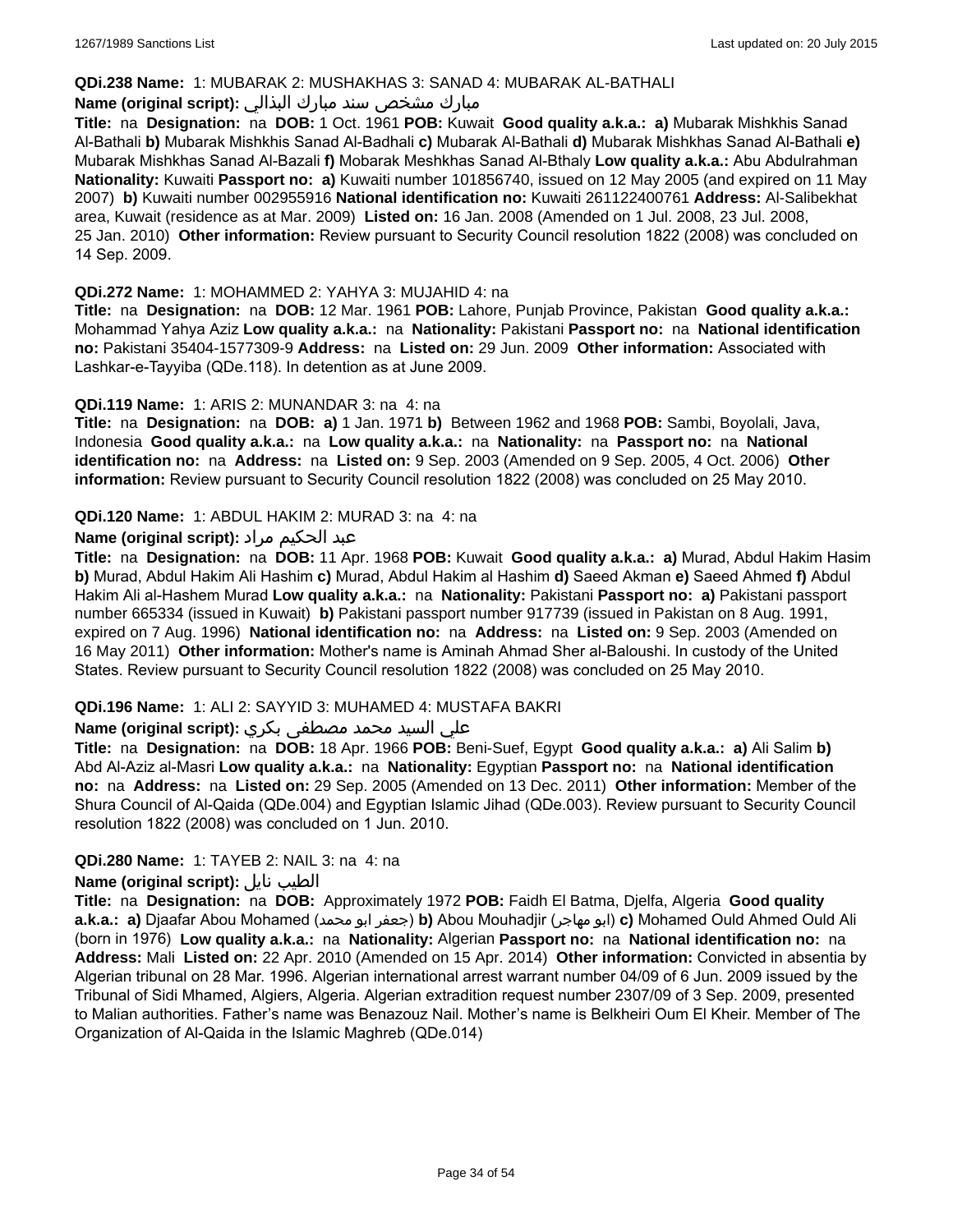### **QDi.314 Name:** 1: ABDERRAHMANE 2: OULD EL AMAR 3: na 4: na

### عبد الرحمن ولد العامر **:(script original (Name**

**Title:** na **Designation:** na **DOB:** Between 1977 and 1982 **POB:** Tabankort, Mali **Good quality a.k.a.: a)** Ahmed el Tilemsi **b)** Abderrahmane Ould el Amar Ould Sidahmed Loukbeiti **c)** Ahmad Ould Amar **Low quality a.k.a.:** na **Nationality:** Malian **Passport no:** na **National identification no:** na **Address: a)** Gao, Mali **b)** Tabankort, Mali **c)** In Khalil, Mali **d)** Al Moustarat, Mali **Listed on:** 22 Feb. 2013 **Other information:** Leader of the Mouvement pour l'Unification et le Jihad en Afrique de l'Ouest (MUJAO) (QDe.134). Member of The Organization of Al-Qaida in the Islamic Maghreb (QDe.014). Arrested in April 2005 in Mauritania, escaped from Nouakchott jail on 26 Apr. 2006. Re-arrested in Sep. 2008 in Mali and released on 15 Apr. 2009. Associated with Mokhtar Belmokhtar (QDi.136). Father's name is Leewemere.

### **QDi.315 Name:** 1: HAMADA 2: OULD MOHAMED EL KHAIRY 3: na 4: na

### حماده ولد محمد الخيري **:(script original (Name**

**Title:** na **Designation:** na **DOB:** 1970 **POB:** Nouakchott, Mauritania **Good quality a.k.a.: a)** Hamada Ould Mohamed Lemine Ould Mohamed el Khairy **b)** Ould Kheirou **c)** Hamad el Khairy **Low quality a.k.a.:** Abou QumQum **Nationality: a)** Mauritanian **b)** Malian **Passport no:** (Malian passport number A1447120, expired on 19 Oct. 2011) **National identification no:** na **Address:** Gao, Mali **Listed on:** 22 Feb. 2013 **Other information:** Leader of the Mouvement pour l'Unification et le Jihad en Afrique de l'Ouest (MUJAO) (QDe.134). Has provided logistical support to the Sahelian group Al Moulathamine, linked with the Organization of Al-Qaida in the Islamic Maghreb (QDe.014). International arrest warrant issued by Mauritania. Mother's name is Tijal Bint Mohamed Dadda.

**QDi.298 Name:** 1: ABD AL-RAHMAN 2: OULD MUHAMMAD AL-HUSAYN 3: OULD MUHAMMAD SALIM 4: na

# عبد الرحمن ولد محمد الحسين ولد محمد سليم **:(script original (Name**

**Title:** na **Designation:** na **DOB:** Approximately 1981 **POB:** Saudi Arabia **Good quality a.k.a.: a)** Abdarrahmane ould Mohamed el Houcein ould Mohamed Salem **b)** الموريتاني يونس شيخ) Yunis al-Mauritani; Younis al-Mauritani; Sheikh Yunis al-Mauritani; Shaykh Yunis the Mauritanian) **Low quality a.k.a.: a)** Salih the Mauritanian **b)** Mohamed Salem **c)** Youssef Ould Abdel Jelil **d)** El Hadj Ould Abdel Ghader **e)** Abdel Khader **f)** Abou Souleimane **g)** Chingheity **Nationality:** Mauritanian **Passport no:** na **National identification no:** na **Address:** na **Listed on:** 15 Sep. 2011 **Other information:** Pakistan-based senior Al-Qaida (QDe.004) leader also associated with The Organization of Al-Qaida in the Islamic Maghreb (QDe.014). Wanted by Mauritanian authorities.

### **QDi.353 Name:** 1: ALI 2: BEN TAHER 3: BEN FALEH 4: OUNI HARZI

### علي بن الطاھر بن الفالح العوني الحرزي **:(script original (Name**

**Title:** na **Designation:** na **DOB:** 9 Mar. 1986 **POB:** Ariana, Tunisia **Good quality a.k.a.:** na **Low quality a.k.a.:** Abou Zoubair **Nationality:** Tunisian **Passport no:** Tunisian passport number W342058, issued on 14 Mar. 2011 (expires on 13 Mar. 2016 issued under name ###### ###### ###### ## ###### ## ### (Ali ben Taher ben Faleh Ouni Harzi)) **National identification no:** Tunisian National Identity Card number 08705184, issued on 24 Feb. 2011 **Address: a)** 18 Mediterranean Street, Ariana, Tunisia **b)** Syrian Arab Republic (located in as at Mar. 2015) **c)** Iraq (possible alternative location as at Mar. 2015) **d)** Libya (previously located in) **Listed on:** 10 Apr. 2015 **Other information:** Physical description: eye colour: brown; height: 171cm. Photo available for inclusion in the INTERPOL-UN Security Council Special Notice. Previous occupation: trading agent. A member of Ansar al-Shari'a in Tunisia (QDe.143), active in recruitment of foreign terrorist fighters and arms smuggling. Detained and sentenced to 30 months imprisonment for planning terrorist acts in 2005 in Tunisia. Planned and perpetrated the attack against the Consulate of the United States in Benghazi, Libya on 11 Sep. 2012. Arrest warrant issued by the Tunisian National Guard (as at Mar. 2015). Father's name is Taher Ouni Harzi, mother's name is Borkana Bedairia.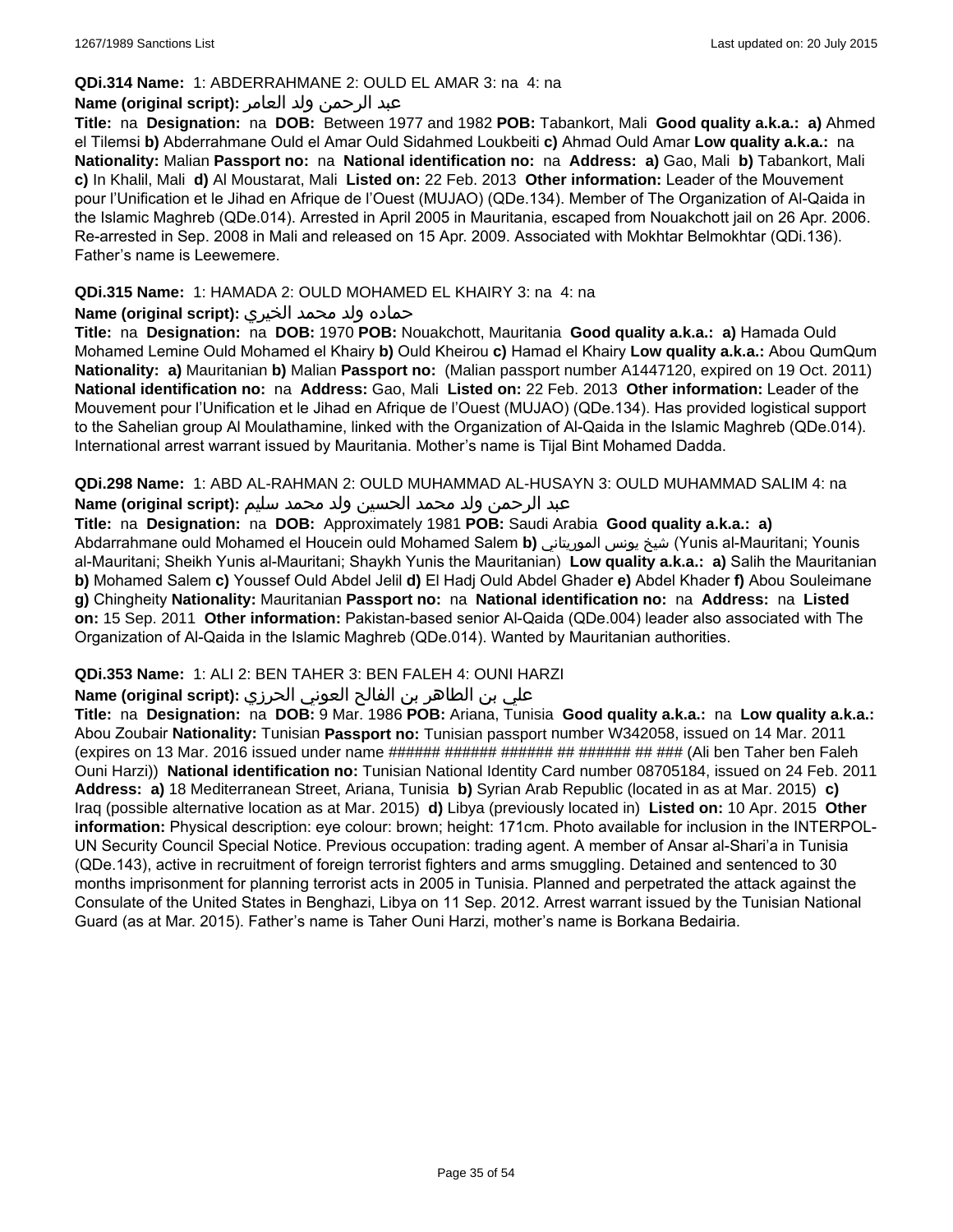### **QDi.354 Name:** 1: TARAK 2: BEN TAHER 3: BEN FALEH 4: OUNI HARZI

# طارق بن الطاھر بن الفالح العوني الحرزي **:(script original (Name**

**Title:** na **Designation:** na **DOB:** 3 May 1982 **POB:** Tunis, Tunisia **Good quality a.k.a.:** na **Low quality a.k.a.:** Abou Omar Al Tounisi **Nationality:** Tunisian **Passport no:** Tunisian passport number Z050399, issued on 9 Dec. 2003 (expired on 8 Dec. 2008, issued under name (Tarak ben Taher ben Faleh Ouni Harzi) ## #### ###### ###### ###### ## ######) **National identification no:** Tunisian National Identity Card number 04711809, issued on 13 Nov. 2003 **Address: a)** 18 Mediterranean Street, Ariana, Tunisia **b)** Syrian Arab Republic (located in as at Mar. 2015) **c)** Iraq (possible alternative location as at Mar. 2015) **d)** Libya (previously located in) **Listed on:** 10 Apr. 2015 **Other information:** Physical description: eye colour: brown; height: 172cm. Photo available for inclusion in the INTERPOL-UN Security Council Special Notice. Previous occupation: worker. A dangerous and active member of Al Qaida in Iraq (QDe.115) in 2004, also active in facilitating and hosting members of Ansar al-Shari'a in Tunisia (QDe.143) in Syria. Sentenced, in absentia, on 30 October 2007, to 24 years imprisonment for terrorist activities by the Appeals Court of Tunis. Father's name is Taher Ouni Harzi, mother's name is Borkana Bedairia.

### **QDi.242 Name:** 1: DINNO AMOR 2: ROSALEJOS 3: PAREJA 4: na

**Title:** na **Designation:** na **DOB:** 19 Jul. 1981 **POB:** Cebu City, Philippines **Good quality a.k.a.: a)** Johnny Pareja **b)** Khalil Pareja **Low quality a.k.a.: a)** Mohammad **b)** Akmad **c)** Mighty **d)** Rash **Nationality:** Filipino **Passport no:** na **National identification no:** na **Address:** Atimonana, Quezon Province, Philippines **Listed on:** 4 Jun. 2008 (Amended on 3 Jun. 2009, 13 Dec. 2011) **Other information:** Member of the Rajah Solaiman Movement (QDe.128). Father's name is Amorsolo Jarabata Pareja. Mother's name is Leonila Cambaya Rosalejos. Review pursuant to Security Council resolution 1822 (2008) was concluded on 13 May 2010.

### **QDi.294 Name:** 1: UMAR 2: PATEK 3: na 4: na

**Title:** na **Designation:** na **DOB:** 20 Jul. 1966 **POB:** Central Java, Indonesia **Good quality a.k.a.: a)** Omar Patek **b)** Mike Arsalan **c)** Hisyam Bin Zein **d)** Anis Alawi Jafar **Low quality a.k.a.: a)** Pa'tek **b)** Pak Taek **c)** Umar Kecil **d)** Al Abu Syekh Al Zacky **e)** Umangis Mike **Nationality:** Indonesian **Passport no:** na **National identification no:**  na **Address:** Indonesia **Listed on:** 19 Jul. 2011 (Amended on 23 Feb. 2012) **Other information:** Senior member of Jemaah Islamiyah (QDe.092) involved in planning and funding multiple terrorist attacks in the Philippines and Indonesia. Provided training to Abu Sayyaf Group (QDe.001). In custody in Indonesia as at Feb. 2012.

#### **QDi.348 Name:** 1: ANGGA 2: DIMAS 3: PERSHADA 4: na

**Title:** Secretary General (as at mid-2014) **Designation:** na **DOB:** na **POB:** Jakarta, Indonesia **Good quality a.k.a.: a)** Angga Dimas Persada, born 4 Mar. 1985 in Jakarta, Indonesia **b)** Angga Dimas Persadha, born 4 Mar. 1985 in Jakarta, Indonesia **c)** Angga Dimas Prasondha, born 4 Mar. 1985 in Jakarta, Indonesia **Low quality a.k.a.:** na **Nationality:** Indonesian **Passport no:** Indonesian passport number W344982 (issued under name Angga Dimas Peshada, born 4 Mar.1985 in Jakarta, Indonesia) **National identification no:** na **Address:** na **Listed on:** 13 Mar. 2015 **Other information:** Member of Jemaah Islamiyah (QDe.092) and leader of Hilal Ahmar Society Indonesia (HASI) (QDe.147).

#### **QDi.271 Name:** 1: ARIF 2: QASMANI 3: na 4: na

**Title:** na **Designation:** na **DOB:** Approximately 1944 **POB:** Pakistan **Good quality a.k.a.: a)** Muhammad Arif Qasmani **b)** Muhammad 'Arif Qasmani **c)** Mohammad Arif Qasmani **d)** Arif Umer **e)** Qasmani Baba **f)** Memon Baba **g)** Baba Ji **Low quality a.k.a.:** na **Nationality:** Pakistani **Passport no:** na **National identification no:** na **Address:** House Number 136, KDA Scheme No. 1, Tipu Sultan Road, Karachi, Pakistan **Listed on:** 29 Jun. 2009 **Other information:** Associated with Lashkar-e-Tayyiba (QDe.118) and Al-Qaida (QDe.004). In detention as at June 2009.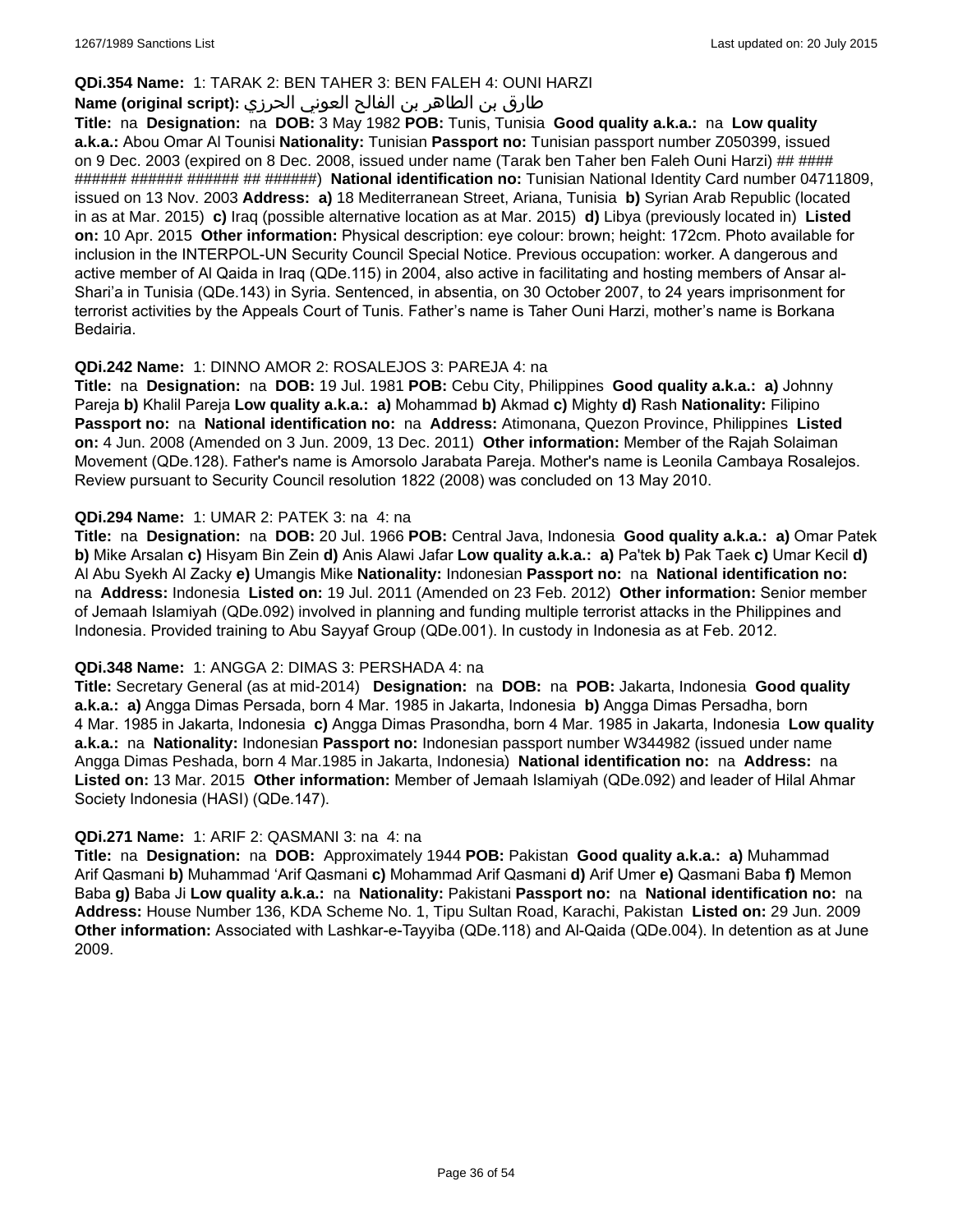## **QDi.297 Name:** 1: HASSAN 2: MUHAMMAD 3: ABU BAKR 4: QAYED

## حسن محمد أبو بكر قايد **:(script original (Name**

**Title:** na **Designation:** na **DOB: a)** 1963 **b)** 1969 **POB:** Marzaq, Libyan Arab Jamahiriya **Good quality a.k.a.: a)** Hasan Muhammad Abu Bakr Qa'id **b)** قايد بكر أبو محمد الحسين) Al-Husain Muhammad Abu Bakr Qayid) **c)** Muhammad Hassan Qayed **d)** Mohammad Hassan Abu Bakar **e)** Hasan Qa'id **f)** Muhammad Hasan al-Libi **Low quality a.k.a.: a)** Abu Yahya al-Libi (الليبي يحيى أبو) (prominently known by this nom de guerre) **b)** Abu Yahya **c)** Sheikh Yahya **d)** Abu Yahya Yunis al Sahrawi **e)** Abu Yunus Rashid **f)** al-Rashid **g)** Abu al-Widdan **h)** يونس الصحراوي) Younes Al-Sahrawi; Younes Al-Sahraoui) **Nationality:** Libyan **Passport no:** Libyan number 681819/88 **National identification no:** Libyan 5617/87 **Address:** Wadi 'Ataba, Libya (previous location in 2004) **Listed on:** 15 Sep. 2011 **Other information:** Senior Al-Qaida (QDe.004) leader who, as of late 2010, was responsible for the supervision of other senior Al-Qaida officials. As of 2010, Al-Qaida commander in Pakistan and provider of financial assistance to Al-Qaida fighters in Afghanistan. Has also been a top Al-Qaida strategist and field commander in Afghanistan, and instructor at Al-Qaida training camp. Mother's name is Al-Zahra Amr Al-Khouri (a.k.a. al Zahra' 'Umar).

### **QDi.303 Name:** 1: FAZAL 2: RAHIM 3: na 4: na

## **Name (original script):** رحيم فضل

**Title:** na **Designation:** na **DOB: a)** 5 Jan. 1974 **b)** 1977 **c)** 1975 **d)** 24 Jan. 1973 **POB:** Kabul, Afghanistan **Good quality a.k.a.: a)** Fazel Rahim; Fazil Rahim **b)** Fazil Rahman **Low quality a.k.a.:** na **Nationality:** Afghan **Passport no:** Afghan passport number R512768 **National identification no:** na **Address: a)** (Afghanistan/ Pakistan border region (previous address)) **b)** (A2, City Computer Plaza, Shar-e-Now, Kabul, Afghanistan (previous address)) **c)** Microrayan 3rd, Apt. 45, block 21, Kabul, Afghanistan (previous address) **Listed on:** 6 Mar. 2012 **Other information:** Was a financial facilitator for the Islamic Movement of Uzbekistan (QDe.010) and Al-Qaida (QDe.004). Was associated with Tohir Abdulkhalilovich Yuldashev. As of late 2010, in custody of Pakistani authorities. Father's name is Fazal Ahmad.

## **QDi.199 Name:** 1: ATA 2: ABDOULAZIZ 3: RASHID 4: na

## عطا عبد العزيز رشيد **:(script original (Name**

**Title:** na **Designation:** na **DOB:** 1 Dec. 1973 **POB:** Sulaimaniya, Iraq **Good quality a.k.a.: a)** Abdoulaziz Ata Rashid, born 1 Dec. 1973 **b)** Ata Abdoul Aziz Barzingy **Low quality a.k.a.:** na **Nationality:** Iraqi **Passport no:**  (None) **National identification no:** na **Address:** (In prison in Germany) **Listed on:** 6 Dec. 2005 (Amended on 21 Oct. 2008, 13 Dec. 2011, 6 Aug. 2013) **Other information:** Member of Ansar Al-Islam (QDe.098). Sentenced on 15 Jul. 2008 to 10 years imprisonment in Germany. Review pursuant to Security Council resolution 1822 (2008) was concluded on 30 Jul. 2009.

### **QDi.075 Name:** 1: ABDELHALIM 2: HAFED 3: ABDELFATTAH 4: REMADNA

### عبدالحليم حافظ عبدالفتاح رمادنا **:(script original (Name**

**Title:** na **Designation:** na **DOB:** 2 Apr. 1966 **POB:** Biskra, Algeria **Good quality a.k.a.:** Abdelhalim Remadna **Low quality a.k.a.:** Jalloul **Nationality:** Algerian **Passport no:** na **National identification no:** na **Address:** Algeria **Listed on:** 3 Sep. 2002 (Amended on 12 Apr. 2006, 7 Apr. 2008, 3 Jun. 2009, 25 Jan. 2010, 23 Dec. 2010) **Other information:** Deported from Italy to Algeria on 12 Aug. 2006. Review pursuant to Security Council resolution 1822 (2008) was concluded on 8 Dec. 2009.

## **QDi.219 Name:** 1: TAUFIK 2: RIFKI 3: na 4: na

**Title:** na **Designation:** na **DOB:** 19 Aug. 1974 **POB:** Dacusuman Surakarta, Central Java, Indonesia **Good quality a.k.a.: a)** Refke, Taufek **b)** Rifqi, Taufik **c)** Rifqi, Tawfiq **d)** Ami Iraq **e)** Ami Irza **f)** Amy Erja **g)** Ammy Erza **h)** Ammy Izza **i)** Ami Kusoman **j)** Abu Obaida **k)** Abu Obaidah **l)** Abu Obeida **m)** Abu Ubaidah **n)** Obaidah **o)** Abu Obayda **p)** Izza Kusoman **q)** Yacub, Eric **Low quality a.k.a.:** na **Nationality:** Indonesian **Passport no:** na **National identification no:** na **Address:** Philippines **Listed on:** 21 Apr. 2006 (Amended on 13 Dec. 2011) **Other information:** In detention in the Philippines as at May 2011. Review pursuant to Security Council resolution 1822 (2008) was concluded on 8 Jun. 2010.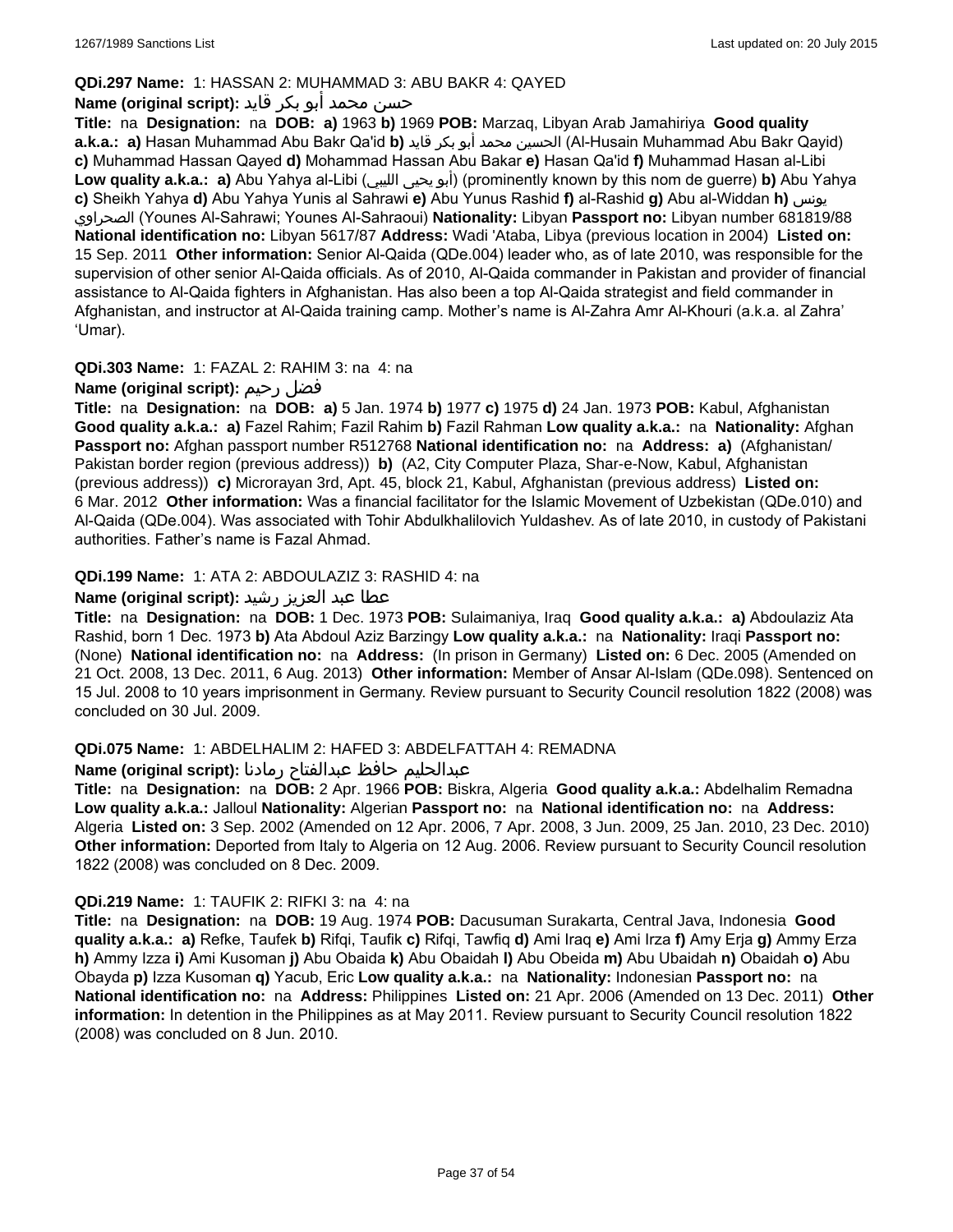### **QDi.150 Name:** 1: AL-AZHAR 2: BEN KHALIFA 3: BEN AHMED 4: ROUINE

### الأزهر بن خليفة بن احمد روين **:(script original (Name**

**Title:** na **Designation:** na **DOB:** 20 Nov. 1975 **POB:** Sfax, Tunisia **Good quality a.k.a.:** na **Low quality a.k.a.: a)** Salmane **b)** Lazhar **Nationality:** Tunisian **Passport no:** Tunisian number P182583, issued on 13 Sep. 2003 (expired on 12 Sep. 2007) **National identification no:** na **Address:** Tunisia **Listed on:** 12 Nov. 2003 (Amended on 20 Dec. 2005, 21 Dec. 2007, 30 Jan. 2009, 16 May 2011) **Other information:** Sentenced to six years and ten months of imprisonment for membership of a terrorist association by the Appeal Court of Milan, Italy, on 7 Feb. 2008. Considered a fugitive from justice by the Italian authorities as at Jul. 2008. Under administrative control measure in Tunisia as at 2010. Review pursuant to Security Council resolution 1822 (2008) was concluded on 21 Jun. 2010.

### **QDi.186 Name:** 1: ABU 2: RUSDAN 3: na 4: na

**Title:** na **Designation:** na **DOB:** 16 Aug. 1960 **POB:** Kudus, Central Java, Indonesia **Good quality a.k.a.:** na **Low quality a.k.a.: a)** Abu Thoriq **b)** Rusdjan **c)** Rusjan **d)** Rusydan **e)** Thoriquddin **f)** Thoriquiddin **g)** Thoriquidin **h)** Toriquddin **Nationality:** na **Passport no:** na **National identification no:** na **Address:** na **Listed on:** 16 May 2005 (Amended on 12 Dec. 2014) **Other information:** Review pursuant to Security Council resolution 1822 (2008) was concluded on 8 Jun. 2010.

#### **QDi.002 Name:** 1: AMIN 2: MUHAMMAD 3: UL HAQ 4: SAAM KHAN

**Title:** na **Designation:** na **DOB:** 1960 **POB:** Nangarhar Province, Afghanistan **Good quality a.k.a.: a)** Al-Haq, Amin **b)** Amin, Muhammad **Low quality a.k.a.: a)** Dr. Amin **b)** Ul-Haq, Dr. Amin **Nationality:** Afghan **Passport no:** na **National identification no:** na **Address:** na **Listed on:** 25 Jan. 2001 (Amended on 18 Jul. 2007, 16 Dec. 2010) **Other information:** Security coordinator for Usama bin Laden (deceased). Repatriated to Afghanistan in February 2006. Review pursuant to Security Council resolution 1822 (2008) was concluded on 15 Jun. 2010.

#### **QDi.020 Name:** 1: MOHAMMAD 2: HAMDI 3: MOHAMMAD 4: SADIQ AL-AHDAL

#### محمد حمدي محمد صادق الأهدل **:Name (original script)**

**Title:** na **Designation:** na **DOB:** 19 Nov. 1971 **POB:** Medina, Saudi Arabia **Good quality a.k.a.: a)** Al-Hamati, Muhammad **b)** Muhammad Muhammad Abdullah Al-Ahdal **c)** Mohamed Mohamed Abdullah Al-Ahdal **Low quality a.k.a.: a)** Abu Asim Al-Makki **b)** Ahmed **Nationality:** Yemeni **Passport no:** Yemeni number 541939, issued on 31 Jul. 2000, issued in Al-Hudaydah, Yemen (in the name of Muhammad Muhammad Abdullah Al-Ahdal) **National identification no:** Yemeni identity card number 216040 **Address:** Jamal street, Al-Dahima alley, Al-Hudaydah, Yemen **Listed on:** 17 Oct. 2001 (Amended on 30 Jan. 2009, 25 Jan. 2010) **Other information:** Responsible for the finances of Al-Qa'ida (QDe.004) in Yemen. Accused of involvement in the attack on the USS Cole in 2000. Arrested in Yemen in Nov. 2003. Sentenced to three years and one month of imprisonment by the specialized criminal court of first instance in Yemen. Released on 25 Dec. 2006 after the completion of his sentence. Review pursuant to Security Council resolution 1822 (2008) was concluded on 8 Jul. 2010.

#### **QDi.263 Name:** 1: HAFIZ 2: MUHAMMAD 3: SAEED 4: na

**Title:** na **Designation:** na **DOB:** 5 Jun. 1950 **POB:** Sargodha, Punjab, Pakistan **Good quality a.k.a.: a)** Hafiz Mohammad Sahib **b)** Hafiz Mohammad Sayid **c)** Hafiz Muhammad **d)** Hafiz Saeed **e)** Hafez Mohammad Saeed **f)** Hafiz Mohammad Sayeed **g)** Tata Mohammad Syeed **h)** Mohammad Sayed **i)** Muhammad Saeed **Low quality a.k.a.:** Hafiz Ji **Nationality:** Pakistani **Passport no:** na **National identification no:** Pakistani 3520025509842-7 **Address:** House No. 116E, Mohalla Johar, Lahore, Tehsil, Lahore City, Lahore District, Pakistan (location as at May 2008) **Listed on:** 10 Dec. 2008 (Amended on 17 Jul. 2009) **Other information:** Muhammad Saeed is the leader of Lashkar-e-Tayyiba (QDe.118).

#### **QDi.208 Name:** 1: RADULAN 2: SAHIRON 3: na 4: na

**Title:** na **Designation:** na **DOB: a)** 1955 **b)** Approximately 1952 **POB:** Kaunayan, Patikul, Jolo Island, the Philippines **Good quality a.k.a.: a)** Radullan Sahiron **b)** Radulan Sahirun **c)** Radulan Sajirun **d)** Commander Putol **Low quality a.k.a.:** na **Nationality:** Filipino **Passport no:** na **National identification no:** na **Address:**  na **Listed on:** 6 Dec. 2005 **Other information:** Review pursuant to Security Council resolution 1822 (2008) was concluded on 8 Jun. 2010.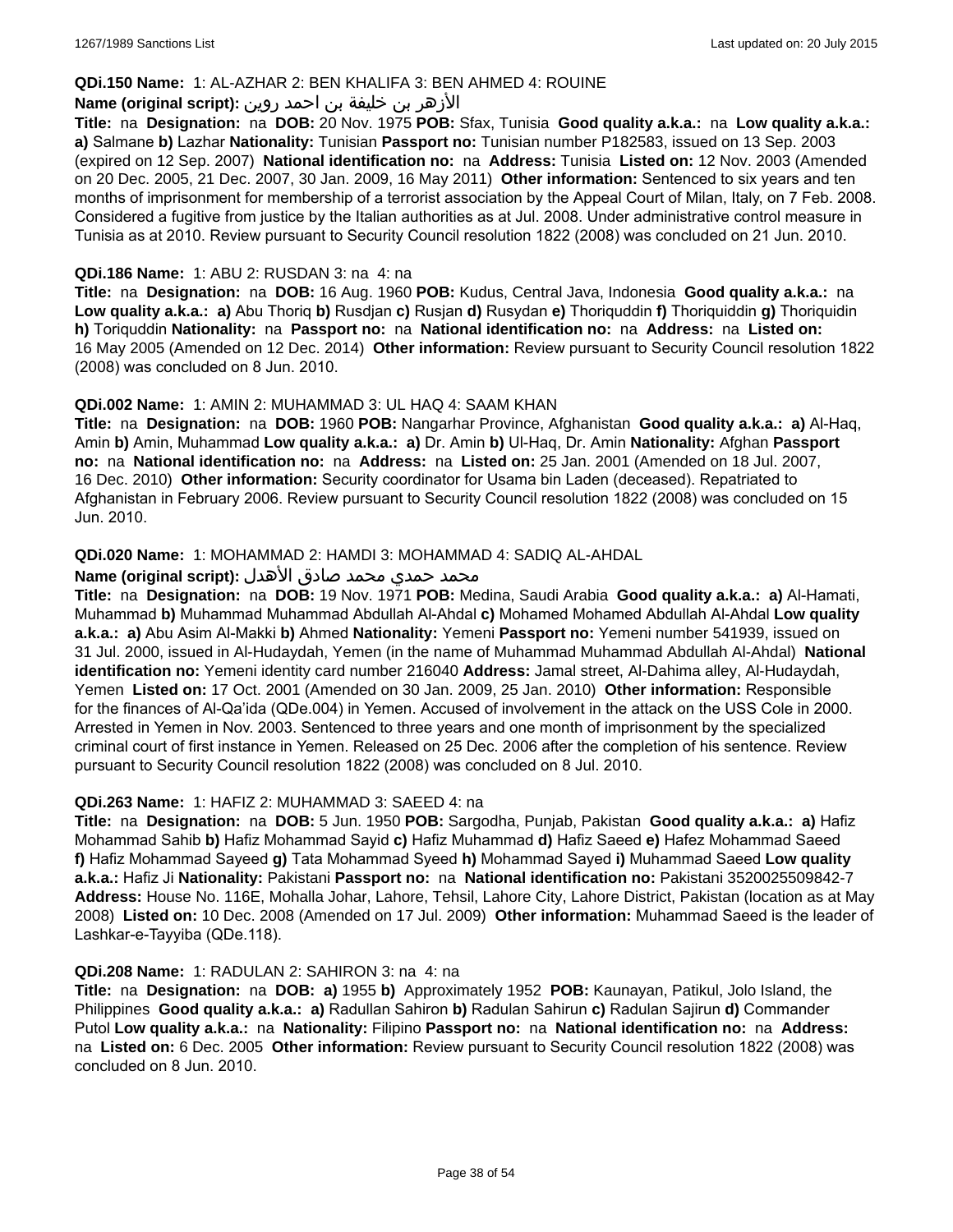### **QDi.222 Name:** 1: NESSIM 2: BEN ROMDHANE 3: SAHRAOUI 4: na

### نسيم بن رمضان صحراوي **:(script original (Name**

**Title:** na **Designation:** na **DOB:** 3 Aug. 1973 **POB:** Bizerta, Tunisia **Good quality a.k.a.: a)** Dass **b)** Nasim al-Sahrawi **Low quality a.k.a.:** na **Nationality:** Tunisian **Passport no:** na **National identification no:** na **Address:** Tunisia **Listed on:** 2 Aug. 2006 (Amended on 1 Sep. 2009, 25 Jan. 2010, 13 Dec. 2011) **Other information:** Considered a fugitive from justice by the Italian authorities and sentenced in absentia to 6 years detention on 20 Nov. 2008. Sentenced in Tunisia to 4 years imprisonment for terrorist activity and in detention in Tunisia as at Jun. 2009. Review pursuant to Security Council resolution 1822 (2008) was concluded on 20 Jul. 2009.

### **QDi.148 Name:** 1: NESSIM 2: BEN MOHAMED 3: AL-CHERIF BEN MOHAMED 4: SALEH AL-SAADI

نسيم بن محمد الشريف بن محمد صالح السعدي **:(script original (Name**

**Title:** na **Designation:** na **DOB:** 30 Nov. 1974 **POB:** Haidra Al-Qasreen, Tunisia **Good quality a.k.a.: a)** Nassim Saadi **b)** Dia el Haak George, born 20 Nov. 1974 in Lebanon **c)** Diael Haak George, born 30 Nov. 1974 in Lebanon **d)** El Dia Haak George, born 30 Nov. 1974 in Algeria **Low quality a.k.a.: a)** Abou Anis **b)** Abu Anis **Nationality:** Tunisian **Passport no:** Tunisian number M788331, issued on 28 Sep. 2001 (expired 27 Sep. 2006) **National identification no:** na **Address: a)** Via Monte Grappa 15, Arluno (Milan), Italy **b)** Via Cefalonia 11, Milan, Italy (Domicile, last known address) **Listed on:** 12 Nov. 2003 (Amended on 20 Dec. 2005, 31 Jul. 2006, 21 Dec. 2007, 3 Jun. 2009, 16 May 2011) **Other information:** Arrested on 9 Oct. 2002. In detention in Italy until 27 Apr. 2012. Sentenced in absentia to 20 years of imprisonment by the Tunis Military Court on 11 May 2005 for membership of a terrorist organization. Father's name is Mohamed Sharif. Mother's name is Fatima. Review pursuant to Security Council resolution 1822 (2008) was concluded on 21 Jun. 2010.

### **QDi.244 Name:** 1: HILARION 2: DEL ROSARIO 3: SANTOS III 4: na

**Title:** Amir **Designation:** na **DOB:** 12 Mar. 1966 **POB:** 686 A. Mabini Street, Sangandaan, Caloocan City, Philippines **Good quality a.k.a.: a)** Akmad Santos **b)** Ahmed Islam **c)** Ahmad Islam Santos **d)** Abu Hamsa **e)** Hilarion Santos III **f)** Abu Abdullah Santos **g)** Faisal Santos **Low quality a.k.a.: a)** Lakay **b)** Aki **c)** Aqi **Nationality:**  na **Passport no:** Filipino number AA780554 **National identification no:** na **Address:** 50, Purdue Street, Cubao, Quezon City, Philippines **Listed on:** 4 Jun. 2008 (Amended on 13 Dec. 2011) **Other information:** Founder and leader of the Rajah Solaiman Movement (QDe.128) and linked to the Abu Sayyaf Group (QDe.001). In detention in the Philippines as of May 2011. Review pursuant to Security Council resolution 1822 (2008) was concluded on 13 May 2010.

#### **QDi.350 Name:** 1: WIJI 2: JOKO 3: SANTOSO 4: na

**Title:** na **Designation:** na **DOB:** na **POB:** Rembang, Jawa Tengah, Indonesia **Good quality a.k.a.:** Wijijoko Santoso, born 14 Jul. 1975 in Rembang, Jawa Tengah, Indonesia **Low quality a.k.a.: a)** Abu Seif al-Jawi **b)** Abu Seif **Nationality:** Indonesian **Passport no:** Indonesian passport number A2823222, issued on 28 May 2012 (expires 28 May 2017, issued under name Wiji Joko Santoso, born 14 Jul. 1975 in Rembang, Jawa Tengah, Indonesia) **National identification no:** na **Address:** na **Listed on:** 13 Mar. 2015 **Other information:** Head of the foreign affairs division and key outreach player of Jemaah Islamiyah (QDe.092). Associated with Hilal Ahmar Society Indonesia (HASI) (QDe.147).

### **QDi.001 Name:** 1: SAYF-AL ADL 2: na 3: na 4: na

### **Name (original script):** العدل سيف

**Title:** na **Designation:** na **DOB: a)** 1963 **b)** 11 Apr. 1963 **c)** 11 Apr. 1960 **POB:** Egypt **Good quality a.k.a.: a)** Saif Al-'Adil **b)** Seif al Adel **c)** Muhamad Ibrahim Makkawi **Low quality a.k.a.:** Ibrahim al-Madani **Nationality:** Egyptian **Passport no:** na **National identification no:** na **Address:** na **Listed on:** 25 Jan. 2001 (Amended on 16 Dec. 2010, 24 Jul. 2013) **Other information:** Responsible for Usama bin Laden's (deceased) security. Review pursuant to Security Council resolution 1822 (2008) was concluded on 15 Jun. 2010.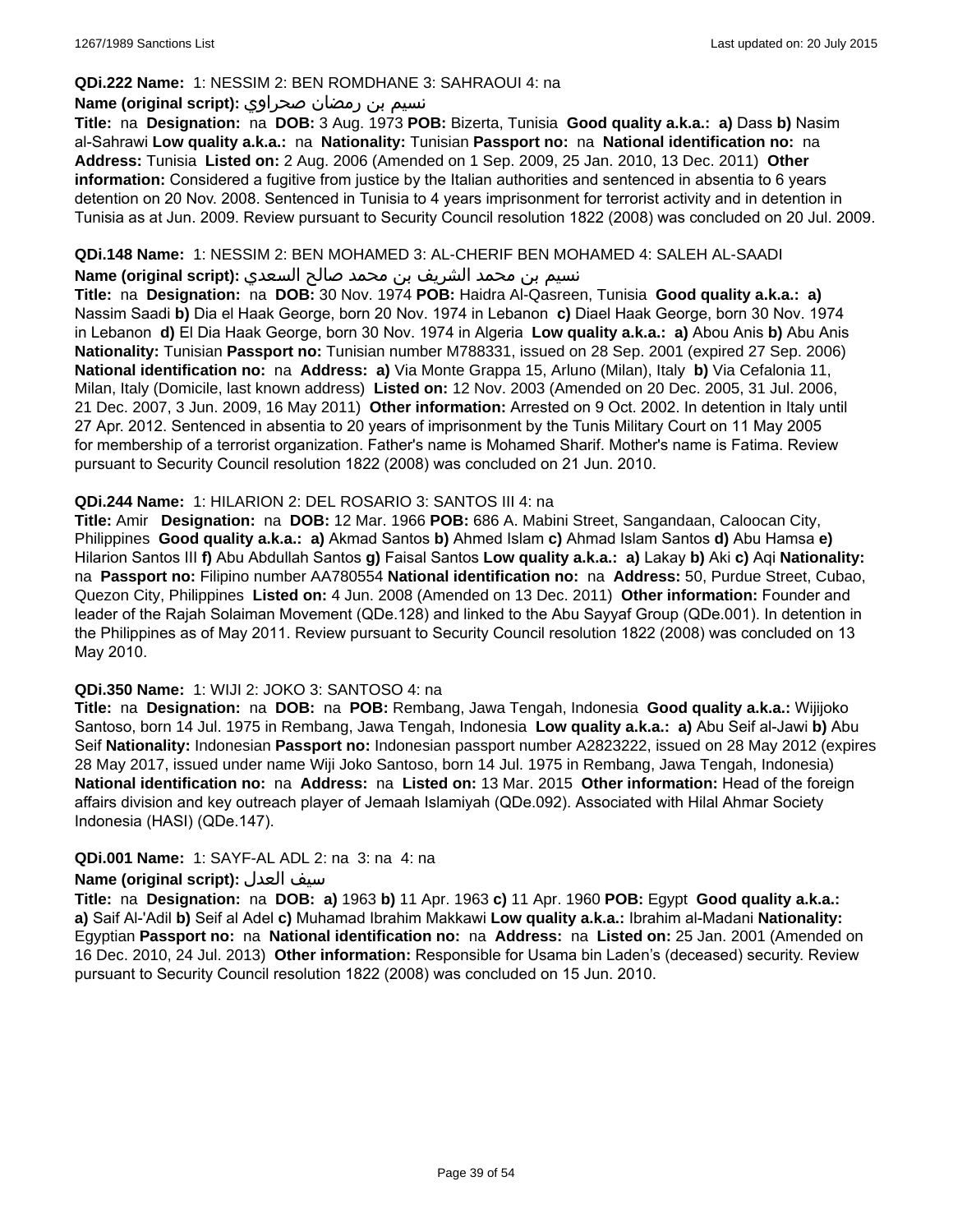### **QDi.260 Name:** 1: DANIEL 2: MARTIN 3: SCHNEIDER 4: na

**Title:** na **Designation:** na **DOB:** 9 Sep. 1985 **POB:** Neunkirchen (Saar), Germany **Good quality a.k.a.:** na **Low quality a.k.a.:** Abdullah **Nationality:** German **Passport no:** German number 2318047793, issued on 17 May 2006, issued in Friedrichsthal, Germany (expired on 16 May 2011.) **National identification no:** German Federal Identity Card number 2318229333, issued on 17 May 2006, issued in Friedrichsthal, Germany (expired on 16 May 2011 (reported lost)) **Address: a)** (In prison in Germany (since Sep. 2007)) **b)** Petrusstrasse 32, 66125 Herrensohr, Dudweiler, Saarbrücken, Germany (previous address) **Listed on:** 27 Oct. 2008 (Amended on 13 Dec. 2011) **Other information:** Associated with the Islamic Jihad Union (IJU), also known as the Islamic Jihad Group (QDe.119). Associated with Fritz Martin Gelowicz (QDi.259) and Adem Yilmaz (QDi.261). In detention in Germany as of Jun. 2010.

## **QDi.128 Name:** 1: ISMAIL 2: ABDALLAH 3: SBAITAN 4: SHALABI

### اسماعيل عبد الله سبيدان شلبي **:(script original (Name**

**Title:** na **Designation:** na **DOB:** 30 Apr. 1973 **POB:** Beckum, Germany **Good quality a.k.a.: a)** Ismain Shalabe, born 30 Apr. 1973 in Beckum **b)** Ismail Abdallah Sbaitan Shalabi, born 30 Apr. 1973 in Beckum **Low quality a.k.a.:**  na **Nationality:** Jordanian of Palestinian origin **Passport no: a)** (Passport of the Hashemite Kingdom of Jordan no. E778675, issued in Rusaifah on 23 Jun. 1996, valid until 23 Jun. 2001) **b)** (Passport of the Hashemite Kingdom of Jordan no. H401056, JOR 9731050433, issued on 11 Apr. 2001, valid until 10 Apr. 2006) **National identification no:** na **Address:** Germany **Listed on:** 23 Sep. 2003 (Amended on 10 Jun. 2011) **Other information:** Father's name is Abdullah Shalabi. Mother's name is Ammnih Shalabi. Associated with Djamel Moustfa (QDi.129), Mohamed Abu Dhess (QDi.130) and Aschraf al-Dagma (QDi.132). Review pursuant to Security Council resolution 1822 (2008) was concluded on 21 Jun. 2010.

### **QDi.322 Name:** 1: ABUBAKAR 2: MOHAMMED 3: SHEKAU 4: na

### أبو بكر محمد الشكوى **:(script original (Name**

**Title:** na **Designation:** na **DOB:** 1969 **POB:** Shekau Village, Yobe State, Nigeria **Good quality a.k.a.:** Abubakar Shekau **Low quality a.k.a.: a)** Abu Mohammed Abubakar bin Mohammed **b)** Abu Muhammed Abubakar bi Mohammed **c)** Shekau **d)** Shehu **e)** Shayku **f)** Imam Darul Tauhid **g)** Imam Darul Tawheed **Nationality:** Nigerian **Passport no:** na **National identification no:** na **Address:** Nigeria **Listed on:** 26 Jun. 2014 **Other information:** Member of the Kanuri tribe. Physical description: eye colour: black; hair colour: black. Photo available for inclusion in the INTERPOL-UN Security Council Special Notice. Leader of Jama'atu Ahlis Sunna Lidda'Awati Wal-Jihad (Boko Haram) (QDe.138). Under Shekau's leadership, Boko Haram has been responsible for a series of major terrorist attacks.

#### **QDi.017 Name:** 1: THARWAT 2: SALAH 3: SHIHATA 4: na

#### ثروت صالح شحاتة **:(script original (Name**

**Title:** na **Designation:** na **DOB:** 29 Jun. 1960 **POB:** Egypt **Good quality a.k.a.: a)** Tarwat Salah Abdallah **b)** Salah Shihata Thirwat **c)** Shahata Thirwat **d)** Tharwat Salah Shihata Ali (previously listed as) **Low quality a.k.a.:**  na **Nationality:** Egyptian **Passport no:** na **National identification no:** na **Address:** na **Listed on:** 6 Oct. 2001 (Amended on 26 Nov. 2004, 16 Dec. 2010) **Other information:** Review pursuant to Security Council resolution 1822 (2008) was concluded on 15 Jun. 2010.

#### **QDi.122 Name:** 1: PARLINDUNGAN 2: SIREGAR 3: na 4: na

**Title:** na **Designation:** na **DOB: a)** 25 Apr. 1957 **b)** 25 Apr. 1967 **POB:** Indonesia **Good quality a.k.a.: a)** Siregar, Parlin **b)** Siregar, Saleh Parlindungan **Low quality a.k.a.:** na **Nationality:** Indonesian **Passport no:** na **National identification no:** na **Address:** na **Listed on:** 9 Sep. 2003 **Other information:** Review pursuant to Security Council resolution 1822 (2008) was concluded on 25 May 2010.

#### **QDi.124 Name:** 1: YAZID 2: SUFAAT 3: na 4: na

**Title:** na **Designation:** na **DOB:** 20 Jan. 1964 **POB:** Johor, Malaysia **Good quality a.k.a.:** na **Low quality a.k.a.: a)** Joe **b)** Abu Zufar **Nationality:** Malaysian **Passport no:** A 10472263 **National identification no:** 640120-01-5529 **Address:** Taman Bukit Ampang, State of Selangor, Malaysia (as at April 2009) **Listed on:** 9 Sep. 2003 (Amended on 3 May 2004, 1 Feb. 2008, 10 Aug. 2009, 25 Jan. 2010, 16 May 2011) **Other information:** Review pursuant to Security Council resolution 1822 (2008) was concluded on 19 Jun. 2009.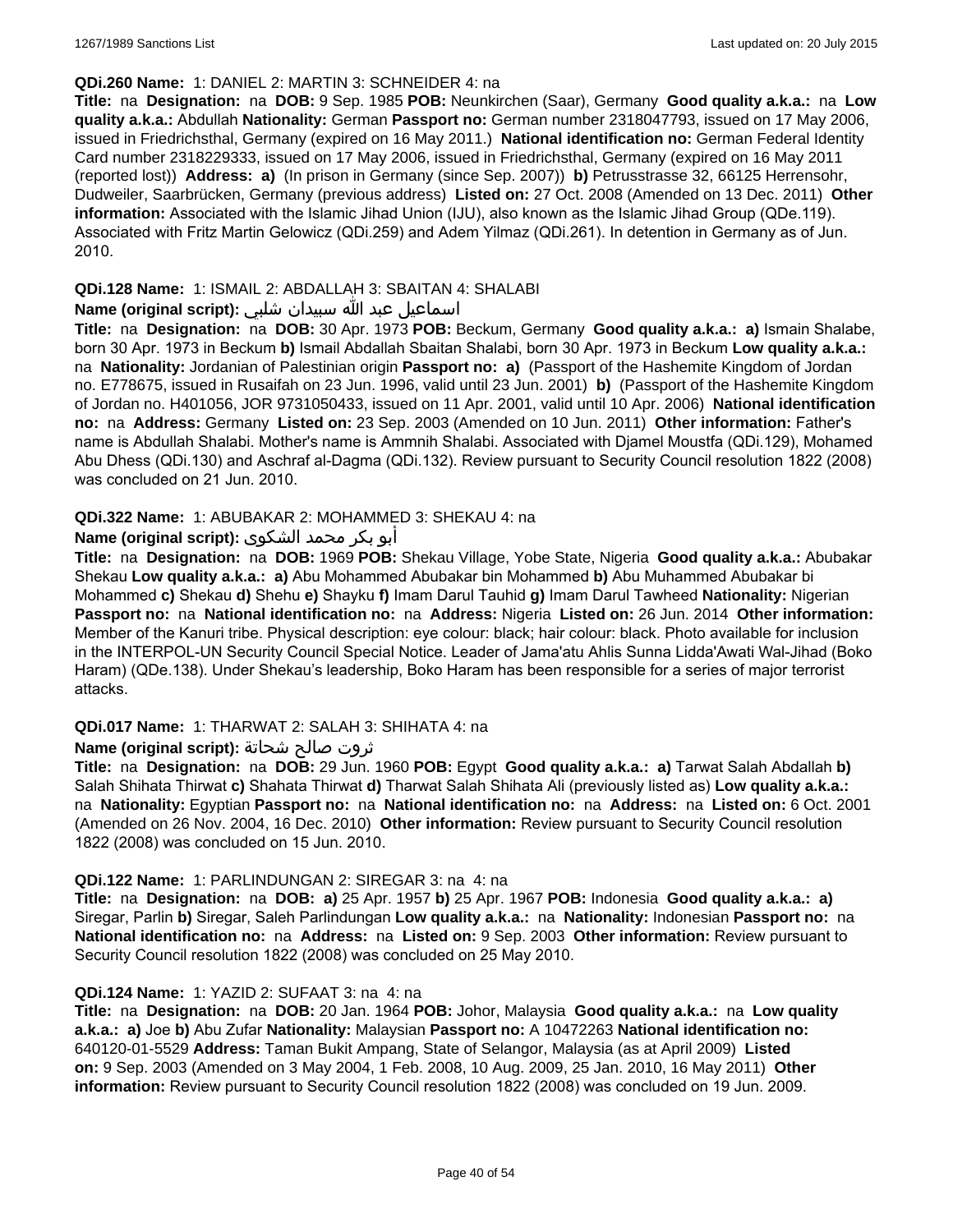#### **QDi.349 Name:** 1: BAMBANG 2: SUKIRNO 3: na 4: na

**Title:** na **Designation:** na **DOB:** na **POB:** Indonesia **Good quality a.k.a.:** na **Low quality a.k.a.: a)** Pak Zahra **b)** Abu Zahra **Nationality:** Indonesian **Passport no:** Indonesian passport number A2062513 **National identification no:** na **Address:** na **Listed on:** 13 Mar. 2015 **Other information:** A senior leader of Jemaah Islamiyah (QDe.092) who has held leadership positions in Hilal Ahmar Society Indonesia (HASI) (QDe.147).

#### **QDi.123 Name:** 1: YASSIN 2: SYAWAL 3: na 4: na

**Title:** na **Designation:** na **DOB:** Approximately 1972 **POB:** na **Good quality a.k.a.: a)** Salim Yasin **b)** Yasin Mahmud Mochtar **c)** Abdul Hadi Yasin **d)** Muhamad Mubarok **e)** Muhammad Syawal **f)** Yassin Sywal (formerly listed as) **Low quality a.k.a.: a)** Abu Seta **b)** Mahmud **c)** Abu Muamar **d)** Mubarok **Nationality:** Indonesian **Passport no:** na **National identification no:** na **Address:** na **Listed on:** 9 Sep. 2003 (Amended on 12 Dec. 2014) **Other information:** At large as at Dec. 2003. Review pursuant to Security Council resolution 1822 (2008) was concluded on 25 May 2010.

#### **QDi.057 Name:** 1: IBRAHIM 2: ALI 3: ABU BAKR 4: TANTOUSH

### ابراهيم علي أبو بكر تنتوش **:(script original (Name**

**Title:** na **Designation:** na **DOB:** 2 Feb. 1966 **POB:** al Aziziyya, Libya **Good quality a.k.a.: a)** Abd al-Muhsin **b)** Ibrahim Ali Muhammad Abu Bakr **c)** Abdul Rahman **d)** Abu Anas **e)** Ibrahim Abubaker Tantouche **f)** Ibrahim Abubaker Tantoush **g)** 'Abd al-Muhsi **h)** 'Abd al-Rahman **i)** Abdel Ilah Sabri (false identity related to fraudulent South African identification number 6910275240086 linked to South African passport number 434021161, both documents have been confiscated) **Low quality a.k.a.:** Al-Libi **Nationality:** Libyan **Passport no: a)** (Libyan passport number 203037, issued in Tripoli, Libya) **b)** (Libyan passport number 347834, issued under name Ibrahim Ali Tantoush, expired on 21 Feb. 2014) **National identification no:** na **Address:** Tripoli, Libya, (as at Feb. 2014) **Listed on:** 11 Jan. 2002 (Amended on 31 Jul. 2006, 4 Oct. 2006, 16 May 2011, 10 Jul. 2015) **Other information:** Associated with Afghan Support Committee (ASC) (QDe.069), Revival of Islamic Heritage Society (RIHS)(QDe.070) and the Libyan Islamic Fighting Group (LIFG) (QDe.011). Photograph and fingerprints available for inclusion in the INTERPOL-UNSC Special Notice. Review pursuant to Security Council resolution 1822 (2008) was concluded on 8 Jun. 2010.

#### **QDi.241 Name:** 1: ANGELO 2: RAMIREZ 3: TRINIDAD 4: na

**Title:** na **Designation:** na **DOB:** 20 Mar. 1978 **POB:** Gattaran, Cagayan Province, Philippines **Good quality a.k.a.: a)** Calib Trinidad **b)** Kalib Trinidad **Low quality a.k.a.: a)** Abdul Khalil **b)** Abdukahlil **c)** Abu Khalil **d)** Anis **Nationality:** Filipino **Passport no:** na **National identification no:** na **Address:** 3111 Ma. Bautista, Punta, Santa Ana, Manila, Philippines **Listed on:** 4 Jun. 2008 (Amended on 13 Dec. 2011) **Other information:** Distinguishing marks include scars on both legs. Member of the Rajah Solaiman Movement (Qde.128), and associated with the Abu Sayyaf Group (QDe.001) and the Jemaah Islamiyah (QDe.092). In detention in the Philippines as of May 2011. Review pursuant to Security Council resolution 1822 (2008) was concluded on 13 May 2010.

#### **QDi.056 Name:** 1: MOHAMMED 2: TUFAIL 3: na 4: na

**Title:** na **Designation:** na **DOB:** 5 May 1930 **POB:** na **Good quality a.k.a.: a)** Tufail, S.M. **b)** Tuffail, Sheik Mohammed **Low quality a.k.a.:** na **Nationality:** Pakistani **Passport no:** na **National identification no:** na **Address:** na **Listed on:** 24 Dec. 2001 (Amended on 19 Jan. 2011) **Other information:** Served as a director of Ummah Tameer e-Nau (UTN) (QDe.068). Review pursuant to Security Council resolution 1822 (2008) was concluded on 1 Jun. 2010.

#### **QDi.290 Name:** 1: DOKU 2: KHAMATOVICH 3: UMAROV 4: na

#### **Name (original script):** Умаров Доку Хаматович

**Title:** na **Designation:** na **DOB: a)** 13 Apr. 1964 **b)** 13 Apr. 1965 **c)** 12 May 1964 **d)** 1955 **POB:** Kharsenoy Village, Shatoyskiy (Sovetskiy) District, Chechenskaya Respublika, Russian Federation **Good quality a.k.a.: a)** Lom-ali Butayev (Butaev), born in 1955 **b)** Dokka Umarov, born on 13 Apr. 1964 **c)** Dokka Umarov, born on 13 Apr. 1965 **Low quality a.k.a.:** na **Nationality: a)** Russian **b)** USSR (until 1991) **Passport no:** Russian passport number 96 03 464086, issued on 1 June 2003 **National identification no:** na **Address:** na **Listed on:** 10 Mar. 2011 (Amended on 2 Jun. 2014, 30 Dec. 2014) **Other information:** Physical description: 180 cm tall, dark hair, 7-9 cm. long scar on the face, part of the tongue is missing, has a speech defect. Resides in the Russian Federation as at Nov. 2010. International arrest warrant issued in the year 2000. INTERPOL Special Notice contains biometric information. Reportedly deceased as of April 2014.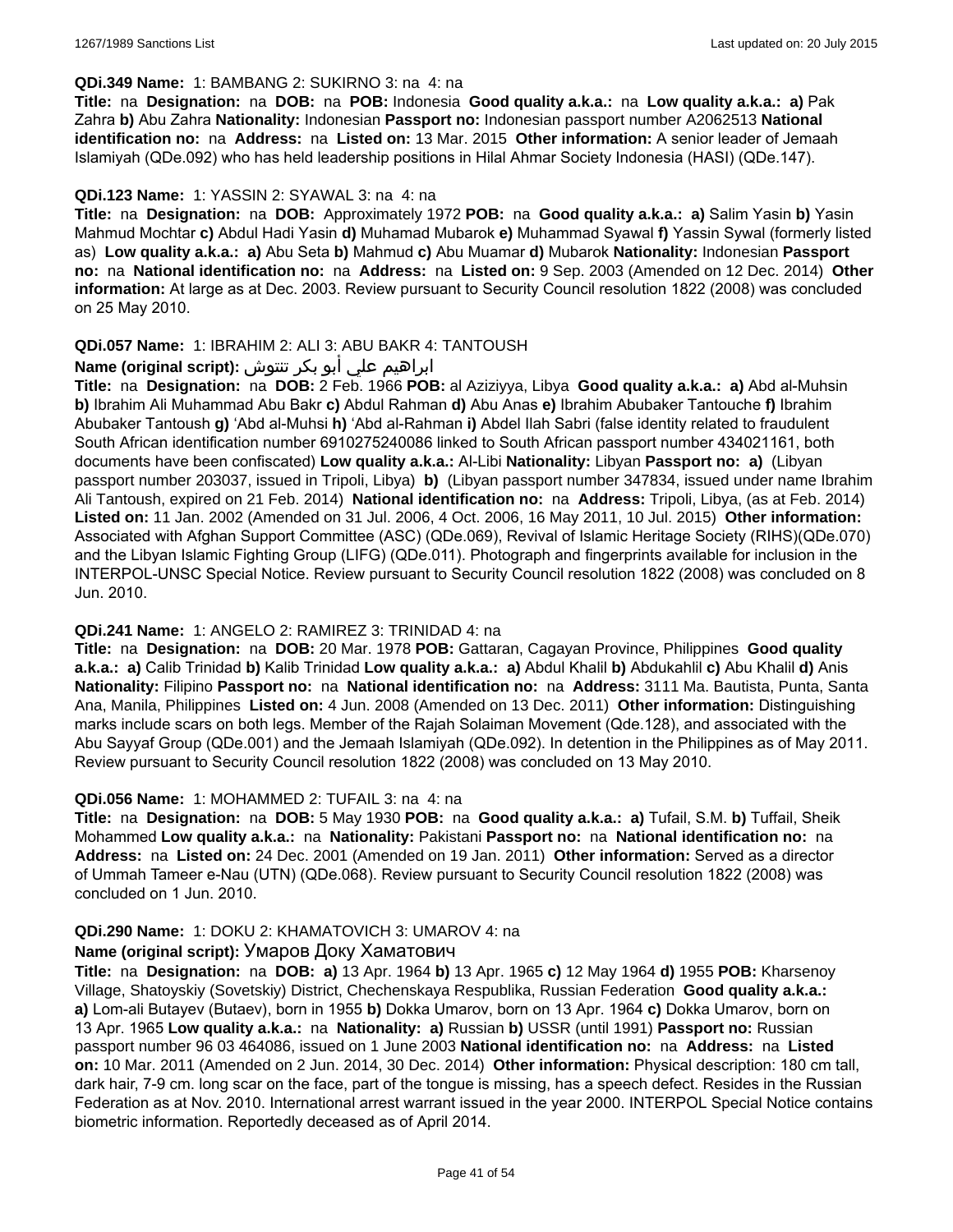### **QDi.031 Name:** 1: OMAR 2: MAHMOUD 3: UTHMAN 4: na

### عمر محمود عثمان **:(script original (Name**

**Title:** na **Designation:** na **DOB: a)** 30 Dec. 1960 **b)** 13 Dec. 1960 **POB:** Bethlehem, West Bank, Palestinian Territories **Good quality a.k.a.: a)** Al-Samman Uthman **b)** Umar Uthman **c)** Omar Mohammed Othman **Low quality a.k.a.: a)** Abu Qatada Al-Filistini **b)** Abu Umr Takfiri **c)** Abu Omar Abu Umar **d)** Abu Umar Umar **e)** Abu Ismail **Nationality:** Jordanian **Passport no:** na **National identification no:** na **Address:** Jordan (since July 2013) **Listed on:** 17 Oct. 2001 (Amended on 14 Mar. 2008, 24 Mar. 2009, 25 Jan. 2010, 22 Jul. 2013) **Other information:** Associated with Al-Qaida-related groups in the United Kingdom and other countries. Convicted in absentia in Jordan for involvement in terrorist acts in 1998. Arrested in Feb. 2001 in the United Kingdom, was further detained between Oct. 2002 and Mar. 2005 and between Aug. 2005 and Jun. 2008. In custody since Dec. 2008. Deported to Jordan from the United Kingdom on 7 July 2013 to face terrorism charges. Review pursuant to Security Council resolution 1822 (2008) was concluded on 19 Oct. 2009.

### **QDi.037 Name:** 1: ABDUL RAHMAN 2: YASIN 3: na 4: na

### عبد الرحمن ياسين **:(script original (Name**

**Title:** na **Designation:** na **DOB:** 10 Apr. 1960 **POB:** Bloomington, Indiana, United States of America **Good quality a.k.a.: a)** Taha, Abdul Rahman S. **b)** Taher, Abdul Rahman S. **c)** Yasin, Abdul Rahman Said **d)** Yasin, Aboud **Low quality a.k.a.:** na **Nationality:** United States of America **Passport no:** 27082171 (United States of America, issued on 21 Jun. 1992 in Amman, Jordan) **National identification no:** (SSN 156-92-9858 (United States of America)) na **Address:** na **Listed on:** 17 Oct. 2001 (Amended on 10 Apr. 2003) **Other information:** Abdul Rahman Yasin is in Iraq. Review pursuant to Security Council resolution 1822 (2008) was concluded on 21 Jun. 2010.

### **QDi.261 Name:** 1: ADEM 2: YILMAZ 3: na 4: na

**Title:** na **Designation:** na **DOB:** 4 Nov. 1978 **POB:** Bayburt, Turkey **Good quality a.k.a.:** na **Low quality a.k.a.:** Talha **Nationality:** Turkish **Passport no:** Turkish number TR-P 614 166 (issued by the Turkish Consulate General in Frankfurt/M. on 22 Mar. 2006, expired on 15 Sep. 2009.) **National identification no:** na **Address: a)** (In prison in Germany (since Sep. 2007).) **b)** (Südliche Ringstrasse 133, 63225 Langen, Germany (previous address)) **Listed on:** 27 Oct. 2008 (Amended on 13 Dec. 2011) **Other information:** Associated with the Islamic Jihad Union (IJU), also known as the Islamic Jihad Group (QDe.119). Associated with Fritz Martin Gelowicz (QDi.259) and Daniel Martin Schneider (QDi.260). In detention in Germany as of Jun. 2010.

#### **QDi.205 Name:** 1: RAFIK 2: MOHAMAD 3: YOUSEF 4: na

#### رفيق محمد يوسف **:(script original (Name**

**Title:** na **Designation:** na **DOB:** 27 Aug. 1974 **POB:** Baghdad, Iraq **Good quality a.k.a.:** Mohamad Raific Kairadin **Low quality a.k.a.:** na **Nationality:** Iraqi **Passport no:** (German travel document ("Reiseausweis") A 0092301) **National identification no:** na **Address:** (In prison in Germany) **Listed on:** 6 Dec. 2005 (Amended on 21 Oct. 2008, 13 Dec. 2011) **Other information:** Member of Ansar Al-Islam (QDe.098). Sentenced on 15 Jul. 2008 to 8 years imprisonment in Germany. Review pursuant to Security Council resolution 1822 (2008) was concluded on 30 Jul. 2009.

#### **QDi.198 Name:** 1: HANI 2: AL-SAYYID 3: AL-SEBAI 4: YUSIF

#### هاني السيد السباعي يوسف **:(script original (Name**

**Title:** na **Designation:** na **DOB: a)** 1 Mar. 1961 **b)** 16 Jun. 1960 **POB:** Qaylubiyah, Egypt **Good quality a.k.a.: a)** Hani Yousef Al-Sebai **b)** Hani Youssef **c)** Hany Youseff **d)** Hani Yusef **e)** Hani al-Sayyid Al-Sabai **f)** Hani al-Sayyid El Sebai **g)** Hani al-Sayyid Al Siba'i **h)** Hani al-Sayyid El Sabaay **i)** El-Sababt **j)** Abu Tusnin **k)** Abu Akram **l)** Hani El Sayyed Elsebai Yusef **m)** Abu Karim **n)** Hany Elsayed Youssef **Low quality a.k.a.:** na **Nationality:** Egyptian **Passport no:** na **National identification no:** na **Address:** London, United Kingdom **Listed on:** 29 Sep. 2005 (Amended on 6 Oct. 2005, 18 Aug. 2006, 25 Jan. 2012) **Other information:** Father's name is Mohamed Elsayed Elsebai. Review pursuant to Security Council resolution 1822 (2008) was concluded on 29 Jul. 2010.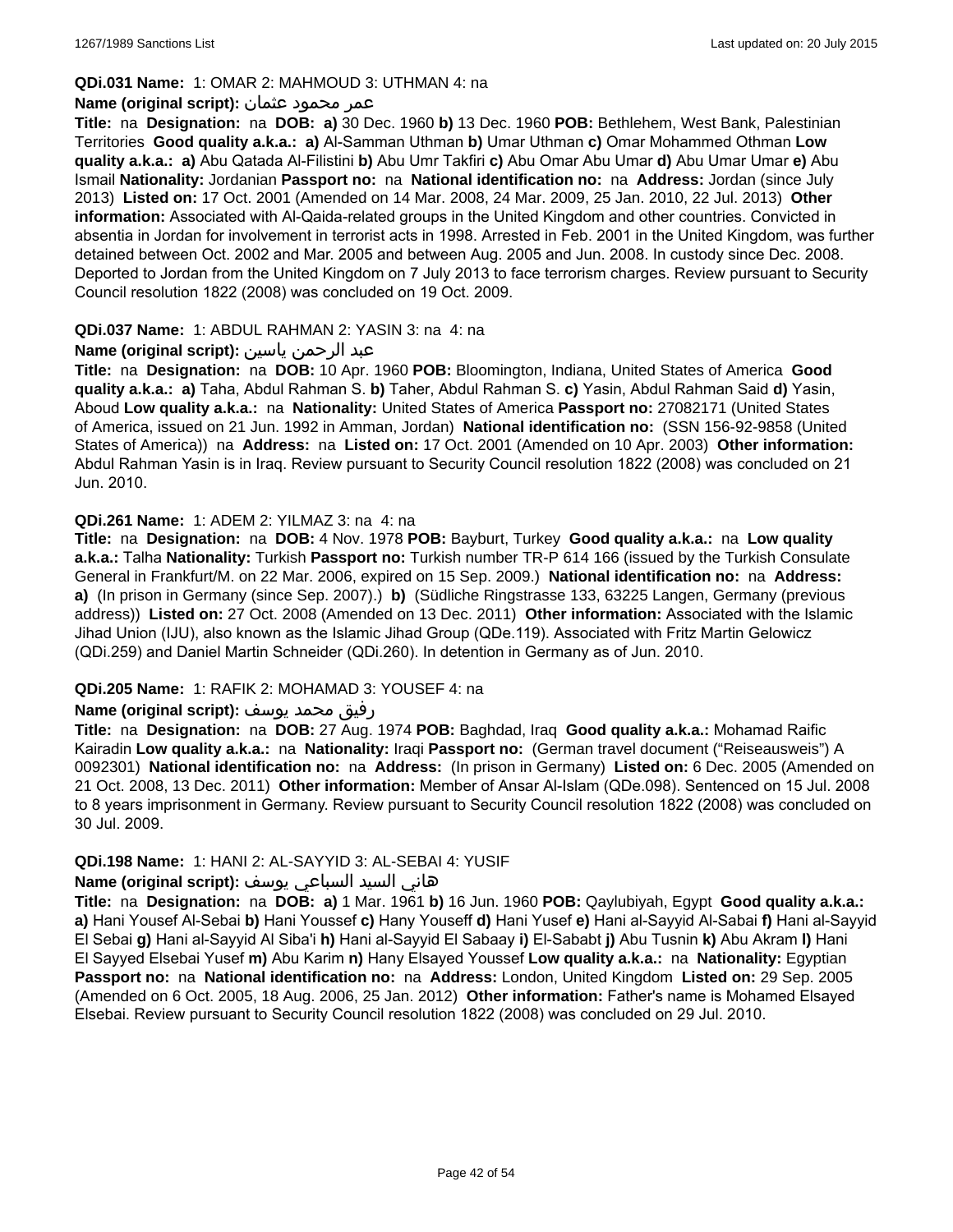### **QDi.139 Name:** 1: IMED 2: BEN MEKKI 3: ZARKAOUI 4: na

### عماد بن مكي زرقاوي **:(script original (Name**

**Title:** na **Designation:** na **DOB:** 15 Jan. 1973 **POB:** Tunis, Tunisia **Good quality a.k.a.: a)** Dour Nadre, born 15 Jan. 1974 in Morocco **b)** Dour Nadre, born 15 Jan. 1973 in Morocco **c)** Daour Nadre, born 31 Mar. 1975 in Algeria **d)** Imad ben al-Mekki ben al-Akhdar al-Zarkaoui (previously listed as) **Low quality a.k.a.: a)** Zarga **b)** Nadra **Nationality:** Tunisian **Passport no:** (Tunisian passport number M174950, issued on 27 Apr. 1999, expired on 26 Apr. 2004) **National identification no:** na **Address:** 41-45 Rue Estienne d'Orves, Pré Saint Gervais, France **Listed on:** 12 Nov. 2003 (Amended on 20 Dec. 2005, 31 Jul. 2006, 10 Aug. 2009, 16 May 2011) **Other information:** Mother's name is Zina al-Zarkaoui. Imprisoned in France since 1 Feb. 2010 on charges of criminal conspiracy in relation to a terrorist organization. Review pursuant to Security Council resolution 1822 (2008) was concluded on 6 May 2010.

### **QDi.168 Name:** 1: AHMAD 2: ZERFAOUI 3: na 4: na

### **Name (original script):** زرفاوي احمد

**Title:** na **Designation:** na **DOB:** 15 Jul. 1963 **POB:** Chréa, Algeria **Good quality a.k.a.: a)** Abdullah **b)** Abdalla **c)** Smail **d)** Abu Khaoula **e)** Abu Cholder **f)** Nuhr **Low quality a.k.a.:** na **Nationality:** Algerian **Passport no:** na **National identification no:** na **Address:** na **Listed on:** 3 May 2004 (Amended on 12 Apr. 2006, 7 Apr. 2008, 13 Dec. 2011) **Other information:** Former member of The Organization of Al-Qaida in the Islamic Maghreb (QDe.014). Confirmed to have died in northern Mali on 19 Sep. 2006. Review pursuant to Security Council resolution 1822 (2008) was concluded on 27 Jul. 2010.

### **QDi.223 Name:** 1: MERAI 2: ZOGHBAI 3: na 4: na

## **Name (original script):** زغبي مرعي

**Title:** na **Designation:** na **DOB: a)** 4 Apr. 1969 **b)** 4 Apr. 1960 **c)** 4 Jun. 1960 **POB:** Bengasi, Libyan Arab Jamahiriya **Good quality a.k.a.: a)** Mohamed Lebachir, born 14 Jan. 1968 in Morocco **b)** Meri Albdelfattah Zgbye, born 4 Jun. 1960 in Bendasi, Libyan Arab Jamahiriya **c)** Zoghbai Merai Abdul Fattah **d)** Lazrag Faraj, born 13 Nov. 1960 in Libyan Arab Jamahiriya **e)** Larzg Ben Ila, born 11 Aug. 1960 in Libyan Arab Jamahiriya **f)** Muhammed El Besir **Low quality a.k.a.: a)** F'raji di Singapore **b)** F'raji il Libico **c)** Farag **d)** Fredj, born 13 Nov. 1960 in Libyan Arab Jamahiriya **Nationality:** na **Passport no:** na **National identification no:** na **Address:** na **Listed on:** 2 Aug. 2006 (Amended on 3 Jun. 2009, 1 Sep. 2009, 13 Dec. 2011) **Other information:** Considered a fugitive from justice by the Italian authorities and sentenced in absentia to 6 years imprisonment on 20 Nov. 2008. Member of Libyan Islamic Fighting Group (QDe.011). Review pursuant to Security Council resolution 1822 (2008) was concluded on 20 Jul. 2009.

#### **QDi.187 Name:** 1: ZULKARNAEN 2: na 3: na 4: na

**Title:** na **Designation:** na **DOB:** 1963 **POB:** Gebang village, Masaran, Sragen, Central Java, Indonesia **Good quality a.k.a.: a)** Zulkarnan **b)** Zulkarnain **c)** Zulkarnin **d)** Arif Sunarso **e)** Aris Sumarsono **f)** Aris Sunarso **g)** Ustad Daud Zulkarnaen **h)** Murshid **Low quality a.k.a.:** na **Nationality:** Indonesian **Passport no:** na **National identification no:** na **Address:** na **Listed on:** 16 May 2005 **Other information:** Review pursuant to Security Council resolution 1822 (2008) was concluded on 8 Jun. 2010.

#### **QDi.289 Name:** 1: SAID JAN 2: 'ABD AL-SALAM 3: na 4: na

#### سعید جان عبد السلام **:(script original (Name**

**Title:** na **Designation:** na **DOB: a)** 5 Feb. 1981 **b)** 1 Jan. 1972 **POB:** na **Good quality a.k.a.: a)** Sa'id Jan 'Abd-al-Salam **b)** Dilawar Khan Zain Khan, born 1 Jan. 1972 **Low quality a.k.a.: a)** Qazi 'Abdallah **b)** Qazi Abdullah **c)** Ibrahim Walid **d)** Qasi Sa'id Jan **e)** Said Jhan **f)** Farhan Khan **g)** Aziz Cairo **h)** Nangiali **Nationality:** Afghan **Passport no: a)** Afghan number OR801168, issued on 28 Feb. 2006 (expires 27 Feb. 2011, under name Said Jan 'Abd al-Salam) **b)** Pakistani number 4117921, issued on 9 Sep. 2008 (expires 9 Sep. 2013, issued under name Dilawar Khan Zain Khan) **National identification no:** (Kuwaiti Civil Identification number 281020505755, under name Said Jan 'Abd al-Salam) na **Address:** na **Listed on:** 9 Feb. 2011 **Other information:** In approximately 2005, ran a "basic training" camp for Al-Qaida (QDe.004) in Pakistan.

#### **B. Entities and other groups**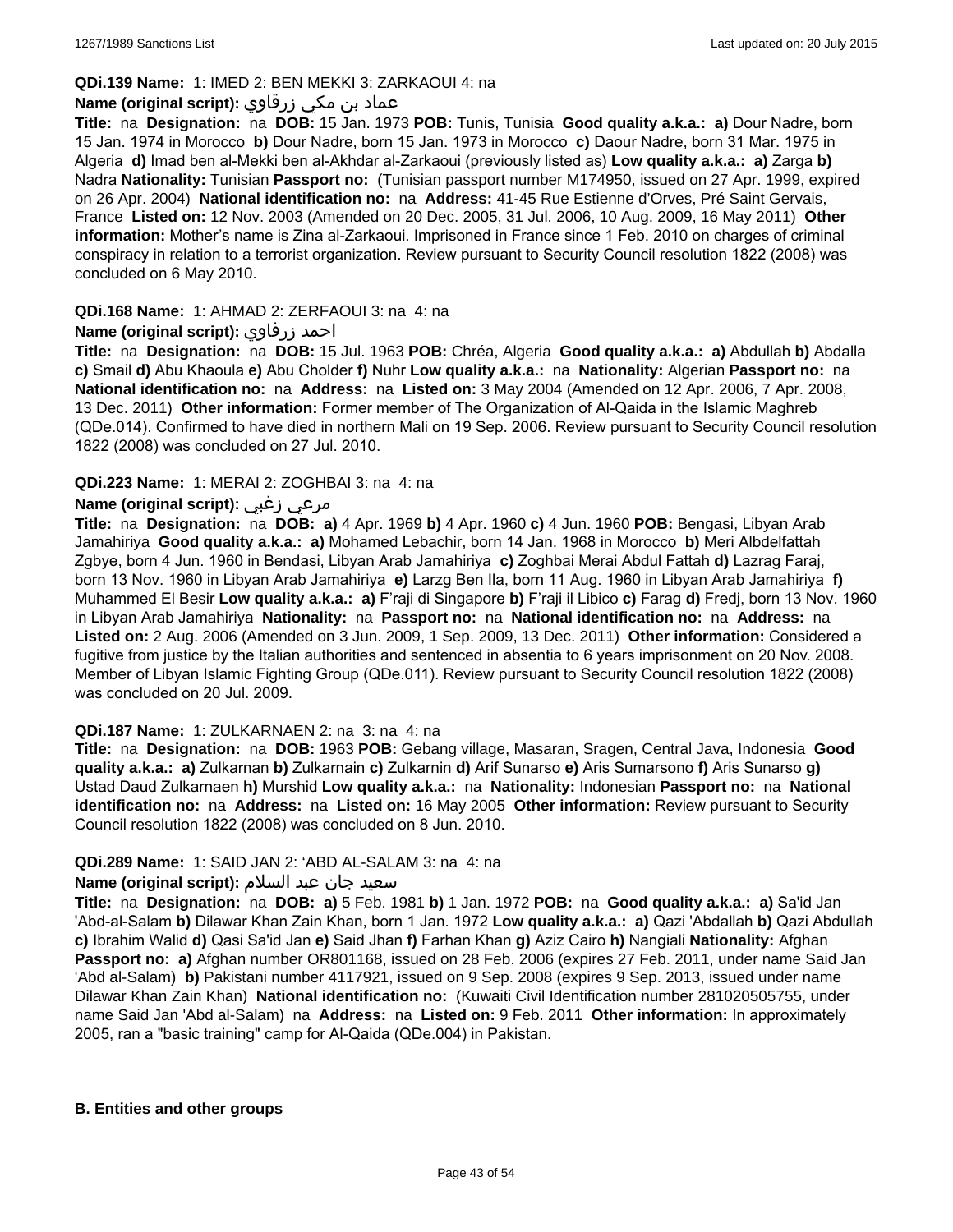#### **QDe.144 Name:** ABDALLAH AZZAM BRIGADES (AAB)

**A.k.a.: a)** Abdullah Azzam Brigades **b)** Ziyad al-Jarrah Battalions of the Abdallah Azzam Brigades **c)** Yusuf al-'Uyayri Battalions of the Abdallah Azzam Brigades **F.k.a.:** na **Address:** (Operates in Lebanon, Syria and the Arabian Peninsula) **Listed on:** 23 Sep. 2014 **Other information:** An armed group that has carried out joint attacks with Al-Nusrah Front for the People of the Levant (QDe.137).

#### **QDe.001 Name:** ABU SAYYAF GROUP

**A.k.a.:** Al Harakat Al Islamiyya **F.k.a.:** na **Address:** Philippines **Listed on:** 6 Oct. 2001 ( Amended on13 Dec. 2011 ) **Other information:** Associated with Jemaah Islamiyah (JI) (QDe.092). Current leader is Radulan Sahiron (QDi.208). Review pursuant to Security Council resolution 1822 (2008) was concluded on 21 Jun. 2010.

#### **QDe.069 Name:** AFGHAN SUPPORT COMMITTEE (ASC)

**A.k.a.: a)** Lajnat ul Masa Eidatul Afghania **b)** Jamiat Ayat-ur-Rhas al Islamiac **c)** Jamiat Ihya ul Turath al Islamia **d)** Ahya ul Turas **F.k.a.:** na **Address:** (a) Headquarters – G.T. Road (probably Grand Trunk Road), near Pushtoon Garhi Pabbi, Peshawar, Pakistan b) Cheprahar Hadda, Mia Omar Sabaqah School, Jalabad, Afghanistan) **Listed on:** 11 Jan. 2002 ( Amended on13 Dec. 2011 ) **Other information:** Associated with the Revival of Islamic Heritage Society (QDe.070). Abu Bakr al-Jaziri (QDi.058) served as finance chief of ASC. Review pursuant to Security Council resolution 1822 (2008) was concluded on 8 Jun. 2010.

### **QDe.107 Name:** AL FURQAN

**A.k.a.: a)** Dzemilijati Furkan **b)** Dzem'ijjetul Furqan **c)** Association for Citizens Rights and Resistance to Lies **d)** Dzemijetul Furkan **e)** Association of Citizens for the Support of Truth and Supression of Lies **f)** Sirat **g)** Association for Education, Culture and Building Society-Sirat **h)** Association for Education, Cultural, and to Create Society -Sirat **i)** Istikamet **j)** In Siratel **k)** Citizens' Association for Support and Prevention of lies – Furqan **F.k.a.:** na **Address: a)** 30a Put Mladih Muslimana (ex Pavla Lukaca Street), 71 000 Sarajevo, Bosnia and Herzegovina **b)** 72 ul. Strossmajerova, Zenica, Bosnia and Herzegovina **c)** 42 Muhameda Hadzijahica, Sarajevo, Bosnia and Herzegovina **d)** 70 and 53 Strosmajerova Street, Zenica, Bosnia and Herzegovina **e)** Zlatnih Ljiljana Street, Zavidovici, Bosnia and Herzegovina **Listed on:** 11 May 2004 ( Amended on26 Nov. 2004, 24 Mar. 2009 ) **Other information:** Registered in Bosnia and Herzegovina as a citizens' association under the name of "Citizens' Association for Support and Prevention of lies – Furqan" on 26 Sep. 1997. Al Furqan ceased its work by decision of the Ministry of Justice of the Bosnia and Herzegovina Federation (decision number 03-054-286/97 dated 8 Nov. 2002). Al Furqan was no longer in existence as at Dec. 2008. Review pursuant to Security Council resolution 1822 (2008) was concluded on 15 Jun. 2010.

### **QDe.139 Name:** AL MOUAKAOUNE BIDDAM

### **Name (original script):** بالدم الموقعون

**A.k.a.: a)** Les Signataires par le Sang **b)** Ceux Qui Signent avec le Sang **c)** Those Who Sign in Blood **F.k.a.:** na **Address:** Mali **Listed on:** 2 Jun. 2014 **Other information:** Associated with the Organization of Al-Qaida in the Islamic Maghreb (QDe.014) and led by Mokhtar Belmokhtar (QDi.136). Active in the Sahel/Sahara region.

#### **QDe.140 Name:** AL MOULATHAMOUN

#### **Name (original script):** الملثمون

**A.k.a.: a)** Les Enturbannés **b)** The Veiled **F.k.a.:** na **Address: a)** Mali **b)** Niger **c)** Algeria **Listed on:** 2 Jun. 2014 **Other information:** Founded in 2012 as a splinter group of the Organization of Al-Qaida in the Islamic Maghreb (QDe.014). On 20 Aug. 2013, Al Moulathamoun merged with the Mouvement pour l'Unification et le Jihad en Afrique de l'Ouest (MUJAO) (QDe.134) and established Al Mourabitoun (QDe.141). Associated with the Organization of Al-Qaida in the Islamic Maghreb (QDe.014) and led by Mokhtar Belmokhtar (QDi.136). Active in the Sahel/Sahara region.

#### **QDe.141 Name:** AL MOURABITOUN

### **Name (original script):** المرابطون

**A.k.a.: a)** Les Sentinelles **b)** The Sentinels **F.k.a.:** na **Address:** Mali **Listed on:** 2 Jun. 2014 **Other information:** Founded on 20 Aug. 2013 as result of a merger between Al Moulathamoun (QDe.140) and the Mouvement pour l'Unification et le Jihad en Afrique de l'Ouest (MUJAO) (QDe.134). Associated with the Organization of Al-Qaida in the Islamic Maghreb (QDe.014) and led by Mokhtar Belmokhtar (QDi.136). Active in the Sahel/Sahara region.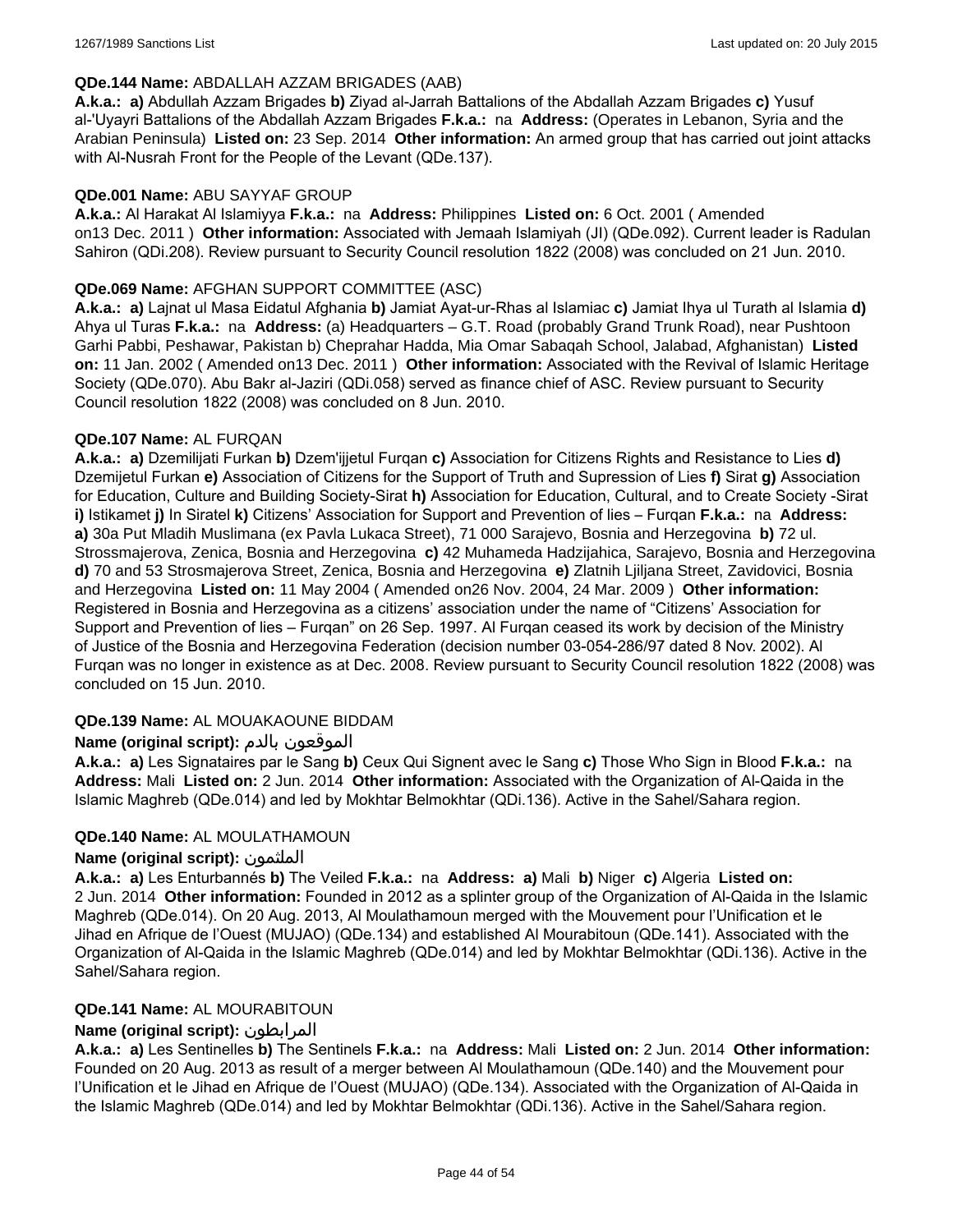### **QDe.005 Name:** AL RASHID TRUST

**A.k.a.: a)** Al-Rasheed Trust **b)** Al Rasheed Trust **c)** Al-Rashid Trust **d)** Aid Organization of the Ulema, Pakistan **e)** Al Amin Welfare Trust **f)** Al Amin Trust **g)** Al Ameen Trust **h)** Al-Ameen Trust **i)** Al Madina Trust **j)** Al-Madina Trust **F.k.a.:** na **Address: a)** Kitas Ghar, Nazimabad 4, Dahgel-Iftah, Karachi, Pakistan (Kitas Ghar, Nazimabad 4, Dahgel-Iftah, Karachi, Pakistan) **b)** Jamia Maajid, Sulalman Park, Melgium Pura, Lahore, Pakistan (Jamia Maajid, Sulalman Park, Melgium Pura, Lahore, Pakistan) **c)** (Office Dha'rbi-M'unin, Top Floor, Dr. Dawa Khan Dental Clinic Surgeon, Main Baxae, Mingora, Swat, Pakistan) **d)** (Kitab Ghar, Darul Ifta Wal Irshad, Nazimabad No. 4, Karachi, Pakistan, Phone 6683301; Phone 0300-8209199; Fax 6623814) **e)** (302b-40, Good Earth Court, Opposite Pia Planitarium, Block 13a, Gulshan -l Igbal, Karachi, Pakistan; Phone 4979263) **f)** (617 Clifton Center, Block 5, 6th Floor, Clifton, Karachi, Pakistan; Phone 587-2545) **g)** (j) 605 Landmark Plaza, 11 Chundrigar Road, Opposite Jang Building, Karachi, Pakistan; Phone 2623818-19) **h)** (Jamia Masjid, Sulaiman Park, Begum Pura, Lahore, Pakistan; Phone 042-6812081) **i)** (Kitas Ghar, Nazimabad 4, Dahgel-Iftah, Karachi, Pakistan, Kitas Ghar, Nazimabad 4, Dahgel-Iftah, Karachi, Pakistan) **j)** (Jamia Maajid, Sulalman Park, Melgium Pura, Lahore, Pakistan, Jamia Maajid, Sulalman Park, Melgium Pura, Lahore, Pakistan) **k)** (Office Dha'rbi-M'unin, Opposite Khyber Bank, Abbottabad Road, Mansehra, Pakistan) **l)** (Office Dha'rbi-M'unin ZR Brothers, Katcherry Road, Chowk Yadgaar, Peshawar, Pakistan) **m)** (Office Dha'rbi-M'unin, Rm No. 3, Moti Plaza, Near Liaquat Bagh, Muree Road, Rawalpindi, Pakistan) **Listed on:** 6 Oct. 2001 ( Amended on21 Oct. 2008, 10 Dec. 2008, 13 Dec. 2011 ) **Other information:** Headquarters are in Pakistan. Operations in Afghanistan: Herat Jalalabad, Kabul, Kandahar, Mazar Sherif. Also operations in Kosovo, Chechnya. Involved in the financing of Al-Qaida and the Taliban. Until 21 Oct. 2008, this entity appeared also as "Aid Organization of the Ulema, Pakistan" (QDe.073), listed on 24 Apr. 2002 and amended on 25 Jul. 2006. The two entries Al Rashid Trust (QDe.005) and Aid Organization of the Ulema, Pakistan (QDe.073) were consolidated into this entity on 21 Oct. 2008. Founded by Mufti Rashid Ahmad Ledahyanoy (deceased). Associated with Jaish-i-Mohammed (QDe.019). Banned in Pakistan since Oct. 2001. Despite the closure of its offices in Pakistan in February 2007 it has continued its activities. Review pursuant to Security Council resolution 1822 (2008) was concluded on 6 May 2010.

### **QDe.121 Name:** AL-AKHTAR TRUST INTERNATIONAL

**A.k.a.: a)** Al Akhtar Trust **b)** Al-Akhtar Medical Centre **c)** Akhtarabad Medical Camp **d)** Pakistan Relief Foundation **e)** Pakistani Relief Foundation **f)** Azmat-e-Pakistan Trust **g)** Azmat Pakistan Trust **F.k.a.:** na **Address:** (a) ST-1/ A, Gulsahn-e-Iqbal, Block 2, Karachi, 25300, Pakistan b) Gulistan-e-Jauhar, Block 12, Karachi, Pakistan) **Listed on:** 17 Aug. 2005 ( Amended on10 Dec. 2008, 13 Dec. 2011 ) **Other information:** Regional offices in Pakistan: Bahawalpur, Bawalnagar, Gilgit, Islamabad, Mirpur Khas, Tando-Jan-Muhammad. Akhtarabad Medical Camp is in Spin Boldak, Afghanistan. Registered by members of Jaish-i-Mohammed (QDe.019). Associated with Harakat ul-Mujahidin/ HUM (QDe.008), Lashkar I Jhanghvi (LJ) (QDe.096) and Lashkar-e-Tayyiba (QDe.118). Banned in Pakistan. Review pursuant to Security Council resolution 1822 (2008) was concluded on 14 Sep. 2009.

#### **QDe.109 Name:** AL-HARAMAIN & AL MASJED AL-AQSA CHARITY FOUNDATION

**A.k.a.: a)** Al Haramain Al Masjed Al Aqsa **b)** Al Haramayn Al Masjid Al Aqsa **c)** Al-Haramayn and Al Masjid Al Aqsa Charitable Foundation **d)** Al Harammein Al Masjed Al-Aqsa Charity Foundation **F.k.a.:** na **Address: a)** Branch Address: 2A Hasiba Brankovica, Sarajevo, Bosnia and Herzegovina **b)** 14 Bihacka Street, Sarajevo, Bosnia and Herzegovina **c)** 64 Potur mahala Street, Travnik, Bosnia and Herzegovina **d)** Zenica, Bosnia and Herzegovina **Listed on:** 28 Jun. 2004 ( Amended on26 Nov. 2004, 16 Sep. 2008, 24 Mar. 2009 ) **Other information:** Used to be officially registered in Bosnia and Herzegovina under registry number 24. Al-Haramain & Al Masjed Al-Aqsa Charity Foundation ceased its work by decision of the Ministry of Justice of the Bosnia and Herzegovina Federation (decision on cessation of operation number 03-05-2-203/04). It was no longer in existence as at Dec. 2008. Its premises and humanitarian activities were transferred under Government supervision to a new entity called Sretna Buducnost. Review pursuant to Security Council resolution 1822 (2008) was concluded on 22 Jun. 2010.

#### **QDe.103 Name:** AL-HARAMAIN FOUNDATION (INDONESIA)

**A.k.a.:** Yayasan Al-Manahil-Indonesia **F.k.a.:** na **Address:** (Jalan Laut Sulawesi Blok DII/4, Kavling Angkatan Laut Duren Sawit, Jakarta Timur 13440 Indonesia (at time of listing); Tel.: 021-86611265 and 021-86611266; Fax.: 021-8620174) **Listed on:** 26 Jan. 2004 ( Amended on21 Mar. 2012 ) **Other information:** Review pursuant to Security Council resolution 1822 (2008) was concluded on 22 Jun. 2010.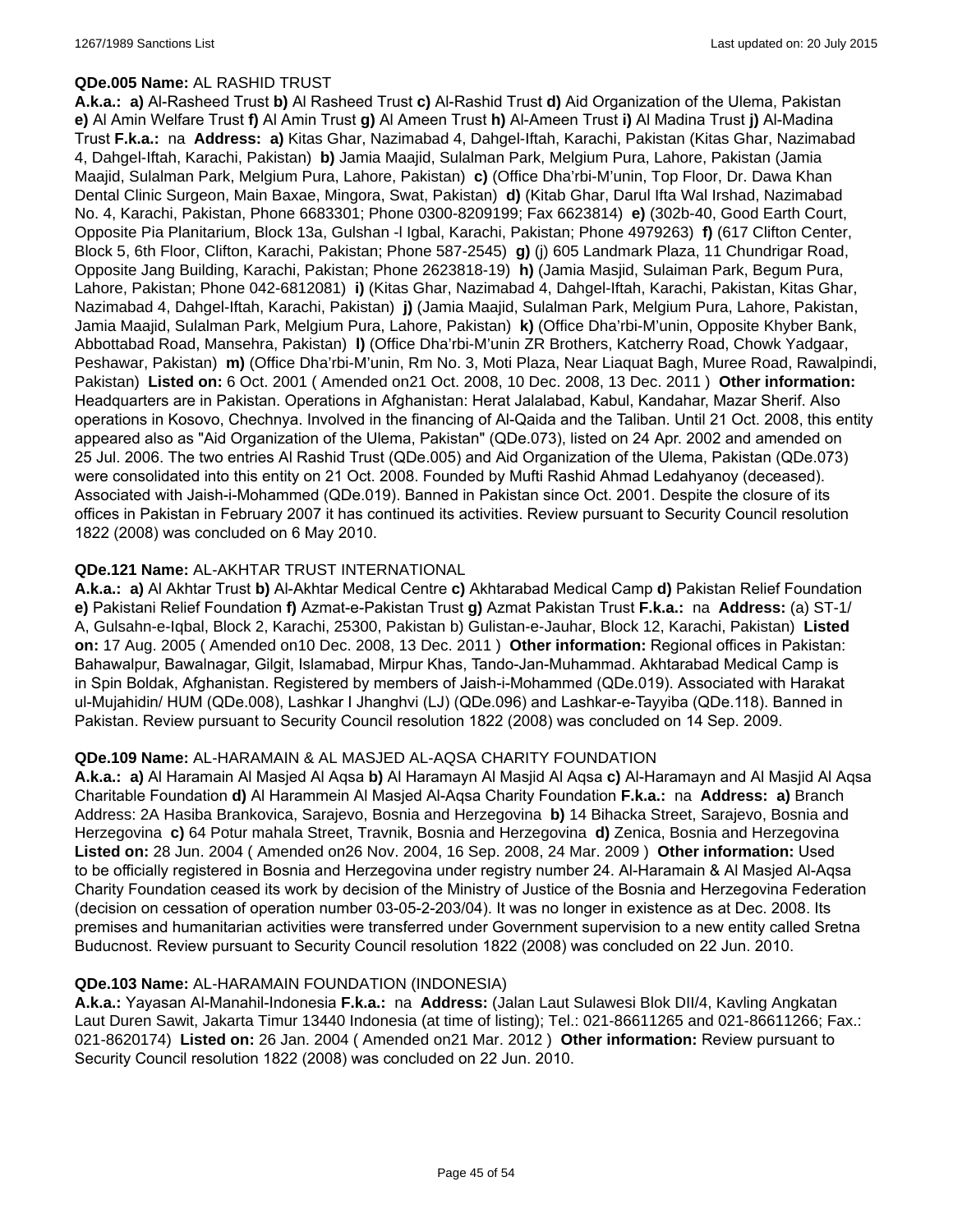#### **QDe.104 Name:** AL-HARAMAIN FOUNDATION (PAKISTAN)

**A.k.a.:** na **F.k.a.:** na **Address:** House #279, Nazimuddin Road, F-10/1, Islamabad, Pakistan (at time of listing) **Listed on:** 26 Jan. 2004 ( Amended on21 Mar. 2012 ) **Other information:** Review pursuant to Security Council resolution 1822 (2008) was concluded on 19 Oct. 2009.

#### **QDe.116 Name:** AL-HARAMAIN FOUNDATION (UNION OF THE COMOROS)

**A.k.a.:** na **F.k.a.:** na **Address:** B/P: 1652 Moroni, Union of the Comoros (at time of listing) **Listed on:** 28 Sep. 2004 ( Amended on21 Mar. 2012 ) **Other information:** Review pursuant to Security Council resolution 1822 (2008) was concluded on 22 Jun. 2010.

#### **QDe.071 Name:** AL-HARAMAIN ISLAMIC FOUNDATION

**A.k.a.: a)** Vazir **b)** Vezir **F.k.a.:** na **Address: a)** (64 Poturmahala, Travnik, Bosnia and Herzegovina) **b)** Sarajevo, Bosnia and Herzegovina **Listed on:** 13 Mar. 2002 ( Amended on26 Dec. 2003, 16 Sep. 2008, 16 Jun. 2011 ) **Other information:** Under criminal investigation by the authorities of Bosnia and Herzegovina as of Nov. 2007. Employees and associates include Najib Ben Mohamed Ben Salem Al-Waz (listed under permanent reference number QDi.104). Review pursuant to Security Council resolution 1822 (2008) was concluded on 22 Jun. 2010.

#### **QDe.072 Name:** AL-HARAMAIN ISLAMIC FOUNDATION (SOMALIA)

**A.k.a.:** na **F.k.a.:** na **Address:** Somalia **Listed on:** 13 Mar. 2002 ( Amended on13 Dec. 2011, 15 Jun. 2015 ) **Other information:** Review pursuant to Security Council resolution 1822 (2008) was concluded on 22 Jun. 2010.

### **QDe.110 Name:** AL-HARAMAIN: AFGHANISTAN BRANCH

**A.k.a.:** na **F.k.a.:** na **Address:** Afghanistan (at time of listing) **Listed on:** 6 Jul. 2004 ( Amended on21 Mar. 2012 ) **Other information:** Review pursuant to Security Council resolution 1822 (2008) was concluded on 22 Jun. 2010.

#### **QDe.111 Name:** AL-HARAMAIN: ALBANIA BRANCH

**A.k.a.:** na **F.k.a.:** na **Address:** Irfan Tomini Street, #58, Tirana, Albania (at time of listing) **Listed on:** 6 Jul. 2004 ( Amended on21 Mar. 2012 ) **Other information:** Review pursuant to Security Council resolution 1822 (2008) was concluded on 22 Jun. 2010.

#### **QDe.112 Name:** AL-HARAMAIN: BANGLADESH BRANCH

**A.k.a.:** na **F.k.a.:** na **Address:** House 1, Road 1, S-6, Uttara, Dhaka, Bangladesh (at time of listing) **Listed on:** 6 Jul. 2004 ( Amended on21 Mar. 2012 ) **Other information:** Review pursuant to Security Council resolution 1822 (2008) was concluded on 22 Jun. 2010.

#### **QDe.113 Name:** AL-HARAMAIN: ETHIOPIA BRANCH

**A.k.a.:** na **F.k.a.:** na **Address:** Woreda District 24 Kebele Section 13, Addis Ababa, Ethiopia (at time of listing) **Listed on:** 6 Jul. 2004 ( Amended on21 Mar. 2012 ) **Other information:** Review pursuant to Security Council resolution 1822 (2008) was concluded on 22 Jun. 2010.

#### **QDe.114 Name:** AL-HARAMAIN: THE NETHERLANDS BRANCH

**A.k.a.:** Stichting Al Haramain Humanitarian Aid **F.k.a.:** na **Address:** Jan Hanzenstraat 114, 1053SV, Amsterdam, The Netherlands (at time of listing) **Listed on:** 6 Jul. 2004 ( Amended on13 Apr. 2012, 15 Jun. 2015 ) **Other information:** Review pursuant to Security Council resolution 1822 (2008) was concluded on 28 Jun. 2010.

#### **QDe.105 Name:** AL-HARAMAYN FOUNDATION (KENYA)

**A.k.a.:** na **F.k.a.:** na **Address: a)** Nairobi, Kenya (at time of listing) **b)** Garissa, Kenya (at time of listing) **c)** Dadaab, Kenya (at time of listing) **Listed on:** 26 Jan. 2004 ( Amended on21 Mar. 2012 ) **Other information:** Review pursuant to Security Council resolution 1822 (2008) was concluded on 22 Jun. 2010.

#### **QDe.106 Name:** AL-HARAMAYN FOUNDATION (TANZANIA)

**A.k.a.:** na **F.k.a.:** na **Address: a)** P.O. Box 3616, Dar es Salaam, Tanzania (at time of listing) **b)** Tanga, Tanzania (at time of listing) **c)** Singida, Tanzania (at time of listing) **Listed on:** 26 Jan. 2004 ( Amended on21 Mar. 2012 ) **Other information:** Review pursuant to Security Council resolution 1822 (2008) was concluded on 22 Jun. 2010.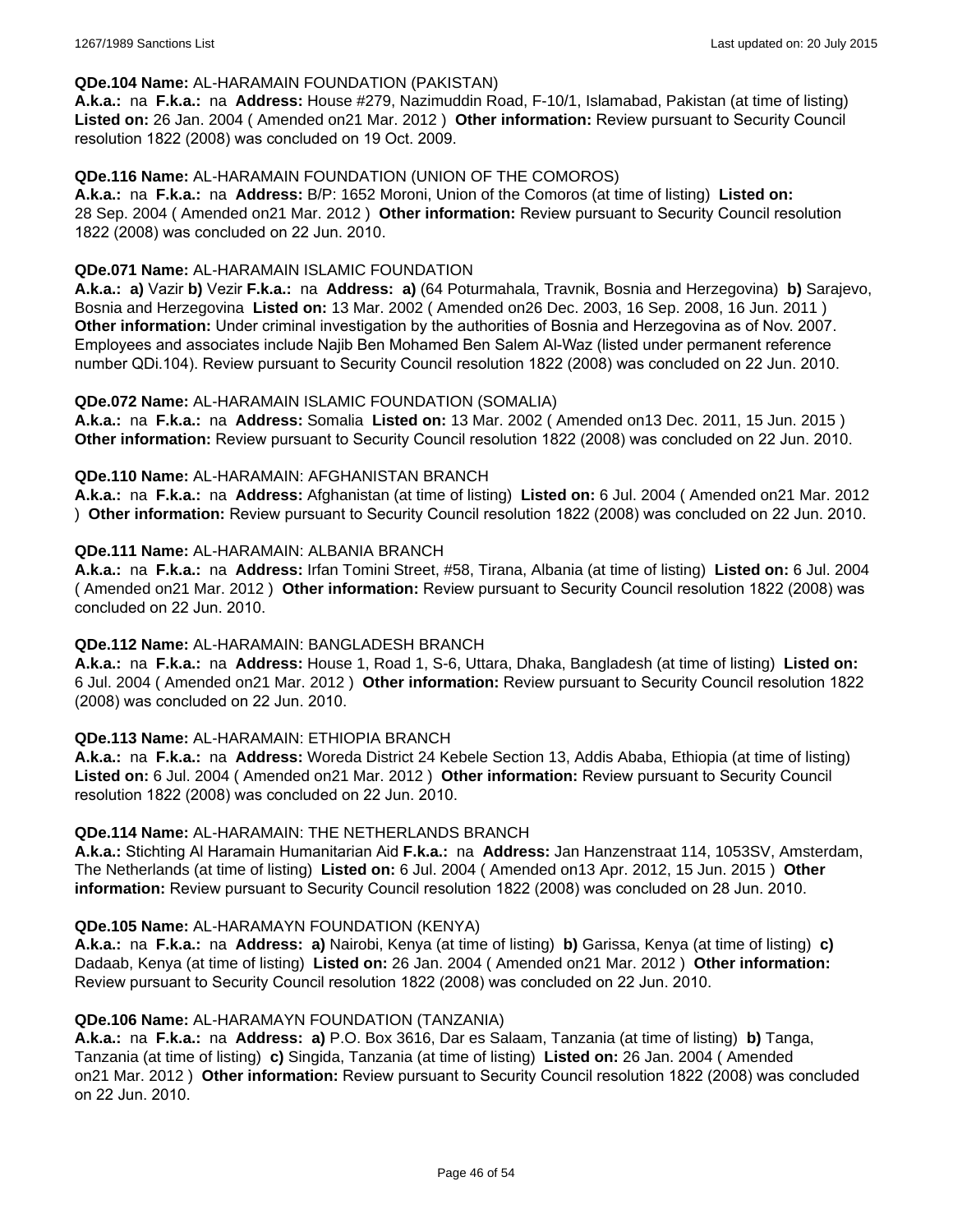### **QDe.002 Name:** AL-ITIHAAD AL-ISLAMIYA / AIAI

### **Name (original script):** الاسلامي الاتحاد

**A.k.a.:** na **F.k.a.:** na **Address:** na **Listed on:** 6 Oct. 2001 ( Amended on21 Dec. 2007, 13 Dec. 2011, 18 Mar. 2013 ) **Other information:** Reported to have operated in Somalia and Ethiopia and to have merged with Harakat Al-Shabaab Al-Mujaahidiin (Al-Shabaab), which was accepted as an affiliate of Al-Qaida (QDe.004) by Aiman Muhammed Rabi al-Zawahiri (QDi.006) in Feb. 2012, and is also subject to the sanctions measures set out in Security Council resolution 1844 (2008) concerning Somalia and Eritrea (see www.un.org/sc/committees/751/ index.shtml). Leadership included Hassan Abdullah Hersi Al-Turki (QDi.172) and Hassan Dahir Aweys (QDi.042). AIAI has received funds through the Al-Haramain Islamic Foundation (Somalia) (QDe.072). Review pursuant to Security Council resolution 1822 (2008) was concluded on 21 Jun. 2010.

### **QDe.137 Name:** AL-NUSRAH FRONT FOR THE PEOPLE OF THE LEVANT

## جبهة النصرة لأهل الشام **:(script original (Name**

**A.k.a.: a)** النصرة جبهة) the Victory Front; Jabhat al-Nusrah; Jabhet al-Nusra; Al-Nusrah Front; Al-Nusra Front) **b)** المجاهدين أنصار شبكة) sub-unit name: Ansar al-Mujahideen Network) **c)** الجهاد ساحات في الشام مجاهدو) sub-unit name: Levantine Mujahideen on the Battlefields of Jihad) **F.k.a.:** na **Address: a)** (Operates in Syria) **b)** (Support network in Iraq) **Listed on:** 14 May 2014 **Other information:** Associated with Al-Qaida (QDe.004) and Ibrahim Awwad Ibrahim Ali al-Badri al-Samarrai (QDi.299), the leader of Al-Qaida in Iraq (QDe.115), since at least Jan. 2012. Brings Syrian and foreign Al-Qaida in Iraq (QDe.115) and Asbat al-Ansar (QDe.007) fighters, along with other foreign Al-Qaida operatives, to join local elements in Syria to carry out terrorist and guerrilla operations there. Previously listed between 30 May 2013 and 13 May 2014 as an aka of Al-Qaida in Iraq (QDe.115).

### **QDe.004 Name:** AL-QAIDA

### **Name (original script):** القاعدة

**A.k.a.: a)** "The Base" **b)** Al Qaeda **c)** Islamic Salvation Foundation **d)** The Group for the Preservation of the Holy Sites **e)** The Islamic Army for the Liberation of Holy Places **f)** The World Islamic Front for Jihad Against Jews and Crusaders **g)** Usama Bin Laden Network **h)** Usama Bin Laden Organization **i)** Al Qa'ida **j)** Al Qa'ida/Islamic Army (formerly listed as) **F.k.a.:** na **Address:** na **Listed on:** 6 Oct. 2001 ( Amended on5 Mar. 2009, 21 Mar. 2012 ) **Other information:** Review pursuant to Security Council resolution 1822 (2008) was concluded on 21 Jun. 2010.

### **QDe.115 Name:** AL-QAIDA IN IRAQ

### القاعده في العراق **:(script original (Name**

**A.k.a.: a)** AQI **b)** al-Tawhid **c)** the Monotheism and Jihad Group **d)** Qaida of the Jihad in the Land of the Two Rivers **e)** Al-Qaida of Jihad in the Land of the Two Rivers **f)** The Organization of Jihad's Base in the Country of the Two Rivers **g)** The Organization Base of Jihad/Country of the Two Rivers **h)** The Organization Base of Jihad/ Mesopotamia **i)** Tanzim Qa'idat Al-Jihad fi Bilad al-Rafidayn **j)** Tanzeem Qa'idat al Jihad/Bilad al Raafidaini **k)** Jama'at Al-Tawhid Wa'al-Jihad **l)** JTJ **m)** Islamic State of Iraq **n)** ISI **o)** al-Zarqawi network **p)** Islamic State in Iraq and the Levant **F.k.a.:** na **Address:** na **Listed on:** 18 Oct. 2004 ( Amended on2 Dec. 2004, 5 Mar. 2009, 13 Dec. 2011, 30 May 2013, 14 May 2014, 2 Jun. 2014 ) **Other information:** Review pursuant to Security Council resolution 1822 (2008) was concluded on 25 May 2010.

#### **QDe.129 Name:** AL-QAIDA IN THE ARABIAN PENINSULA (AQAP)

#### القاعدة في جزيرة العرب **:(script original (Name**

**A.k.a.: a)** Al-Qaida of Jihad Organization in the Arabian Peninsula **b)** Tanzim Qa'idat al-Jihad fi Jazirat al-Arab **c)** Al-Qaida Organization in the Arabian Peninsula (AQAP) **d)** Al-Qaida in the South Arabian Peninsula **e)** Ansar al-Shari'a (AAS) **F.k.a.:** Al-Qaida in Yemen (AQY) **Address:** na **Listed on:** 19 Jan. 2010 ( Amended on4 Oct. 2012, 15 Jun. 2015 ) **Other information:** AQAP is a regional affiliate of Al-Qaida (QDe.004) and an armed group operating primarily in Arabian Peninsula. Location: Yemen. Alternative location: Saudi Arabia (2004 – 2006). Formed in Jan. 2009 when Al-Qaida in Yemen combined with Saudi Arabian Al-Qaida operatives. Leader of AQAP is Nasir 'abd-al-Karim 'Abdullah Al-Wahishi (QDi.274). Ansar al-Shari'a was formed in early 2011 by AQAP and has taken responsibility for multiple attacks in Yemen against both government and civilian targets.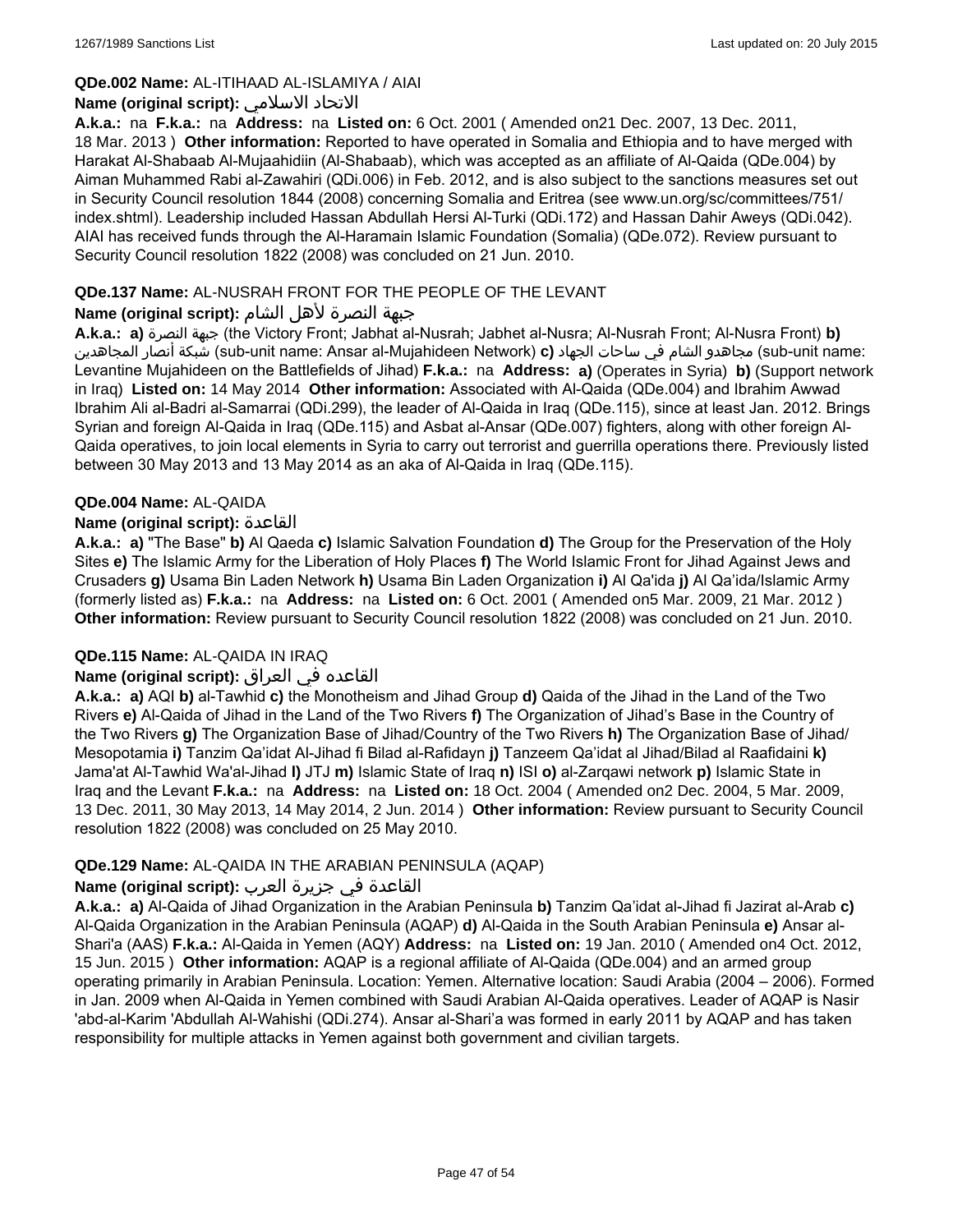## **QDe.146 Name:** ANSAR AL CHARIA BENGHAZI

### أنصار الشريعة - بنغازي **:(script original (Name**

**A.k.a.: a)** الشريعة أنصار) Ansar al Charia) **b)** Ansar al-Charia **c)** Ansar al-Sharia **d)** Ansar al-Charia Benghazi **e)** Ansar al-Sharia Benghazi **f)** بليبيا الشريعة أنصار) Ansar al Charia in Libya (ASL)) **g)** الشريعة أنصار كتيبة) Katibat Ansar al Charia) **h)** Ansar al Sharia **F.k.a.:** na **Address: a)** (Operates in Benghazi, Libya) **b)** (Support network in Tunisia) **Listed on:** 19 Nov. 2014 **Other information:** Associated with the Organization of Al-Qaida in the Islamic Maghreb (QDe.014), Al Mourabitoun (QDe.141), Ansar al-Shari'a in Tunisia (AAS-T) (QDe.143), and Ansar al Charia Derna (QDe.145). The leader is Mohamed al-Zahawi (not listed). Runs training camps for foreign terrorist fighters travelling to Syria, Iraq and Mali.

## **QDe.145 Name:** ANSAR AL CHARIA DERNA

## أنصار الشريعة – درنة **:(script original (Name**

**A.k.a.: a)** Ansar al-Charia Derna **b)** Ansar al-Sharia Derna **c)** الشريعة أنصار) Ansar al Charia) **d)** Ansar al-Sharia **e)** Ansar al Sharia **F.k.a.:** na **Address: a)** (Operates in Derna and Jebel Akhdar, Libya) **b)** (Support network in Tunisia) **Listed on:** 19 Nov. 2014 **Other information:** Associated with the Organization of Al-Qaida in the Islamic Maghreb (QDe.014), Ansar al-Shari'a in Tunisia (AAS-T) (QDe.143) and Ansar al Charia Benghazi (QDe.146). Runs training camps for foreign terrorist fighters travelling to Syria and Iraq.

### **QDe.098 Name:** ANSAR AL-ISLAM

## **Name (original script):** الاسلام أنصار

**A.k.a.: a)** Devotees of Islam **b)** Jund al-Islam **c)** Soldiers of Islam **d)** Kurdistan Supporters of Islam **e)** Supporters of Islam in Kurdistan **f)** Followers of Islam in Kurdistan **g)** Kurdish Taliban **h)** Soldiers of God **i)** Ansar al-Sunna Army **j)** Jaish Ansar al-Sunna **k)** Ansar al-Sunna **F.k.a.:** na **Address:** na **Listed on:** 24 Feb. 2003 ( Amended on31 Mar. 2004, 5 Mar. 2009, 18 Mar. 2009, 21 Oct. 2010, 13 Dec. 2011 ) **Other information:** The founder is Najmuddin Faraj Ahmad (QDi.226). Associated with Al-Qaida in Iraq (QDe.115). Located and primarily active in northern Iraq but maintains a presence in western and central Iraq. Review pursuant to Security Council resolution 1822 (2008) was concluded on 21 Jun. 2010.

## **QDe.143 Name:** ANSAR AL-SHARI'A IN TUNISIA (AAS-T)

**A.k.a.: a)** Ansar al-Sharia in Tunisia **b)** Ansar al-Shari'ah in Tunisia **c)** Ansar al-Shari'ah **d)** Ansar al-Sharia **e)** Supporters of Islamic Law **f)** Al-Qayrawan Media Foundation **F.k.a.:** na **Address:** Tunisia **Listed on:** 23 Sep. 2014 **Other information:** A Tunisian armed group with links to the Organization of Al-Qaida in the Islamic Maghreb (QDe.014). The leader is Seifallah ben Hassine (QDi.333).

### **QDe.135 Name:** ANSAR EDDINE

### **Name (original script):** الدين انصار

**A.k.a.:** Ansar Dine **F.k.a.:** na **Address:** Mali **Listed on:** 20 Mar. 2013 **Other information:** Was founded in December 2011 by Iyad ag Ghali (QDi.316). Linked to the Organization of Al-Qaida in the Islamic Maghreb (QDe.014) and Mouvement pour l'Unification et le Jihad en Afrique de l'Ouest (MUJAO) (QDe.134). Associated with Abdelmalek Droukdel (QDi.232).

### **QDe.142 Name:** ANSARUL MUSLIMINA FI BILADIS SUDAN

### أنصار المسلمین في بلاد السودان **:(script original (Name**

**A.k.a.: a)** Ansaru **b)** Ansarul Muslimina fi Biladis Sudan **c)** Jama'atu Ansaril Muslimina fi Biladis Sudan (JAMBS) **d)** Jama'atu Ansarul Muslimina fi Biladis-Sudan (JAMBS) **e)** Jamma'atu Ansarul Muslimina fi Biladis-Sudan (JAMBS) **f)** Vanguards for the Protection of Muslims in Black Africa **g)** Vanguard for the Protection of Muslims in Black Africa **F.k.a.:** na **Address:** Nigeria **Listed on:** 26 Jun. 2014 **Other information:** Terrorist and paramilitary group established in 2012 and operating in Nigeria. Associated with the Organization of Al-Qaida in the Islamic Maghreb (AQIM) (QDe.014), Jama'atu Ahlis Sunna Lidda'Awati Wal-Jihad (Boko Haram) (QDe.138) and Abubakar Mohammed Shekau (QDi322).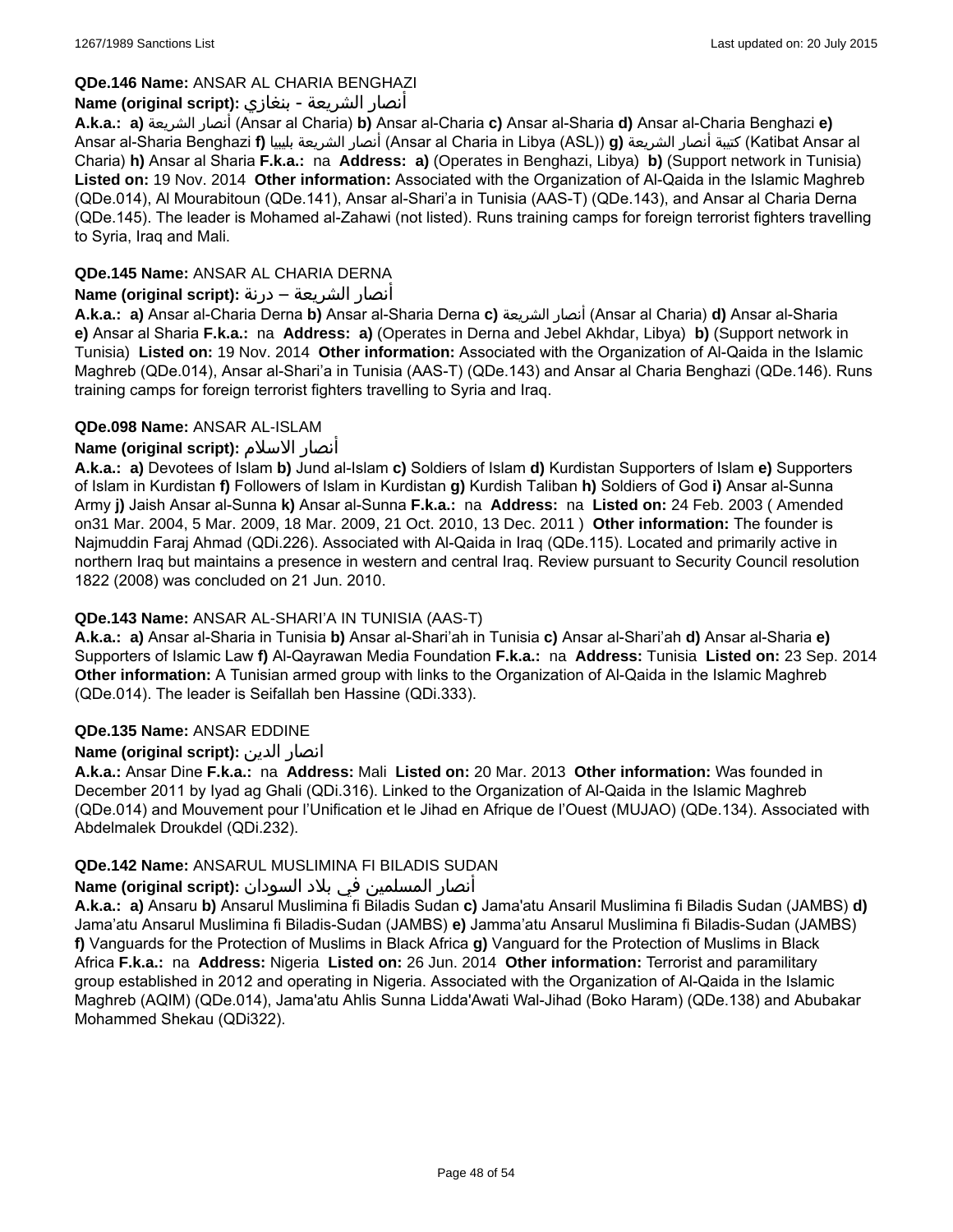### **QDe.006 Name:** ARMED ISLAMIC GROUP

#### الجماعة الاسلامية المسلحة **:(script original (Name**

**A.k.a.: a)** Al Jamm'ah Al-Islamiah Al- Musallah **b)** GIA **c)** Groupe Islamique Armé **F.k.a.:** na **Address:** Algeria **Listed on:** 6 Oct. 2001 ( Amended on7 Apr. 2008, 13 Dec. 2011 ) **Other information:** Review pursuant to Security Council resolution 1822 (2008) was concluded on 21 Jun. 2010.

#### **QDe.007 Name:** ASBAT AL-ANSAR

### **Name (original script):** الأنصار عصبة

**A.k.a.:** na **F.k.a.:** na **Address:** Ein el-Hilweh camp, Lebanon **Listed on:** 6 Oct. 2001 ( Amended on30 Jan. 2009, 13 Dec. 2011 ) **Other information:** Active in northern Iraq. Associated with Al-Qaida in Iraq (QDe.115). Review pursuant to Security Council resolution 1822 (2008) was concluded on 21 Jun. 2010.

### **QDe.093 Name:** BENEVOLENCE INTERNATIONAL FOUNDATION

**A.k.a.: a)** Al Bir Al Dawalia **b)** BIF **c)** BIF-USA **d)** Mezhdunarodnyj Blagotvoritel'nyl Fond **F.k.a.:** na **Address: a)** 8820 Mobile Avenue, IA, Oak Lawn, Illinois, 60453, United States of America **b)** P.O. Box 548, Worth, Illinois, 60482, United States of America **c)** (Formerly located at) 9838 S. Roberts Road, Suite 1W, Palos Hills, Illinois, 60465, United States of America **d)** (Formerly located at) 20-24 Branford Place, Suite 705, Newark, New Jersey, 07102, United States of America **e)** P.O. Box 1937, Khartoum, Sudan **f)** Bangladesh **g)** (Gaza Strip) **h)** Yemen **Listed on:** 21 Nov. 2002 ( Amended on24 Jan. 2003, 28 Apr. 2011, 18 May 2012 ) **Other information:** Employer Identification Number (United States of America): 36-3823186. Review pursuant to Security Council resolution 1822 (2008) was concluded on 22 Jun. 2010.

### **QDe.102 Name:** DJAMAT HOUMAT DAAWA SALAFIA (DHDS)

### جماعة حماة الدعوة السلفية **:(script original (Name**

**A.k.a.:** Djamaat Houmah Al-Dawah Al-Salafiat **F.k.a.:** Katibat el Ahouel **Address:** Algeria **Listed on:** 11 Nov. 2003 ( Amended on26 Nov. 2004, 7 Apr. 2008, 25 Jan. 2010, 13 Dec. 2011 ) **Other information:** Associated with the Armed Islamic Group (GIA) (QDe.006) and the Organization of Al-Qaida in the Islamic Maghreb (QDe.014). Review pursuant to Security Council resolution 1822 (2008) was concluded on 30 Jul. 2009.

### **QDe.088 Name:** EASTERN TURKISTAN ISLAMIC MOVEMENT (ETIM)

**A.k.a.: a)** The Eastern Turkistan Islamic Party **b)** The Eastern Turkistan Islamic Party of Allah **c)** Islamic Party of Turkestan **d)** Djamaat Turkistan **F.k.a.:** na **Address:** na **Listed on:** 11 Sep. 2002 ( Amended on3 Oct. 2008, 13 Dec. 2011 ) **Other information:** Active in China, South Asia and Central Asia. Review pursuant to Security Council resolution 1822 (2008) was concluded on 20 May 2010.

### **QDe.003 Name:** EGYPTIAN ISLAMIC JIHAD

### الجهاد الاسلامي المصري **:(script original (Name**

**A.k.a.: a)** Egyptian Al-Jihad **b)** Jihad Group **c)** New Jihad **d)** Al-Jihad **e)** Egyptian Islamic Movement **F.k.a.:** na **Address:** na **Listed on:** 6 Oct. 2001 ( Amended on5 Mar. 2009, 13 Dec. 2011 ) **Other information:** Co-founded by Aiman Muhammed Rabi al-Zawahiri (QDi.006), who was also its military leader. Review pursuant to Security Council resolution 1822 (2008) was concluded on 21 Jun. 2010.

#### **QDe.131 Name:** EMARAT KAVKAZ

#### **Name (original script):** Эмират Кавказ

**A.k.a.:** na **F.k.a.:** na **Address:** na **Listed on:** 29 Jul. 2011 **Other information:** Mainly active in the Russian Federation, Afghanistan and Pakistan. Led by Doku Khamatovich Umarov (QDi.290)

#### **QDe.091 Name:** GLOBAL RELIEF FOUNDATION (GRF)

**A.k.a.:** na **F.k.a.:** na **Address: a)** 9935 South 76th Avenue, Unit 1, Bridgeview, Illinois, 60455, United States of America **b)** P.O. Box 1406, Bridgeview, Illinois, 60455, United States of America **Listed on:** 22 Oct. 2002 ( Amended on26 Nov. 2004, 20 Dec. 2005, 25 Jul. 2006, 24 Mar. 2009, 11 Mar. 2010, 25 Mar. 2010, 28 Apr. 2011, 21 Feb. 2012, 14 Feb. 2014 ) **Other information:** Other Foreign Locations: Afghanistan, Bangladesh, Eritrea, Ethiopia, India, Iraq, West Bank and Gaza, Somalia and Syria. Federal Employer Identification Number (United States of America): 36-3804626. Review pursuant to Security Council resolution 1822 (2008) was concluded on 21 Jun. 2010.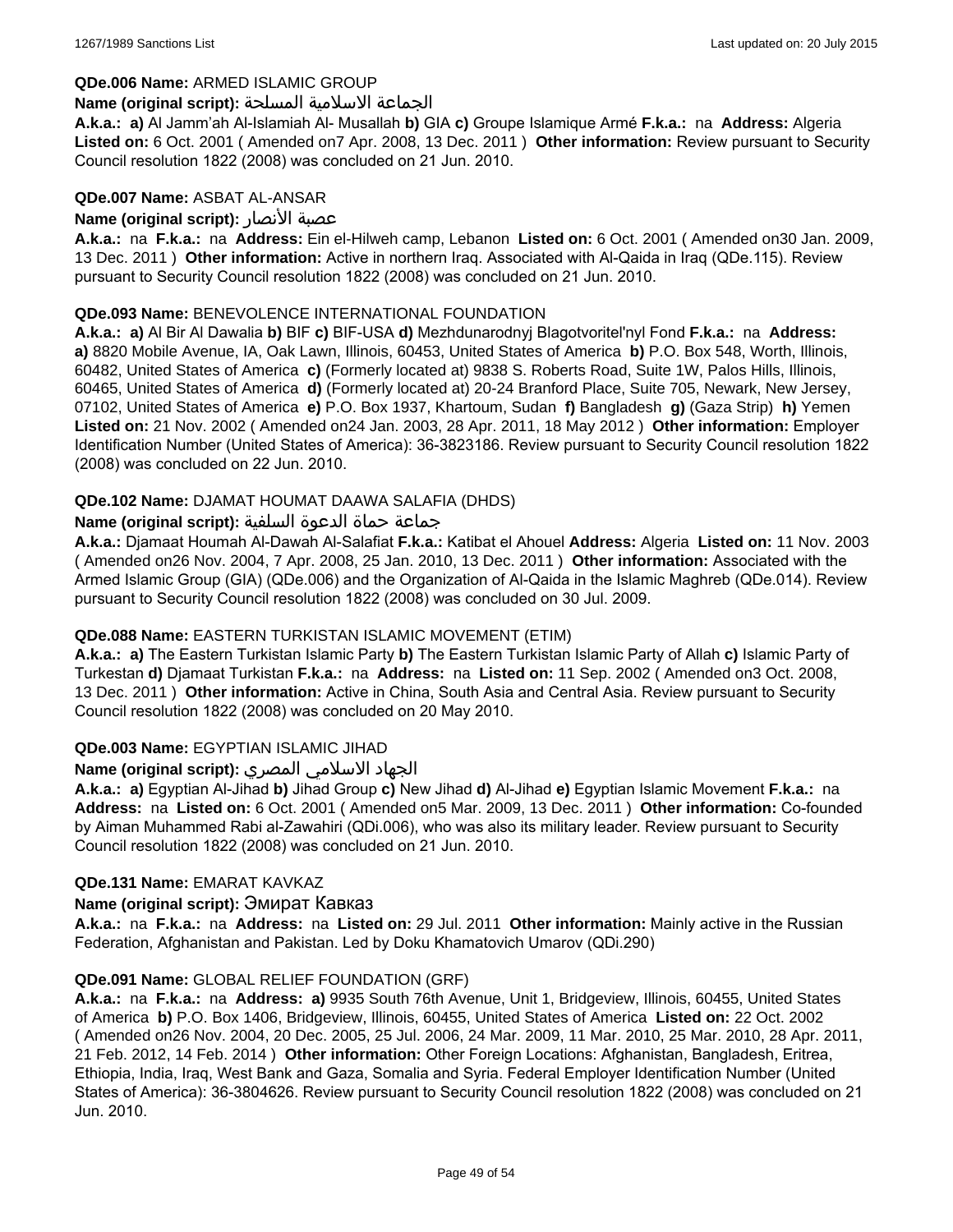### **QDe.008 Name:** HARAKAT UL-MUJAHIDIN / HUM

**A.k.a.: a)** Al-Faran **b)** Al-Hadid **c)** Al-Hadith **d)** Harakat Ul-Ansar **e)** HUA **f)** Harakat Ul- Mujahideen **F.k.a.:** na **Address:** Pakistan **Listed on:** 6 Oct. 2001 ( Amended on13 Dec. 2011 ) **Other information:** Associated with Jaish-i-Mohammed (QDe.019), Lashkar i Jhangvi (LJ) (QDe.096) and Lashkar-e-Tayyiba (QDe.118). Active in Pakistan and Afghanistan. Banned in Pakistan. Review pursuant to Security Council resolution 1822 (2008) was concluded on 21 Jun. 2010.

## **QDe.130 Name:** HARAKAT-UL JIHAD ISLAMI

### حرکت الجہاد الاسلامی **:(script original (Name**

**A.k.a.: a)** HUJI **b)** Movement of Islamic Holy War **c)** Harkat-ul-Jihad-al Islami **d)** Harkat-al-Jihad-ul Islami **e)** Harkatul-Jehad-al-Islami **f)** Harakat ul Jihad-e-Islami **F.k.a.: a)** Harakat-ul-Ansar **b)** HUA **Address:** na **Listed on:** 6 Aug. 2010 ( Amended on13 Dec. 2011 ) **Other information:** Was established in Afghanistan in 1980. In 1993, Harakat-ul Jihad Islami merged with Harakat ul-Mujahidin (QDe.008) to form Harakat ul-Ansar. In 1997, Harakat-ul Jihad Islami split from Harakat ul-Ansar and resumed using its former name. Operations are in India, Pakistan and Afghanistan. Banned in Pakistan.

### **QDe.147 Name:** HILAL AHMAR SOCIETY INDONESIA (HASI)

**A.k.a.: a)** Yayasan Hilal Ahmar **b)** Indonesia Hilal Ahmar Society for Syria **F.k.a.:** na **Address:** na **Listed on:** 13 Mar. 2015 **Other information:** Ostensibly humanitarian wing of Jemaah Islamiyah (QDe.092). Operates in Lampung, Jakarta, Semarang, Yogyakarta, Solo, Surabaya and Makassar, Indonesia. Has been recruiting, funding and facilitating travel of foreign terrorist fighters to Syria. Not affiliated with the humanitarian group International Federation of the Red Cross and Red Crescent Societies (IFRC).

### **QDe.009 Name:** ISLAMIC ARMY OF ADEN

**A.k.a.:** na **F.k.a.:** na **Address:** na **Listed on:** 6 Oct. 2001 **Other information:** Review pursuant to Security Council resolution 1822 (2008) was concluded on 9 Jul. 2010.

### **QDe.099 Name:** ISLAMIC INTERNATIONAL BRIGADE (IIB)

**A.k.a.: a)** The Islamic Peacekeeping Brigade **b)** The Islamic Peacekeeping Army **c)** The International Brigade **d)** Islamic Peacekeeping Battalion **e)** International Battalion **f)** Islamic Peacekeeping International Brigade **F.k.a.:** na **Address:** na **Listed on:** 4 Mar. 2003 ( Amended on13 Dec. 2011 ) **Other information:** Linked to the Riyadus-Salikhin Reconnaissance and Sabotage Battalion of Chechen Martyrs (RSRSBCM) (QDe.100) and the Special Purpose Islamic Regiment (SPIR) (QDe.101). Review pursuant to Security Council resolution 1822 (2008) was concluded on 17 May 2010.

### **QDe.119 Name:** ISLAMIC JIHAD GROUP

**A.k.a.: a)** Jama'at al-Jihad **b)** Libyan Society **c)** Kazakh Jama'at **d)** Jamaat Mojahedin **e)** Jamiyat **f)** Jamiat al-Jihad al-Islami **g)** Dzhamaat Modzhakhedov **h)** Islamic Jihad Group of Uzbekistan **i)** al-Djihad al-Islami **j)** Zamaat Modzhakhedov Tsentralnoy Asii **k)** Islamic Jihad Union **F.k.a.:** na **Address:** na **Listed on:** 1 Jun. 2005 ( Amended on19 Apr. 2006, 20 Feb. 2008, 13 Dec. 2011 ) **Other information:** Founded and led by Najmiddin Kamolitdinovich Jalolov (deceased) and Suhayl Fatilloevich Buranov (deceased). Associated with the Islamic Movement of Uzbekistan (QDe.010) and Emarat Kavkaz (QDe.131). Active in the Afghanistan/Pakistan border area, Central Asia, South Asia region and some European States. Review pursuant to Security Council resolution 1822 (2008) was concluded on 20 May 2010.

#### **QDe.010 Name:** ISLAMIC MOVEMENT OF UZBEKISTAN

**A.k.a.:** IMU **F.k.a.:** na **Address:** na **Listed on:** 6 Oct. 2001 ( Amended on13 Dec. 2011 ) **Other information:** Associated with the Eastern Turkistan Islamic Movement (QDe.088), Islamic Jihad Group (QDe.119) and Emarat Kavkaz (QDe.131). Active in the Afghanistan/Pakistan border area, northern Afghanistan and Central Asia. Review pursuant to Security Council resolution 1822 (2008) was concluded on 21 Jun. 2010.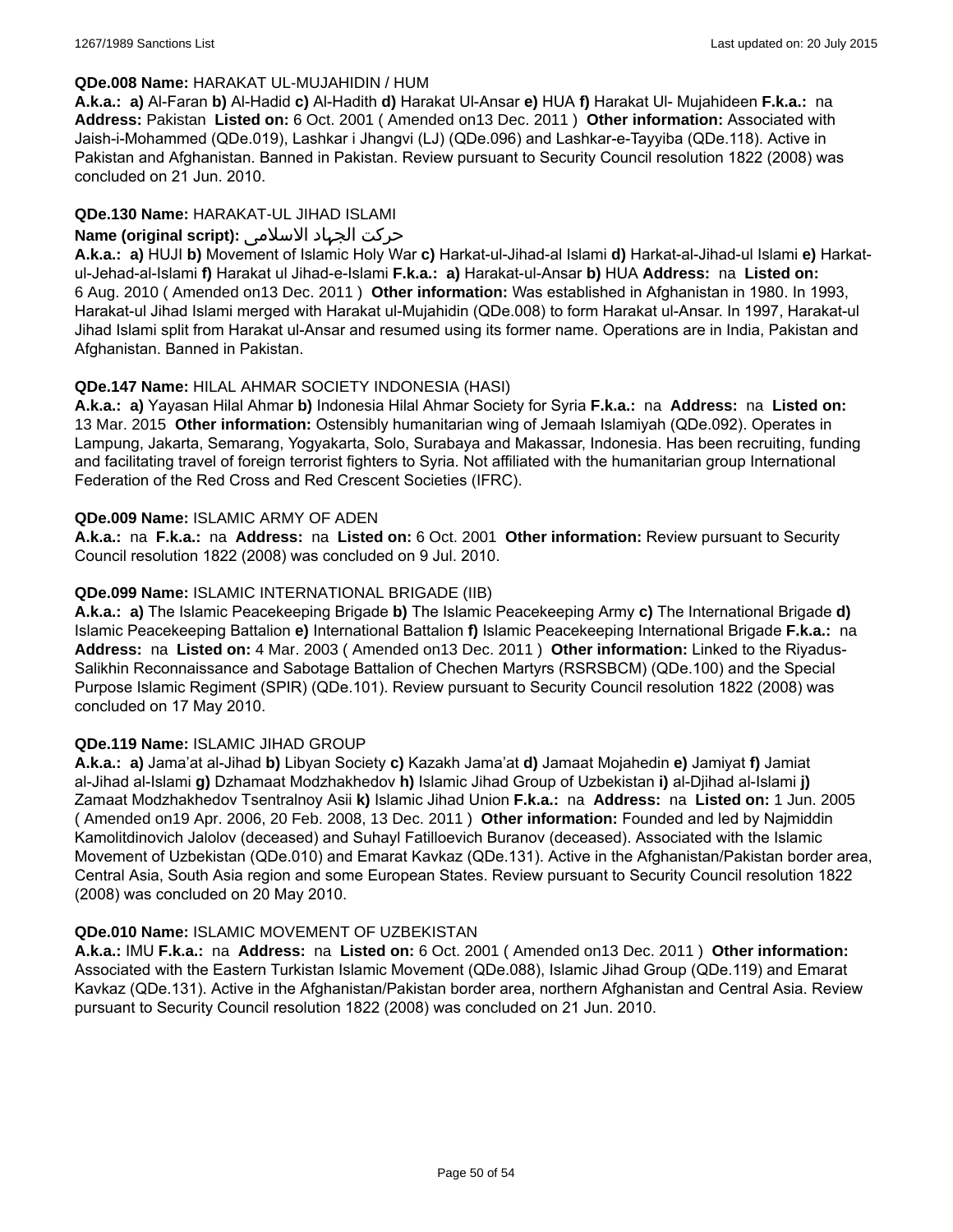### **QDe.019 Name:** JAISH-I-MOHAMMED

**A.k.a.:** Army of Mohammed **F.k.a.:** na **Address:** Pakistan **Listed on:** 17 Oct. 2001 ( Amended on13 Dec. 2011 ) **Other information:** Based in Peshawar and Muzaffarabad, Pakistan Associated with Harakat ul-Mujahidin / HUM (QDe.008), Lashkar-e-Tayyiba (QDe.118), Al-Akhtar Trust International (QDe.121), and Harakat-ul Jihad Islami (QDe.130). Banned in Pakistan. Review pursuant to Security Council resolution 1822 (2008) was concluded on 21 Jun. 2010.

### **QDe.020 Name:** JAM'YAH TA'AWUN AL-ISLAMIA

**A.k.a.: a)** Society of Islamic Cooperation **b)** Jam'iyat Al Ta'awun Al Islamiyya **c)** Jit **F.k.a.:** na **Address:** Kandahar City, Afghanistan **Listed on:** 17 Oct. 2001 ( Amended on13 Dec. 2011 ) **Other information:** Founded by Usama Mohammad Awad bin Laden (deceased) in 2001. Review pursuant to Security Council resolution 1822 (2008) was concluded on 21 Jun. 2010.

### **QDe.138 Name:** JAMA'ATU AHLIS SUNNA LIDDA'AWATI WAL-JIHAD

**A.k.a.: a)** Jama'atu Ahlus-Sunnah Lidda'Awati Wal Jihad **b)** Jama'atu Ahlus-Sunna Lidda'Awati Wal Jihad **c)** جماعة والجهاد للدعوة السنة أهل **d)** Boko Haram **e)** Western Education is a Sin **F.k.a.:** na **Address:** Nigeria **Listed on:** 22 May 2014 **Other information:** Affiliate of Al-Qaida (QDe.004), and the Organization of Al-Qaida in the Islamic Maghreb (AQIM) (QDe.014). Associated with Jama'atu Ansarul Muslimina Fi Biladis-Sudan (Ansaru). The leader is Abubakar Shekau.

### **QDe.092 Name:** JEMAAH ISLAMIYAH

**A.k.a.: a)** Jema'ah Islamiyah **b)** Jemaah Islamiya **c)** Jemaah Islamiah **d)** Jamaah Islamiyah **e)** Jama'ah Islamiyah **F.k.a.:** na **Address:** na **Listed on:** 25 Oct. 2002 ( Amended on13 Dec. 2011 ) **Other information:** Operates in Southeast Asia, including Indonesia, Malaysia and the Philippines. Associated with the Abu Sayyaf Group (QDe.001). Review pursuant to Security Council resolution 1822 (2008) was concluded on 25 May 2010.

### **QDe.133 Name:** JEMMAH ANSHORUT TAUHID (JAT)

**A.k.a.: a)** Jemaah Anshorut Tauhid **b)** Jemmah Ansharut Tauhid **c)** Jem'mah Ansharut Tauhid **d)** Jamaah Ansharut Tauhid **e)** Jama'ah Ansharut Tauhid **f)** Laskar 99 **F.k.a.:** na **Address:** (Jl. Semenromo number 58, 04/XV Ngruki, Cemani, Grogol, Sukoharjo, Jawa Tengah, Indonesia, Telephone: 0271-2167285, Email: info@ansharuttauhid.com) **Listed on:** 12 Mar. 2012 **Other information:** Founded and led by Abu Bakar Ba'asyir (QDi.217). Established on 27 Jul. 2008 in Solo, Indonesia. Associated with Jemmah Islamiya (JI) (QDe.092). Website: http:/ansharuttauhid.com/

#### **QDe.096 Name:** LASHKAR I JHANGVI (LJ)

**A.k.a.:** na **F.k.a.:** na **Address:** na **Listed on:** 3 Feb. 2003 ( Amended on13 Dec. 2011 ) **Other information:** Based primarily in Pakistan's Punjab region and in the city of Karachi. Active in Pakistan although banned as at 2010. Review pursuant to Security Council resolution 1822 (2008) was concluded on 21 Jun. 2010.

#### **QDe.118 Name:** LASHKAR-E-TAYYIBA

**A.k.a.: a)** Lashkar-e-Toiba **b)** Lashkar-i-Taiba **c)** al Mansoorian **d)** al Mansooreen **e)** Army of the Pure **f)** Army of the Righteous **g)** Army of the Pure and Righteous **h)** Paasban-e-Kashmir **i)** Paasban-i-Ahle-Hadith **j)** Pasbane-Kashmir **k)** Pasban-e-Ahle-Hadith **l)** Paasban-e-Ahle-Hadis **m)** Pashan-e-ahle Hadis **n)** Lashkar e Tayyaba **o)** LET **p)** Jamaat-ud-Dawa **q)** JUD **r)** Jama'at al-Dawa **s)** Jamaat ud-Daawa **t)** Jamaat ul-Dawah **u)** Jamaat-ul-Dawa **v)** Jama'at-i-Dawat **w)** Jamaiat-ud-Dawa **x)** Jama'at-ud-Da'awah **y)** Jama'at-ud-Da'awa **z)** Jamaati-ud-Dawa **aa)** Falah-i-Insaniat Foundation (FIF) **F.k.a.:** na **Address:** na **Listed on:** 2 May 2005 ( Amended on3 Nov. 2005, 10 Dec. 2008, 14 Mar. 2012 ) **Other information:** Associated with Hafiz Muhammad Saeed (QDi.263) who is the leader of Lashkar-e-Tayyiba. Review pursuant to Security Council resolution 1822 (2008) was concluded on 8 Jun. 2010.

### **QDe.011 Name:** LIBYAN ISLAMIC FIGHTING GROUP

# الجماعة الاسلامية المقاتلة الليبية **:(script original (Name**

**A.k.a.:** LIFG **F.k.a.:** na **Address:** Libyan Arab Jamahiriya **Listed on:** 6 Oct. 2001 ( Amended on5 Mar. 2009, 13 Dec. 2011 ) **Other information:** Members in Afghanistan merged with Al-Qaida (QDe.004) in Nov. 2007. Review pursuant to Security Council resolution 1822 (2008) was concluded on 21 Jun. 2010.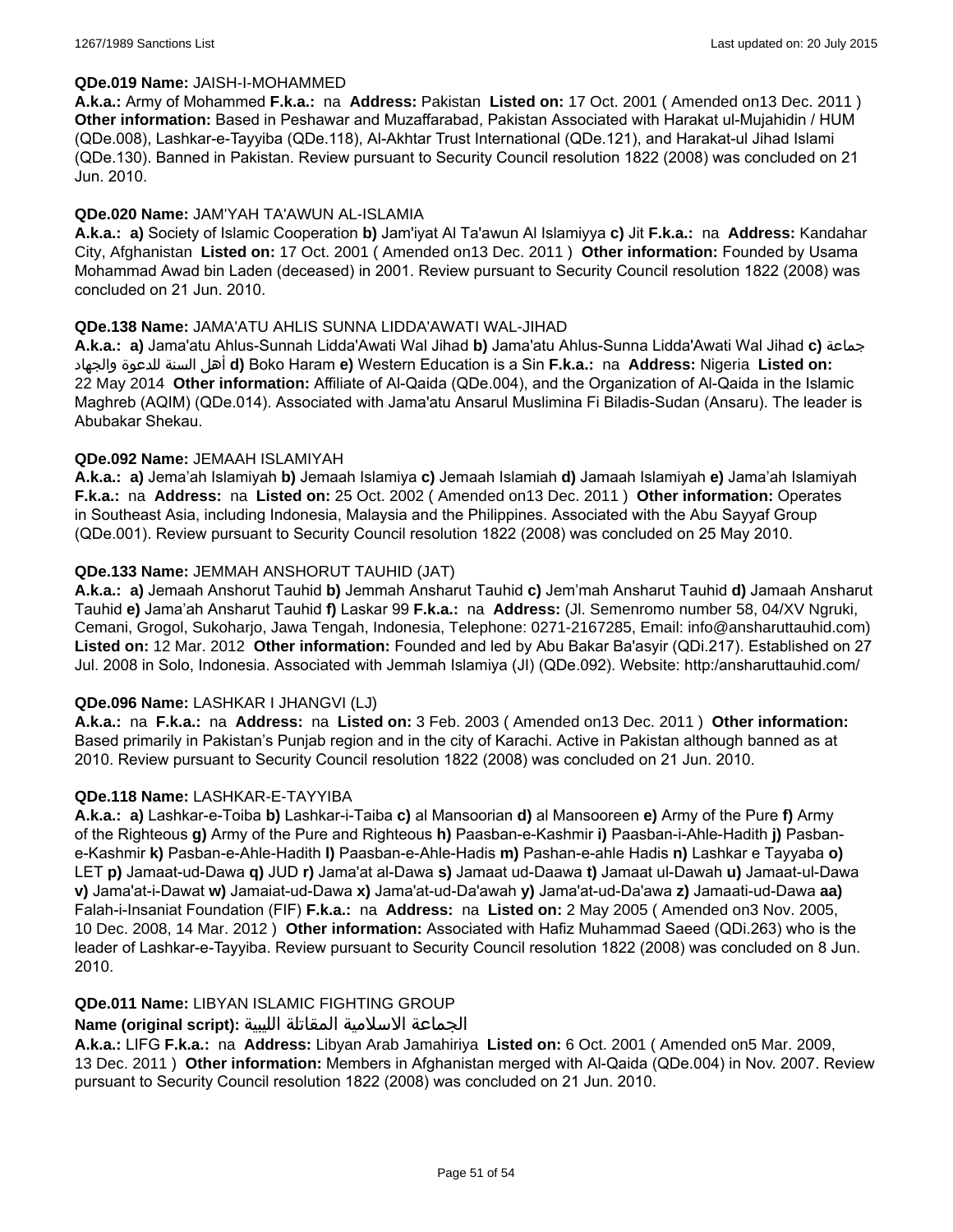### **QDe.012 Name:** MAKHTAB AL-KHIDAMAT

### **Name (original script):** الخدمات مكتب

**A.k.a.: a)** MAK **b)** Al Kifah **F.k.a.:** na **Address:** na **Listed on:** 6 Oct. 2001 ( Amended on5 Mar. 2009, 13 Dec. 2011 ) **Other information:** Absorbed into Al-Qaida (QDe.004). Review pursuant to Security Council resolution 1822 (2008) was concluded on 21 Jun. 2010.

### **QDe.089 Name:** MOROCCAN ISLAMIC COMBATANT GROUP

#### الجماعة الاسلامية المغربية المقاتلة **:(script original (Name**

**A.k.a.: a)** Groupe Islamique Combattant Marocain **b)** GICM **F.k.a.:** na **Address:** Morocco **Listed on:** 10 Oct. 2002 ( Amended on5 Mar. 2009 ) **Other information:** Associated with the Organization of Al-Qaida in the Islamic Maghreb (QDe.014). Review pursuant to Security Council resolution 1822 (2008) was concluded on 20 May 2010.

### **QDe.136 Name:** MUHAMMAD JAMAL NETWORK (MJN)

### شبكة محمد جمال **:(script original (Name**

**A.k.a.: a)** Muhammad Jamal Group **b)** Jamal Network **c)** Abu Ahmed Group **d)** Al-Qaida in Egypt (AQE) **F.k.a.:**  na **Address:** Operates in Egypt, Libya and Mali **Listed on:** 21 Oct. 2013 **Other information:** Terrorist and paramilitary group established by Muhammad Jamal al Kashif (QDi.318) in 2011 and linked to Al-Qaida (QDe.004), Aiman al-Zawahiri (QDi.006), and the leadership of Al-Qaida in the Arabian Peninsula (AQAP) (QDe.129) and the Organization of Al-Qaida in the Islamic Maghreb (AQIM) (QDe.014). Funded and supported by AQAP. Multiple terrorist training camps in Egypt and Libya. Reportedly acquiring weapons, conducting training and establishing terrorist groups in the Sinai, Egypt. Training suicide bombers, foreign fighters and planning terrorist attacks in Egypt, Libya and elsewhere as of Sep. 2013. MJN members were reported to be involved in the attack on the United States Mission in Benghazi, Libya, on 11 Sep. 2012.

**QDe.134 Name:** Mouvement pour l'Unification et le Jihad en Afrique de l'Ouest (MUJAO)

حركة التوحيد والجهاد في غرب إفريقيا **:Name (original script)** 

**A.k.a.:** na **F.k.a.:** na **Address: a)** Mali **b)** Algeria **Listed on:** 5 Dec. 2012 **Other information:** Associated with The Organization of Al-Qaida in the Islamic Maghreb (QDe.014) and Mokhtar Belmokhtar (QDi.136). Active in the Sahel/Sahara region.

### **QDe.021 Name:** RABITA TRUST

**A.k.a.:** na **F.k.a.:** na **Address:** (a) Room 9a, 2nd Floor, Wahdat Road, Education Town, Lahore, Pakistan b) Wares Colony, Lahore, Pakistan (at time of listing)) **Listed on:** 17 Oct. 2001 ( Amended on21 Mar. 2012, 18 Jun. 2015 ) **Other information:** Banned in Pakistan. Review pursuant to Security Council resolution 1822 (2008) was concluded on 21 Jun. 2010.

#### **QDe.128 Name:** RAJAH SOLAIMAN MOVEMENT

**A.k.a.: a)** Rajah Solaiman Islamic Movement **b)** Rajah Solaiman Revolutionary Movement **F.k.a.:** na **Address: a)** Barangay Mal-Ong, Anda, Pangasinan Province, Philippines **b)** Sitio Dueg, Barangay Maasin, San Clemente, Tarlac Province, Philippines **c)** Number 50, Purdue Street, Cubao, Quezon City, Philippines **Listed on:** 4 Jun. 2008 ( Amended on13 Dec. 2011 ) **Other information:** Founded and headed by Hilarion Del Rosario Santos III (QDi.244). Associated with the Abu Sayyaf Group (QDe.001), Jemaah Islamiyah (QDe.092) and Khadafi Abubakar Janjalani (QDi.180). Review pursuant to Security Council resolution 1822 (2008) was concluded on 13 May 2010.

### **QDe.070 Name:** REVIVAL OF ISLAMIC HERITAGE SOCIETY

### جمعية احياء التراث الاسلامي **:(script original (Name**

**A.k.a.: a)** Revival of Islamic Society Heritage on the African Continent **b)** Jamia Ihya ul Turath **c)** RIHS **d)** Jamiat Ihia Al-Turath Al-Islamiya **e)** Al-Furqan Foundation Welfare Trust **f)** Al-Furqan Welfare Foundation **F.k.a.:**  na **Address: a)** Pakistan **b)** Afghanistan **Listed on:** 11 Jan. 2002 ( Amended on25 Jul. 2006, 5 Mar. 2009, 13 Dec. 2011, 15 Jun. 2015 ) **Other information:** NOTE: Only the Pakistan and Afghanistan offices of this entity are designated. Associated with Abu Bakr al-Jaziri (QDi.058) and Afghan Support Committee (ASC) (QDi.069). Review pursuant to Security Council resolution 1822 (2008) was concluded on 8 Jun. 2010.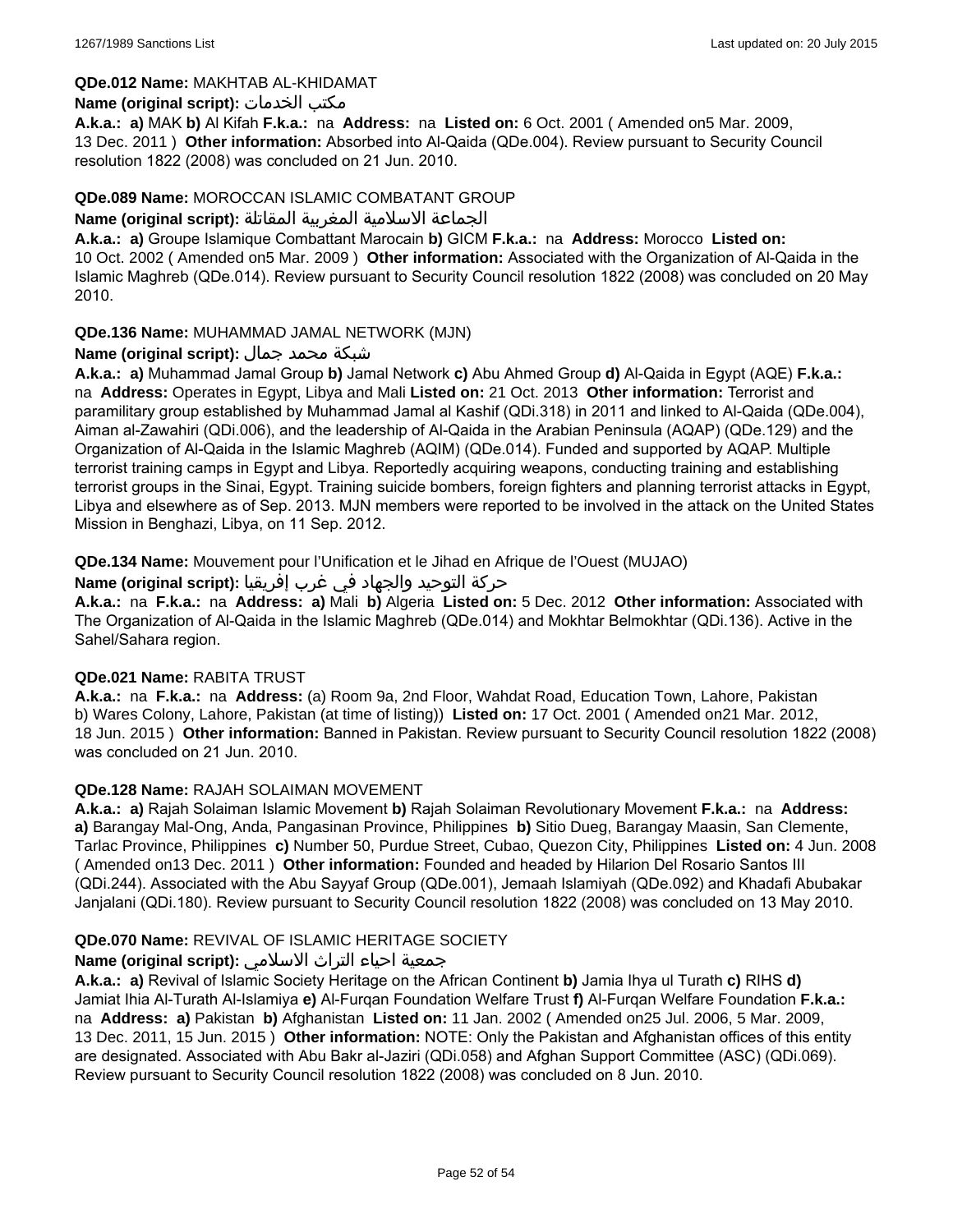### **QDe.100 Name:** RIYADUS-SALIKHIN RECONNAISSANCE AND SABOTAGE BATTALION OF CHECHEN MARTYRS (RSRSBCM)

**A.k.a.: a)** Riyadus-Salikhin Reconnaissance and Sabotage Battalion **b)** Riyadh-as-Saliheen **c)** The Sabotage and Military Surveillance Group of the Riyadh al-Salihin Martyrs **d)** Firqat al-Takhrib wa al-Istitla al-Askariyah li Shuhada Riyadh al-Salihin **e)** Riyadus-Salikhin Reconnaissance and Sabotage battalion of Shahids (martyrs) **F.k.a.:** na **Address:** na **Listed on:** 4 Mar. 2003 ( Amended on25 Jul. 2006, 13 Dec. 2011 ) **Other information:** Associated with the Islamic International Brigade (IIB) (QDe.099), the Special Purpose Islamic Regiment (SPIR) (QDe.101) and Emarat Kavkaz (QDe.131). Review pursuant to Security Council resolution 1822 (2008) was concluded on 17 May 2010.

### **QDe.101 Name:** SPECIAL PURPOSE ISLAMIC REGIMENT (SPIR)

**A.k.a.: a)** The Islamic Special Purpose Regiment **b)** The al-Jihad-Fisi-Sabililah Special Islamic Regiment **c)** Islamic Regiment of Special Meaning **F.k.a.:** na **Address:** na **Listed on:** 4 Mar. 2003 ( Amended on25 Jul. 2006, 13 Dec. 2011 ) **Other information:** Linked to the Islamic International Brigade (IIB) (QDe.099) and the Riyadus-Salikhin Reconnaissance and Sabotage Battalion of Chechen Martyrs (RSRSBCM) (QDe.100). Review pursuant to Security Council resolution 1822 (2008) was concluded on 17 May 2010.

### **QDe.108 Name:** TAIBAH INTERNATIONAL-BOSNIA OFFICES

**A.k.a.: a)** Taibah International Aid Agency **b)** Taibah International Aid Association **c)** Al Taibah, Intl. **d)** Taibah International Aide Association **F.k.a.:** na **Address: a)** 6 Avde Smajlovica Street, Novo Sarajevo, Bosnia and Herzegovina **b)** 26 Tabhanska Street, Visoko, Bosnia and Herzegovina **c)** 3 Velika Cilna Ulica, Visoko, Bosnia and Herzegovina **d)** 26 Tabhanska Street, Visoko, Bosnia and Herzegovina **Listed on:** 11 May 2004 ( Amended on24 Mar. 2009 ) **Other information:** In 2002-2004, Taibah International – Bosnia offices used premises of the Culture Home in Hadzici, Sarajevo, Bosnia and Herzegovina. The organization was officially registered in Bosnia and Herzegovina as a branch of Taibah International Aid Association under registry number 7. Taibah International – Bosnia offices ceased its work by decision of the Ministry of Justice of the Bosnia and Herzegovina Federation (decision on cessation of operation number 03-05-2-70/03). Review pursuant to Security Council resolution 1822 (2008) was concluded on 21 Jun. 2010.

## **QDe.132 Name:** TEHRIK-E TALIBAN PAKISTAN (TTP)

## تحریک طالبان پاکستان **:(script original (Name**

**A.k.a.: a)** Tehrik-I-Taliban Pakistan **b)** Tehrik-e-Taliban **c)** Pakistani Taliban **d)** Tehreek-e-Taliban **F.k.a.:** na **Address:** na **Listed on:** 29 Jul. 2011 ( Amended on15 Jun. 2015 ) **Other information:** Tehrik-e Taliban is based in the tribal areas along the Afghanistan/Pakistan border. Formed in 2007, its leader is Maulana Fazlullah (QDi.352).

### **QDe.014 Name:** THE ORGANIZATION OF AL-QAIDA IN THE ISLAMIC MAGHREB

### تنظيم القا عدة ببلاد المغرب الاسلامي **:(script original (Name**

**A.k.a.: a)** AQIM **b)** Al Qaïda au Maghreb islamique (AQMI) **F.k.a.: a)** Le Groupe Salafiste pour La Prédication et le Combat (GSPC) **b)** Salafist Group For Call and Combat **Address: a)** Algeria **b)** Mali **c)** Mauritania **d)** Morocco **e)** Niger **f)** Tunisia **Listed on:** 6 Oct. 2001 ( Amended on26 Apr. 2007, 7 Apr. 2008, 17 Jul. 2009, 13 Dec. 2011 ) **Other information:** Headed by Abdelmalek Droukdel (QDi.232). Zone of operation includes Algeria and parts of Mali, Mauritania, Niger, Tunisia and Morocco. Review pursuant to Security Council resolution 1822 (2008) was concluded on 21 Jun. 2010.

### **QDe.090 Name:** TUNISIAN COMBATANT GROUP

### الجماعة التونسية المقاتلة **:(script original (Name**

**A.k.a.: a)** Groupe Combattant Tunisien **b)** Groupe Islamiste Combattant Tunisien **c)** GICT **F.k.a.:** na **Address:** Tunisia **Listed on:** 10 Oct. 2002 ( Amended on26 Nov. 2004, 5 Mar. 2009, 13 Dec. 2011 ) **Other information:** Associated with the Organization of Al-Qaida in the Islamic Maghreb (QDe.014). Review pursuant to Security Council resolution 1822 (2008) was concluded on 6 May 2010.

### **QDe.068 Name:** UMMAH TAMEER E-NAU (UTN)

**A.k.a.:** na **F.k.a.:** na **Address:** (a) Street 13, Wazir Akbar Khan, Kabul, Afghanistan b) Pakistan) **Listed on:** 24 Dec. 2001 ( Amended on13 Dec. 2011 ) **Other information:** Its directors included Mahmood Sultan Bashir-Ud-Din (QDi.055), Majeed Abdul Chaudhry (QDi.054) and Mohammed Tufail (QDi.056). Banned in Pakistan. Review pursuant to Security Council resolution 1822 (2008) was concluded on 21 Jun. 2010.